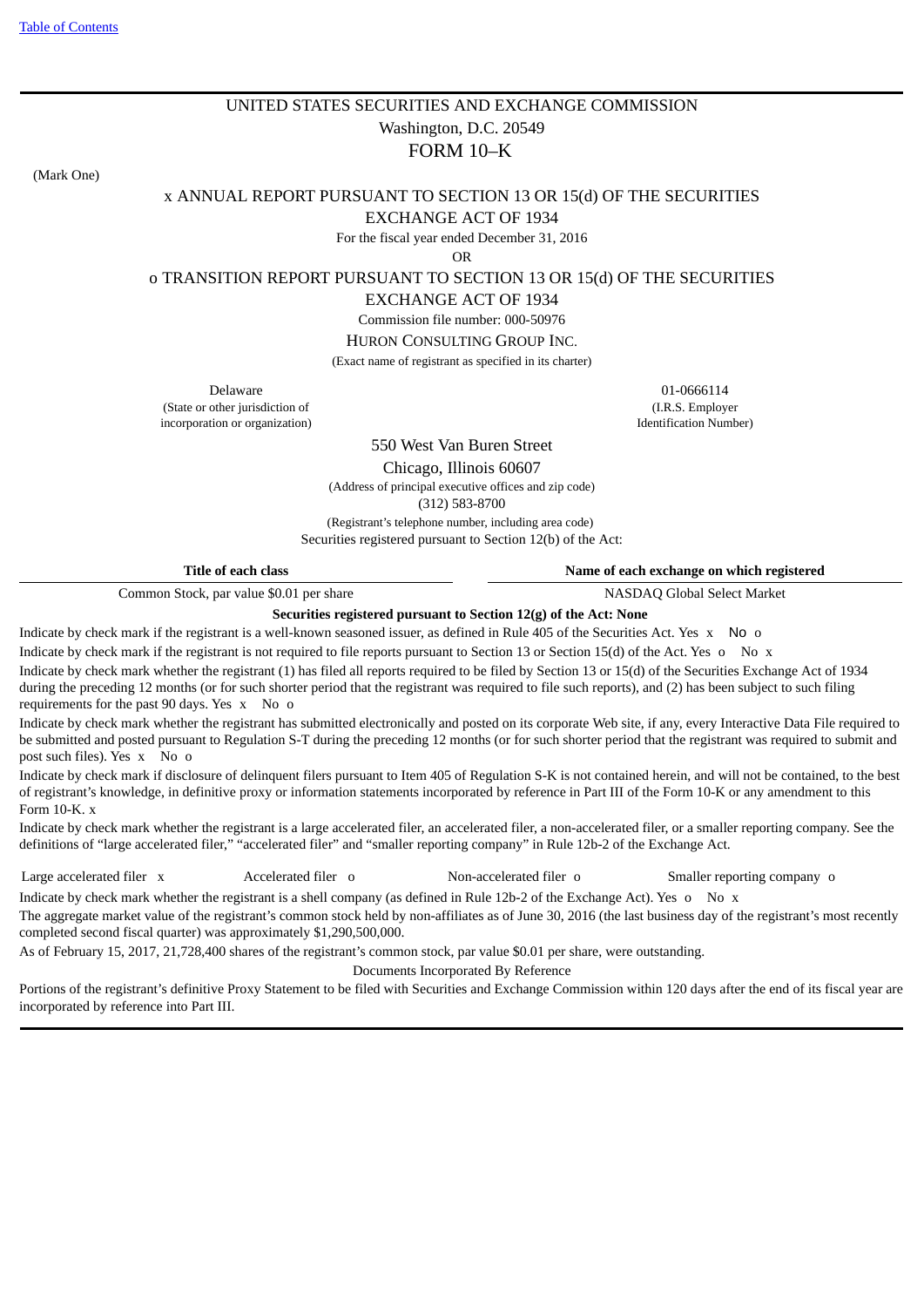# HURON CONSULTING GROUP INC.

# ANNUAL REPORT ON FORM 10-K FOR FISCAL YEAR ENDED DECEMBER 31, 2016

# TABLE OF CONTENTS

<span id="page-1-0"></span>

|                 |                                                                                                              | Page         |
|-----------------|--------------------------------------------------------------------------------------------------------------|--------------|
| <b>PART I</b>   |                                                                                                              |              |
| Item 1.         | <b>Business</b>                                                                                              | $\mathbf{1}$ |
| Item 1A.        | <b>Risk Factors</b>                                                                                          | 5            |
| Item 1B.        | <b>Unresolved Staff Comments</b>                                                                             | 15           |
| Item 2.         | <b>Properties</b>                                                                                            | 16           |
| Item 3.         | <b>Legal Proceedings</b>                                                                                     | 16           |
| Item 4.         | <b>Mine Safety Disclosures</b>                                                                               | 16           |
| <b>PART II</b>  |                                                                                                              |              |
| Item 5.         | Market for Registrant's Common Equity, Related Stockholder Matters and Issuer Purchases of Equity Securities | 17           |
| Item 6.         | <b>Selected Financial Data</b>                                                                               | 19           |
| Item 7.         | Management's Discussion and Analysis of Financial Condition and Results of Operations                        | 20           |
| Item 7A.        | <b>Quantitative and Qualitative Disclosures About Market Risk</b>                                            | 42           |
| Item 8.         | <b>Financial Statements and Supplementary Data</b>                                                           | 43           |
| Item 9.         | Changes in and Disagreements with Accountants on Accounting and Financial Disclosure                         | 43           |
| Item 9A.        | <b>Controls and Procedures</b>                                                                               | 43           |
| Item 9B.        | <b>Other Information</b>                                                                                     | 44           |
| <b>PART III</b> |                                                                                                              |              |
| Item 10.        | Directors, Executive Officers and Corporate Governance                                                       | 45           |
| Item 11.        | <b>Executive Compensation</b>                                                                                | 45           |
| Item 12.        | <b>Security Ownership of Certain Beneficial Owners and Management and Related Stockholder Matters</b>        | 46           |
| Item 13.        | <b>Certain Relationships and Related Transactions, and Director Independence</b>                             | 46           |
| Item 14.        | <b>Principal Accounting Fees and Services</b>                                                                | 46           |
| <b>PART IV</b>  |                                                                                                              |              |
| Item 15.        | <b>Exhibits and Financial Statement Schedules</b>                                                            | 47           |
| Item 16.        | Form 10-K Summary                                                                                            | 50           |

<u>[SIGNATURES](#page-52-0)</u> [51](#page-52-0)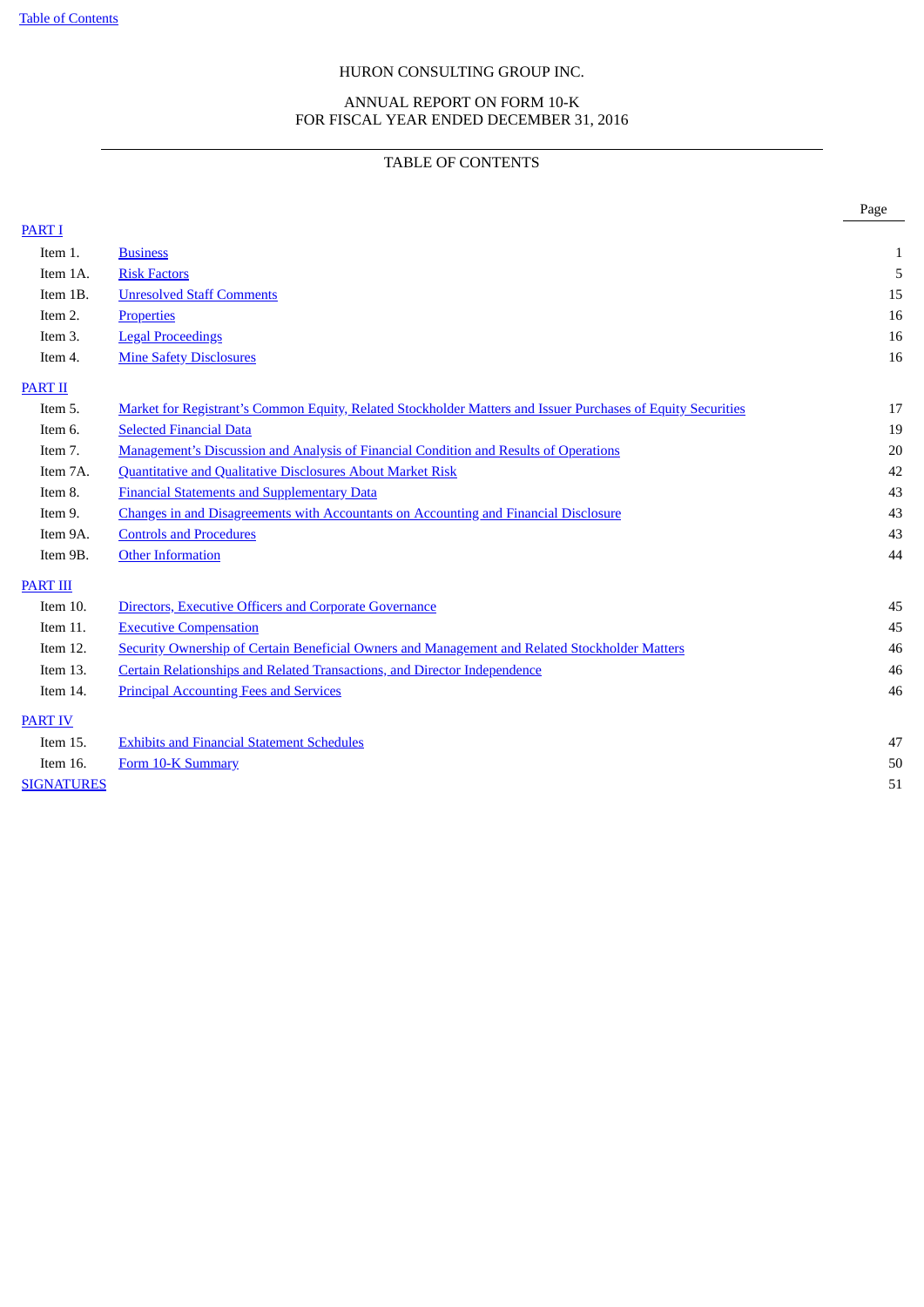### **FORWARD-LOOKING STATEMENTS**

In this Annual Report on Form 10-K, unless the context otherwise requires, the terms "Huron," "company," "we," "us" and "our" refer to Huron Consulting Group Inc. and its subsidiaries.

Statements in this Annual Report on Form 10-K that are not historical in nature, including those concerning the Company's current expectations about its future requirements and needs, are "forward-looking" statements as defined in Section 21E of the Securities Exchange Act of 1934, as amended (the "Exchange Act") and the Private Securities Litigation Reform Act of 1995. Forward-looking statements are identified by words such as "may," "should," "expects," "provides," "anticipates," "assumes," "can," "will," "meets," "could," "likely," "intends," "might," "predicts," "seeks," "would," "believes," "estimates," "plans," "continues," or "outlook" or similar expressions. These forward-looking statements reflect our current expectations about our future requirements and needs, results, levels of activity, performance, or achievements. Some of the factors that could cause actual results to differ materially from the forward-looking statements contained herein include, without limitation: failure to achieve expected utilization rates, billing rates, and the number of revenue-generating professionals; inability to expand or adjust our service offerings in response to market demands; our dependence on renewal of clientbased services; dependence on new business and retention of current clients and qualified personnel; failure to maintain third-party provider relationships and strategic alliances; inability to license technology to and from third parties; the impairment of goodwill; various factors related to income and other taxes; difficulties in successfully integrating the businesses we acquire and achieving expected benefits from such acquisitions; failure to complete the pending acquisition of Innosight Holdings, LLC or any material delay in the timing of such acquisition; risks relating to privacy, information security, and related laws and standards; and a general downturn in market conditions. These forward-looking statements involve known and unknown risks, uncertainties, and other factors, including, among others, those described under Item 1A. "Risk Factors," that may cause actual results, levels of activity, performance or achievements to be materially different from any anticipated results, levels of activity, performance, or achievements expressed or implied by these forward-looking statements. We disclaim any obligation to update or revise any forward-looking statements as a result of new information or future events, or for any other reason.

# **PART I**

#### <span id="page-2-1"></span><span id="page-2-0"></span>**ITEM 1. BUSINESS.**

#### **OVERVIEW**

Huron is a global professional services firm committed to achieving sustainable results in partnership with clients. We bring a depth of expertise in strategy, operations, advisory services, technology and analytics to drive lasting and measurable results in the healthcare, higher education, life sciences and commercial sectors. Through focus, passion and collaboration, we provide guidance and solutions to support organizations as they contend with the change transforming their industries and businesses.

Huron is headquartered in Chicago, Illinois, with additional locations in the United States in California, Colorado, the District of Columbia, Florida, Georgia, Massachusetts, Michigan, New York, Oregon, Texas, Wisconsin and abroad in Canada and India.

#### **2016 Acquisitions**

#### *MyRounding Solutions, LLC*

On February 1, 2016, we completed the acquisition of MyRounding Solutions, LLC ("MyRounding"), a Denver, Colorado-based firm specializing in digital health solutions to improve patient care. The MyRounding application is designed to standardize, automate and track rounding activity, allowing nurses and staff to improve the care and experience of patients in real time. MyRounding expands our software and consulting solutions and strengthens our transformation services for healthcare providers. The results of operations of MyRounding have been included in our consolidated financial statements and the results of operations of our Healthcare segment from the date of acquisition.

### *ADI Strategies, Inc.*

On May 1, 2016, we completed the acquisition of the U.S. assets of ADI Strategies, Inc. ("ADI Strategies"), a leading enterprise performance management, risk management and business intelligence firm focused on implementing the Oracle enterprise application suite. The results of operations of ADI Strategies have been included in our consolidated financial statements and the results of operations of our Business Advisory segment from the date of acquisition. We are also in the process of acquiring the international assets of ADI Strategies in Dubai and India, for which we currently expect to sign and close in the first half of 2017.

#### *Healthcare Services Management, Inc.*

On August 1, 2016, we completed the acquisition of Healthcare Services Management, Inc. ("HSM Consulting"), a firm specializing in healthcare information technology and management consulting. The results of operations of HSM Consulting have been included in our consolidated financial statements and results of operations of our Healthcare segment from the date of acquisition.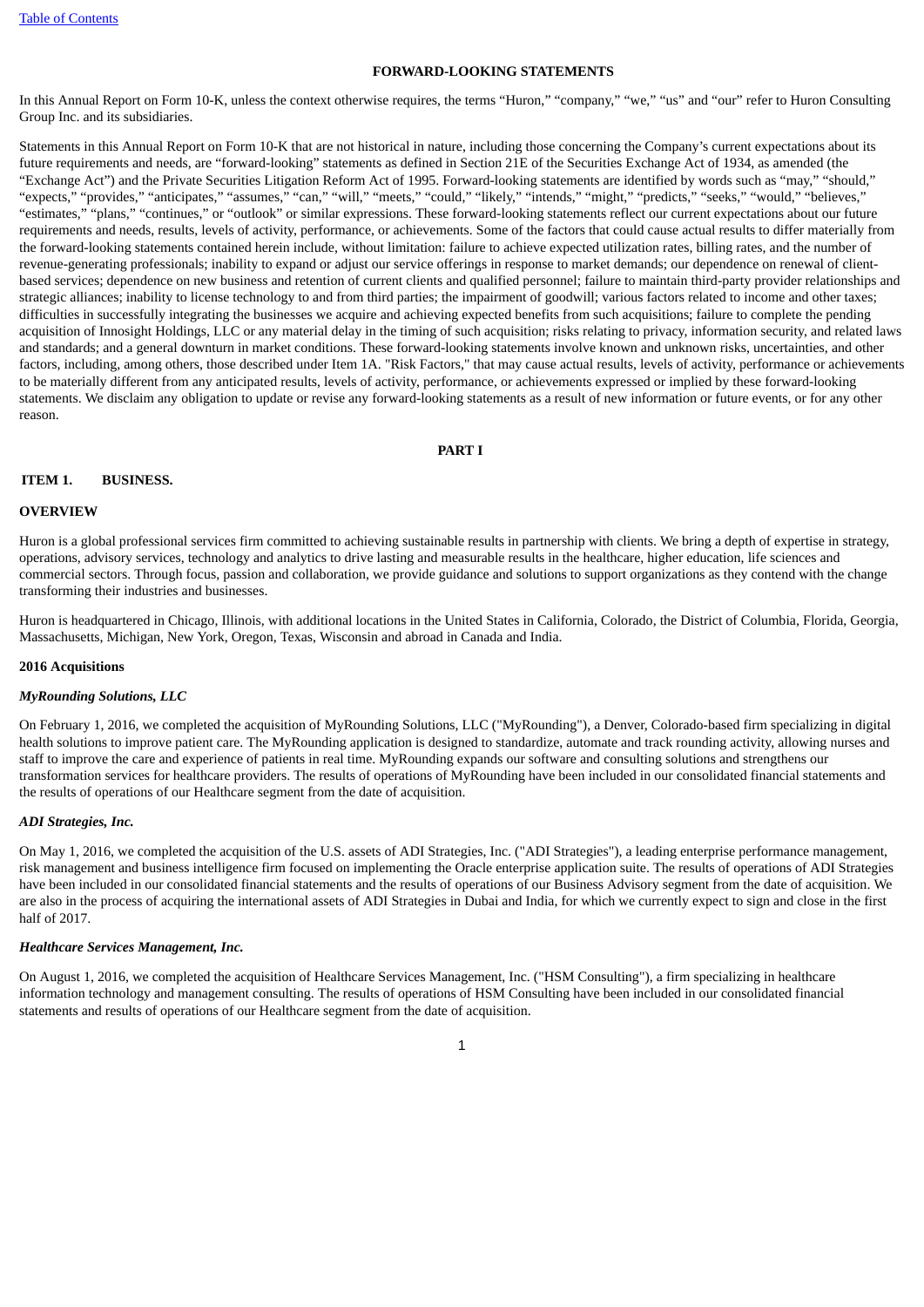See Note 4 "Acquisitions" within our consolidated financial statements for further information regarding our recent acquisitions.

# **OUR SERVICES**

We provide professional services through three operating segments: Healthcare, Education and Life Sciences, and Business Advisory. For the year ended December 31, 2016, we derived 58%, 25%, and 17% of our revenues from Healthcare, Education and Life Sciences, and Business Advisory, respectively. During 2015, we wound down the businesses within our All Other operating segment, which consisted of our public sector consulting practice and our foreign consulting operations based in the Middle East. We did not generate any revenues from our All Other segment during 2016.

For further financial information on our segment results, see Part II—Item 7. "Management's Discussion and Analysis of Financial Condition and Results of Operations" and Note 18 "Segment Information" within the notes to our consolidated financial statements.

### **Healthcare**

Our Healthcare segment provides advisory services - from strategy setting through implementation - in the areas of organizational and resource alignment, clinical transformation, financial and operational performance, patient and caregiver engagement, and technology implementation and optimization. We serve national and regional hospitals and integrated health systems, academic medical centers, community hospitals and medical groups. Our solutions help clients evolve and adapt to the rapidly changing healthcare environment and achieve growth, optimize performance, enhance profitability, improve quality and clinical outcomes, and drive physician, patient and employee engagement across the enterprise.

This segment's primary service lines include:

- **Performance Improvement.** Our Performance Improvement professionals collaborate with clients to improve operations and enhance performance. We help clients deliver predictable and sustainable revenue streams, improve clinical documentation, increase profitability, optimize clinical performance, improve quality and outcomes, and align staff across the continuum of care. We help clients improve clinical and administrative operations across the provider enterprise through our comprehensive suite of technology-enabled solutions.
- **Advancing Solutions.** Our Advancing Solutions professionals provide strategy, advisory and technology services to our clients to improve patient and staff engagement and satisfaction, enable high-performing medical groups, optimize patients' access to care, design and implement clinical and operational technology strategies, and support federal and government-owned provider organizations to drive efficiency and improve clinical care.

#### **Education and Life Sciences**

Our Education and Life Sciences segment provides management consulting and technology solutions to the higher education, academic medical center, pharmaceutical and medical device, biotechnology and research industries. We partner with clients to address challenges relating to business and technology strategy, financial management, operational and organizational effectiveness, research administration, and regulatory compliance.

This segment's primary service lines include:

- **Higher Education.** Our Higher Education professionals work with colleges and universities to advance their core missions by solving their most complex strategic, financial, operational, and technology problems. Our institutional strategy, market research, budgeting and financial management, business operations, and student lifecycle management solutions align missions with business priorities, improve quality, and reduce costs institution-wide. Our technology strategy, enterprise applications, and analytic solutions, including Oracle and Workday, transform and optimize operations, deliver time and cost savings, and enhance the student experience. Our research enterprise solutions assist clients in identifying and implementing institutional research strategy, optimizing clinical research operations, improving financial management and cost reimbursement, improving service to faculty, and mitigating risk compliance. Huron is a Platinum level member of the Oracle PartnerNetwork (OPN) and a Workday Services Partner.
- **Life Sciences.** Our Life Sciences professionals provide strategic, operational and compliance solutions to help pharmaceutical, medical device, and biotechnology companies deliver more value to patients, payers, and providers and comply with regulations. We advise clients in the areas of corporate and financial strategy, compliance and operations, reimbursement and access strategy, commercial contracting strategy, R&D and product strategy commercial segmentation, fair market value analysis, lifecycle management, litigation and investigations, government pricing and transparency reporting, auditing and monitoring, and overall business process improvement.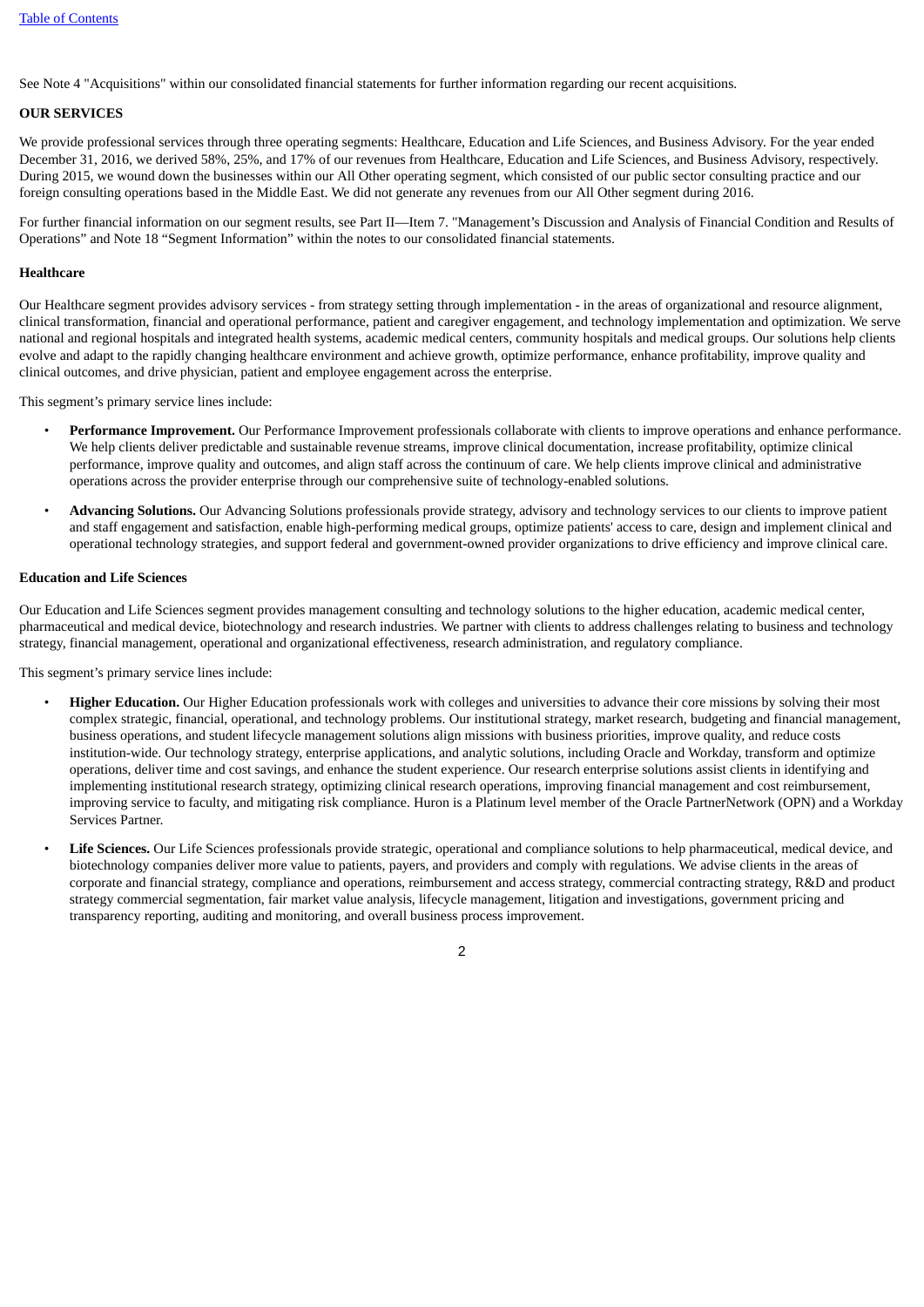### **Business Advisory**

Our Business Advisory segment provides services to middle market and large organizations, not-for-profit organizations, lending institutions, law firms, investment banks, and private equity firms. We assist clients in a broad range of industries and across the spectrum from healthy, well-capitalized companies to organizations in transition as well as creditors, equity owners, and other key constituents.

This segment's primary service lines include:

- **Enterprise Solutions and Analytics.** Our Enterprise Solutions and Analytics professionals deliver technology and analytic solutions that enable organizations to manage and optimize their financial performance, operational efficiency, and client or stakeholder experience. Our expertise in fullservice enterprise performance management (EPM), enterprise resource planning (ERP), business intelligence and analytics, customer relationship management (CRM), and data management services helps clients identify and execute on business and technology strategies to drive results and gain a competitive advantage. Huron is a Platinum level member of the Oracle PartnerNetwork (OPN) and a Gold level consulting partner with Salesforce.com.
- **Business Advisory.** Our Business Advisory professionals resolve complex business issues and enhances client enterprise value through a suite of services including capital advisory, transaction advisory, operational improvement, restructuring and turnaround, valuation, and dispute advisory. We improve operations or capital structures for businesses performing at less than optimal levels, assess the short-term and long-term prospects of potential acquisition and divestiture opportunities, and provide independent valuation and advisory services to assist clients in making informed decisions for transaction, tax, or litigation purposes. Securities transactions are provided by our registered broker-dealer Huron Transaction Advisory LLC, a member of FINRA.

### **OUR CLIENTS AND INDUSTRIES**

We provide professional services to a wide variety of both financially sound and distressed organizations, including healthcare organizations, leading academic and research institutions, Fortune 500 and mid-sized companies, and governmental entities. In 2016, we served over 1,000 clients, including over 400 new clients.

Our clients are in a broad array of industries, including healthcare, education, pharmaceutical and medical device, financial services, energy and utilities, retail, aerospace, automotive, technology, telecommunications, consumer products, governmental, metals and mining, engineering and construction, hospitality and gaming, logistics, and manufacturing.

#### **EMPLOYEES**

Our success depends on our ability to attract, retain, and develop highly talented professionals by creating a work environment where both employees and teams thrive and individuals are rewarded not only for their own contributions but also for the success of our organization. To accomplish these goals and recognize high performance, we have developed comprehensive employee programs incorporating training and development opportunities, competitive compensation, performance management, benefits, and wellness, as well as corporate social responsibility, facilitated through our Huron Helping Hands program and the diversity and inclusion council.

Our employee population is divided into two groups: client-serving and support. As of December 31, 2016, we had 2,818 full-time employees, including 129 client-serving managing directors. Our client-serving employees serve as critical business advisors collaborating with clients to help solve their most complex business problems. Our managing directors are the key drivers of growth in our business, generating new revenue streams from existing and new clients. They help enhance our market reputation by partnering with clients as advisors and engagement team leaders. Internally, they create our intellectual capital, develop our people, and foster our culture. Our senior directors, directors, and managers manage day-to-day client relationships and oversee the delivery and quality of our work product. Our associates and analysts gather and organize data, conduct detailed analyses, and prepare presentations that synthesize and distill information to support recommendations we deliver to clients. Our support employees include our senior management team as well as professionals who provide sales support, methodology creation, software development, and corporate functions consisting of our facilities, finance and accounting, human resources, information technology, legal, and marketing teams. These employees provide strategic direction and support that enables the success of our clientserving employees. At December 31, 2016, our support team was led by 23 managing directors, executives, and corporate vice presidents.

In addition to our full-time client-serving employees, we engage contractors on an as-needed basis to provide highly unique skill sets that are not required to be staffed on a full-time basis.

Supporting our professionals' career progression is critical to our employee retention and engagement. Our learning and organizational effectiveness team facilitates structured orientation and training curriculum for new campus hires and experienced employees to help develop and integrate them more effectively into the Company. Leadership professional development programs are offered to recently promoted employees to support their transition to and success in a new role with broader responsibility. In addition to these milestone programs, we offer a variety of leadership development programs for those we deem capable of taking on broader roles in the organization at the senior director and managing director level. We also provide a variety of continuing education opportunities to all of our employees,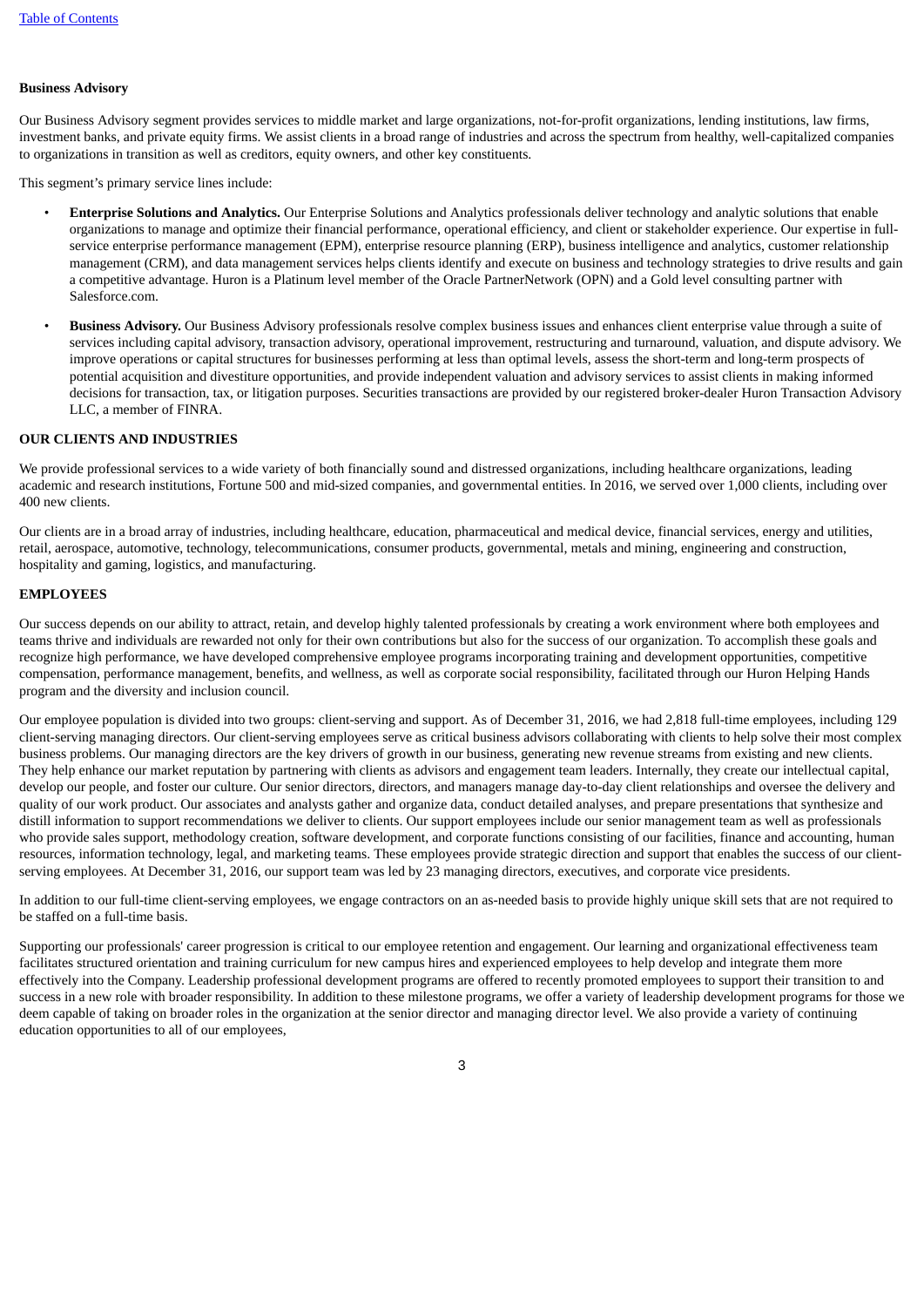including formal classroom environments, on-line courses, and webinars to further develop employees' technical knowledge, skill sets and ability to work collaboratively and coach others. We encourage our employees to enhance their professional skills through outside courses that certify their technical skills and to pursue certain advanced degrees. Employees are assigned internal performance coaches to help them establish expectations that are reviewed quarterly, including identifying opportunities for professional development, formal training, and technical skill certifications.

Our compensation philosophy focuses on rewarding and retaining our high performing employees. To accomplish this, we offer employees a competitive base salary, performance incentives, and benefits.

Our incentive compensation plan is designed to recognize and reward performance of both the organization and individuals and to ensure we properly recognize and retain our top performers. We take both practice and Company financial performance into consideration in the determination of bonus pool funding. At the practice level, the annual bonus pool is funded based on achievement of its annual financial goals. The board of directors then reviews and approves the total incentive compensation pool for all practices in the context of the Company's overall financial performance. Individual bonus awards are based on the practice's financial performance, individual bonus targets, and the individual's performance as evaluated through our performance management process. The intent of the incentive compensation plan is to differentiate rewards based on individual performance, ensuring that our top performers for the year receive incentives that are commensurate with their contributions, enabling us to retain them and continue to provide our clients with exceptional service. The incentive compensation plan for our named executive officers is funded based on a blend of achievement of financial goals and strategic initiatives.

Managing directors' individual compensation levels, including base salary and target incentive awards, are set to align with the value of their expected contributions to the organization. As the key drivers of the organization's success, their compensation is designed to include equity awards as a core component. The use of equity is intended to encourage retention, align the interests of our managing directors with shareholders, and help build wealth over a managing director's career at Huron through annual grants as well as stock price appreciation.

Our benefit and wellness programs are designed to be both comprehensive and tailored to our employee population. Our paid time off policy allows for flexibility and our travel reward program recognizes the significant travel commitment of our workforce. Our wellness benefits are aimed at supporting our employees in maintaining a healthy lifestyle which is beneficial to the employee and the Company, given the demanding nature of the work. Through these unique benefits, as well as our health and welfare plans, retirement benefits, stock purchase plan, and other standard benefit programs, we provide a core sense of security to our employees.

Our corporate social responsibility efforts are designed to support an individual's charitable interests while also providing a venue for our employees to come together to make an impact in the communities in which we live and work. In addition, the diversity and inclusion council supports the needs of our growing employee population through employee resource groups that provide corporate-wide educational opportunities, build awareness, celebrate our differences, develop mentoring relationships, and ensure we are fostering a welcoming and nurturing environment for all employees.

### **BUSINESS DEVELOPMENT AND MARKETING**

Our business development and marketing activities are aimed at cultivating relationships, driving demand, generating leads, and building a strong brand reputation with hospital, health system, and university administrators; offices of the C-suite; and senior level influencers and decision makers of middle market and large corporate organizations. We believe excellent service delivery to clients is critical to building and maintaining relationships and our brand reputation, and we emphasize the importance of client service to all of our employees.

Currently, we generate most of our new business opportunities through the combination of relationships our managing directors have with individuals working in hospitals and health systems, academic and research institutions, and corporations, and marketing lead generation activities. We also view crossselling as a key component in building our business. Often, the client relationship of a managing director in one area of our business leads to opportunities in another area. All of our managing directors understand their roles in ongoing relationship and business development, which is reinforced through our compensation and incentive programs. We actively seek to identify new business opportunities and frequently receive referrals and repeat business from past and current clients. In addition, to complement the business development efforts of our managing directors, we have dedicated business development professionals who are focused exclusively on developing client relationships and generating new business.

# **COMPETITION**

The professional services industry is extremely competitive, highly fragmented, and constantly evolving. The industry includes a large number of participants with a variety of skills and industry expertise, including other strategy, business operations, technology, and financial consulting firms; general management consulting firms; the consulting practices of major accounting firms; technical and economic advisory firms; regional and specialty consulting firms; and the internal professional resources of organizations. We compete with a large number of service and technology providers in all of our segments. Our competitors vary, depending on the particular practice area, and we expect to continue to face competition from new market entrants.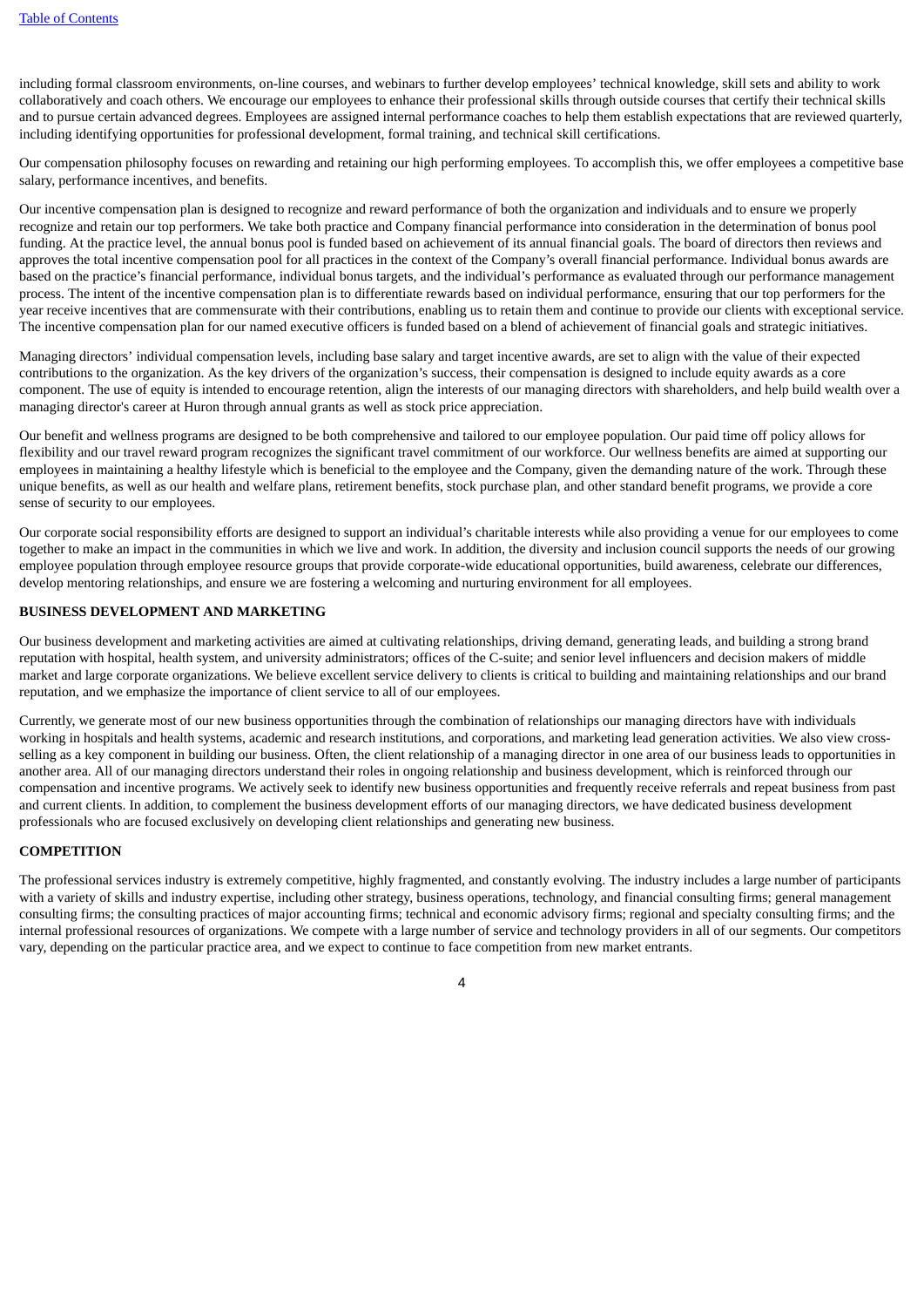We believe the principal competitive factors in our market include reputation, the ability to attract and retain top talent, and the capacity to manage engagements effectively to drive high value to clients. There is also competition on price, although to a lesser extent due to the criticality of the issues that many of our services address. Some competitors have a greater geographic footprint, broader international presence, and more resources than we do, but we believe our reputation and ability to deliver high-value, quality service and measurable results to our clients across a balanced portfolio of services and attract and retain employees with broad capabilities and deep industry expertise enable us to compete favorably in the professional services marketplace.

# **AVAILABLE INFORMATION**

Our Annual Report on Form 10-K, Quarterly Reports on Form 10-Q, Current Reports on Form 8-K, and amendments to those reports filed or furnished pursuant to Section 13(a) or 15(d) of the Exchange Act are available free of charge on the investor relations page of our website, www.huronconsultinggroup.com, as soon as reasonably practicable after we electronically file such material with, or furnish it to, the SEC. The content posted on our website is not incorporated by reference into this report or any other reports filed with, or furnished to, the SEC. Any materials we file with the SEC may be read and copied at the SEC's Public Reference Room at 100 F Street, NE, Washington, D.C. 20549. Information on the operation of the Public Reference Room may be obtained by calling the SEC at 1-800-SEC-0330. The SEC maintains an Internet site (http://www.sec.gov) that contains reports, proxy and information statements, and other information regarding issuers that file electronically with the SEC.

# <span id="page-6-0"></span>**ITEM 1A. RISK FACTORS.**

The following discussion of risk factors may be important to understanding the statements in this Annual Report on Form 10-K or elsewhere. The following information should be read in conjunction with Part II—Item 7. "Management's Discussion and Analysis of Financial Condition and Results of Operations" and the Consolidated Financial Statements and related notes in this Annual Report on Form 10-K. Discussions about the important operational risks that our business encounters can be found in Part II—Item 7. "Management's Discussion and Analysis of Financial Condition and Results of Operations."

### An inability to retain our senior management team and other managing directors would be detrimental to the success of our business.

We rely heavily on our senior management team, our practice leaders, and other managing directors; our ability to retain them is particularly important to our future success. Given the highly specialized nature of our services, the senior management team must have a thorough understanding of our service offerings as well as the skills and experience necessary to manage an organization consisting of a diverse group of professionals. In addition, we rely on our senior management team and other managing directors to generate and market our business. Further, our senior management's and other managing directors' personal reputations and relationships with our clients are a critical element in obtaining and maintaining client engagements. Although we enter into nonsolicitation agreements with our senior management team and other managing directors, we generally do not enter into non-competition agreements. Accordingly, members of our senior management team and our other managing directors are not contractually prohibited from leaving or joining one of our competitors, and some of our clients could choose to use the services of that competitor instead of our services. If one or more members of our senior management team or our other managing directors leave and we cannot replace them with a suitable candidate quickly, we could experience difficulty in securing and successfully completing engagements and managing our business properly, which could harm our business prospects and results of operations.

# Our inability to hire and retain talented people in an industry where there is great competition for talent could have a serious negative effect on our **prospects and results of operations.**

Our business involves the delivery of professional services and is highly labor-intensive. Our success depends largely on our general ability to attract, develop, motivate, and retain highly skilled professionals. Further, we must successfully maintain the right mix of professionals with relevant experience and skill sets as we continue to grow, as we expand into new service offerings, and as the market evolves. The loss of a significant number of our professionals, the inability to attract, hire, develop, train, and retain additional skilled personnel, or failure to maintain the right mix of professionals could have a serious negative effect on us, including our ability to manage, staff, and successfully complete our existing engagements and obtain new engagements. Qualified professionals are in great demand, and we face significant competition for both senior and junior professionals with the requisite credentials and experience. Our principal competition for talent comes from other consulting firms and accounting firms, as well as from organizations seeking to staff their internal professional positions. Many of these competitors may be able to offer significantly greater compensation and benefits or more attractive lifestyle choices, career paths, or geographic locations than we do. Therefore, we may not be successful in attracting and retaining the skilled consultants we require to conduct and expand our operations successfully. Increasing competition for these revenue-generating professionals may also significantly increase our labor costs, which could negatively affect our margins and results of operations.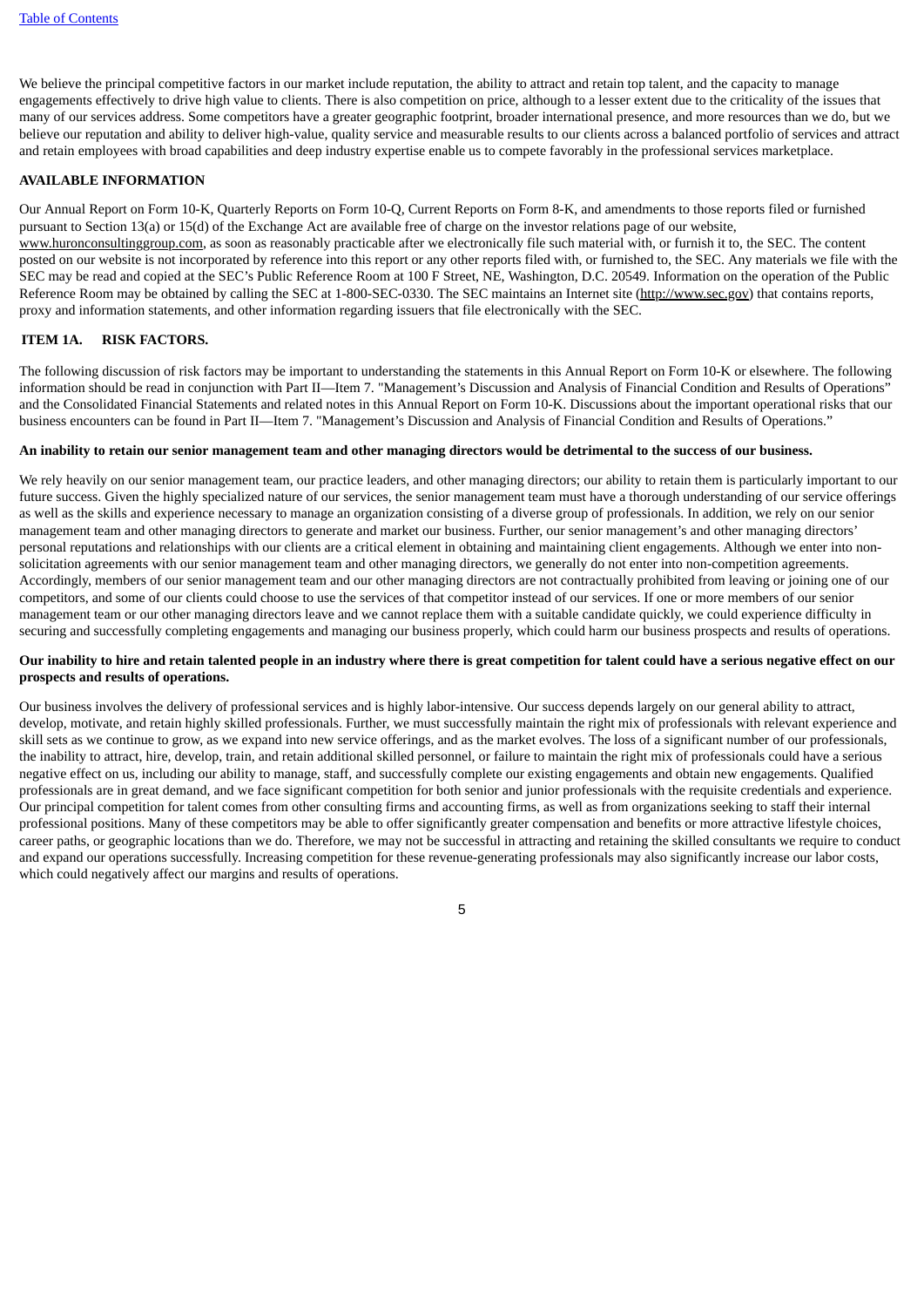# Additional hiring, departures, business acquisitions and dispositions could disrupt our operations, increase our costs or otherwise harm our **business.**

Our business strategy is dependent in part upon our ability to grow by hiring individuals or groups of individuals and by acquiring complementary businesses. However, we may be unable to identify, hire, acquire, or successfully integrate new employees and acquired businesses without substantial expense, delay, or other operational or financial obstacles. From time to time, we will evaluate the total mix of services we provide and we may conclude that businesses may not achieve the results we previously expected. Competition for future hiring and acquisition opportunities in our markets could increase the compensation we offer to potential employees or the prices we pay for businesses we wish to acquire. In addition, we may be unable to achieve the financial, operational, and other benefits we anticipate from any hiring or acquisition, as well as any disposition, including those we have completed so far. New acquisitions could also negatively impact existing practices and cause current employees to depart. Hiring additional employees or acquiring businesses could also involve a number of additional risks, including:

- the diversion of management's time, attention, and resources from managing and marketing our Company;
- the failure to retain key acquired personnel or existing personnel who may view the acquisition unfavorably;
- the potential loss of clients of acquired businesses;
- the need to compensate new employees while they wait for their restrictive covenants with other institutions to expire;
- the potential need to raise significant amounts of capital to finance a transaction or the potential issuance of equity securities that could be dilutive to our existing stockholders;
- increased costs to improve, coordinate, or integrate managerial, operational, financial, and administrative systems;
- the potential assumption of liabilities of an acquired business;
- the inability to attain the expected synergies with an acquired business;
- the usage of earn-outs based on the future performance of our business acquisitions may deter the acquired company from fully integrating into our existing business;
- the perception of inequalities if different groups of employees are eligible for different benefits and incentives or are subject to different policies and programs; and
- difficulties in integrating diverse backgrounds and experiences of consultants, including if we experience a transition period for newly hired consultants that results in a temporary drop in our utilization rates or margins.

All of our acquisitions have been accounted for as purchases, some of which involved purchase prices well in excess of tangible asset values, resulting in the creation of a significant amount of goodwill and other intangible assets. Under generally accepted accounting principles, we do not amortize goodwill or intangible assets acquired in a business combination that are determined to have indefinite useful lives, but instead review them annually (or more frequently if impairment indicators arise) for impairment. To the extent that we determine that such an asset has been impaired, we will write down its carrying value on our balance sheet and book a non-cash impairment charge in our statement of earnings. If, as a result of acquisitions or otherwise, the amount of intangible assets being amortized increases, so will our amortization charges in future periods.

Also, selling practices and shutting down operations present similar challenges in a service business. Dispositions not only require management's time, but they can impair existing relationships with clients or otherwise affect client satisfaction, particularly in situations where the divestiture eliminates only part of the complement of consulting services provided to a client. Dispositions may also involve continued financial involvement, as we may be required to retain responsibility for, or agree to indemnify buyers against, liabilities related to a business sold. For example, in connection with the sale of our Huron Legal segment to Consilio, Inc., which was completed on December 31, 2015, we have contractually agreed to indemnify the buyer against certain liabilities. If we fail to successfully address these risks, our ability to compete may be impaired and our results of operations may be adversely affected.

# Our goodwill and other intangible assets represent a substantial amount of our total assets, and we may be required to recognize a non-cash impairment charge for these assets if the performance of one or more of our reporting units falls below our expectations.

Our total assets reflect a substantial amount of intangible assets, primarily goodwill. At December 31, 2016, goodwill and other intangible assets totaled \$881.2 million, or 76%, of our total assets. The goodwill results from our acquisitions, representing the excess of the fair value of consideration transferred over the fair value of the net assets acquired. We test goodwill for impairment, at the reporting unit level, annually and whenever events or circumstances make it more likely than not that an impairment may have occurred. If future operating performance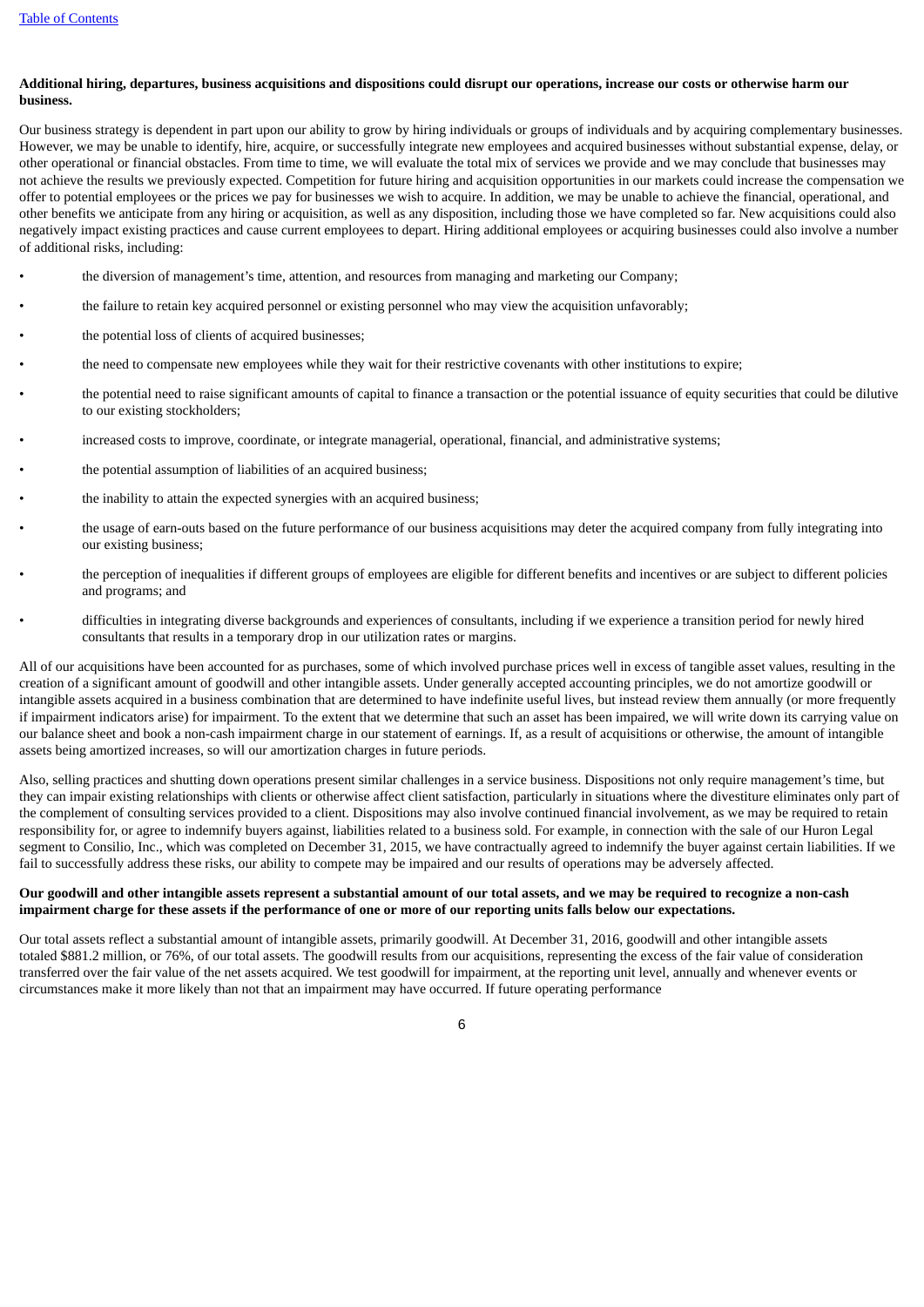at one or more of our reporting units were to fall below current expectations, we could be required to recognize a non-cash charge to earnings for goodwill or other intangible asset impairment.

Over the past twelve months, our Healthcare segment has experienced four consecutive quarters of declining revenues, with fourth quarter 2016 revenues being the lowest since the first quarter of 2015. This decline is primarily driven by softness in our revenue cycle and cost and clinical solutions. This softness is attributable to decreased demand for our services, the winding down of some of our larger projects and a trend toward smaller projects, as well as fewer large integrated projects. In light of these challenges, several initiatives have been undertaken to improve the segment's financial performance, including repositioning our solutions to address the most critical needs of our clients, the expansion of our existing services such as those in our Studer Group, strategy, physician and technology offerings, as well as workforce reductions to better align resources with market demand. As of November 30, 2016, based on the results of the first step of the Healthcare goodwill impairment analysis, the reporting unit's fair value exceeded its carrying value by 11%. In the event that the financial performance of the Healthcare segment does not meet our expectations during 2017, we may be required to perform an interim impairment analysis with respect to the carrying value of goodwill for this reporting unit prior to our annual test, and based on the outcome of that analysis, could be required to take a non-cash impairment charge as a result of any such test.

Our Enterprise Solutions and Analytics reporting unit was established with the acquisition of Blue Stone International, LLC in 2013. Since that time, we have completed four additional business acquisitions, most recently the acquisition of ADI Strategies in May 2016. We record the assets acquired and liabilities assumed in business combinations, including identifiable intangible assets, at their estimated fair values as of the acquisition date, and goodwill is recorded as the excess of the fair value of consideration transferred, including any contingent consideration, over the fair value of the net asset acquired. Therefore, the initial accounting for an acquisition results in its fair value equaling its carrying value. As of November 30, 2016, based on the results of the first step of the Enterprise Solutions and Analytics goodwill impairment analysis, the reporting unit's fair value exceeded its carrying value by 11%. While the Enterprise Solutions and Analytics reporting unit's 2016 revenue growth was in line with our expectations, and we expect revenue to continue to grow in 2017, due to this reporting unit's relatively low headroom, in the event that the financial performance of the reporting unit does not meet our expectations during 2017, we may be required to perform an interim impairment analysis with respect to the carrying value of goodwill for this reporting unit prior to our annual test, and based on the outcome of that analysis, could be required to take a non-cash impairment charge as a result of any such test.

Refer to "Critical Accounting Policies" within Part II - Item 7. "Management's Discussion and Analysis of Financial Condition and Results of Operations" and Note 5 "Goodwill and Intangible Assets" within the notes to our consolidated financial statements for further discussion of business combinations, goodwill, intangible assets, and impairment tests performed in 2016.

# Changes in capital markets, legal or regulatory requirements, and general economic or other factors beyond our control could reduce demand for **our services, in which case our revenues and profitability could decline.**

A number of factors outside of our control affect demand for our services. These include:

- fluctuations in U.S. and global economies;
- the U.S. or global financial markets and the availability, costs, and terms of credit;
- changes in laws and regulations; and
	- other economic factors and general business conditions.

We are not able to predict the positive or negative effects that future events or changes to the U.S. or global economy, financial markets, or regulatory and business environment could have on our operations.

### If we are unable to manage fluctuations in our business successfully, we may not be able to sustain profitability.

We have grown significantly since we commenced operations and have increased the number of our full-time professionals from 249 in 2002 to 2,818 as of December 31, 2016. Additionally, our considerable growth has placed demands on our management and our internal systems, procedures, and controls and will continue to do so in the near future. To successfully manage growth, we must periodically adjust and strengthen our operating, financial, accounting, and other systems, procedures, and controls, which could increase our costs and may adversely affect our gross profits and our ability to sustain profitability if we do not generate increased revenues to offset the costs. As a public company, our information and control systems must enable us to prepare accurate and timely financial information and other required disclosures. If we discover deficiencies in our existing information and control systems that impede our ability to satisfy our reporting requirements, we must successfully implement improvements to those systems in an efficient and timely manner.

Although we have generated positive earnings since we became a public company, we may not sustain profitability in the future. Additionally, the nature of our services and the general economic environment make it difficult to predict our future operating results. To sustain profitability, we must:

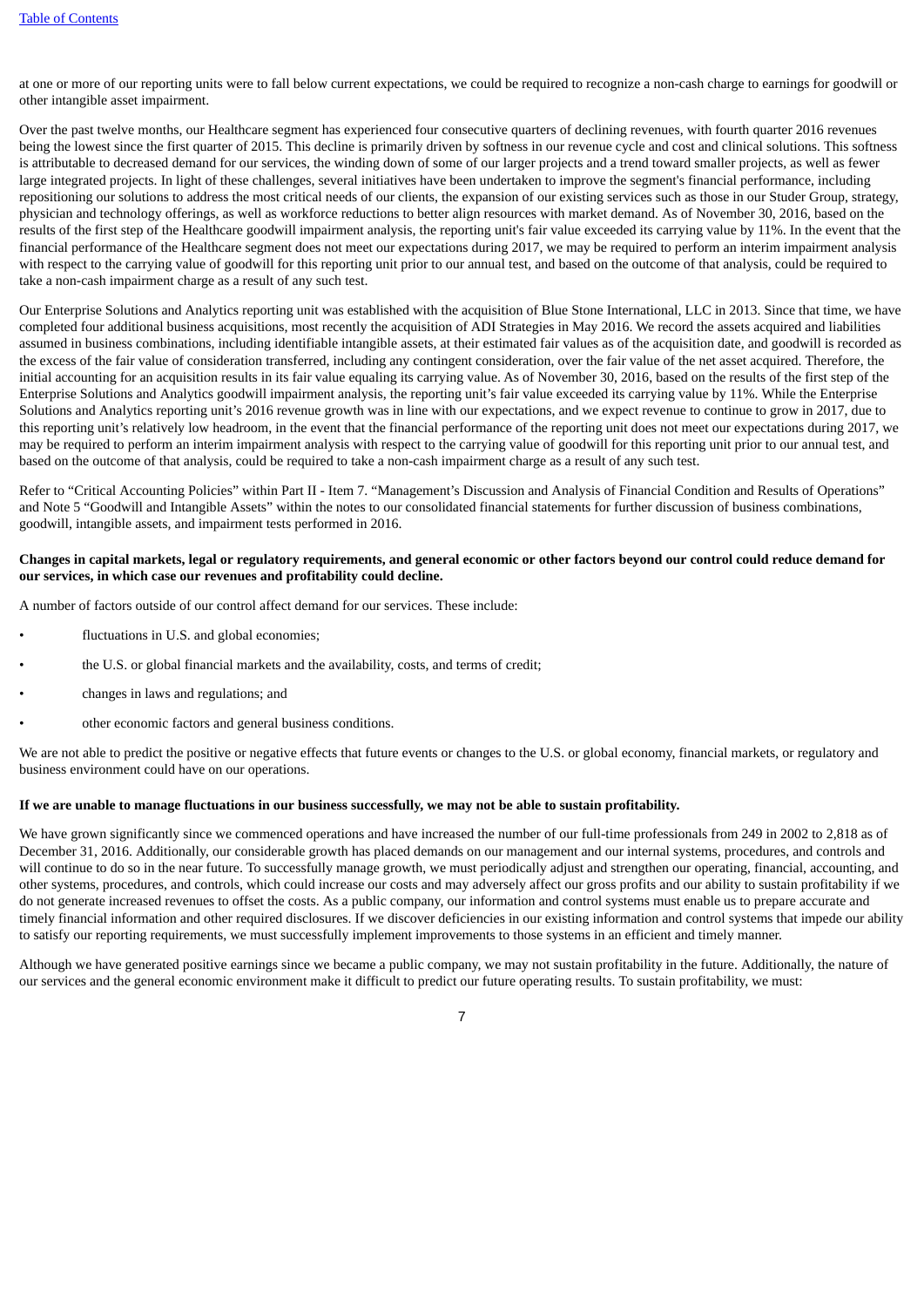- attract, integrate, retain, and motivate highly qualified professionals;
- achieve and maintain adequate utilization and suitable billing rates for our revenue-generating professionals;
- expand our existing relationships with our clients and identify new clients in need of our services;
- successfully resell engagements and secure new engagements every year;
- maintain and enhance our brand recognition; and
- adapt quickly to meet changes in our markets, our business mix, the economic environment, the credit markets, and competitive developments.

#### Our financial results could suffer if we are unable to achieve or maintain adequate utilization and suitable billing rates for our consultants.

Our profitability depends to a large extent on the utilization and billing rates of our professionals. Utilization of our professionals is affected by a number of factors, including:

- the number and size of client engagements;
- the timing of the commencement, completion and termination of engagements, which in many cases is unpredictable;
- our ability to transition our consultants efficiently from completed engagements to new engagements;
- the hiring of additional consultants because there is generally a transition period for new consultants that results in a temporary drop in our utilization rate;
- unanticipated changes in the scope of client engagements;
- our ability to forecast demand for our services and thereby maintain an appropriate level of consultants; and
- conditions affecting the industries in which we practice as well as general economic conditions.

The billing rates of our consultants that we are able to charge are also affected by a number of factors, including:

- our clients' perception of our ability to add value through our services;
- the market demand for the services we provide;
- an increase in the number of clients in the government sector;
- introduction of new services by us or our competitors;
- our competition and the pricing policies of our competitors; and
- current economic conditions.

If we are unable to achieve and maintain adequate overall utilization as well as maintain or increase the billing rates for our consultants, our financial results could materially suffer. In addition, our consultants oftentimes perform services at the physical locations of our clients. If there are natural disasters, disruptions to travel and transportation or problems with communications systems, our ability to perform services for, and interact with, our clients at their physical locations may be negatively impacted which could have an adverse effect on our business and results of operations.

### Our quarterly results of operations have fluctuated in the past and may continue to fluctuate in the future as a result of certain factors, some of **which may be outside of our control.**

A key element of our strategy is to market our products and services directly to certain large organizations, such as health systems and acute care hospitals, and to increase the number of our products and services utilized by existing clients. The sales cycle for some of our products and services is often lengthy and may involve significant commitment of client personnel. As a consequence, the commencement date of a client engagement often cannot be accurately forecasted. As discussed below, certain of our client contracts contain terms that result in revenue that is deferred and cannot be recognized until the occurrence of certain events. As a result, the period of time between contract signing and recognition of associated revenue may be lengthy, and we are not able to predict with certainty the period in which revenue will be recognized.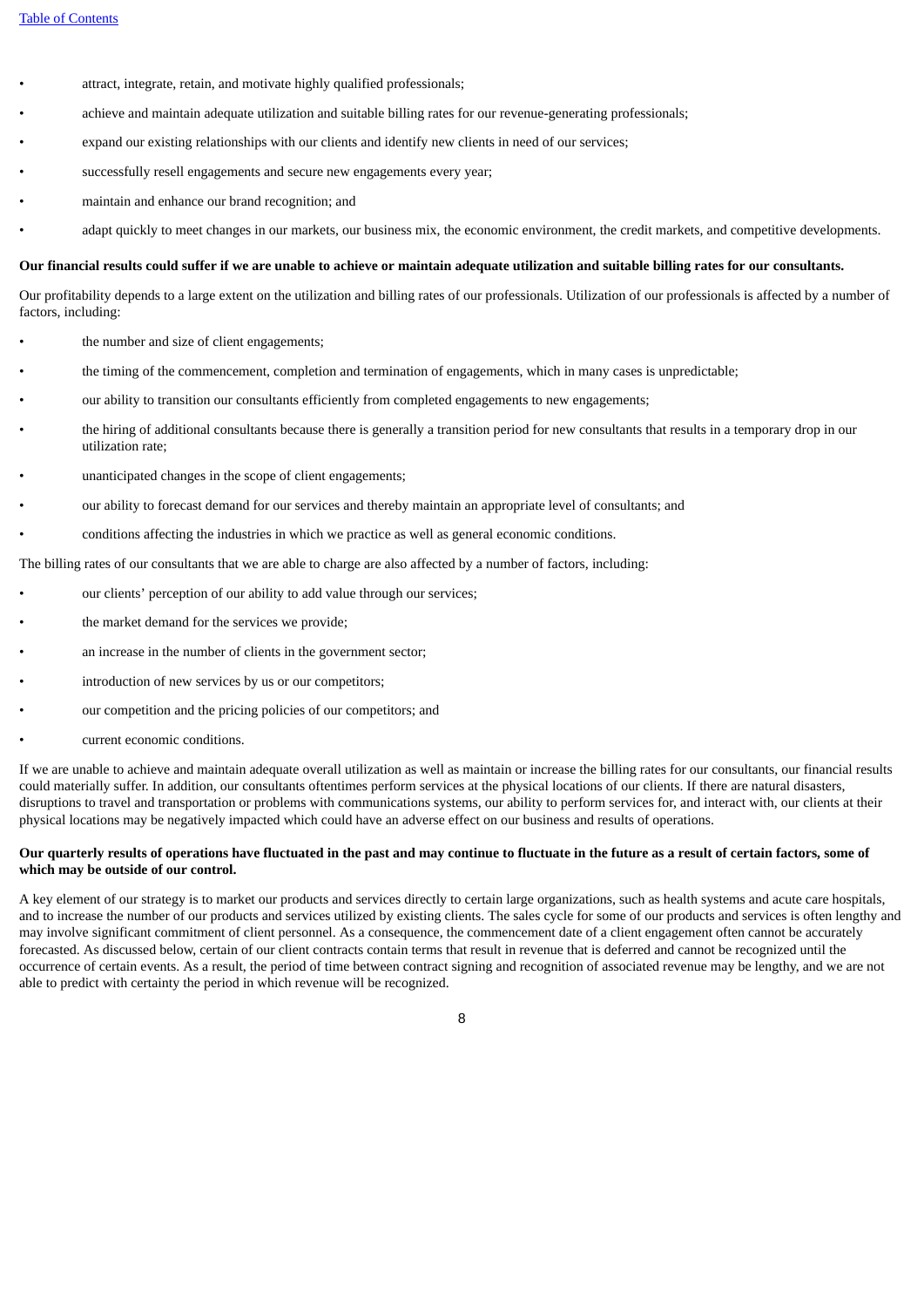Certain of our contracts provide that some portion or all of our fees are at risk if our services do not result in the achievement of certain performance targets. To the extent that any revenue is contingent upon the achievement of a performance target, we only recognize revenue upon client confirmation that the performance targets have been achieved. If a client fails to provide such confirmation in a timely manner, our ability to recognize revenue will be delayed.

Fee discounts, pressure to not increase or even decrease our rates, and less advantageous contract terms could result in the loss of clients, lower revenues and operating income, higher costs, and less profitable engagements. More discounts or write-offs than we expect in any period would have a negative impact on our results of operations.

Other fluctuations in our quarterly results of operations may be due to a number of other factors, some of which are not within our control, including:

- the timing and volume of client invoices processed and payments received, which may affect the fees payable to us under certain of our engagements;
- client decisions regarding renewal or termination of their contracts;
- the amount and timing of costs related to the development or acquisition of technologies or businesses; and
- unforeseen legal expenses, including litigation and other settlement gains or losses.

We base our annual employee bonus expense upon our expected annual adjusted earnings before interest, taxes, depreciation and amortization ("EBITDA") for that year. If we experience lower adjusted EBITDA in a quarter without a corresponding change to our full-year adjusted EBITDA expectation, our estimated bonus expense will not be reduced, which will have a negative impact on our quarterly results of operations for that quarter. Our quarterly results of operations may vary significantly and period-to-period comparisons of our results of operations may not be meaningful. The results of one quarter should not be relied upon as an indication of future performance. If our quarterly results of operations fall below the expectations of securities analysts or investors, the price of our common stock could decline substantially.

### Revenues from our performance-based engagements are difficult to predict, and the timing and extent of recovery of our costs is uncertain.

We have engagement agreements under which our fees include a significant performance-based component. Performance-based fees are contingent on the achievement of specific measures, such as our clients meeting cost-saving or other contractually-defined goals. The achievement of these contractuallydefined goals may be subject to acknowledgment by the client and is often impacted by factors outside of our control, such as the actions of the client or other third parties. Because performance-based fees are contingent, revenues on such engagements, which are recognized when all revenue recognition criteria are met, are not certain and the timing of receipt is difficult to predict and may not occur evenly throughout the year. The percentage of our revenues derived from performance-based fees for the years ended December 31, 2016, 2015, and 2014, was 8.9%, 8.7%, and 17.2%, respectively. A greater number of performance-based fee arrangements may result in increased volatility in our working capital requirements and greater variations in our quarter-to-quarter results, which could affect the price of our common stock. In addition, an increase in the proportion of performance-based fee arrangements may temporarily offset the positive effect on our operating results from an increase in our utilization rate until the related revenues are recognized.

#### The profitability of our fixed-fee engagements with clients may not meet our expectations if we underestimate the cost of these engagements.

When making proposals for fixed-fee engagements, we estimate the costs and timing for completing the engagements. These estimates reflect our best judgment regarding the efficiencies of our methodologies and consultants as we plan to deploy them on engagements. Any increased or unexpected costs or unanticipated delays in connection with the performance of fixed-fee engagements, including delays caused by factors outside our control, could make these contracts less profitable or unprofitable, which would have an adverse effect on our profit margin. For the years ended December 31, 2016, 2015, and 2014, fixed-fee engagements represented 47.4%, 58.0%, and 50.3% of our revenues, respectively.

# Our business is becoming increasingly dependent on information technology and will require additional investments in order to grow and meet the **demands of our clients.**

We depend on the use of sophisticated technologies and systems. Some of our practices provide services that are increasingly dependent on the use of software applications and systems that we do not own and could become unavailable. Moreover, our technology platforms will require continuing investments by us in order to expand existing service offerings and develop complementary services. Our future success depends on our ability to adapt our services and infrastructure while continuing to improve the performance, features, and reliability of our services in response to the evolving demands of the marketplace.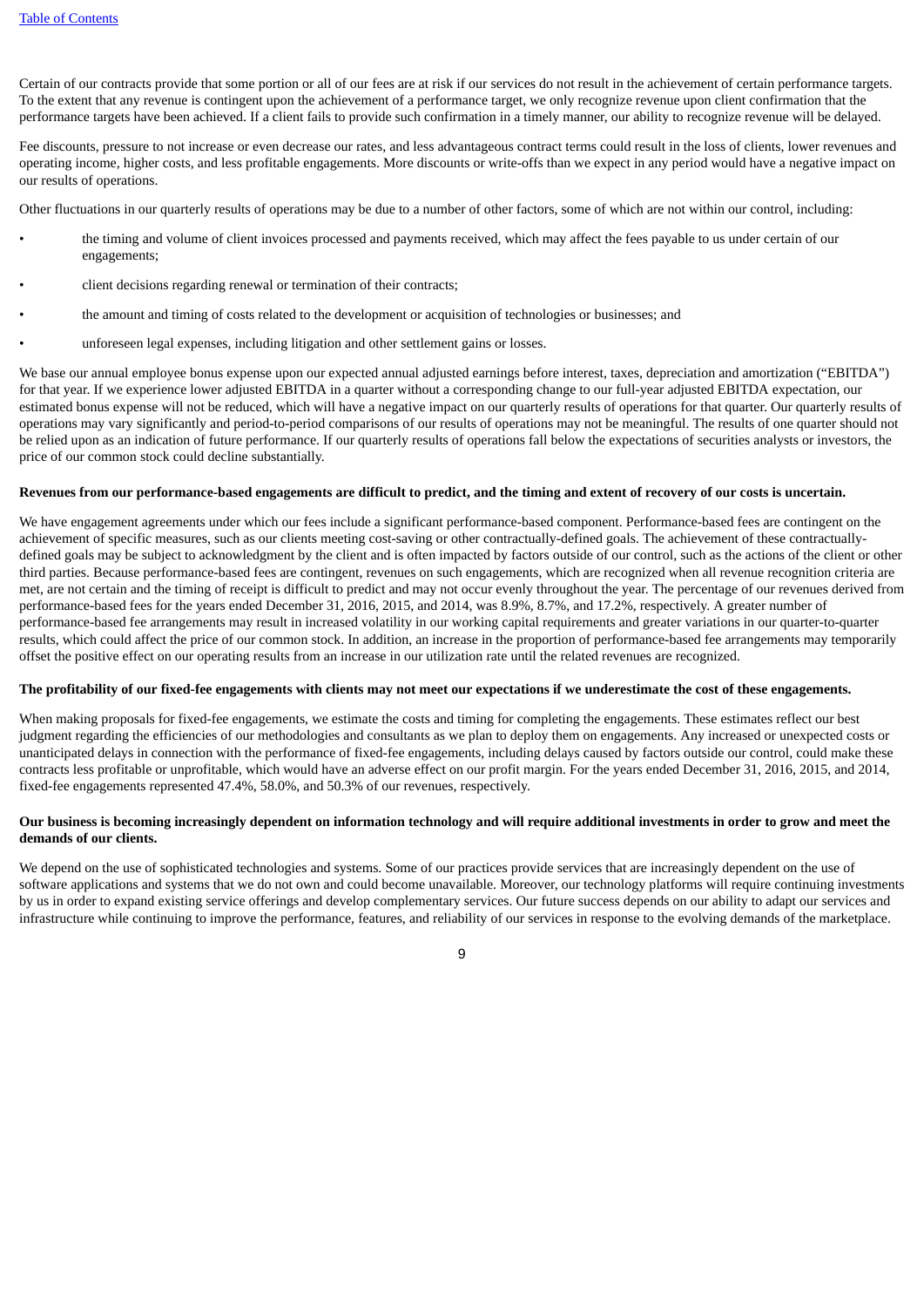# Adverse changes to our relationships with key third-party vendors, or in the business of our key third-party vendors, could unfavorably impact our **business.**

A portion of our services and solutions depend on technology or software provided by third-party vendors. Some of these third-party vendors refer potential clients to us, and others require that we obtain their permission prior to accessing their software while performing services for our clients. These third-party vendors could terminate their relationship with us without cause and with little or no notice, which could limit our service offerings and harm our financial condition and operating results. In addition, if a third-party vendor's business changes or is reduced, that could adversely affect our business. Moreover, if third-party technology or software that is important to our business does not continue to be available or utilized within the marketplace, or if the services that we provide to clients is no longer relevant in the marketplace, our business may be unfavorably impacted.

### We could experience system failures, service interruptions, or security breaches that could negatively impact our business.

Our organization is comprised of employees who work on matters throughout the United States and overseas. Our technology platform is a "virtual office" from which we all operate. We may be subject to disruption to our operating systems from technology events that are beyond our control, including the possibility of failures at third-party data centers, disruptions to the Internet, natural disasters, power losses, and malicious attacks. In addition, despite the implementation of security measures, our infrastructure and operating systems, including the Internet and related systems, may be vulnerable to physical break-ins, hackers, improper employee or contractor access, computer viruses, programming errors, denial-of-service attacks, or other attacks by third parties seeking to disrupt operations or misappropriate information or similar physical or electronic breaches of security. While we have taken and are taking reasonable steps to prevent and mitigate the damage of such events, including implementation of system security measures, information backup, and disaster recovery processes, those steps may not be effective and there can be no assurance that any such steps can be effective against all possible risks. We will need to continue to invest in technology in order to achieve redundancies necessary to prevent service interruptions. Access to our systems as a result of a security breach, the failure of our systems, or the loss of data could result in legal claims or proceedings, liability, or regulatory penalties and disrupt operations, which could adversely affect our business and financial results.

# Our reputation could be damaged and we could incur additional liabilities if we fail to protect client and employee data through our own accord or if **our information systems are breached.**

We rely on information technology systems to process, transmit, and store electronic information and to communicate among our locations around the world and with our clients, partners, and employees. The breadth and complexity of this infrastructure increases the potential risk of security breaches which could lead to potential unauthorized disclosure of confidential information.

In providing services to clients, we may manage, utilize, and store sensitive or confidential client or employee data, including personal data and protected health information. As a result, we are subject to numerous laws and regulations designed to protect this information, such as the U.S. federal and state laws governing the protection of health or other personally identifiable information, including the Health Insurance Portability and Accountability Act (HIPAA), and international laws such as the European Union Directive on Data Protection. In addition, many states, U.S. federal governmental authorities and non-U.S. jurisdictions have adopted, proposed or are considering adopting or proposing, additional data security and/or data privacy statutes or regulations. Continued governmental focus on data security and privacy may lead to additional legislative and regulatory action, which could increase the complexity of doing business. The increased emphasis on information security and the requirements to comply with applicable U.S. and foreign data security and privacy laws and regulations may increase our costs of doing business and negatively impact our results of operations.

These laws and regulations are increasing in complexity and number. If any person, including any of our employees, negligently disregards or intentionally breaches our established controls with respect to client or employee data, or otherwise mismanages or misappropriates that data, we could be subject to significant monetary damages, regulatory enforcement actions, fines, and/or criminal prosecution.

In addition, unauthorized disclosure of sensitive or confidential client or employee data, whether through systems failure, employee negligence, fraud, or misappropriation, could damage our reputation and cause us to lose clients and their related revenue in the future.

# **Our international expansion could result in additional risks.**

We operate both domestically and internationally, including in Canada, Europe, Asia, and the Middle East. Although historically our international operations have been limited, we intend to continue to expand internationally. Such expansion may result in additional risks that are not present domestically and which could adversely affect our business or our results of operations, including:

- compliance with additional U.S. regulations and those of other nations applicable to international operations;
- cultural and language differences;
- employment laws and rules and related social and cultural factors;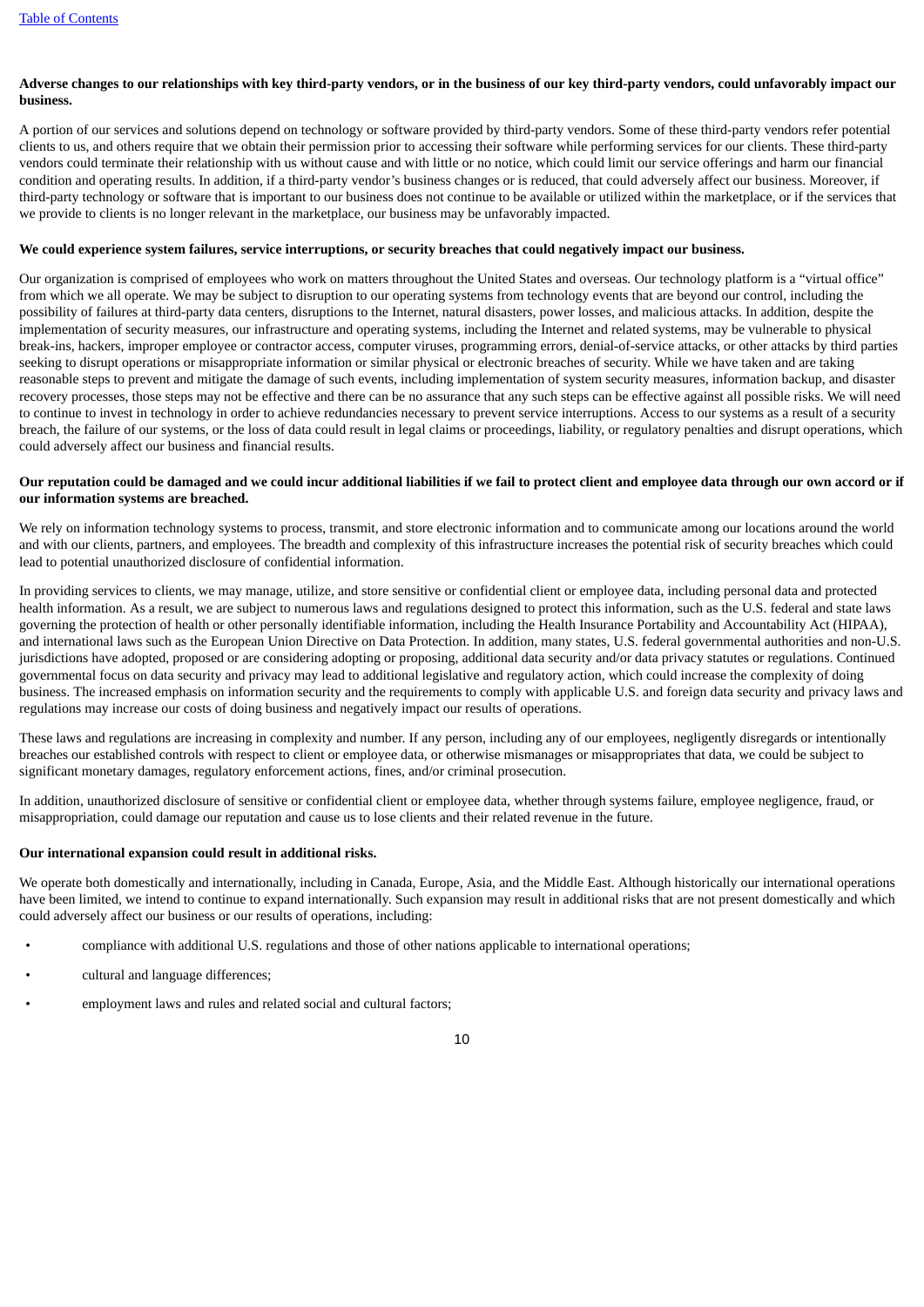- losses related to start-up costs, lack of revenue, higher costs due to low utilization, and delays in purchase decisions by prospective clients;
- currency fluctuations between the U.S. dollar and foreign currencies, which are harder to predict in the current adverse global economic climate;
- restrictions on the repatriation of earnings;
- potentially adverse tax consequences and limitations on our ability to utilize losses generated in our foreign operations;
- different regulatory requirements and other barriers to conducting business;
- different or less stable political and economic environments;
- greater personal security risks for employees traveling to or located in unstable locations; and
- civil disturbances or other catastrophic events.

Further, conducting business abroad subjects us to increased regulatory compliance and oversight. For example, in connection with our international operations, we are subject to laws prohibiting certain payments to governmental officials, such as the Foreign Corrupt Practices Act. A failure to comply with applicable regulations could result in regulatory enforcement actions as well as substantial civil and criminal penalties assessed against us and our employees.

# Our obligations under the Amended Credit Agreement are secured by a pledge of certain of the equity interests in our subsidiaries and a lien on substantially all of our assets and those of our subsidiary grantors. If we default on these obligations, our lenders may foreclose on our assets, **including our pledged equity interest in our subsidiaries.**

On March 31, 2015, we entered into a second amended and restated security agreement with Bank of America (the "Security Agreement") and a second amended and restated pledge agreement (the "Pledge Agreement") in connection with our entry into the Second Amended and Restated Credit Agreement, dated as of March 31, 2015 (as amended and restated, the "Amended Credit Agreement"). Pursuant to the Security Agreement and to secure our obligations under the Amended Credit Agreement, we granted our lenders a first-priority lien, subject to permitted liens, on substantially all of the personal property assets that we and the subsidiary grantors own. Pursuant to the Pledge Agreement, we granted our lenders 100% of the voting stock or other equity interests in our domestic subsidiaries and 65% of the voting stock or other equity interests in certain of our foreign subsidiaries. If we default on our obligations under the Amended Credit Agreement, our lenders could accelerate our indebtedness and may be able to exercise their liens on the equity interests subject to the Pledge Agreement and their liens on substantially all of our assets and the assets of our subsidiary grantors, which would have a material adverse effect on our business, operations, financial condition, and liquidity. In addition, the covenants contained in the Amended Credit Agreement impose restrictions on our ability to engage in certain activities, such as the incurrence of additional indebtedness, certain investments, certain acquisitions and dispositions, and the payment of dividends.

#### Our indebtedness could adversely affect our ability to raise additional capital to fund our operations and obligations, expose us to interest rate risk **to the extent of our variable-rate debt, and adversely affect our financial results.**

At December 31, 2016, we had outstanding indebtedness of \$250 million principal amount of our 1.25% convertible senior notes due October 1, 2019, and \$68 million on our revolving line of credit that becomes due and payable in full upon maturity on March 31, 2020. Our ability to make scheduled payments of the principal, to pay interest, to make payments upon conversion, or to refinance our indebtedness, depends on our future performance. Our business may not continue to generate cash flow from operations in the future sufficient to satisfy our obligations under our current indebtedness and any future indebtedness we may incur and to make necessary capital expenditures. If we are unable to generate such cash flow, we may be required to adopt one or more alternatives, such as reducing or delaying investments or capital expenditures, selling assets, refinancing, or obtaining additional equity capital on terms that may be onerous or highly dilutive. Our ability to refinance our current indebtedness or future indebtedness will depend on the capital markets and our financial condition at such time. We may not be able to engage in any of these activities or engage in these activities on desirable terms, which could result in a default on the current indebtedness or future indebtedness.

In addition, our indebtedness, combined with our other financial obligations and contractual commitments, could have other important consequences. For example, it could:

- expose us to the risk of increased interest rates because some of our borrowings are at variable interest rates;
- make us more vulnerable to adverse changes in general U.S. and worldwide economic, industry, and competitive conditions and adverse changes in government regulation;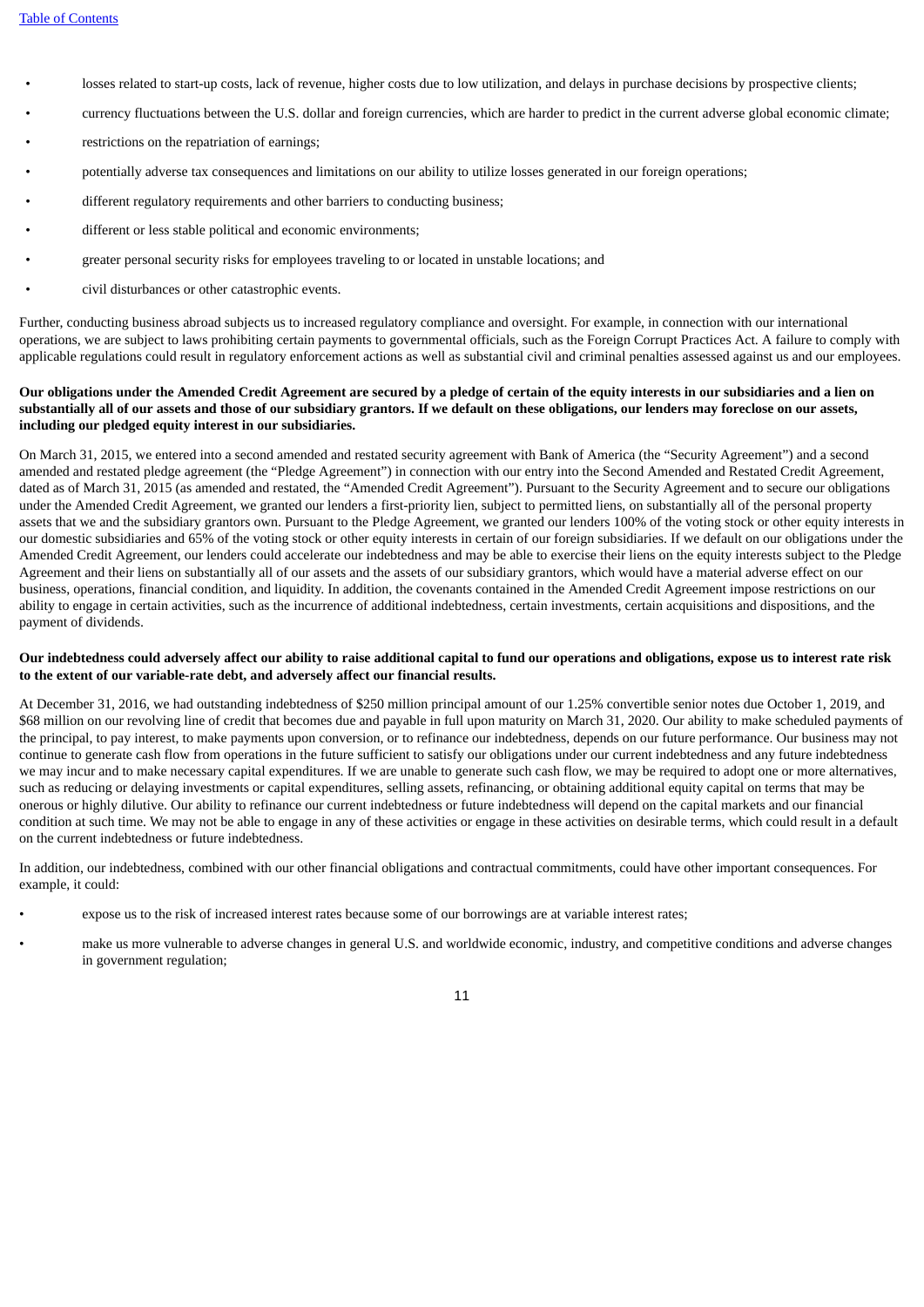- limit our ability to obtain additional financing and flexibility in planning for, or reacting to, changes in our business and our industry;
- place us at a disadvantage compared to our competitors who have less debt or have better access to capital resources; and
- require us to dedicate a larger portion of our cash from operations to service our indebtedness and thus reduce the level of cash for other purposes such as funding working capital, strategic acquisitions, capital expenditures, and other general corporate purposes.

Any of these factors could materially and adversely affect our business, financial condition, and results of operations. In addition, if we incur additional indebtedness, the risks related to our business and our ability to service or repay our indebtedness would increase.

# The accounting method for convertible debt securities that may be settled in cash, such as our convertible notes, could have a material effect on our **reported financial results.**

Under GAAP, an entity must separately account for the debt component and the embedded conversion option of convertible debt instruments that may be settled entirely or partially in cash upon conversion, such as our convertible notes, in a manner that reflects a company's economic interest cost. The effect of the accounting treatment for such instruments is that the value of such embedded conversion option would be treated as an original issue discount for purposes of accounting for the debt component of the notes and that original issue discount is amortized into interest expense over the term of the notes using an effective yield method. As a result, over the term of our convertible notes, we will initially be required to record a greater amount of non-cash interest expense. Accordingly, we will report lower net income in our financial results because of the recognition of both the current period's amortization of the debt discount and our convertible notes' coupon interest, which could adversely affect our reported or future financial results, the trading price of our common stock, and the trading price of our convertible notes.

Under certain circumstances, the shares of common stock underlying convertible debt instruments (such as our convertible notes) that may be settled entirely or partially in cash are reflected in earnings per share utilizing the treasury stock method, the effect of which is that such shares of common stock are not included in the calculation of diluted earnings per share except to the extent that the conversion value of the notes exceeds their principal amount at the end of the reporting period. Under the treasury stock method, for diluted earnings per share purposes, our convertible notes are accounted for as if the number of shares of common stock that would be necessary to settle such excess, if we elected to settle such excess in shares of common stock, are issued. The accounting standards in the future may not continue to permit the use of the treasury stock method. If we are unable to use the treasury stock method in accounting for the shares of common stock issuable upon conversion of our convertible notes, then our diluted earnings per share could be adversely affected.

In addition, if the conditional conversion feature of our convertible notes is triggered, even if holders do not elect to convert their convertible notes, we could be required under applicable accounting rules to reclassify all of the outstanding principal of our convertible notes as a current, rather than long-term, liability, which would result in a material reduction of our net working capital.

# We may not have the ability to raise the funds necessary to pay the amount of cash due upon conversion of our convertible notes, if relevant, or the fundamental change repurchase price due when a holder submits its convertible notes for repurchase upon the occurrence of a fundamental change, and our debt may contain limitations on our ability to pay cash upon conversion or required repurchase of our convertible notes.

Upon the occurrence of a fundamental change as defined in the indenture governing our convertible notes, holders of our convertible notes may require us to repurchase, for cash, all or a portion of their convertible notes at a repurchase price equal to 100% of their principal amount, plus accrued and unpaid interest, if any. In addition, upon conversion of our convertible notes, we will be required to make cash payments in respect of our convertible notes being converted, including if the conditional conversion feature of our convertible notes is triggered, unless we elect to deliver solely shares of our common stock to settle such conversion.

We may not have sufficient financial resources, or may be unable to arrange financing, to pay the fundamental change repurchase price if holders of our convertible notes submit their convertible notes for purchase by us upon the occurrence of a fundamental change or to pay the amount of cash (if any) due if holders of our convertible notes surrender their convertible notes for conversion. In addition, the occurrence of a fundamental change may cause an event of default under agreements governing our or our subsidiaries' indebtedness. Agreements governing any of our future debt may restrict our ability to make each of the required cash payments even if we have sufficient funds to make them. Furthermore, our ability to purchase our convertible notes or to pay cash (if any) due upon the conversion of our convertible notes may be limited by law or regulatory authorities. In addition, if we fail to repurchase our convertible notes or to pay the amount of cash (if any) due upon conversion of our convertible notes, we will be in default under the indenture. A default under the indenture or the fundamental change itself could also lead to a default under agreements governing our other indebtedness, which in turn may result in the acceleration of such other indebtedness we may then have outstanding. If the repayment of the other indebtedness were to be accelerated, we may not have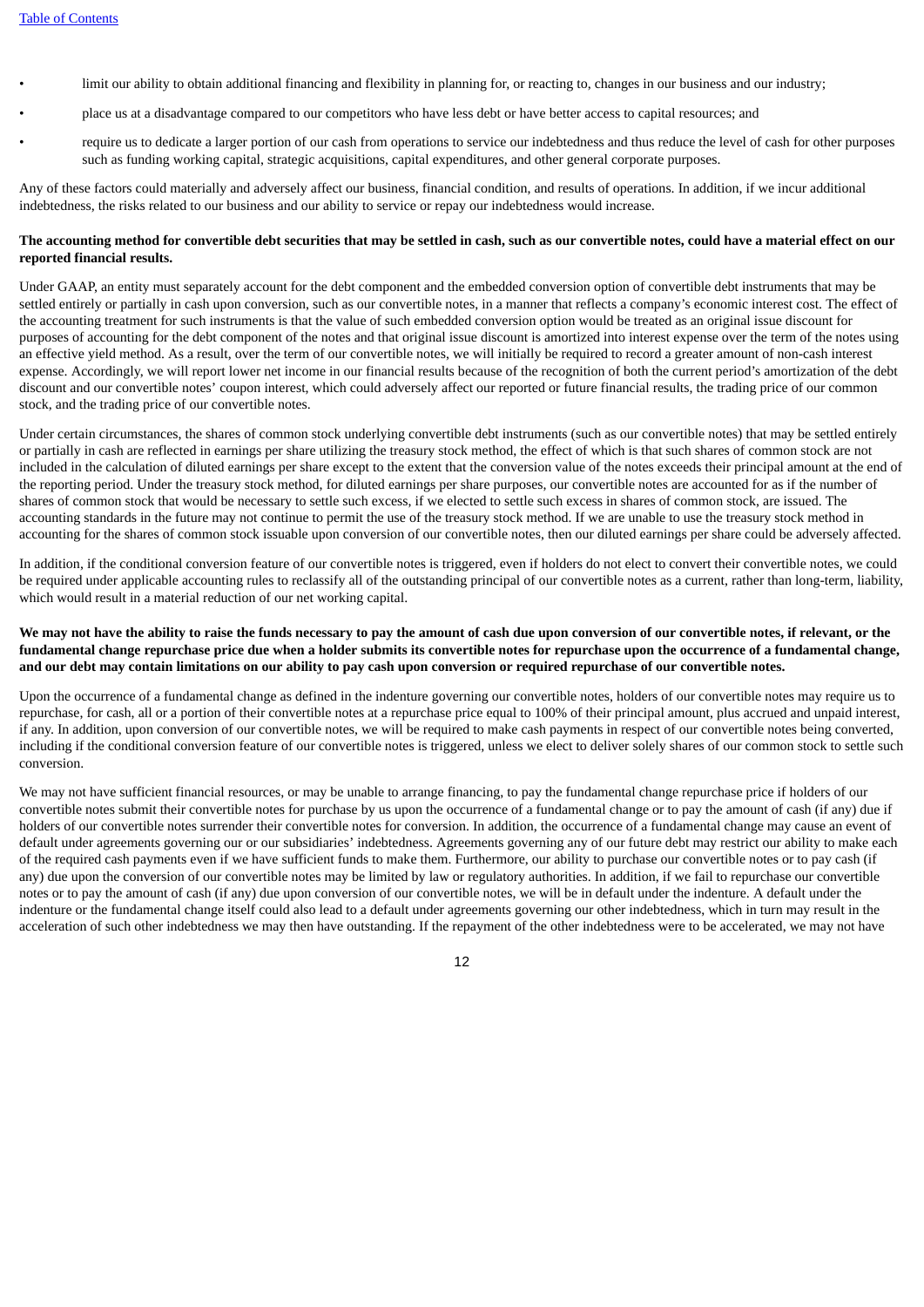sufficient funds to repay that indebtedness and to repurchase our convertible notes or to pay the amount of cash (if any) due upon conversion.

# The fundamental change provisions associated with our convertible notes may delay or prevent an otherwise beneficial takeover attempt of us.

The fundamental change purchase rights, which will allow holders of our convertible notes to require us to repurchase all or a portion of their convertible notes upon the occurrence of a fundamental change, and the provisions requiring an increase to the conversion rate for conversions in connection with certain other circumstances may delay or prevent a takeover of us that might otherwise be beneficial to investors.

### The convertible note hedge transactions and the warrant transactions may affect the value of our convertible notes and our common stock.

In connection with the pricing of our convertible notes, we entered into privately negotiated convertible note hedge transactions with affiliates of Merrill Lynch, Pierce, Fenner & Smith Incorporated and J.P. Morgan Securities as hedge counterparties. The convertible note hedge transactions collectively cover, subject to customary anti-dilution adjustments, the number of shares of common stock that initially underlie our convertible notes. We also entered into separate privately negotiated warrant transactions with the hedge counterparties relating to the same number of shares of our common stock, subject to customary anti-dilution adjustments.

We expect that the hedge counterparties and/or their affiliates may modify their hedge positions with respect to the convertible note hedge transactions and the warrant transactions from time to time by purchasing and/or selling shares of our common stock and/or our convertible notes in privately negotiated transactions and/or open market transactions or by entering into and/or unwinding various over-the-counter derivative transactions with respect to our common stock. This activity could also cause or prevent an increase or decrease in the market value of our common stock. In addition, the hedge counterparties and/or their affiliates may choose to engage in, or to discontinue engaging in, any of these transactions with or without notice at any time, and their decisions will be in their sole discretion and not within our control.

The hedge counterparties are financial institutions which will be subject to the risk that one or both of the hedge counterparties might default under their respective convertible note hedge transactions. Upon a default by any hedge counterparty, we may suffer adverse tax consequences and more dilution than we currently anticipate with respect to our common stock. We can provide no assurances as to the financial stability or viability of the hedge counterparties.

# Our intellectual property rights in our "Huron Consulting Group" name are important, and any inability to use that name could negatively impact **our ability to build brand identity.**

We believe that establishing, maintaining, and enhancing the "Huron Consulting Group" name and "Huron" brand is important to our business. We are, however, aware of a number of other companies that use names containing "Huron." There could be potential trade name or service mark infringement claims brought against us by the users of these similar names and marks and those users may have trade name or service mark rights that are senior to ours. If another company were to successfully challenge our right to use our name, or if we were unable to prevent a competitor from using a name that is similar to our name, our ability to build brand identity could be negatively impacted.

# Our business performance might not be sufficient for us to meet the full-year financial guidance that we provide publicly.

We provide full-year financial guidance to the public based upon our expectations regarding our financial performance. While we believe that our annual financial guidance provides investors and analysts with insight to our view of the Company's future performance, such financial guidance is based on assumptions that may not always prove to be accurate and may vary from actual results. If we fail to meet the full-year financial guidance that we provide, or if we find it necessary to revise such guidance during the year, the market value of our common stock could be adversely affected.

# **Expanding our service offerings or number of offices may not be profitable.**

We may choose to develop new service offerings, open new offices, or eliminate service offerings because of market opportunities or client demands. Developing new service offerings involves inherent risks, including:

- our inability to estimate demand for the new service offerings;
- competition from more established market participants;
- a lack of market understanding; and

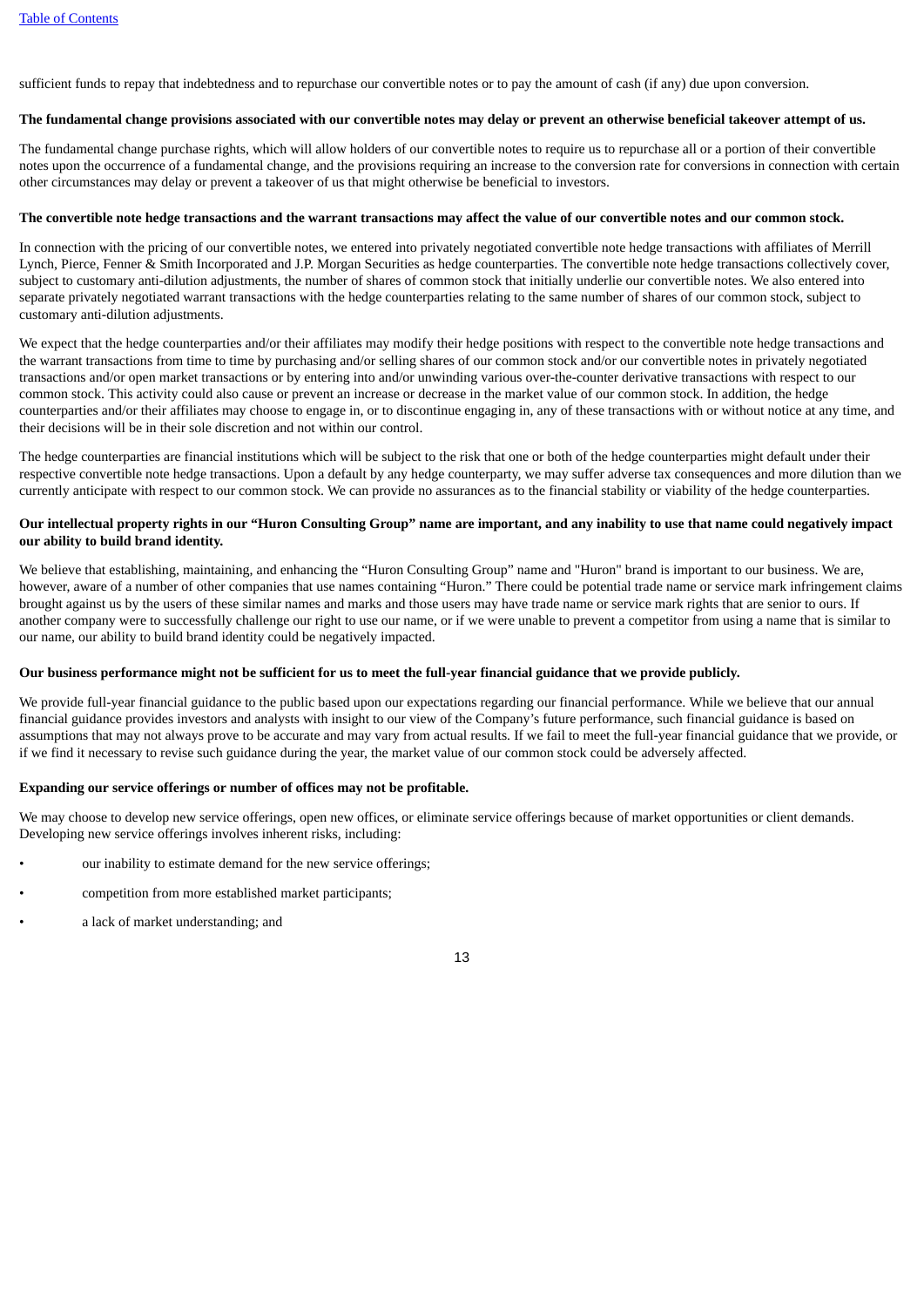• unanticipated expenses to recruit and hire qualified consultants and to market our new service offerings.

In addition, expanding into new geographic areas and expanding current service offerings is challenging and may require integrating new employees into our culture as well as assessing the demand in the applicable market. If we cannot manage the risks associated with new service offerings or new locations effectively, we are unlikely to be successful in these efforts, which could harm our ability to sustain profitability and our business prospects.

### The healthcare industry is an area of significant focus for our business, and factors that adversely affect the financial condition of the healthcare **industry could consequently affect our business.**

We derive a significant portion of our revenue from clients in the healthcare industry. As a result, our financial condition and results of operations could be adversely affected by conditions affecting the healthcare industry generally and hospitals and health systems particularly. The healthcare industry is highly regulated and is subject to changing political, legislative, regulatory, and other influences. Uncertainty in any of these areas could cause our clients to delay or postpone decisions to use our services. Existing and new federal and state laws and regulations affecting the healthcare industry could create unexpected liabilities for us, could cause us or our clients to incur additional costs, and could restrict our or our clients' operations. Many healthcare laws are complex and their application to us, our clients, or the specific services and relationships we have with our clients are not always clear. In addition, federal and state legislatures have periodically introduced programs to reform or amend the U.S. healthcare system at both the federal and state level, such as the Patient Protection and Affordable Care Act and the Health Care and Education Reconciliation Act of 2010. Due to the significant implementation issues arising under these laws, it is unclear what long-term effects they will have on the healthcare industry and in turn on our business, financial condition, and results of operations. Our failure to accurately anticipate the application of new laws and regulations, or our failure to comply with such laws and regulations, could create liability for us, result in adverse publicity and negatively affect our business.

There are many factors that could affect the purchasing practices, operations, and, ultimately, the operating funds of healthcare organizations, such as reimbursement policies for healthcare expenses, federal and state budgetary considerations, consolidation in the healthcare industry, and regulation, litigation, and general economic conditions. In particular, we could be required to make unplanned modifications of our products and services (which would require additional time and investment) or we could suffer reductions in demand for our products and services as a result of changes in regulations affecting the healthcare industry, such as changes in the way that healthcare organizations are paid for their services (e.g., based on patient outcomes instead of services provided). Furthermore, as a result of the 2016 election and the new presidential administration, there is an increased uncertainty surrounding the future of the Affordable Care Act and the regulation of the healthcare industry, and therefore healthcare organizations may wait to buy services such as ours until the regulatory environment is more certain.

In addition, state tax authorities have challenged the tax-exempt status of some hospitals and other healthcare facilities claiming such status on the basis that they are operating as charitable and/or religious organizations. If the tax-exempt status of any of our clients is revoked or compromised by new legislation or interpretation of existing legislation, that client's financial health could be adversely affected, which could adversely impact demand for our services, our sales, revenue, financial condition, and results of operations.

## Our ability to maintain and attract new business and talented personnel depends upon our reputation, the professional reputation of our revenue**generating employees, and the quality of our services.**

As a professional services firm, our ability to secure new engagements and retain and attract talented personnel depends heavily upon our reputation and the individual reputations of our professionals. Any factor that diminishes our reputation or that of our employees, including not meeting client expectations or misconduct by our employees, could make it substantially more difficult for us to attract new engagements, clients, and employees. Similarly, because we obtain many of our new engagements from former or current clients or from referrals by those clients or by law firms that we have worked with in the past, any client that questions the quality of our work or that of our consultants could impair our ability to secure additional new engagements and clients.

# A significant portion of our revenues is derived from a limited number of clients, and our engagement agreements, including those related to our largest clients, can be terminated by our clients with little or no notice and without penalty, which may cause our operating results to be **unpredictable and may result in unexpected declines in our utilization and revenues.**

As a consulting firm, we have derived, and expect to continue to derive, a significant portion of our revenues from a limited number of clients. Our 10 largest clients accounted for approximately 28.8%, 29.9%, and 31.5% of our revenues for the years ended December 31, 2016, 2015, and 2014, respectively. No single client accounted for more than 10% of our revenues in 2016, 2015, or 2014. Our clients typically retain us on an engagement-by-engagement basis, rather than under fixed-term contracts. The volume of work performed for any particular client is likely to vary from year to year, and a major client in one fiscal period may not require or may decide not to use our services in any subsequent fiscal period. Moreover, a large portion of our new engagements comes from existing clients. Accordingly, the failure to obtain new large engagements or multiple engagements from existing or new clients could have a material adverse effect on the amount of revenues we generate.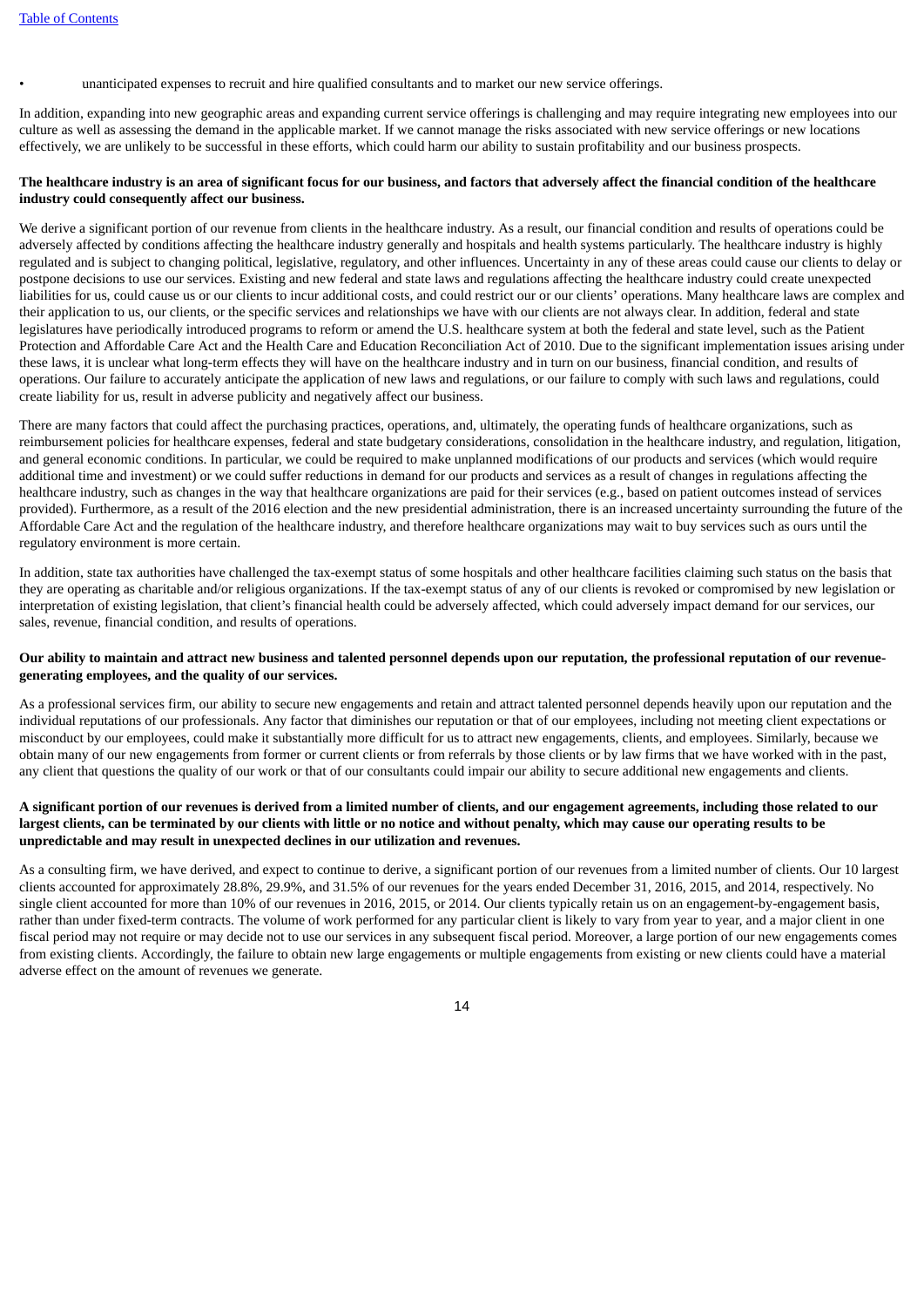In addition, almost all of our engagement agreements can be terminated by our clients with little or no notice and without penalty. In client engagements that involve multiple engagements or stages, there is a risk that a client may choose not to retain us for additional stages of an engagement or that a client will cancel or delay additional planned engagements. For clients in bankruptcy, a bankruptcy court could elect not to retain our interim management consultants, terminate our retention, require us to reduce our fees for the duration of an engagement, or elect not to approve claims against fees earned by us prior to or after the bankruptcy filing.

Terminations of engagements, cancellations of portions of the project plan, delays in the work schedule, or reductions in fees could result from factors unrelated to our services. When engagements are terminated or reduced, we lose the associated future revenues, and we may not be able to recover associated costs or redeploy the affected employees in a timely manner to minimize the negative impact. In addition, our clients' ability to terminate engagements with little or no notice and without penalty makes it difficult to predict our operating results in any particular fiscal period.

#### **Our engagements could result in professional liability, which could be very costly and hurt our reputation.**

Our engagements typically involve complex analyses and the exercise of professional judgment. As a result, we are subject to the risk of professional liability. From time to time, lawsuits with respect to our work are pending. Litigation alleging that we performed negligently or breached any other obligations could expose us to significant legal liabilities and, regardless of outcome, is often very costly, could distract our management, could damage our reputation, and could harm our financial condition and operating results. In addition, certain of our engagements, including interim management engagements and corporate restructurings, involve greater risks than other consulting engagements. We are not always able to include provisions in our engagement agreements that are designed to limit our exposure to legal claims relating to our services. While we attempt to identify and mitigate our exposure with respect to liability arising out of our consulting engagements, these efforts may be ineffective and an actual or alleged error or omission on our part or the part of our client or other third parties in one or more of our engagements could have an adverse impact on our financial condition and results of operations. In addition, we carry professional liability insurance to cover many of these types of claims, but the policy limits and the breadth of coverage may be inadequate to cover any particular claim or all claims plus the cost of legal defense. For example, we provide services on engagements in which the impact on a client may substantially exceed the limits of our errors and omissions insurance coverage. If we are found to have professional liability with respect to work performed on such an engagement, we may not have sufficient insurance to cover the entire liability.

#### **The consulting services industry is highly competitive and we may not be able to compete effectively.**

The consulting services industry in which we operate includes a large number of participants and is intensely competitive. We face competition from other business operations and financial consulting firms, general management consulting firms, the consulting practices of major accounting firms, regional and specialty consulting firms, and the internal professional resources of organizations. In addition, because there are relatively low barriers to entry, we expect to continue to face additional competition from new entrants into the business operations and financial consulting industries. Competition in several of the sectors in which we operate is particularly intense as many of our competitors are seeking to expand their market share in these sectors. Many of our competitors have a greater national and international presence, as well as have a significantly greater number of personnel, financial, technical, and marketing resources. In addition, these competitors may generate greater revenues and have greater name recognition than we do. Some of our competitors may also have lower overhead and other costs and, therefore, may be able to more effectively compete through lower cost service offerings. Our ability to compete also depends in part on the ability of our competitors to hire, retain, and motivate skilled professionals, the price at which others offer comparable services, the ability of our competitors to offer new and valuable products and services to clients, and our competitors' responsiveness to their clients. If we are unable to compete successfully with our existing competitors or with any new competitors, our financial results will be adversely affected.

#### **Conflicts of interest could preclude us from accepting engagements thereby causing decreased utilization and revenues.**

We provide services in connection with bankruptcy and other proceedings that usually involve sensitive client information and frequently are adversarial. In connection with bankruptcy proceedings, we are required by law to be "disinterested" and may not be able to provide multiple services to a particular client. In addition, our engagement agreement with a client or other business reasons may preclude us from accepting engagements from time to time with the client's competitors or adversaries. Moreover, in many industries in which we provide services, there has been a continuing trend toward business consolidations and strategic alliances. These consolidations and alliances reduce the number of companies that may seek our services and increase the chances that we will be unable to accept new engagements as a result of conflicts of interest. If we are unable to accept new engagements for any reason, our consultants may become underutilized, which would adversely affect our revenues and results of operations in future periods.

# <span id="page-16-0"></span>**ITEM 1B. UNRESOLVED STAFF COMMENTS.**

None.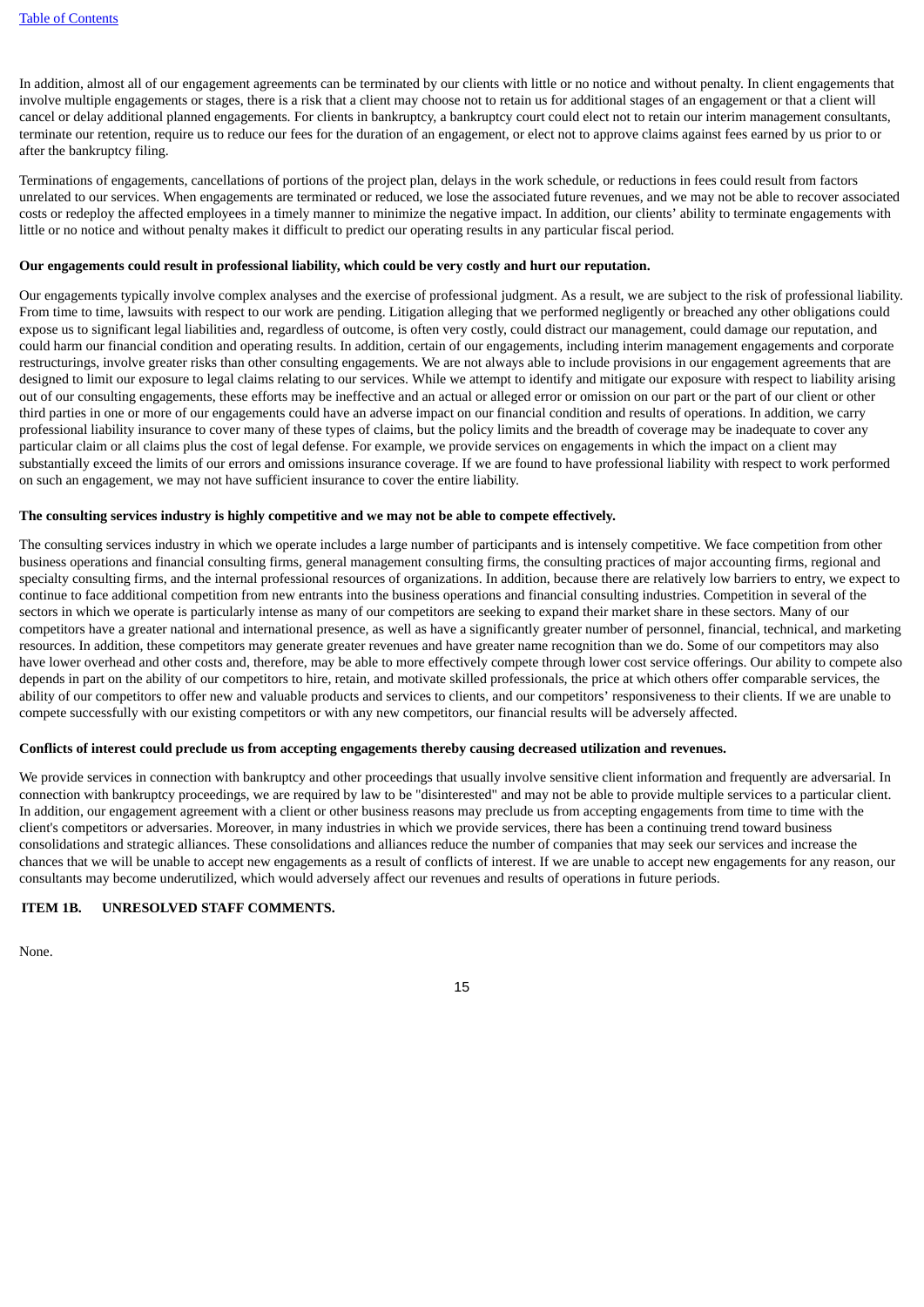# <span id="page-17-0"></span>**ITEM 2. PROPERTIES.**

As of December 31, 2016, our principal executive offices in Chicago, Illinois, consisted of approximately 140,000 square feet of office space, under a lease expiring September 2024. We have one five-year renewal option that will allow us to continue to occupy this office space until September 2029. This facility accommodates our executive team and corporate departments, as well as professionals in each of our practices. Additionally, we occupy leased facilities for our other domestic and international offices, including those located in the following cities: Atlanta, Georgia; Boston, Massachusetts; Buffalo, New York; Dallas, Texas; Denver, Colorado; Houston, Texas; Madison, Wisconsin; New York City, New York; Pensacola, Florida; Portland, Oregon; San Diego, California; Washington, D.C.; Bangalore, India; and Toronto, Canada. We do not own any real property. We believe that our leased facilities are adequate to meet our current needs and that additional facilities are available for lease to meet future needs.

# <span id="page-17-1"></span>**ITEM 3. LEGAL PROCEEDINGS.**

The information required by this Item is incorporated by reference from Note 17 "Commitments, Contingencies and Guarantees" included in Part II, Item 8 of this Form 10-K.

From time to time, we are involved in legal proceedings and litigation arising in the ordinary course of business. As of the date of this Annual Report on Form 10-K, we are not a party to any litigation or legal proceeding that, in the current opinion of management, could have a material adverse effect on our financial position or results of operations. However, due to the risks and uncertainties inherent in legal proceedings, actual results could differ from current expected results.

# <span id="page-17-2"></span>**ITEM 4. MINE SAFETY DISCLOSURES.**

Not applicable.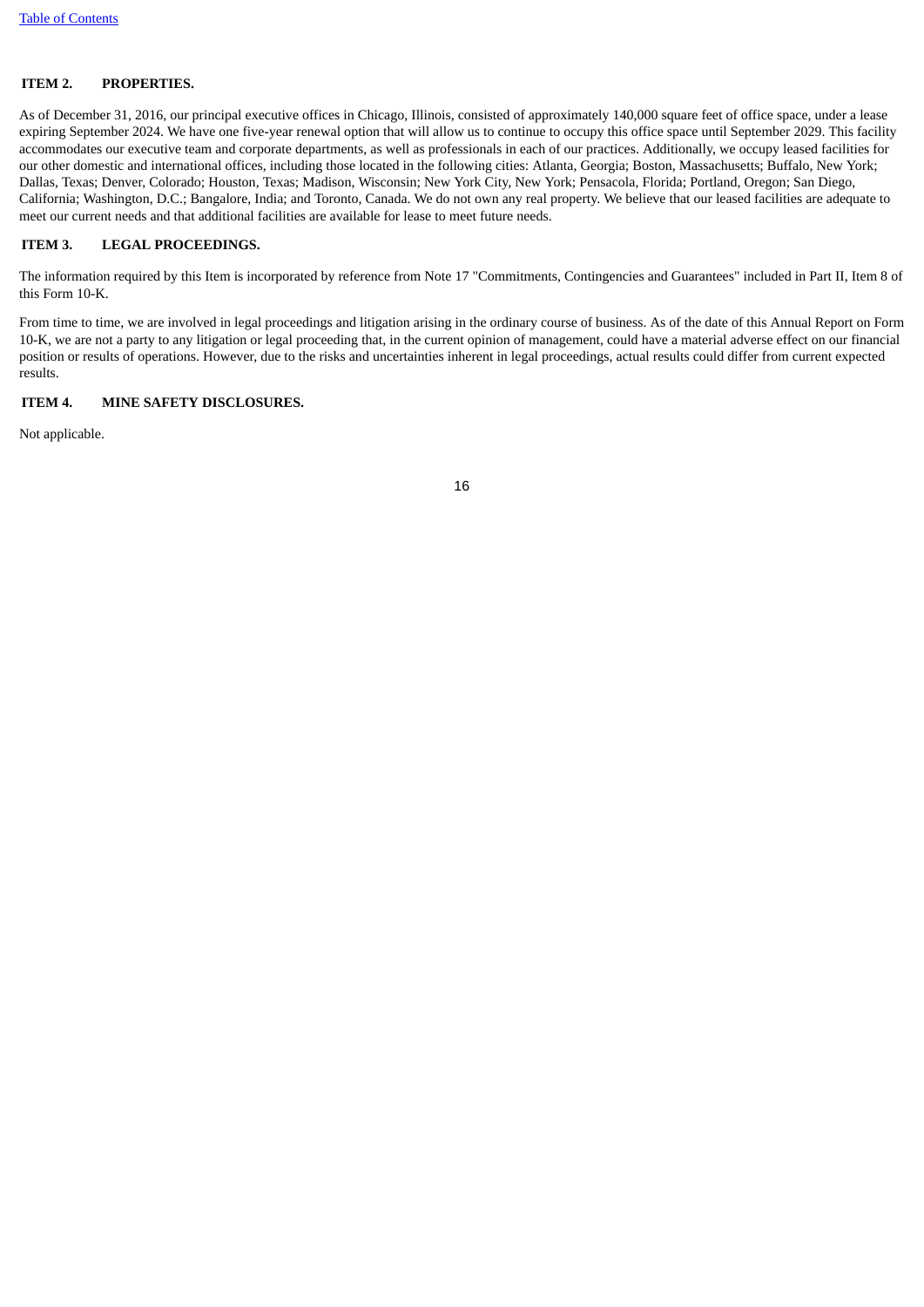# **PART II**

# <span id="page-18-1"></span><span id="page-18-0"></span>**ITEM 5. MARKET FOR REGISTRANT'S COMMON EQUITY, RELATED STOCKHOLDER MATTERS AND ISSUER PURCHASES OF EQUITY SECURITIES.**

### **Market Information**

Our common stock is traded on The NASDAQ Global Select Market under the symbol "HURN." The following table sets forth, on a per share basis and for the periods indicated, the high and low sale prices for our common stock as reported by The NASDAQ Stock Market.

|                       | <b>High</b> |       |              | Low   |
|-----------------------|-------------|-------|--------------|-------|
| 2015                  |             |       |              |       |
| <b>First Quarter</b>  | \$          | 78.89 | \$           | 62.29 |
| <b>Second Quarter</b> | \$          | 71.92 | $\mathbf{s}$ | 58.13 |
| Third Quarter         | \$          | 78.13 | -\$          | 61.37 |
| <b>Fourth Quarter</b> | \$          | 65.03 | S            | 43.35 |
| 2016                  |             |       |              |       |
| <b>First Quarter</b>  | \$          | 60.00 | -\$          | 46.00 |
| <b>Second Quarter</b> | \$          | 62.34 | -\$          | 54.14 |
| <b>Third Quarter</b>  | \$          | 65.00 | -\$          | 57.23 |
| Fourth Quarter        | \$          | 60.64 | \$           | 41.20 |

### **Holders**

As of February 15, 2017, there were 655 registered holders of record of Huron's common stock. A number of the Company's stockholders hold their shares in street name; therefore, the Company believes that there are substantially more beneficial owners of its common stock.

#### **Dividends**

We have not declared or paid dividends on our common stock since we became a public company. Our board of directors re-evaluates this policy periodically. Any determination to pay cash dividends will be at the discretion of the board of directors and will be dependent upon our results of operations, financial condition, capital requirements, terms of our financing arrangements, and such other factors as the board of directors deems relevant. In addition, the amount of dividends we may pay is subject to the restricted payment provisions of our senior secured credit facility. See the Liquidity and Capital Resources section under Part II—Item 7. "Management's Discussion and Analysis of Financial Condition and Results of Operations" for further information on the restricted payment provisions of our senior secured credit facility.

#### **Securities Authorized for Issuance Under Equity Compensation Plans**

The information required by this item appears under Item 12. "Security Ownership of Certain Beneficial Owners and Management and Related Stockholders Matters" included elsewhere in this Annual Report on Form 10-K.

### **Purchases of Equity Securities by the Issuer and Affiliated Purchasers**

Our Stock Ownership Participation Program, 2012 Omnibus Incentive Plan, and 2004 Omnibus Stock Plan, which was replaced by the 2012 Omnibus Incentive Plan, permit the netting of common stock upon vesting of restricted stock awards to satisfy individual tax withholding requirements. During the quarter ended December 31, 2016, we reacquired 2,223 shares of common stock with a weighted average fair market value of \$51.99 as a result of such tax withholdings.

In October 2014, our board of directors authorized a share repurchase program pursuant to which we may, from time to time, repurchase our common stock (the "Share Repurchase Program"). The Share Repurchase Program allows us to repurchase up to \$125 million of our common stock and expires on October 31, 2017. The amount and timing of the repurchases will be determined by management and will depend on a variety of factors, including the trading price of our common stock, general market and business conditions, and applicable legal requirements.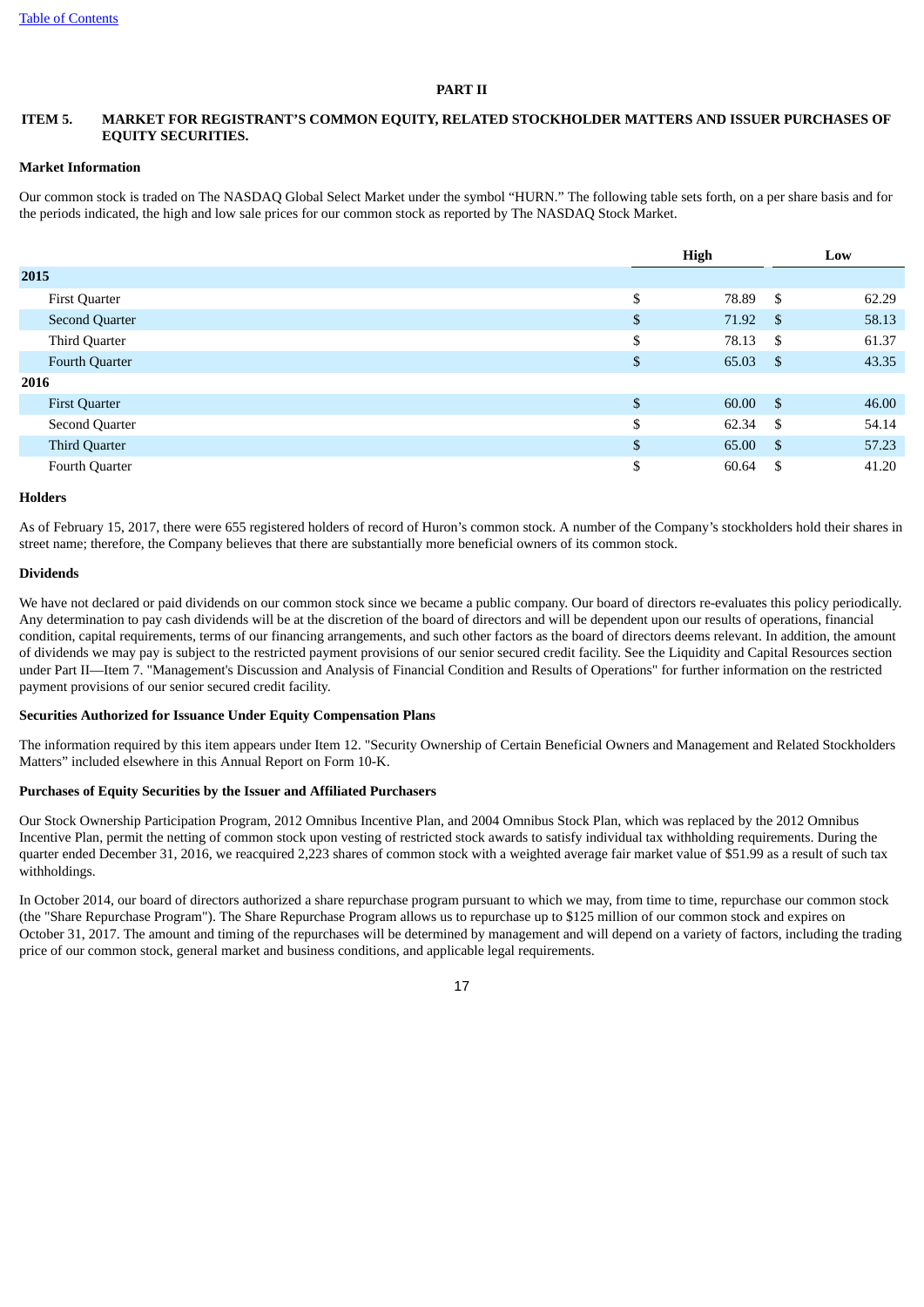The following table provides information with respect to purchases we made of our common stock during the fourth quarter of 2016.

| Period                               | <b>Total Number</b><br>of Shares<br>Purchased <sup>(1)</sup> |      | <b>Average Price</b><br><b>Paid Per Share</b> | <b>Total Number of</b><br><b>Shares Purchased as Part of</b><br><b>Publicly Announced Plans</b><br>or Programs |      | <b>Dollar Value of</b><br><b>Shares that May Yet Be</b><br><b>Purchased</b><br>under the Plans or<br>Programs <sup><math>(2)</math></sup> |  |  |  |
|--------------------------------------|--------------------------------------------------------------|------|-----------------------------------------------|----------------------------------------------------------------------------------------------------------------|------|-------------------------------------------------------------------------------------------------------------------------------------------|--|--|--|
| October 1, 2016 – October 31, 2016   | 66                                                           | - \$ | 59.76                                         |                                                                                                                |      | 35,143,546                                                                                                                                |  |  |  |
| November 1, 2016 – November 30, 2016 |                                                              | -S   | 56.05                                         | $\overline{\phantom{a}}$                                                                                       | - \$ | 35,143,546                                                                                                                                |  |  |  |
| December 1, 2016 – December 31, 2016 | 2,150                                                        | - \$ | 51.73                                         | $-$ \$                                                                                                         |      | 35,143,546                                                                                                                                |  |  |  |
| Total                                | 2,223                                                        |      | 51.99                                         |                                                                                                                |      |                                                                                                                                           |  |  |  |

(1) The number of shares purchased for each period represents shares to satisfy employee tax withholding requirements. These shares do not reduce the repurchase authority under the Share Repurchase Program.

(2) As of the end of the period.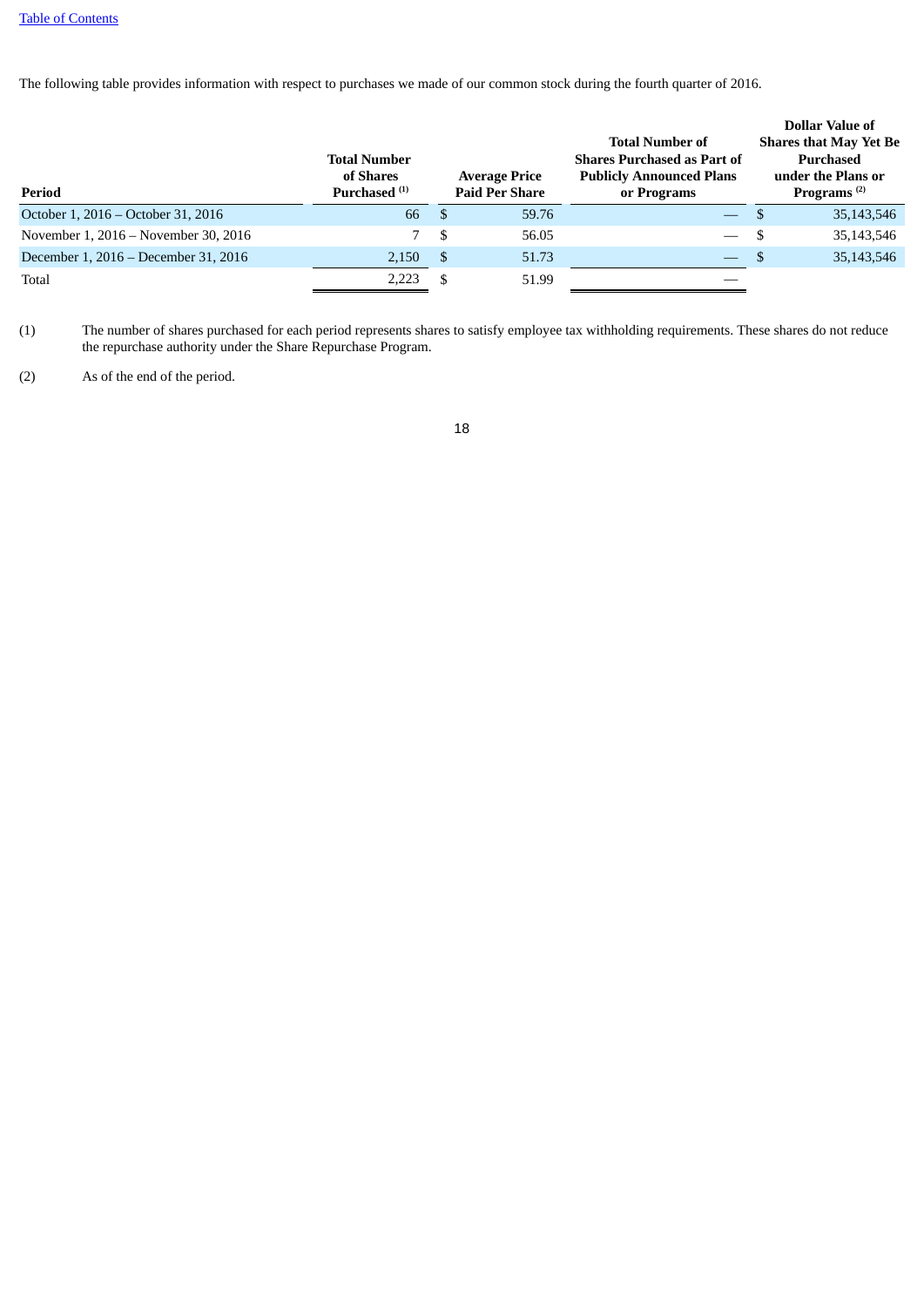# <span id="page-20-0"></span>**ITEM 6. SELECTED FINANCIAL DATA.**

We have derived the following selected consolidated financial data as of and for the years ended December 31, 2012 through 2016 from our consolidated financial statements. The following data reflects the business acquisitions that we have completed through December 31, 2016. The results of operations for acquired businesses have been included in our results of operations since the date of their acquisitions. See Note 4 "Acquisitions" within the notes to our consolidated financial statements for additional information regarding our acquisitions. The information set forth below is not necessarily indicative of the results of future operations and should be read in conjunction with Item 7. "Management's Discussion and Analysis of Financial Condition and Results of Operations" and the Consolidated Financial Statements and related notes included elsewhere in this Annual Report on Form 10-K.

| <b>Consolidated Statements of Earnings</b>                                                                                 | <b>Year Ended December 31,</b> |           |    |           |    |         |      |          |                |          |  |
|----------------------------------------------------------------------------------------------------------------------------|--------------------------------|-----------|----|-----------|----|---------|------|----------|----------------|----------|--|
| (in thousands, except per share data):                                                                                     | 2016                           |           |    | 2015      |    | 2014    | 2013 |          |                | 2012     |  |
| Revenues and reimbursable expenses:                                                                                        |                                |           |    |           |    |         |      |          |                |          |  |
| Revenues                                                                                                                   | \$                             | 726,272   | \$ | 699,010   | \$ | 627,686 | \$   | 538,128  | $\mathfrak{S}$ | 441,043  |  |
| Reimbursable expenses                                                                                                      |                                | 71,712    |    | 70,013    |    | 73,847  |      | 64,623   |                | 52,354   |  |
| Total revenues and reimbursable expenses                                                                                   |                                | 797,984   |    | 769,023   |    | 701,533 |      | 602,751  |                | 493,397  |  |
| Direct costs and reimbursable expenses (exclusive of depreciation and<br>amortization shown in operating expenses) $(1)$ : |                                |           |    |           |    |         |      |          |                |          |  |
| Direct costs                                                                                                               |                                | 437,556   |    | 401,915   |    | 384,277 |      | 323,398  |                | 261,092  |  |
| Amortization of intangible assets and software development costs                                                           |                                | 15,140    |    | 16,788    |    | 4,590   |      | 2,660    |                | 3,635    |  |
| Reimbursable expenses                                                                                                      |                                | 71,749    |    | 69,932    |    | 73,855  |      | 64,665   |                | 52,360   |  |
| Total direct costs and reimbursable expenses                                                                               |                                | 524,445   |    | 488,635   |    | 462,722 |      | 390,723  |                | 317,087  |  |
| Operating expenses and other operating gains:                                                                              |                                |           |    |           |    |         |      |          |                |          |  |
| Selling, general and administrative expenses                                                                               |                                | 160,204   |    | 157,902   |    | 132,799 |      | 116,976  |                | 107,616  |  |
| Restructuring charges                                                                                                      |                                | 9,592     |    | 3,329     |    | 2,811   |      | 305      |                | 3,047    |  |
| Restatement related expenses                                                                                               |                                |           |    |           |    |         |      |          |                | 1,785    |  |
| Litigation and other (gains) losses, net                                                                                   |                                | (1,990)   |    | (9, 476)  |    | (590)   |      | (5, 875) |                | 1,150    |  |
| Depreciation and amortization <sup>(1)</sup>                                                                               |                                | 31,499    |    | 25,135    |    | 15,451  |      | 10,723   |                | 10,650   |  |
| Goodwill impairment charge                                                                                                 |                                |           |    |           |    |         |      |          |                | 13,083   |  |
| Total operating expenses and other operating gains                                                                         |                                | 199,305   |    | 176,890   |    | 150,471 |      | 122,129  |                | 137,331  |  |
| Operating income                                                                                                           |                                | 74,234    |    | 103,498   |    | 88,340  |      | 89,899   |                | 38,979   |  |
| Other income (expense), net:                                                                                               |                                |           |    |           |    |         |      |          |                |          |  |
| Interest expense, net of interest income                                                                                   |                                | (16, 274) |    | (18, 136) |    | (8,679) |      | (6, 475) |                | (8, 142) |  |
| Other income (expense), net                                                                                                |                                | 1,197     |    | (1,797)   |    | 400     |      | 353      |                | 425      |  |
| Total other expense, net                                                                                                   |                                | (15,077)  |    | (19, 933) |    | (8,279) |      | (6, 122) |                | (7, 717) |  |
| Income from continuing operations before income tax expense                                                                |                                | 59,157    |    | 83,565    |    | 80,061  |      | 83,777   |                | 31,262   |  |
| Income tax expense                                                                                                         |                                | 19,677    |    | 21,670    |    | 33,059  |      | 32,200   |                | 14,211   |  |
| Net income from continuing operations                                                                                      |                                | 39,480    |    | 61,895    |    | 47,002  |      | 51,577   |                | 17,051   |  |
| Income (loss) from discontinued operations, net of tax                                                                     |                                | (1,863)   |    | (2,843)   |    | 32,049  |      | 14,856   |                | 19,377   |  |
| Net income                                                                                                                 | \$                             | 37,617    | \$ | 59,052    | \$ | 79,051  | \$   | 66,433   | \$             | 36,428   |  |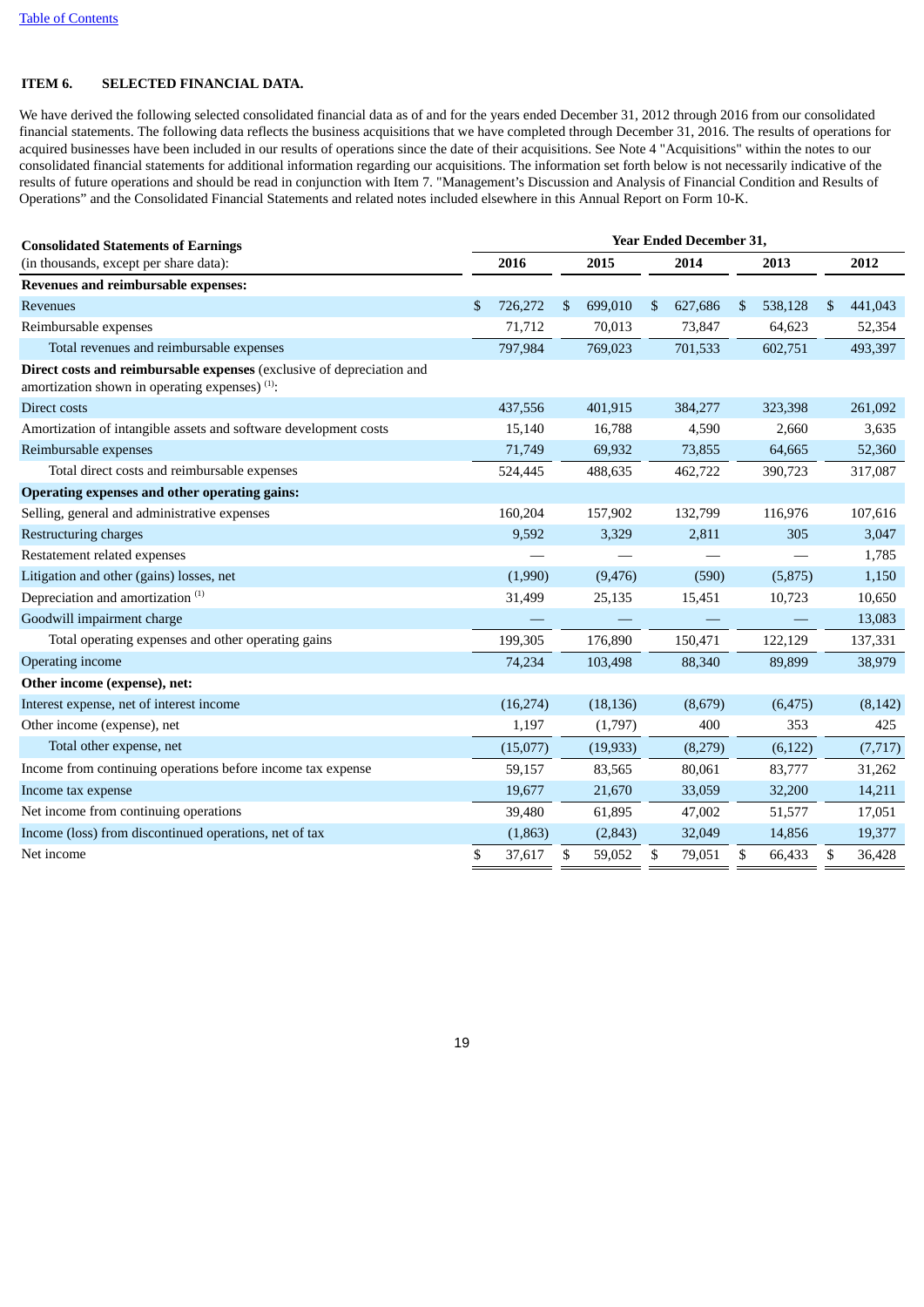| <b>Consolidated Statements of Earnings</b>                          |      | <b>Year Ended December 31,</b> |      |        |          |        |              |        |      |        |  |  |  |
|---------------------------------------------------------------------|------|--------------------------------|------|--------|----------|--------|--------------|--------|------|--------|--|--|--|
| (in thousands, except per share data):                              | 2016 |                                | 2015 |        | 2014     |        | 2013         |        |      | 2012   |  |  |  |
| Net earnings per basic share:                                       |      |                                |      |        |          |        |              |        |      |        |  |  |  |
| Net income from continuing operations                               | \$   | 1.87                           | \$   | 2.80   | \$       | 2.10   | -S           | 2.31   | \$   | 0.78   |  |  |  |
| Income (loss) from discontinued operations, net of tax              |      | (0.09)                         |      | (0.13) |          | 1.42   |              | 0.67   |      | 0.88   |  |  |  |
| Net income                                                          | \$.  | 1.78                           | \$.  | 2.67   | \$.      | 3.52   | $\mathbf{s}$ | 2.98   | \$.  | 1.66   |  |  |  |
| Net earnings per diluted share:                                     |      |                                |      |        |          |        |              |        |      |        |  |  |  |
| Net income from continuing operations                               | \$   | 1.84                           | \$   | 2.74   | -\$      | 2.05   | -S           | 2.26   | - \$ | 0.77   |  |  |  |
| Income (loss) from discontinued operations, net of tax              |      | (0.08)                         |      | (0.13) | - \$     | 1.40   | \$           | 0.66   | S.   | 0.86   |  |  |  |
| Net income                                                          | \$   | 1.76                           | \$   | 2.61   | <b>S</b> | 3.45   | $\mathbf{s}$ | 2.92   | -S   | 1.63   |  |  |  |
| Weighted average shares used in calculating net earnings per share: |      |                                |      |        |          |        |              |        |      |        |  |  |  |
| <b>Basic</b>                                                        |      | 21,084                         |      | 22,136 |          | 22,431 |              | 22,322 |      | 21,905 |  |  |  |
| <b>Diluted</b>                                                      |      | 21.424                         |      | 22,600 |          | 22.925 |              | 22,777 |      | 22,285 |  |  |  |

| <b>Consolidated Balance Sheet Data</b>    |  | As of December 31. |      |           |     |           |     |         |   |         |  |  |  |
|-------------------------------------------|--|--------------------|------|-----------|-----|-----------|-----|---------|---|---------|--|--|--|
| (in thousands):                           |  | 2016               | 2015 |           |     | 2014      |     | 2013    |   | 2012    |  |  |  |
| Cash and cash equivalents                 |  | 17,027             |      | 58,437    |     | 256,872   |     | 58,131  |   | 25,162  |  |  |  |
| Working capital $(2)$                     |  | 44.314             |      | 96.966    | -S  | 307.978   | \$. | 98.394  |   | 82,889  |  |  |  |
| Total assets <sup>(2)</sup>               |  | 1.153.215          |      | 1.159.543 | \$. | 1,148,475 | \$. | 883.223 |   | 785,226 |  |  |  |
| Long-term debt $(2)(3)$                   |  | 292,065            |      | 307.376   | -S  | 320,413   |     | 141.421 | S | 189.826 |  |  |  |
| Total stockholders' equity <sup>(4)</sup> |  | 648.033            |      | 652,325   | \$. | 600.634   |     | 530.264 |   | 445.321 |  |  |  |

- (1) Intangible asset amortization relating to customer contracts, certain client relationships, and software and amortization of software development costs are presented as a component of total direct costs. Depreciation and intangible assets amortization not classified as direct costs are presented as a component of operating expenses.
- (2) In the first quarter of 2016, we adopted ASU 2015-03, *Simplifying the Presentation of Debt Issuance Costs*, which simplifies the presentation of debt issuance costs by requiring that debt issuance costs related to a recognized debt liability be presented on the balance sheet as a direct deduction from the carrying amount of that debt liability, consistent with debt discounts. As required by ASU 2015-03, we applied its provisions retrospectively for all fiscal years presented. See Note 2 "Summary of Significant Accounting Policies" within the notes to our consolidated financial statements for additional information.
- (3) Consists of bank borrowings, convertible senior notes, and capital lease obligations, net of current portions, debt discounts, and certain debt issuance costs.
- (4) We have not declared or paid dividends on our common stock in the periods presented above. See Item 5. "Market for Registrant's Common Equity, Related Stockholder Matters and Issuer Purchases of Equity Securities—Dividends."

# <span id="page-21-0"></span>**ITEM 7. MANAGEMENT'S DISCUSSION AND ANALYSIS OF FINANCIAL CONDITION AND RESULTS OF OPERATIONS.**

Management's Discussion and Analysis of Financial Condition and Results of Operations ("MD&A") should be read in conjunction with the information under Part II—Item 6. "Selected Financial Data," and our Consolidated Financial Statements and related notes appearing under Part II—Item 8. "Financial Statements and Supplementary Data." The following MD&A contains forward-looking statements and involves numerous risks and uncertainties, including, without limitation, those described under Part I-Item 1A. "Risk Factors" and "Forward-Looking Statements" of this Annual Report on Form 10-K. Actual *results may differ materially from those contained in any forward-looking statements.*

#### **OVERVIEW**

We are a global professional services firm committed to achieving sustainable results in partnership with clients. We bring a depth of expertise in strategy, operations, advisory services, technology and analytics to drive lasting and measurable results in the healthcare, higher education, life sciences and commercial sectors. Through focus, passion and collaboration, we provide guidance and services to support organizations as they contend with the change transforming their industries and businesses.

We provide our services and manage our business under four operating segments: Healthcare, Education and Life Sciences, Business Advisory, and All Other. See Part I—Item 1. "Business—Overview—Our Services" and Note 18 "Segment Information" within the notes to our consolidated financial statements for a discussion of our four segments.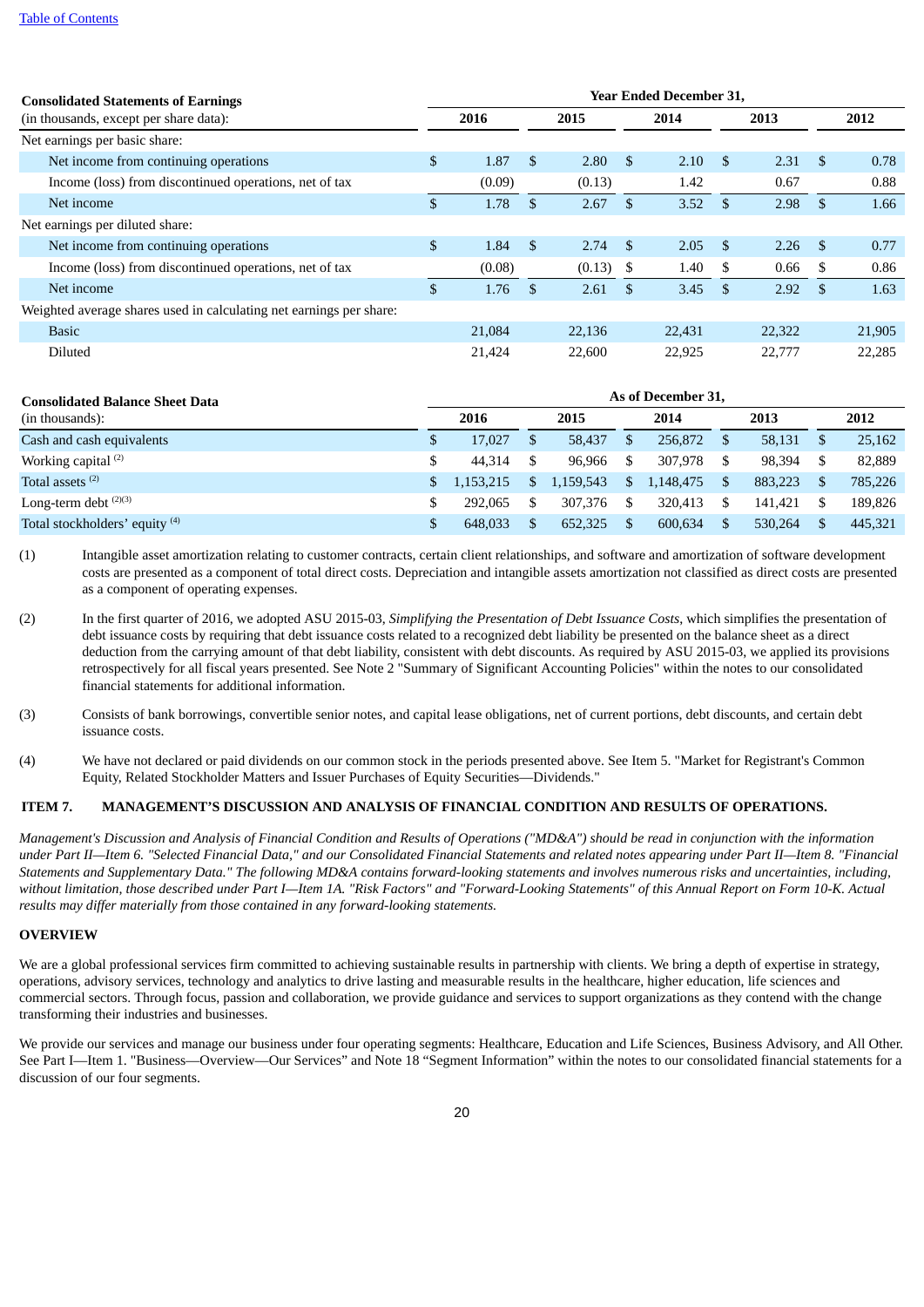# **How We Generate Revenues**

A large portion of our revenues is generated by our full-time consultants who provide consulting services to our clients and are billable to our clients based on the number of hours worked. A smaller portion of our revenues is generated by our other professionals, also referred to as full-time equivalents, some of whom work variable schedules as needed by our clients. Full-time equivalent professionals consist of our cultural transformation consultants from our Studer Group solution, which include coaches and their support staff, specialized finance and operational consultants, and our employees who provide software support and maintenance services to our clients. We translate the hours that these other professionals work on client engagements into a full-time equivalent measure that we use to manage our business. We refer to our full-time consultants and other professionals collectively as revenue-generating professionals.

Revenues generated by our full-time consultants are primarily driven by the number of consultants we employ and their utilization rates, as well as the billing rates we charge our clients. Revenues generated by our other professionals, or full-time equivalents, are largely dependent on the number of consultants we employ, their hours worked, and billing rates charged. Revenues generated by our coaches are largely dependent on the number of coaches we employ and the total value, scope, and terms of the consulting contracts under which they provide services, which are primarily fixed-fee contracts.

We generate our revenues from providing professional services under four types of billing arrangements: fixed-fee (including software license revenue), timeand-expense, performance-based, and software support and maintenance and subscriptions.

In fixed-fee billing arrangements, we agree to a pre-established fee in exchange for a predetermined set of professional services. We set the fees based on our estimates of the costs and timing for completing the engagements. It is the client's expectation in these engagements that the pre-established fee will not be exceeded except in mutually agreed upon circumstances. We generally recognize revenues under fixed-fee billing arrangements using a proportionate performance approach, which is based on work completed to-date versus our estimates of the total services to be provided under the engagement. Contracts within our Studer Group solution are fixed-fee partner contracts with multiple deliverables, which primarily consist of coaching services, as well as seminars, materials and software products ("Partner Contracts"). Revenues for coaching services and software products are generally recognized on a straight-line basis over the length of the contract. All other revenues under Partner Contracts are recognized at the time the service is provided.

Fixed-fee arrangements also include software licenses for our revenue cycle management software and research administration and compliance software. Licenses for our revenue cycle management software are sold only as a component of our consulting projects, and the services we provide are essential to the functionality of the software. Therefore, revenues from these software licenses are recognized over the term of the related consulting services contract. License revenue from our research administration and compliance software is generally recognized in the month in which the software is delivered.

Fixed-fee engagements represented 47.4%, 58.0%, and 50.3% of our revenues for the years ended December 31, 2016, 2015, and 2014, respectively.

Time-and-expense billing arrangements require the client to pay based on the number of hours worked by our revenue-generating professionals at agreed upon rates. Time-and-expense arrangements also include certain speaking engagements, conferences, and publications purchased by our clients outside of Partner Contracts within our Studer Group solution. We recognize revenues under time-and-expense billing arrangements as the related services or publications are provided. Time-and-expense engagements represented 38.7%, 28.7%, and 28.3% of our revenues in 2016, 2015, and 2014, respectively.

In performance-based fee billing arrangements, fees are tied to the attainment of contractually defined objectives. We enter into performance-based engagements in essentially two forms. First, we generally earn fees that are directly related to the savings formally acknowledged by the client as a result of adopting our recommendations for improving operational and cost effectiveness in the areas we review. Second, we have performance-based engagements in which we earn a success fee when and if certain predefined outcomes occur. Often, performance-based fees supplement our time-and-expense or fixed-fee engagements. We do not recognize revenues under performance-based billing arrangements until all related performance criteria are met. Performance-based fee revenues represented 8.9%, 8.7%, and 17.2% of our revenues in 2016, 2015, and 2014, respectively. The level of performance-based fees earned may vary based on our clients' risk sharing preferences and the mix of services we provide. Performance-based fee arrangements may cause significant variations in revenues, operating results, and average billing rates due to our level of execution and the timing of achievement of the performance-based criteria.

Clients that have purchased one of our software licenses can pay an annual fee for software support and maintenance. We also generate subscription revenue from our cloud-based analytic tools and solutions. Software support and maintenance and subscription-based revenues are recognized ratably over the support or subscription period, which ranges from one to three years. These fees are billed in advance and included in deferred revenues until recognized. Software support and maintenance and subscription-based revenues represented 5.0%, 4.6%, and 4.2% of our revenues in 2016, 2015, and 2014, respectively.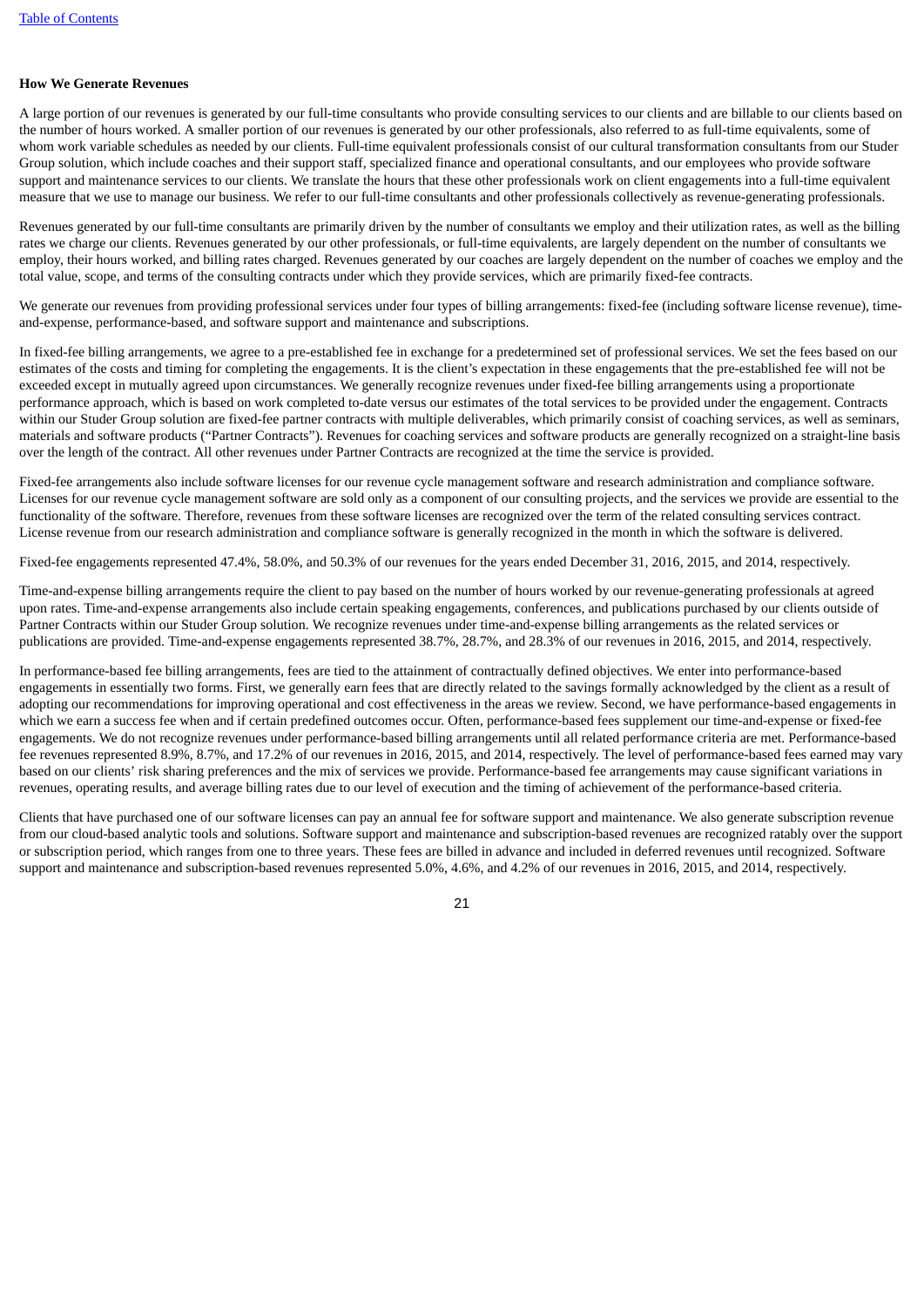Our quarterly results are impacted principally by our full-time consultants' utilization rate, the billing rates we charge our clients, the number of our revenuegenerating professionals who are available to work, and the amount of performance-based fees recognized, which often vary significantly between quarters. Our utilization rate can be negatively affected by increased hiring because there is generally a transition period for new professionals that results in a temporary drop in our utilization rate. Our utilization rate can also be affected by seasonal variations in the demand for our services from our clients. For example, during the third and fourth quarters of the year, vacations taken by our clients can result in the deferral of activity on existing and new engagements, which would negatively affect our utilization rate. The number of business work days is also affected by the number of vacation days taken by our consultants and holidays in each quarter. We typically have fewer business work days available in the fourth quarter of the year, which can impact revenues during that period.

Time-and-expense engagements do not provide us with a high degree of predictability as to performance in future periods. Unexpected changes in the demand for our services can result in significant variations in utilization and revenues and present a challenge to optimal hiring and staffing. Moreover, our clients typically retain us on an engagement-by-engagement basis, rather than under long-term recurring contracts. The volume of work performed for any particular client can vary widely from period to period.

#### **Reimbursable expenses**

Reimbursable expenses that are billed to clients, primarily relating to travel and out-of-pocket expenses incurred in connection with engagements, are included in total revenues and reimbursable expenses, and typically an equivalent amount of these expenses are included in total direct costs and reimbursable expenses. Reimbursable expenses also include subcontractors who are billed to our clients at cost. When billings do not specifically identify reimbursable expenses, we allocate the portion of the billings equivalent to these expenses to reimbursable expenses. We manage our business on the basis of revenues before reimbursable expenses, which we believe is the most accurate reflection of our services because it eliminates the effect of reimbursable expenses that we bill to our clients at cost.

### **Total direct costs**

Our most significant expenses are costs classified as total direct costs. These total direct costs primarily include salaries, performance bonuses, payroll taxes, and benefits for revenue-generating professionals, as well as technology costs, product and event costs, and fees paid to independent contractors that we retain to supplement our revenue-generating professionals, typically on an as-needed basis for specific client engagements. Direct costs also include share-based compensation, which represents the cost of restricted stock and performance-based share awards granted to our revenue-generating professionals. Compensation expense for restricted stock awards and performance-based share awards is recognized ratably using either the straight-line attribution method or the graded vesting attribution method, as appropriate, over the requisite service period, which is generally three to four years. Total direct costs also include amortization of intangible assets, primarily relating to customer contracts, certain customer relationships, and technology and software acquired in business combinations, and internally developed software costs.

#### **Operating expenses and other operating gains**

Our operating expenses include selling, general and administrative expenses, which consist primarily of salaries, performance bonuses, payroll taxes, benefits, and share-based compensation for our support personnel. Also included in operating expenses are sales and marketing related expenses, rent and other office related expenses, professional fees, recruiting and training expenses, restructuring charges, and litigation and other gains and losses. Other operating expenses include depreciation and certain amortization expenses not included in total direct costs.

#### **Segment results**

Segment operating income consists of the revenues generated by a segment, less the direct costs of revenue and selling, general and administrative costs that are incurred directly by the segment. Unallocated costs include corporate costs related to administrative functions that are performed in a centralized manner that are not attributable to a particular segment. These administrative function costs include corporate office support costs, certain office facility costs, costs relating to accounting and finance, human resources, legal, marketing, information technology, and Company-wide business development functions, as well as costs related to overall corporate management.

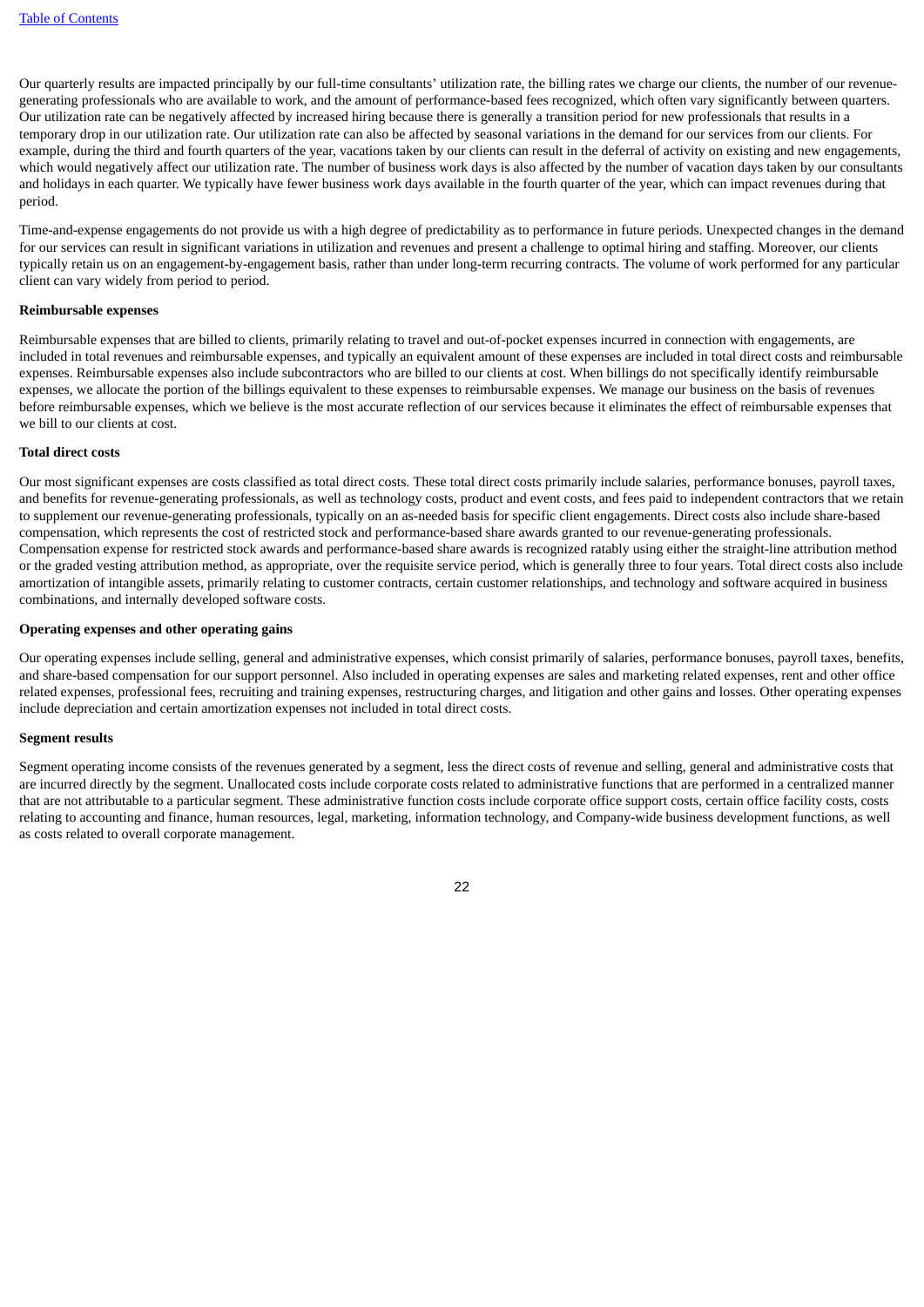# **RESULTS OF OPERATIONS**

The following table sets forth, for the periods indicated, selected segment and consolidated operating results and other operating data. The results of operations for acquired businesses have been included in our results of operations since the date of their respective acquisition.

|                                                                                    |      | <b>Year Ended December 31,</b> |                |          |              |                 |
|------------------------------------------------------------------------------------|------|--------------------------------|----------------|----------|--------------|-----------------|
|                                                                                    |      | 2016                           |                | 2015     |              | 2014            |
| <b>Segment and Consolidated Operating Results (in thousands):</b>                  |      |                                |                |          |              |                 |
| Healthcare:                                                                        |      |                                |                |          |              |                 |
| Revenues                                                                           | \$   | 424,912                        | \$             | 446,887  | \$           | 415,803         |
| Operating income                                                                   | \$   | 147,903                        | $\mathbb{S}$   | 169,560  | \$           | 159,015         |
| Segment operating income as a percentage of segment revenues                       |      | 34.8%                          |                | 37.9%    |              | 38.2%           |
| <b>Education and Life Sciences:</b>                                                |      |                                |                |          |              |                 |
| Revenues                                                                           | \$   | 178,978                        | \$             | 167,933  | \$           | 145,962         |
| Operating income                                                                   | \$   | 43,233                         | $\mathfrak{S}$ | 44,216   | \$           | 36,131          |
| Segment operating income as a percentage of segment revenues                       |      | 24.2%                          |                | 26.3%    |              | 24.8%           |
| <b>Business Advisory:</b>                                                          |      |                                |                |          |              |                 |
| Revenues                                                                           | \$   | 122,382                        | \$             | 82,968   | \$           | 62,840          |
| Operating income                                                                   | \$   | 24,459                         | $\mathfrak{S}$ | 19,263   | \$           | 14,035          |
| Segment operating income as a percentage of segment revenues                       |      | 20.0%                          |                | 23.2%    |              | 22.3%           |
| <b>All Other:</b>                                                                  |      |                                |                |          |              |                 |
| Revenues                                                                           | \$   |                                | \$             | 1,222    | \$           | 3,081           |
| <b>Operating loss</b>                                                              | $\$$ |                                | \$             | (1,718)  | \$           | (2,466)         |
| Segment operating loss as a percentage of segment revenues                         |      | N/M                            |                | N/M      |              | N/M             |
| <b>Total Company:</b>                                                              |      |                                |                |          |              |                 |
| Revenues                                                                           | \$   | 726,272                        | \$             | 699,010  | \$           | 627,686         |
| Reimbursable expenses                                                              |      | 71,712                         |                | 70,013   |              | 73,847          |
| Total revenues and reimbursable expenses                                           | \$   | 797,984                        | \$             | 769,023  | \$           | 701,533         |
| <b>Statements of Earnings reconciliation:</b>                                      |      |                                |                |          |              |                 |
| Segment operating income                                                           | \$   | 215,595                        | \$             | 231,321  | \$           | 206,715         |
| Items not allocated at the segment level:                                          |      |                                |                |          |              |                 |
| Other operating expenses                                                           |      | 111,852                        |                | 112,164  |              | 103,514         |
| Litigation and other gains, net                                                    |      |                                |                |          |              |                 |
| Depreciation and amortization expense                                              |      | (1,990)<br>31,499              |                | (9, 476) |              | (590)<br>15,451 |
|                                                                                    |      |                                |                | 25,135   |              |                 |
| Total operating income                                                             | $\,$ | 74,234                         | \$             | 103,498  | \$           | 88,340          |
| <b>Other Operating Data (excluding All Other):</b>                                 |      |                                |                |          |              |                 |
| Number of full-time billable consultants (at period end) <sup>(1)</sup> :          |      |                                |                |          |              |                 |
| Healthcare                                                                         |      | 888                            |                | 1,037    |              | 1,099           |
| <b>Education and Life Sciences</b>                                                 |      | 544                            |                | 478      |              | 418             |
| <b>Business Advisory</b>                                                           |      | 471                            |                | 306      |              | 205             |
| Total                                                                              |      | 1,903                          |                | 1,821    |              | 1,722           |
| Average number of full-time billable consultants (for the period) <sup>(1)</sup> : |      |                                |                |          |              |                 |
| Healthcare                                                                         |      | 998                            |                | 1,085    |              | 1,070           |
| <b>Education and Life Sciences</b>                                                 |      | 514                            |                | 442      |              | 417             |
| <b>Business Advisory</b>                                                           |      | 409                            |                | 243      |              | 180             |
| Total                                                                              |      | 1,921                          |                | 1,770    |              | 1,667           |
| Full-time billable consultant utilization rate (2):                                |      |                                |                |          |              |                 |
| Healthcare                                                                         |      | 77.1%                          |                | 77.9%    |              | 78.3%           |
| <b>Education and Life Sciences</b>                                                 |      | 69.8%                          |                | 75.5%    |              | 71.3%           |
| <b>Business Advisory</b>                                                           |      | 74.5%                          |                | 75.0%    |              | 68.0%           |
| Total                                                                              |      | 74.6%                          |                | 76.9%    |              | 75.4%           |
| Full-time billable consultant average billing rate per hour (3):                   |      |                                |                |          |              |                 |
| Healthcare                                                                         | \$   | 210                            | $\mathbb{S}$   | 217      | $\mathbb{S}$ | 248             |
| <b>Education and Life Sciences</b>                                                 | \$   | 229                            | \$             | 231      | \$           | 219             |
| Business Advisory <sup>(4)</sup>                                                   | \$   | 194                            | \$             | 228      | \$           | 255             |
| Total                                                                              | \$   | 212                            | \$             | 222      | \$           | 242             |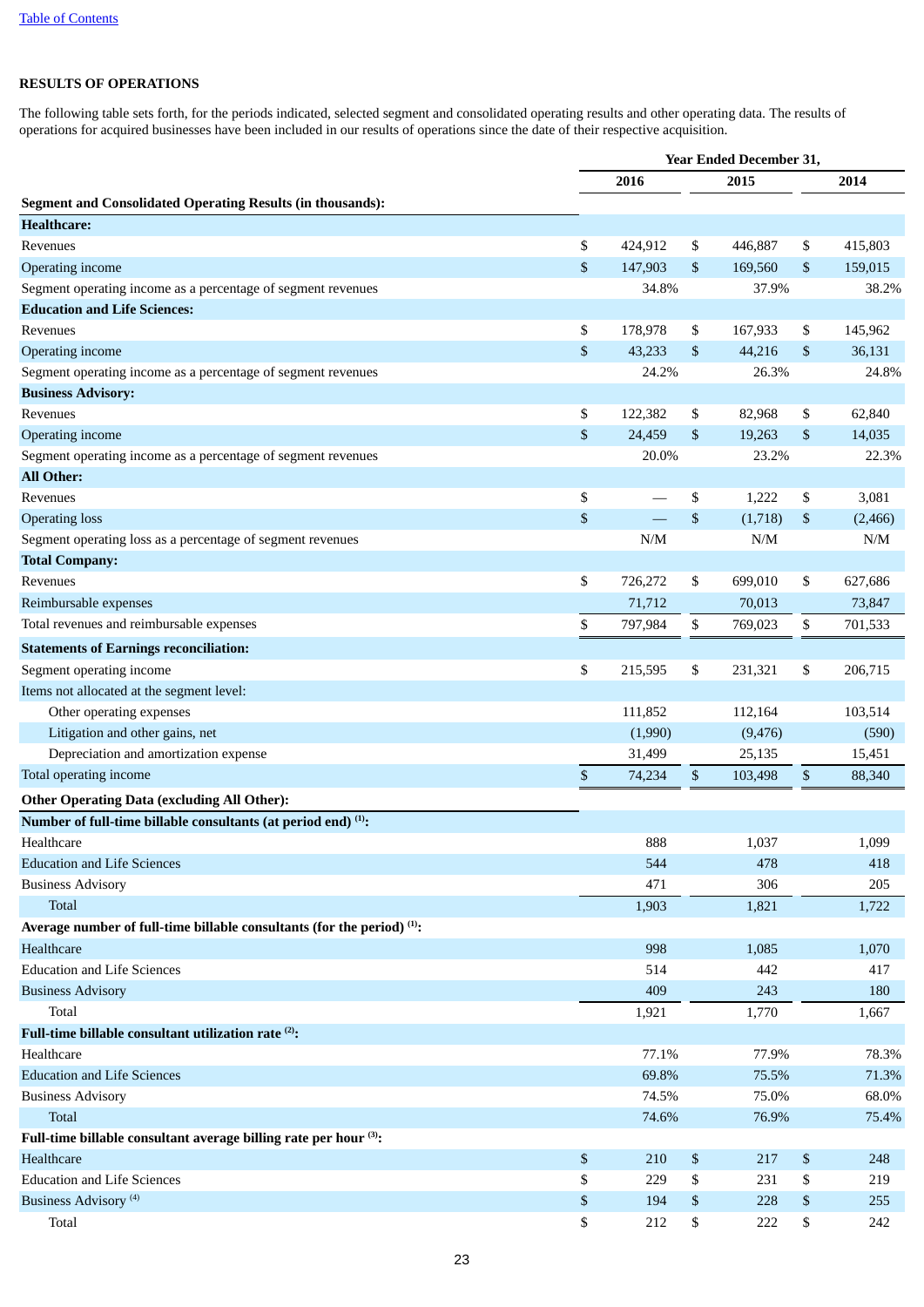|                                                                  | <b>Year Ended December 31,</b> |      |      |      |     |  |  |  |
|------------------------------------------------------------------|--------------------------------|------|------|------|-----|--|--|--|
|                                                                  | 2016                           |      | 2015 | 2014 |     |  |  |  |
| <b>Other Operating Data (continued):</b>                         |                                |      |      |      |     |  |  |  |
| Revenue per full-time billable consultant (in thousands):        |                                |      |      |      |     |  |  |  |
| Healthcare                                                       | \$<br>300                      | \$   | 313  | \$   | 363 |  |  |  |
| <b>Education and Life Sciences</b>                               | \$<br>303                      | \$   | 325  | \$   | 292 |  |  |  |
| <b>Business Advisory</b>                                         | \$<br>280                      | \$   | 328  | S    | 330 |  |  |  |
| <b>Total</b>                                                     | \$<br>297                      | \$   | 318  | \$   | 341 |  |  |  |
| Average number of full-time equivalents (for the period) $(5)$ : |                                |      |      |      |     |  |  |  |
| Healthcare                                                       | 203                            |      | 179  |      | 60  |  |  |  |
| <b>Education and Life Sciences</b>                               | 41                             |      | 43   |      | 43  |  |  |  |
| <b>Business Advisory</b>                                         | 17                             |      | 8    |      | 9   |  |  |  |
| Total                                                            | 261                            |      | 230  |      | 112 |  |  |  |
| Revenue per full-time equivalent (in thousands):                 |                                |      |      |      |     |  |  |  |
| Healthcare                                                       | \$<br>614                      | \$   | 604  | \$   | 461 |  |  |  |
| <b>Education and Life Sciences</b>                               | \$<br>564                      | - \$ | 574  | \$   | 558 |  |  |  |
| <b>Business Advisory</b>                                         | \$<br>456                      | \$   | 408  | \$   | 390 |  |  |  |
| <b>Total</b>                                                     | \$<br>596                      | \$   | 591  | \$   | 493 |  |  |  |

(1) Consists of our full-time professionals who provide consulting services and generate revenues based on the number of hours worked.

- (2) Utilization rate for our full-time billable consultants is calculated by dividing the number of hours all of our full-time billable consultants worked on client assignments during a period by the total available working hours for all of these consultants during the same period, assuming a forty-hour work week, less paid holidays and vacation days.
- (3) Average billing rate per hour for our full-time billable consultants is calculated by dividing revenues for a period by the number of hours worked on client assignments during the same period.
- (4) The Business Advisory segment includes our India Enterprise Solutions and Analytics practice, formerly known as Rittman Mead Consulting Private Limited ("Rittman Mead India"), a business that we acquired in July 2015. The average billing rate per hour for this practice is lower than our overall average billing rate per hour for the Business Advisory segment. Absent the impact of our India Enterprise Solutions and Analytics practice, the average billing rate per hour for Business Advisory for the year ended December 31, 2016 and 2015 would have been \$225 and \$256, respectively.
- (5) Consists of cultural transformation consultants within our Studer Group solution, which include coaches and their support staff, consultants who work variable schedules as needed by our clients, and full-time employees who provide software support and maintenance services to our clients.
- N/M Not meaningful

#### **Non-GAAP Measures**

We also assess our results of operations using certain non-GAAP financial measures. These non-GAAP financial measures differ from GAAP because the non-GAAP financial measures we calculate to measure adjusted earnings before interest, taxes, depreciation and amortization ("EBITDA"), adjusted net income from continuing operations, and adjusted diluted earnings per share from continuing operations exclude a number of items required by GAAP, each discussed below. These non-GAAP financial measures should be considered in addition to, and not as a substitute for or superior to, any measure of performance, cash flows, or liquidity prepared in accordance with GAAP. Our non-GAAP financial measures may be defined differently from time to time and may be defined differently than similar terms used by other companies, and accordingly, care should be exercised in understanding how we define our non-GAAP financial measures.

Our management uses the non-GAAP financial measures to gain an understanding of our comparative operating performance, for example when comparing such results with previous periods or forecasts. These non-GAAP financial measures are used by management in their financial and operating decision making because management believes they reflect our ongoing business in a manner that allows for meaningful period-to-period comparisons. Management also uses these non-GAAP financial measures when publicly providing our business outlook, for internal management purposes, and as a basis for evaluating potential acquisitions and dispositions. We believe that these non-GAAP financial measures provide useful information to investors and others in understanding and evaluating Huron's current operating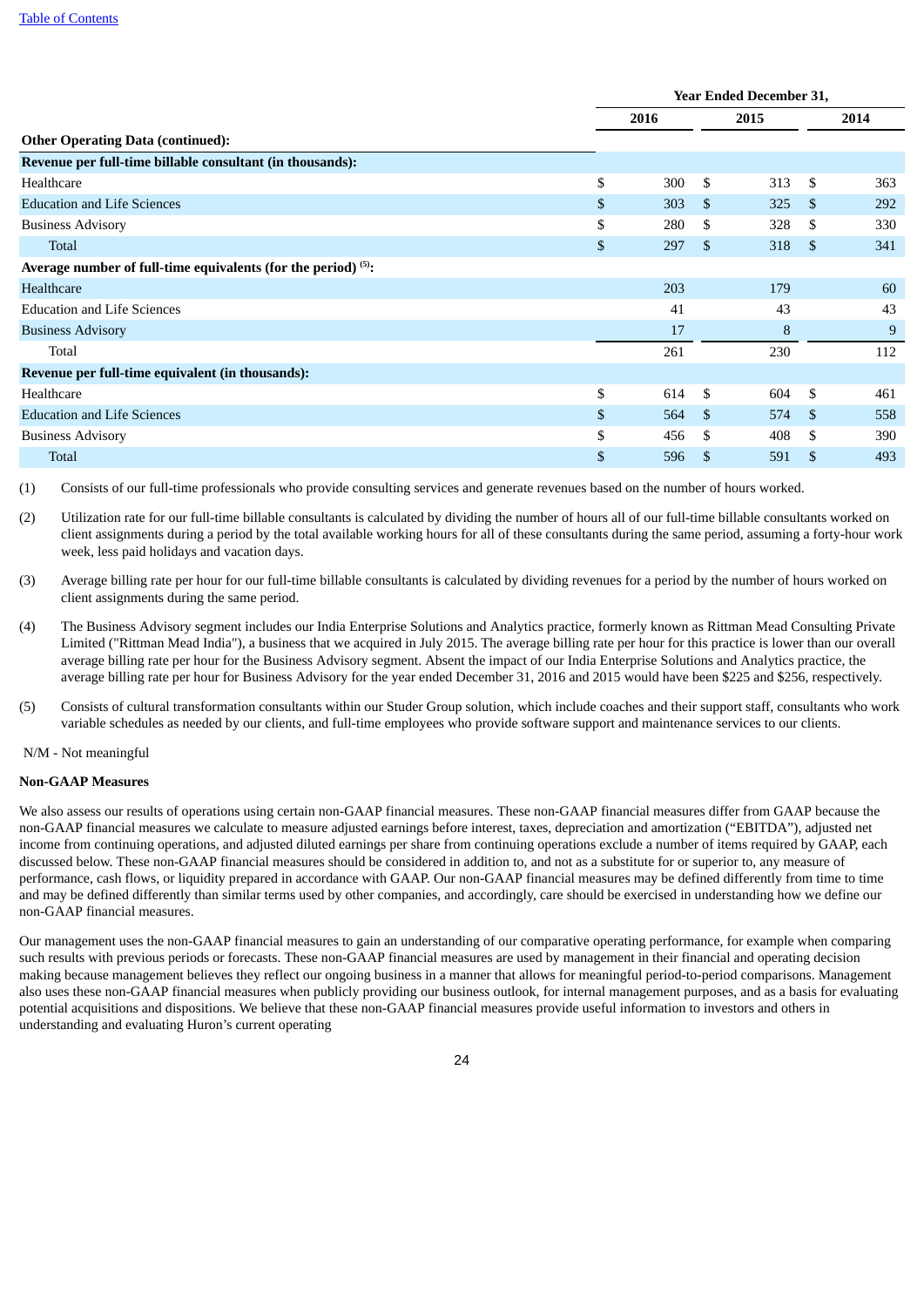performance and future prospects in the same manner as management does and in comparing in a consistent manner Huron's current financial results with Huron's past financial results.

The reconciliations of these financial measures from GAAP to non-GAAP are as follows (in thousands, except per share amounts):

|                                                                         | <b>Year Ended December 31,</b> |         |      |          |    |         |  |  |
|-------------------------------------------------------------------------|--------------------------------|---------|------|----------|----|---------|--|--|
|                                                                         |                                | 2016    | 2015 |          |    | 2014    |  |  |
| <b>Revenues</b>                                                         |                                | 726,272 |      | 699,010  | \$ | 627,686 |  |  |
| Net income from continuing operations                                   | \$                             | 39,480  | \$   | 61,895   | \$ | 47,002  |  |  |
| Add back:                                                               |                                |         |      |          |    |         |  |  |
| Income tax expense                                                      |                                | 19,677  |      | 21,670   |    | 33,059  |  |  |
| Interest and other expenses                                             |                                | 15,077  |      | 19,933   |    | 8,279   |  |  |
| Depreciation and amortization                                           |                                | 46,639  |      | 41,923   |    | 20,041  |  |  |
| Earnings before interest, taxes, depreciation and amortization (EBITDA) |                                | 120,873 |      | 145,421  |    | 108,381 |  |  |
| Add back:                                                               |                                |         |      |          |    |         |  |  |
| Restructuring charges                                                   |                                | 9,592   |      | 3,329    |    | 2,811   |  |  |
| Litigation and other gains, net                                         |                                | (1,990) |      | (9, 476) |    | (590)   |  |  |
| <b>Adjusted EBITDA</b>                                                  |                                | 128,475 |      | 139,274  |    | 110,602 |  |  |
| Adjusted EBITDA as a percentage of revenues                             |                                | 17.7%   |      | 19.9%    |    | 17.6%   |  |  |

|                                                                | <b>Year Ended December 31,</b> |              |               |           |      |         |  |
|----------------------------------------------------------------|--------------------------------|--------------|---------------|-----------|------|---------|--|
|                                                                |                                | 2016<br>2015 |               |           | 2014 |         |  |
| Net income from continuing operations                          |                                | 39,480       | $\mathcal{S}$ | 61,895    | -S   | 47,002  |  |
| Weighted average shares-diluted                                |                                | 21,424       |               | 22,600    |      | 22,925  |  |
| Diluted earnings per share from continuing operations          | $\mathfrak{S}$                 | 1.84         |               | 2.74      | \$.  | 2.05    |  |
| Add back:                                                      |                                |              |               |           |      |         |  |
| Amortization of intangible assets                              |                                | 33,108       |               | 28,696    |      | 8,896   |  |
| Restructuring charges                                          |                                | 9,592        |               | 3,329     |      | 2,811   |  |
| Litigation and other gains, net                                |                                | (1,990)      |               | (9, 476)  |      | (590)   |  |
| Non-cash interest on convertible notes                         |                                | 7,488        |               | 7,141     |      | 2,139   |  |
| Tax effect                                                     |                                | (18, 942)    |               | (11,698)  |      | (5,302) |  |
| Net tax (benefit) expense related to "check-the-box" elections |                                |              |               | (12, 336) |      | 1,161   |  |
| Total adjustments, net of tax                                  |                                | 29,256       |               | 5,656     |      | 9,115   |  |
| Adjusted net income from continuing operations                 |                                | 68,736       |               | 67,551    |      | 56,117  |  |
| Adjusted diluted earnings per share from continuing operations | S                              | 3.21         |               | 2.99      |      | 2.45    |  |

These non-GAAP financial measures include adjustments for the following items:

*Restructuring charges:* We have incurred charges due to the restructuring of various parts of our business. These restructuring charges have primarily consisted of costs associated with office space consolidations, including the accelerated depreciation of certain leasehold improvements, and severance charges. We have excluded the effect of the restructuring charges from our non-GAAP measures because the amount of each restructuring charge is significantly affected by the timing and size of the restructured business or component of a business.

*Litigation and other gains, net:* We have excluded the effects of the net remeasurement gains and losses related to contingent acquisition liabilities recorded in 2016, 2015, and 2014 and the litigation gain recorded in 2015 to permit comparability with periods that were not impacted by these items.

*Amortization of intangible assets*: We have excluded the effect of amortization of intangible assets from the calculation of adjusted net income from continuing operations presented above. Amortization of intangibles is inconsistent in its amount and frequency and is significantly affected by the timing and size of our acquisitions.

*Non-cash interest on convertible notes:* We incur non-cash interest expense relating to the implied value of the equity conversion component of our \$250 million principal amount of 1.25% convertible senior notes due 2019 (the "Convertible Notes") that we issued in September 2014. The value of the equity conversion component is treated as a debt discount and amortized to interest expense over the life of the Convertible Notes using the effective interest rate method. We exclude this non-cash interest expense that does not represent cash interest payments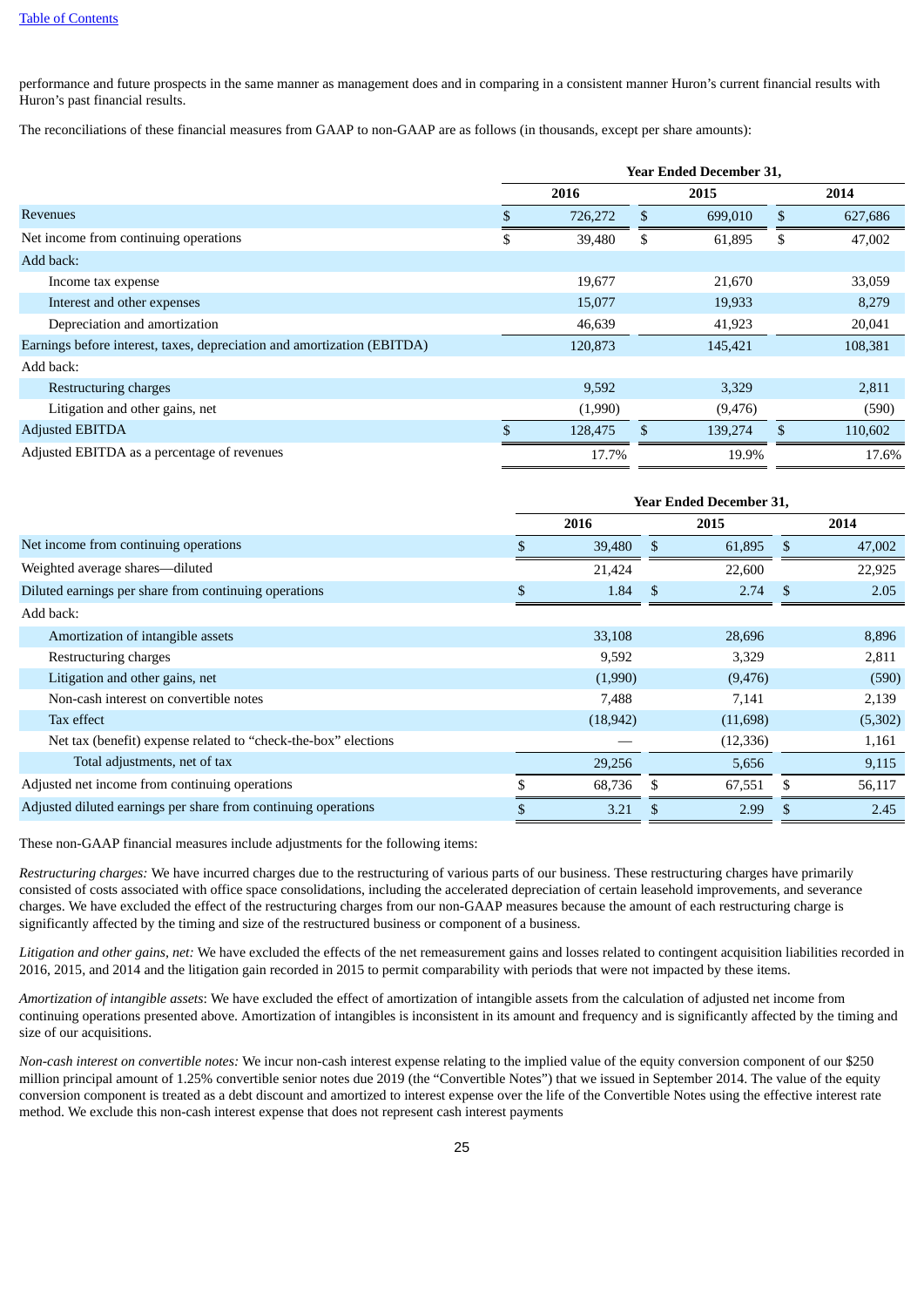from the calculation of adjusted net income from continuing operations as management believes that this non-cash expense is not indicative of the ongoing performance of our business.

*Tax effect:* The non-GAAP income tax adjustment reflects the incremental tax rate applicable to the non-GAAP adjustments.

*Net tax (benefit) expense related to "check-the-box" elections:* We have excluded the effects of our "check-the-box" elections to treat two of our whollyowned foreign subsidiaries in the fourth quarter of 2015 and one of our wholly-owned foreign subsidiaries in the first quarter of 2014 as disregarded entities for U.S. federal income tax purposes because their exclusion permits comparability with periods that were not impacted by these items.

*Income tax expense, Interest and other expenses, Depreciation and amortization:* We have excluded the effects of interest and other expenses, income tax expense, and depreciation and amortization in the calculation of EBITDA as these are customary exclusions as defined by the calculation of EBITDA to arrive at meaningful earnings from core operations excluding the effect of such items.

# **Year Ended December 31, 2016 Compared to Year Ended December 31, 2015**

### **Revenues**

Revenues increased \$27.3 million, or 3.9%, to \$726.3 million for the year ended December 31, 2016, from \$699.0 million for the year ended December 31, 2015. Revenues for 2016 included \$34.5 million from our acquisitions of MyRounding, ADI Strategies, and HSM Consulting, all of which were completed during 2016, and \$19.3 million of incremental revenues due to the full year impact in 2016 of our acquisitions of Studer Group, which was completed midfirst quarter 2015, Rittman Mead India, which was completed at the beginning of the third quarter of 2015, and Cloud62, Inc. ("Cloud62"), which was completed at the beginning of the fourth quarter of 2015.

Of the overall \$27.3 million increase in revenues, \$20.6 million was attributable to our full-time equivalents and \$6.7 million was attributable to our full-time billable consultants.

The increase in full-time equivalent revenues was primarily attributable to the full year impact of our acquisition of Studer Group, as well as overall growth of the Studer Group practice, and increased use of contractors and subscription revenue in the Business Advisory segment, largely due to our acquisition of ADI Strategies, and reflected an increase in the average number of full-time equivalents.

The increase in full-time billable consultant revenues was driven by an increase in the average number of full-time billable consultants, partially offset by decreases in the average billing rate and consultant utilization rate. As discussed below in Segment Results, this increase in revenue reflected our acquisitions and strengthened demand for our services in the Education and Life Sciences and Business Advisory segments. These increases to revenue were partially offset by lower revenues from full-time billable consultants in our Healthcare segment, which was largely driven by decreases in revenue in our revenue cycle and cost and clinical solutions.

# **Total Direct Costs**

Our total direct costs, including amortization of intangible assets and software development costs, increased \$34.0 million, or 8.1%, to \$452.7 million for the year ended December 31, 2016 from \$418.7 million for the year ended December 31, 2015. The overall \$34.0 million increase in direct costs primarily related to a \$36.7 million increase in salaries and related expenses for our revenue-generating professionals, which was primarily driven by increased headcount from acquisitions and our ongoing cloud-based ERP investment, and a \$1.6 million increase in technology expenses, partially offset by a \$2.6 million decrease in share-based compensation expense for our revenue-generating professionals and a \$1.7 million decrease in intangible asset amortization expense. As a percentage of revenues, our total direct costs increased to 62.3% during 2016 compared to 59.9% during 2015, primarily due to the items described above.

Total direct costs for the year ended December 31, 2016 included \$15.1 million of amortization expense for intangible assets, primarily representing customer contracts and software acquired in business combinations, and internal software development costs, compared to \$16.8 million of amortization expense in 2015. See Note 4 "Acquisitions" and Note 5 "Goodwill and Intangible Assets" within the notes to our consolidated financial statements for additional information about our intangible assets.

# **Operating Expenses and Other Operating Gains**

Selling, general and administrative expenses increased \$2.3 million, or 1.5%, to \$160.2 million for the year ended December 31, 2016, compared to \$157.9 million for the year ended December 31, 2015. This overall increase was primarily related to a \$4.8 million increase in salaries and related expenses for our support personnel and a \$1.3 million increase in share-based compensation expense for our support personnel, partially offset by a \$1.4 million decrease in facilities and other office related expenses, a \$1.1 million decrease in recruiting expenses, a \$0.5 million decrease in severance expense, and a \$0.8 million decrease in performance bonus expense for our support personnel. As a percentage of revenues, selling, general and administrative expenses decreased to 22.1% during 2016 compared to 22.6% during 2015, primarily due to the items described above.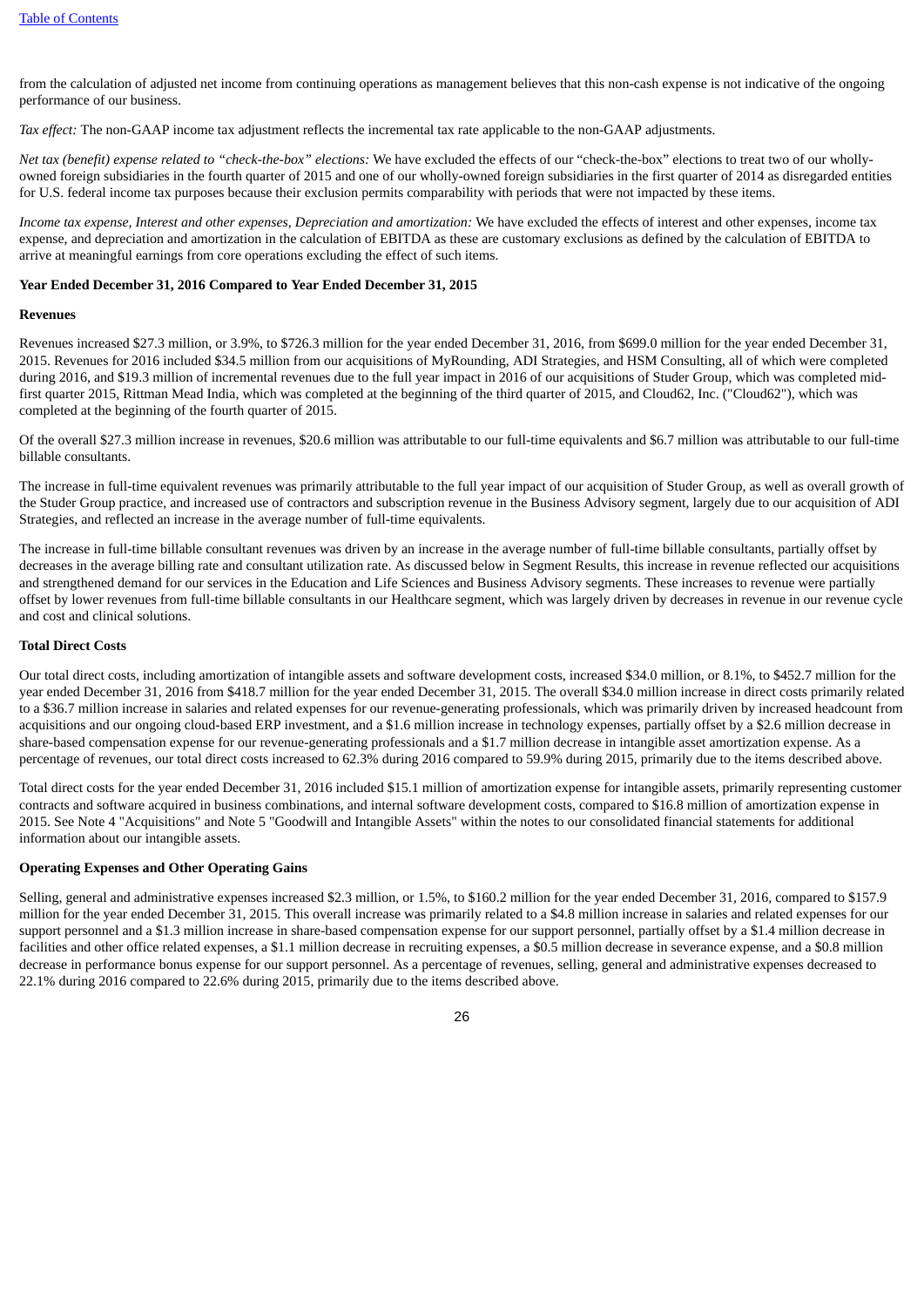Restructuring charges for the year ended December 31, 2016 totaled \$9.6 million, compared to \$3.3 million for the year ended December 31, 2015. The charges in 2016 primarily consisted of \$7.3 million related to workforce reductions to better align our resources with market demand, \$1.5 million related to updated lease accrual assumptions, primarily for our Washington, D.C. space vacated in the fourth quarter of 2014, and \$0.3 million related to the wind down of our foreign operations based in the Middle East. Of the overall \$9.6 million charge for 2016, \$5.8 million related to our Healthcare segment, \$3.2 million related to our corporate operations primarily to adjust our infrastructure to align with our Legal divestiture, and \$0.6 million related to our Business Advisory segment. The charges in 2015 consisted of \$2.8 million related to workforce reductions to better align our resources with market demand and \$0.5 million related to office exit costs primarily related to updated assumptions for the lease accrual of the Washington, D.C. space vacated in the fourth quarter of 2014. Of the overall \$3.3 million pretax charge for 2015, \$1.2 million related to our Huron Healthcare segment, \$1.1 million related to our All Other segment as we wound down our public sector consulting practice and our foreign consulting operations based in the Middle East, and \$1.0 million related to our corporate operations. See Note 10 "Restructuring Charges" within the notes to our consolidated financial statements for further discussion of our restructuring expenses.

Litigation and other gains, net totaled \$2.0 million for the year ended December 31, 2016, compared to \$9.5 million for the year ended December 31, 2015. The total gain of \$2.0 million in 2016 represented net remeasurement gains related to changes in the fair value of contingent consideration liabilities incurred in connection with business acquisitions. The total gain of \$9.5 million in 2015 consisted of a \$9.2 million net gain from litigation settlements and a \$0.3 million remeasurement gain related to a decrease in the fair value of a contingent consideration liability incurred in connection with a business acquisition. During the fourth quarter of 2015, we settled two lawsuits brought by Huron, resulting in a gain of \$10.0 million being recorded. We collected the \$10.0 million in January 2016. During the second quarter of 2015, we recorded a net litigation accrual of \$0.8 million related to the settlement of a legal claim.

Depreciation and amortization expense increased \$6.4 million, or 25.3%, to \$31.5 million for the year ended December 31, 2016, from \$25.1 million for the year ended December 31, 2015. The increase was primarily attributable to amortization expense for intangible assets acquired in the Studer Group acquisition, as well as amortization expense for intangible assets acquired in the Cloud62, ADI Strategies, and HSM Consulting acquisitions. Intangible asset amortization included within operating expenses primarily relates to customer relationships, non-competition agreements, and trade names acquired in connection with our business acquisitions.

### **Operating Income**

Operating income decreased \$29.3 million, or 28.3%, to \$74.2 million for the year ended December 31, 2016, from \$103.5 million for the year ended December 31, 2015. Operating margin, which is defined as operating income expressed as a percentage of revenues, decreased to 10.2% in 2016 compared to 14.8% in 2015. The decrease in operating margin was primarily attributable to the increase in salaries and related expenses for our revenue-generating professionals as a percentage of revenues, the decrease in litigation and other gains, net, and the increase in restructuring charges as a percentage of revenues, partially offset by the decrease in share-based compensation expense for our revenue-generating professionals in 2016 compared to 2015.

#### **Other Expense, Net**

Total other expense, net decreased \$4.9 million to \$15.1 million for the year ended December 31, 2016, from \$19.9 million for the year ended December 31, 2015. The decrease was primarily attributable to a \$1.9 million decrease in interest expense, net, a \$1.7 million decrease in foreign currency transaction losses, and a \$1.2 million gain during 2016 from an increase in the market value of our investments that are used to fund our deferred compensation liability compared to a \$0.2 million loss during 2015. The decrease in interest expense was due to lower levels of borrowings under our credit facility during 2016 compared to 2015.

#### **Income Tax Expense**

For the year ended December 31, 2016, our effective tax rate was 33.3% as we recognized income tax expense from continuing operations of \$19.7 million on income from continuing operations of \$59.2 million. For the year ended December 31, 2015, our effective tax rate was 25.9% as we recognized income tax expense from continuing operations of \$21.7 million on income from continuing operations of \$83.6 million. Our effective tax rate for 2016 was lower than the statutory rate, inclusive of state income taxes, primarily due to valuation allowance reductions, certain credits and deductions, non-taxable income, and a discrete tax benefit related to share-based compensation, partially offset by non-deductible business expenses. In 2016, we released certain valuation allowances primarily related to foreign tax credits, as we expect to have sufficient foreign source income to utilize these credits before their expiration. Our effective tax rate for 2015 was lower than the statutory rate, inclusive of state income taxes, primarily due to the impact of a tax election made in the fourth quarter of 2015 to classify two of our wholly-owned foreign subsidiaries as disregarded entities for U.S. federal income tax purposes (commonly referred to as a "check-the-box" election). As a result of this election, we realized an income tax benefit of \$13.0 million, of which \$0.7 million is unrecognized, resulting in a net recognized tax benefit of \$12.3 million. See Note 16 "Income Taxes" within the notes to our consolidated financial statements for additional information related to our income tax expense.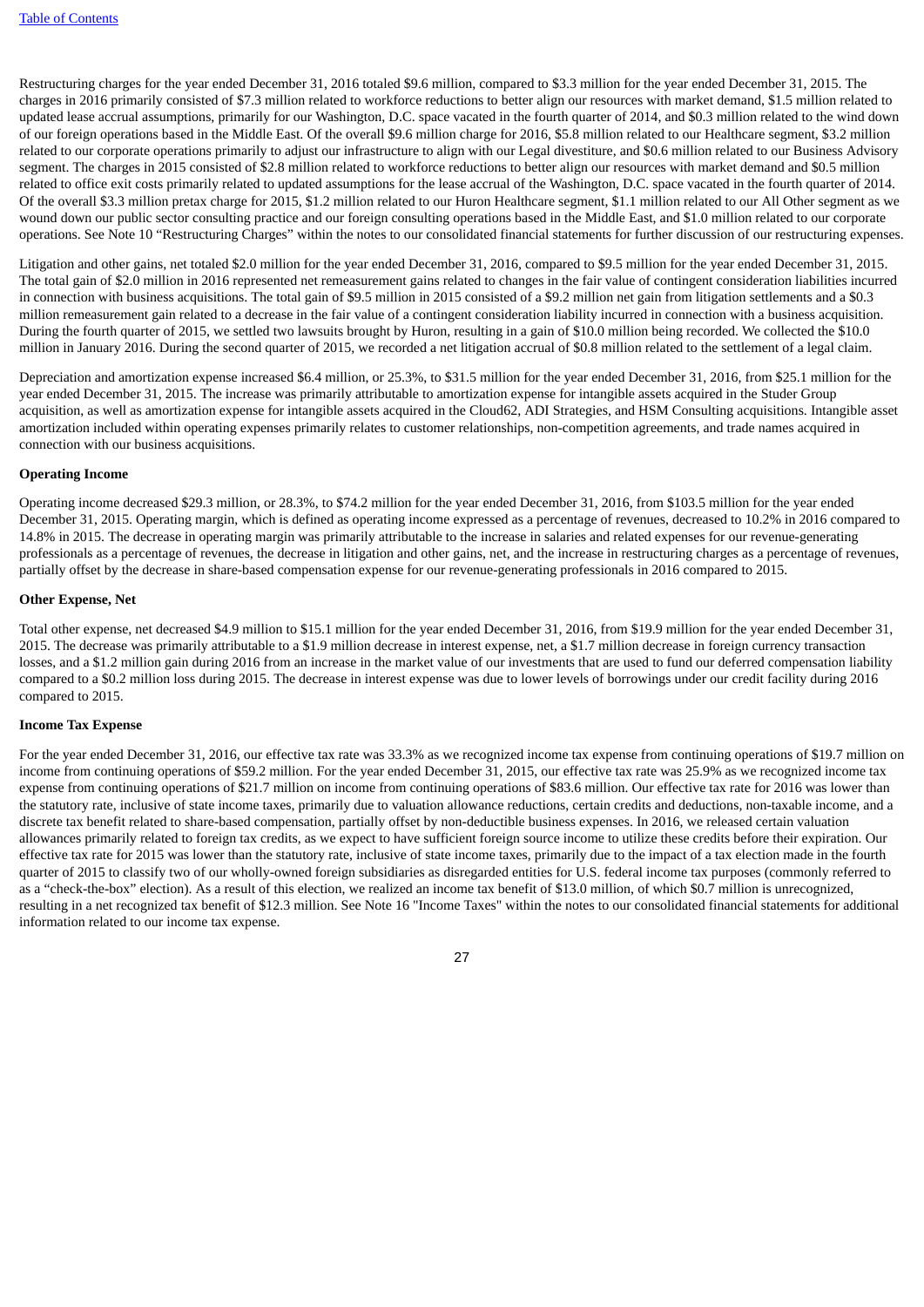# **Net Income from Continuing Operations**

Net income from continuing operations was \$39.5 million for the year ended December 31, 2016, compared to \$61.9 million for the year ended December 31, 2015. The \$22.4 million decrease in net income from continuing operations was primarily due to the decrease in operating income, partially offset by the decrease in other expense, net, as discussed above. As a result of the decrease in net income from continuing operations, partially offset by the reduction in diluted shares outstanding due to the share repurchases in the fourth quarter of 2015 and first quarter of 2016, diluted earnings per share from continuing operations for the year ended December 31, 2016 was \$1.84 compared to \$2.74 for 2015.

# **Discontinued Operations**

Net loss from discontinued operations for the year ended December 31, 2016 was \$1.9 million and primarily related to obligations for former employees, legal fees, and updated lease assumptions for vacated office space directly related to the sale of the Legal segment. Net loss from discontinued operations for the year ended December 31, 2015 was \$2.8 million. See Note 3 "Discontinued Operations" within the notes to our consolidated financial statements for additional information about our discontinued operations.

# **EBITDA and Adjusted EBITDA**

EBITDA decreased \$24.5 million, or 16.9%, to \$120.9 million for the year ended December 31, 2016, from \$145.4 million for the year ended December 31, 2015. Adjusted EBITDA decreased \$10.8 million, or 7.8%, to \$128.5 million in 2016 from \$139.3 million in 2015. The decrease in EBITDA was primarily due to the decrease in segment operating income, as discussed below in Segment Results, and the decrease in litigation and other gains. The decrease in Adjusted EBITDA was primarily due to the decrease in segment operating income, exclusive of restructuring charges.

# **Adjusted Net Income from Continuing Operations**

Adjusted net income from continuing operations increased \$1.2 million, or 1.8%, to \$68.7 million for the year ended December 31, 2016, compared to \$67.6 million for the year ended December 31, 2015. As a result of the increase in adjusted net income from continuing operations, coupled with the reduction in diluted shares outstanding due to the share repurchases in the fourth quarter of 2015 and first quarter of 2016, adjusted diluted earnings per share from continuing operations for 2016 was \$3.21, compared to \$2.99 for 2015.

### **Segment Results**

### **Healthcare**

### **Revenues**

Healthcare segment revenues decreased \$22.0 million, or 4.9%, to \$424.9 million for the year ended December 31, 2016, from \$446.9 million for the year ended December 31, 2015. Revenues for 2016 included \$10.3 million from our acquisitions of MyRounding and HSM Consulting, both of which were completed during 2016, and \$10.7 million of incremental revenues due to the full year impact in 2016 of our acquisition of Studer Group, which was completed mid-first quarter 2015.

For the year ended December 31, 2016, revenues from fixed-fee engagements, time-and-expense engagements, performance-based arrangements, and software support and maintenance arrangements represented 68.9%, 11.6%, 13.5%, and 6.0% of this segment's revenues, respectively, compared to 75.7%, 7.2%, 11.7%, and 5.4%, respectively, in 2015.

Of the overall \$22.0 million decrease in revenues, \$39.2 million was attributable to a decrease in revenue from our full-time billable consultants, partially offset by a \$17.2 million increase in revenue generated by our full-time equivalents.

The decrease in revenue attributable to our full-time billable consultants reflected decreases in the average number of full-time billable consultants, the average billing rate, and consultant utilization rate. This decrease in revenue was largely driven by a decrease in revenue in our revenue cycle and cost and clinical solutions compared to the prior year. Performance-based fee revenue was \$57.2 million in 2016 compared to \$52.3 million in 2015. We expect performance-based fees to decline in 2017 compared to 2016 due to changes in our clients' risk sharing preferences and the mix of services we provide. Performance-based fee arrangements may cause significant variations in revenues, operating results, and average billing rates due to our level of execution and the timing of achievement of the performance-based criteria.

The increase in full-time equivalent revenues was primarily attributable to the full period impact of our acquisition of Studer Group, as well as overall growth of the Studer Group practice, and reflected increases in both the average number of full-time equivalents and revenue per full-time equivalent in 2016 compared to 2015.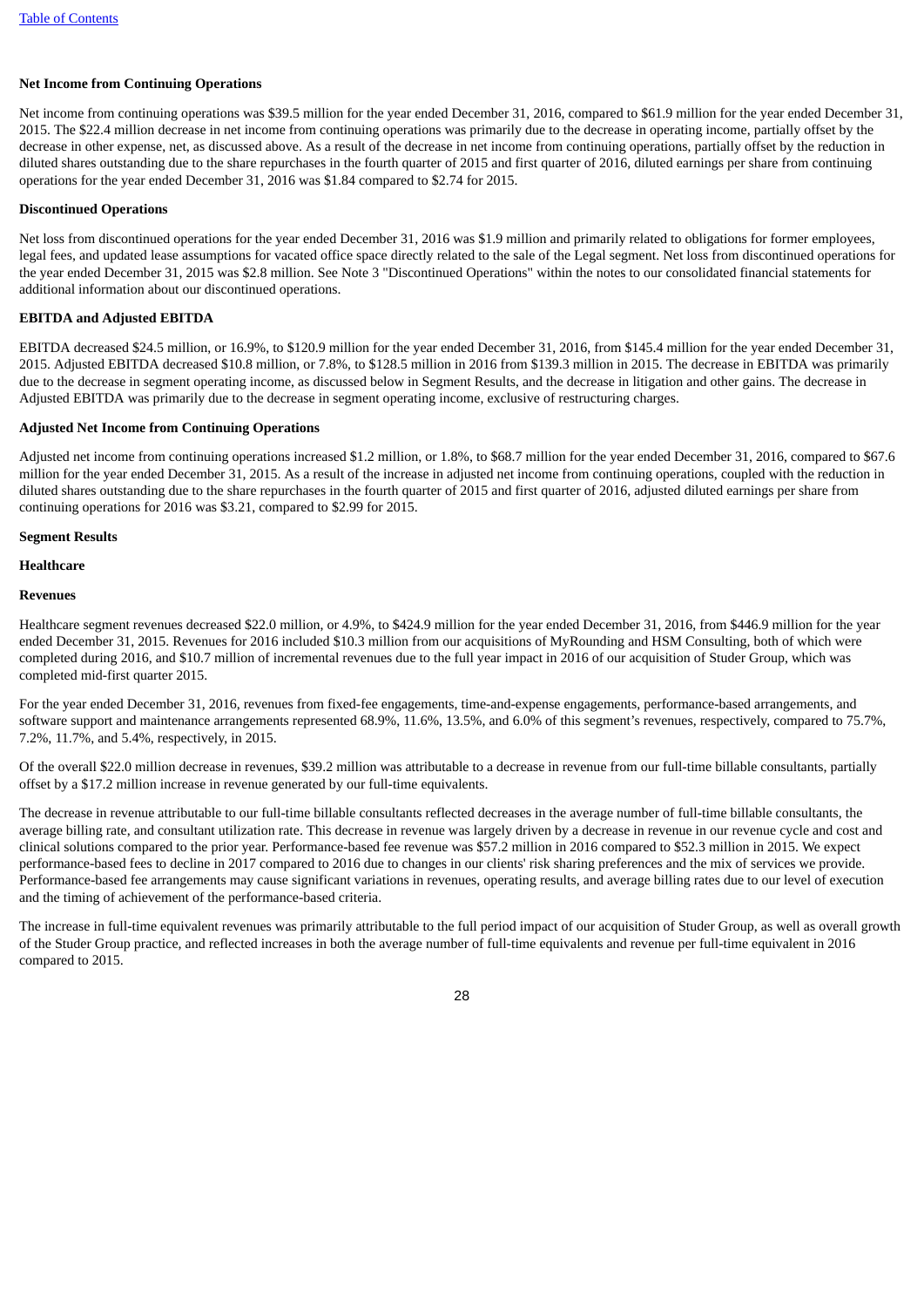# **Operating Income**

Healthcare segment operating income decreased \$21.7 million, or 12.8%, to \$147.9 million for the year ended December 31, 2016, from \$169.6 million for the year ended December 31, 2015. The Healthcare segment operating margin, defined as segment operating income expressed as a percentage of segment revenues, decreased to 34.8% in 2016 from 37.9% in 2015. The decrease in this segment's operating margin was primarily attributable to an increase in salaries and related expenses for our revenue-generating professionals as a percentage of revenues, as well as increases in salaries and related expenses for our support personnel and restructuring charges, partially offset by a decrease in share-based compensation expense for our revenue-generating professionals as a percentage of revenues in 2016 compared to 2015.

Over the past twelve months, the Healthcare segment has experienced four consecutive quarters of declining revenues, with fourth quarter 2016 revenues being the lowest since the first quarter of 2015. This decline is primarily driven by softness in our revenue cycle and cost and clinical solutions. This softness is attributable to decreased demand for our services, the winding down of some of our larger projects and a trend toward smaller projects, as well as fewer large integrated projects. In light of these challenges, several initiatives have been undertaken to improve the segment's financial performance, including repositioning our solutions to address the most critical needs of our clients, the expansion of our existing services such as those in our Studer Group, strategy, physician and technology offerings, as well as workforce reductions to better align resources with market demand. In the event that the financial performance of the Healthcare segment does not meet our expectations during 2017, we may be required to perform an interim impairment analysis with respect to the carrying value of goodwill for this reporting unit prior to our annual test, and based on the outcome of that analysis, could be required to take a non-cash impairment charge as a result of any such test. As of December 31, 2016, the Healthcare segment's carrying amount of goodwill was \$636.8 million. For further discussion of our 2016 annual goodwill impairment test, see "Critical Accounting Policies - Carrying Values of Goodwill and Intangible Assets" below and Note 5 "Goodwill and Intangible Assets" within the notes to our consolidated financial statements.

### **Education and Life Sciences**

#### **Revenues**

Education and Life Sciences segment revenues increased \$11.0 million, or 6.6%, to \$179.0 million for the year ended December 31, 2016, from \$167.9 million for the year ended December 31, 2015.

Revenues from fixed-fee engagements, time-and-expense engagements, performance-based arrangements, and software support and maintenance arrangements represented 21.0%, 73.4%, 0.6%, and 5.0% of this segment's revenues, respectively, during 2016, compared to 32.2%, 62.7%, 0.3%, and 4.8%, respectively, during 2015.

Of the overall \$11.0 million increase in revenues, \$12.6 million was attributable to an increase in revenue generated by our full-time billable consultants, partially offset by a \$1.6 million decrease in revenue generated by our full-time equivalents. The increase in revenues from our full-time billable consultants was driven by strengthened demand for the segment's services and reflected an increase in the average number of full-time billable consultants, partially offset by decreases in consultant utilization rate and average billing rate in 2016 compared to 2015. The decrease in revenue from our full-time equivalents was largely driven by a decrease in license revenues, and reflected decreases in the average number of full-time equivalents and revenue per full-time equivalent in 2016 compared to 2015.

### **Operating Income**

Education and Life Sciences segment operating income decreased \$1.0 million, or 2.2%, to \$43.2 million for the year ended December 31, 2016, from \$44.2 million for the year ended December 31, 2015. The Education and Life Sciences segment operating margin decreased to 24.2% for 2016 from 26.3% for 2015. The decrease in this segment's operating margin was primarily attributable to an increase in salaries and related expenses for our revenue-generating professionals and training expenses, both as a percentage of revenues, which were largely the result of our ongoing cloud-based ERP investment, partially offset by decreases in contractor expense, project costs, and bonus expense for our revenue-generating professionals.

#### **Business Advisory**

#### **Revenues**

Business Advisory segment revenues increased \$39.4 million, or 47.5%, to \$122.4 million for the year ended December 31, 2016, from \$83.0 million for the year ended December 31, 2015. Revenues for 2016 included \$24.2 million from our acquisition of ADI Strategies, which was completed during 2016, and \$8.6 million of incremental revenues due to the full year impact in 2016 of our acquisitions of Cloud62 and Rittman Mead India, which were completed in 2015.

For the year ended December 31, 2016, revenues from fixed-fee engagements, time-and-expense engagements, performance-based engagements, and software support and maintenance arrangements represented 11.5%, 81.7%, 5.0%, and 1.8% of this segment's revenues, respectively, compared to 14.7%, 75.3%, 9.6%, and 0.4%, respectively, in 2015. Performance-based fee revenue for the year

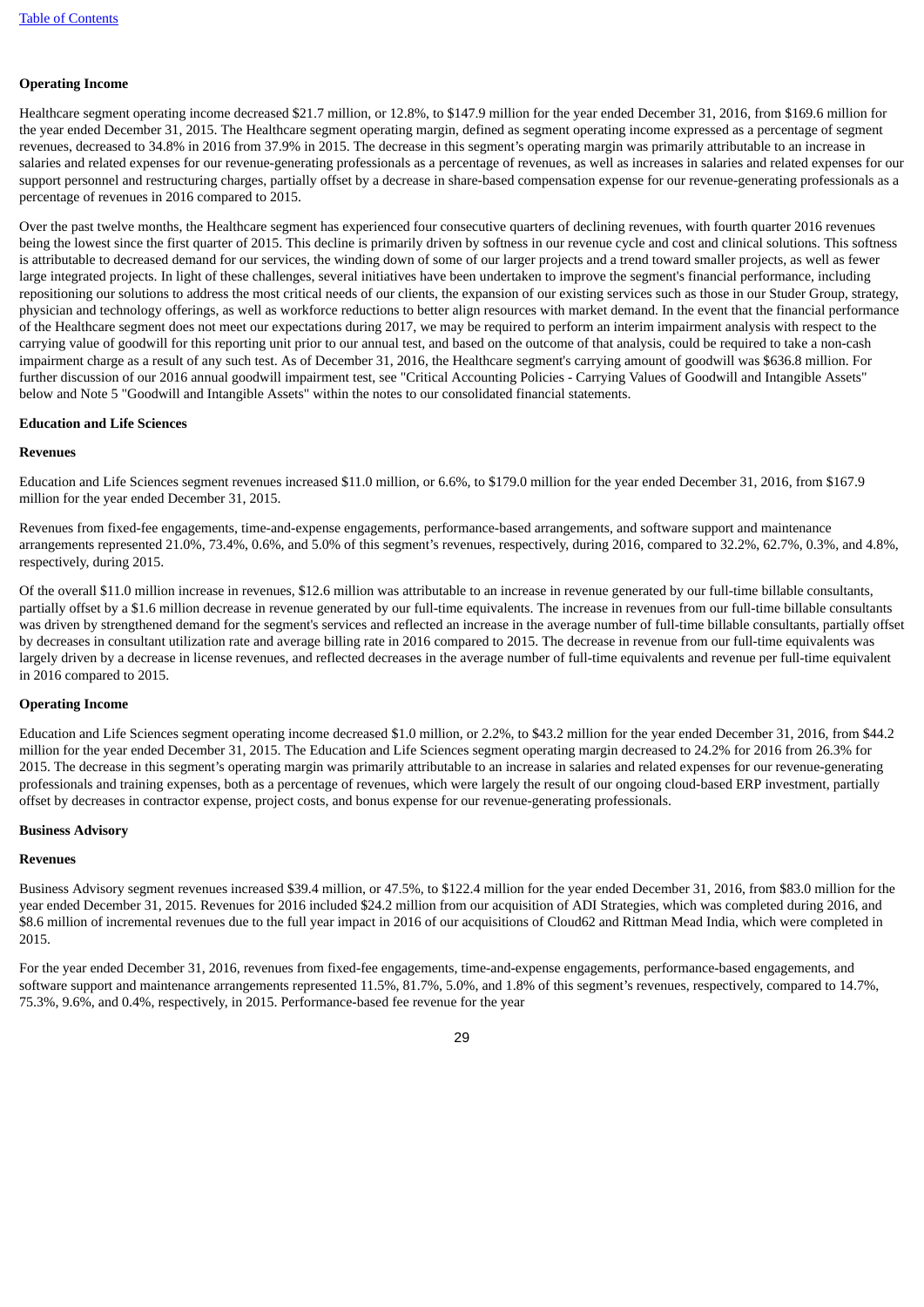ended December 31, 2016 was \$6.2 million, of which \$5.3 million was generated by Huron Transaction Advisory LLC, our registered broker-dealer. Performance-based fee revenue for the year ended December 31, 2015 was \$8.0 million, of which \$5.2 million was generated by Huron Transaction Advisory LLC. The level of performance-based fees earned may vary based on our clients' preferences and the mix of services we provide. Performance-based fee arrangements may cause significant variations in revenues, operating results, and average billing rates due to our level of execution and the timing of achievement of the performance-based criteria.

Of the overall \$39.4 million increase in revenues, \$34.7 million was attributable to an increase in revenue generated by our full-time billable consultants and \$4.7 million was attributable to our full-time equivalents. The increase in revenue from our full-time billable consultants reflected an increase in the average number of full-time billable consultants, partially offset by decreases in the average billing rate and consultant utilization rate when comparing 2016 to 2015. The increase in the average number of full-time billable consultants was primarily the result of our acquisitions of ADI Strategies and Cloud62. The increase in revenue from our full-time equivalents reflected increases in both the average number of full-time equivalents and revenue per full-time equivalent in 2016 compared to 2015.

#### **Operating Income**

Business Advisory segment operating income increased by \$5.2 million, or 27.0%, to \$24.5 million for the year ended December 31, 2016, compared to \$19.3 million for the year ended December 31, 2015. Segment operating margin decreased to 20.0% for 2016 from 23.2% for 2015. The decrease in this segment's operating margin was primarily attributable to increases in salaries and related expenses for our revenue-generating professionals as a percentage of revenues, as well as an increase in contractor expense as a percentage of revenues. These decreases to operating margin were partially offset by revenue growth that outpaced the increases in performance bonus expense and share-based compensation expense for our revenue-generating professionals. The overall decrease in this segment's operating margin reflects an increase in the Enterprise Solutions and Analytics practice revenue as a percentage of this segment's total revenue, as the recent growth of this practice, which has lower operating margins, outpaced the growth of the legacy Business Advisory practice.

#### **Year Ended December 31, 2015 Compared to Year Ended December 31, 2014**

#### **Revenues**

Revenues increased \$71.3 million, or 11.4%, to \$699.0 million for the year ended December 31, 2015, from \$627.7 million for the year ended December 31, 2014. Revenues for 2015 included \$81.5 million from our acquisitions of Studer Group, Cloud62, and Rittman Mead India, which were completed in 2015, and \$11.5 million of incremental revenues due to the full year impact in 2015 of our acquisitions of Vonlay and Threshold Consulting, which were completed in 2014.

Of the overall \$71.3 million increase in revenues, \$79.4 million was attributable to an increase in revenue generated by our full-time equivalents, partially offset by an \$8.1 million decrease in revenue from our full-time billable consultants.

The increase in revenue attributable to full-time equivalents primarily reflected the revenue generated by our healthcare coaches in the Healthcare segment, which was the result of our acquisition of Studer Group during the first quarter of 2015.

The decrease in full-time billable consultant revenues reflected a decrease in the average billing rate, partially offset by increases in the average number of billable consultants and consultant utilization rate. As discussed below in Segment Results, this decrease in revenue was primarily the result of lower revenues from full-time billable consultants in our Healthcare segment, which was largely driven by lower performance-based fees, a decrease in revenue in our performance improvement solutions, and project timing, all compared to the prior year, partially offset by strengthened demand for our services in the Education and Life Sciences and Business Advisory segments.

### **Total Direct Costs**

Our total direct costs increased \$29.8 million, or 7.7%, to \$418.7 million for the year ended December 31, 2015 from \$388.9 million for the year ended December 31, 2014. Total direct costs for the year ended December 31, 2015 included \$43.0 million from Studer Group. The overall increase primarily related to a \$39.0 million increase in salaries and related expenses for our revenue-generating professionals, a \$12.1 million increase in intangible asset amortization expense, and a \$3.6 million increase in product and event costs, partially offset by a \$23.7 million decrease in bonus expense for our revenuegenerating professionals and a \$3.3 million decrease in contractor expense during 2015 compared to 2014.

As a percentage of revenues, our total direct costs decreased to 59.9% during 2015 compared to 62.0% during 2014, and primarily reflected the decrease in bonus expense for our revenue-generating professionals and the decrease in contractor expense. These decreases were partially offset by increases, as a percentage of revenues, in intangible asset amortization expense, salaries and related expenses for our revenue-generating professionals, and product and event costs, all of which were largely driven by the acquisition of Studer Group during 2015.

Total direct costs for the year ended December 31, 2015 included \$15.6 million of share-based compensation expense for our revenue-generating professionals compared to \$14.0 million in 2014.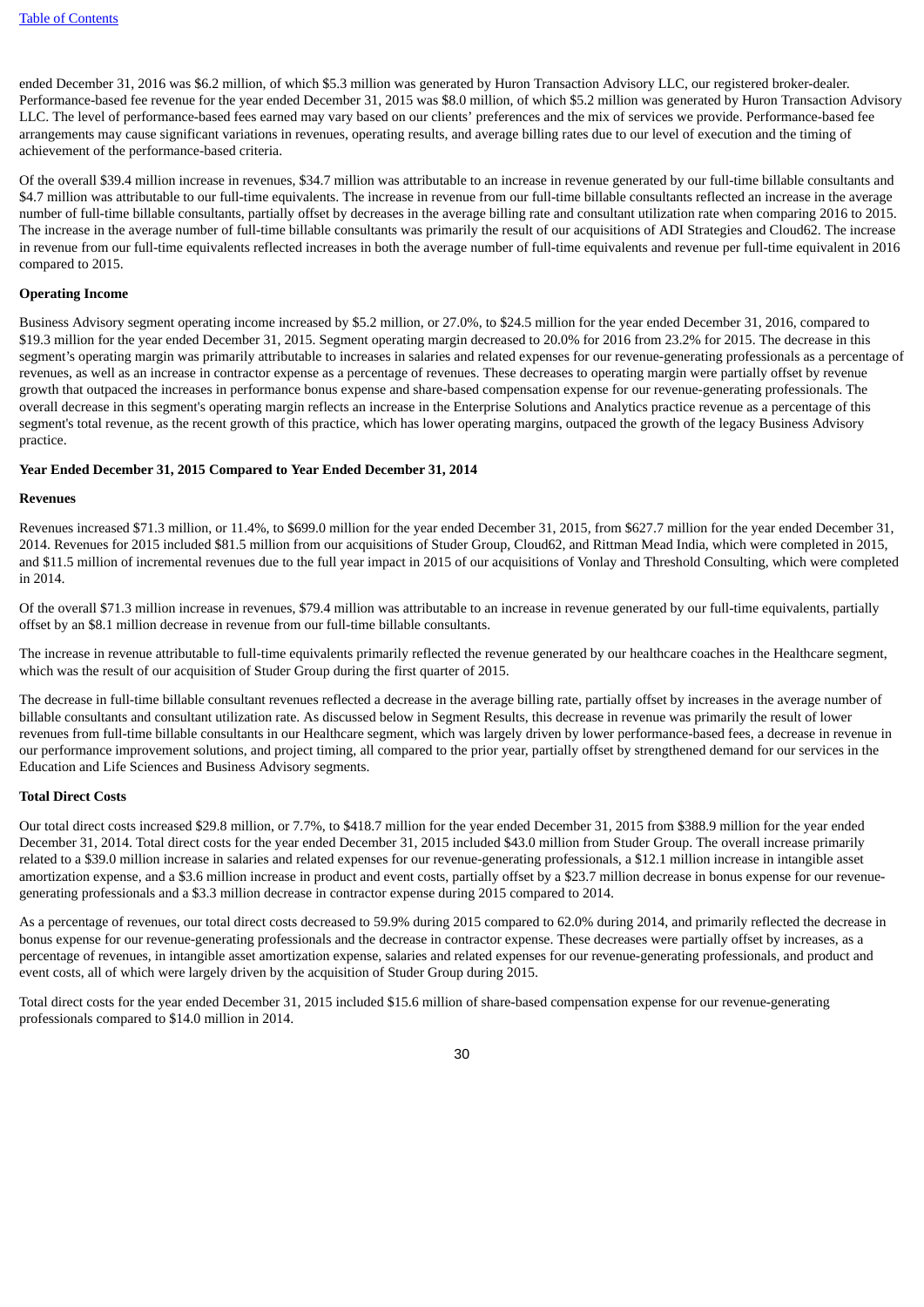Total direct costs for the year ended December 31, 2015 also included \$16.8 million of amortization expense for intangible assets, primarily representing customer-related assets and software acquired in business combinations, and software development costs, compared to \$4.6 million of amortization expense in 2014. The \$12.2 million increase in amortization expense was primarily attributable to \$13.9 million of amortization expense for intangible assets acquired in the Studer Group acquisition, partially offset by other intangible assets that became fully amortized during 2014.

# **Operating Expenses and Other Operating Gains**

Selling, general and administrative expenses increased \$25.1 million, or 18.9%, to \$157.9 million for the year ended December 31, 2015, compared to \$132.8 million for the year ended December 31, 2014. Selling, general and administrative expenses for the year ended December 31, 2015 included \$23.2 million from Studer Group. This overall increase was primarily related to a \$12.4 million increase in salaries and related expenses for our support personnel, a \$3.1 million increase in facilities and other office related expenses, a \$1.8 million increase in bonus expense, a \$1.1 million increase in promotion and sponsorship expenses, and a \$0.9 million increase in outside professional services expenses. As a percentage of revenues, selling, general and administrative expenses increased to 22.6% during 2015 compared to 21.2% during 2014, primarily due to the items described above. Also included in selling, general and administrative expenses is share-based compensation expense for our non-revenue-generating professionals, which totaled \$3.6 million in 2015, compared to \$4.7 million in 2014.

Restructuring charges for the year ended December 31, 2015 totaled \$3.3 million, compared to \$2.8 million for the year ended December 31, 2014. The charges in 2015 consisted of \$2.8 million related to workforce reductions to better align our resources with market demand and \$0.5 million related to office exit costs primarily related to updated assumptions for the lease accrual of the Washington, D.C. space vacated in the fourth quarter of 2014. Of the \$3.3 million pretax charge, \$1.2 million related to our Healthcare segment, \$1.1 million related to our All Other segment as we wound down our public sector consulting practice and our foreign consulting operations based in the Middle East, and \$1.0 million related to our corporate operations. The \$2.8 million charge in 2014 related to the consolidation of office spaces in Washington, D.C., Chicago, and New York, and the closure of our office in San Diego. The \$2.8 million charge for office space reductions primarily includes \$1.8 million related to the accrual of our remaining lease obligations at vacated spaces, net of estimated sublease income, and \$0.9 million related to accelerated depreciation of assets disposed of as a result of the exit of space. The vacated locations in Chicago and New York were acquired as part of business acquisitions during 2013 and 2014. The \$2.8 million total charge in 2014 related to our corporate operations. See Note 10 "Restructuring Charges" within the notes to our consolidated financial statements for further discussion of our restructuring expenses.

Litigation and other gains totaled \$9.5 million for the year ended December 31, 2015, compared to \$0.6 million during the year ended December 31, 2014. The gain of \$9.5 million in 2015 consisted of a \$9.2 million net gain from litigation settlements and a \$0.3 million remeasurement gain related to a decrease in the fair value of a contingent consideration liability incurred in connection with a business acquisition that was completed in the fourth quarter of 2014. During the fourth quarter of 2015, we settled two lawsuits brought by Huron, resulting in a gain of \$10.0 million being recorded. We collected the \$10.0 million in January 2016. During the second quarter of 2015, we recorded a net litigation accrual of \$0.8 million related to the settlement of a legal claim. During the year ended December 31, 2014, we recorded remeasurement gains totaling \$0.6 million related to a decrease in the fair value of a contingent consideration liability incurred in connection with another business acquisition that was completed in the first quarter of 2014.

Depreciation and amortization expense increased \$9.7 million, or 62.7%, to \$25.1 million for the year ended December 31, 2015, from \$15.5 million for the year ended December 31, 2014. The increase was primarily attributable to \$7.3 million of amortization expense for intangible assets acquired in the Studer Group acquisition and \$1.2 million of depreciation expense for fixed assets acquired in the Studer Group acquisition. Intangible asset amortization included within operating expenses relates to certain customer relationships, non-competition agreements, and trade names acquired in connection with our business acquisitions.

# **Operating Income**

Operating income increased \$15.2 million, or 17.2%, to \$103.5 million for the year ended December 31, 2015, from \$88.3 million for the year ended December 31, 2014. Operating margin, which is defined as operating income expressed as a percentage of revenues, increased to 14.8% in 2015 compared to 14.1% in 2014. The increase in operating margin was primarily attributable to the decrease in bonus expense for our revenue-generating professionals and the increase in litigation and other gains, largely offset by the increases, as a percentage of revenues, in intangible asset amortization expense and salaries and related expenses for both our revenue-generating professionals and support personnel.

# **Other Expense, Net**

Total other expense, net increased \$11.7 million to \$19.9 million for the year ended December 31, 2015, from \$8.3 million for the year ended December 31, 2014. The increase was primarily attributable to a \$9.5 million increase in interest expense, net and a \$1.5 million increase in foreign currency transaction losses. The increase in interest expense, net was due to our Convertible Notes issued in September 2014 and interest expense resulting from higher levels of borrowings under our credit facility. During 2015, cash interest expense related to the coupon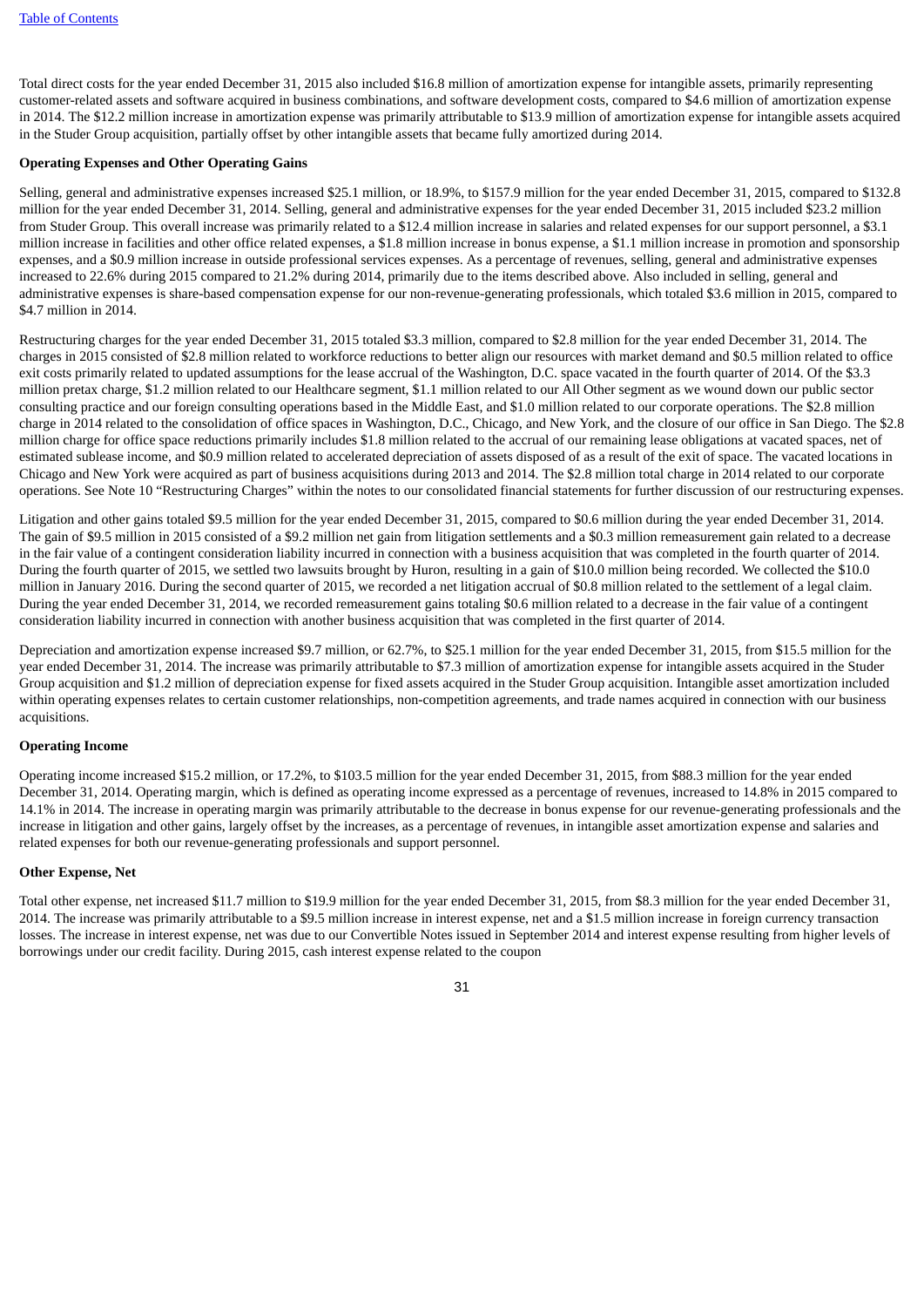of the Convertible Notes was \$3.1 million and the non-cash interest expense related to the amortization of the debt discount and debt issuance costs totaled \$8.3 million. During 2014, cash interest expense related to the coupon of the Convertible Notes was \$1.0 million and the non-cash interest expense related to the amortization of the debt discount and debt issuance costs totaled \$2.5 million.

### **Income Tax Expense**

For the year ended December 31, 2015, we recognized income tax expense from continuing operations of \$21.7 million on income from continuing operations of \$83.6 million, for an effective tax rate of 25.9%. For the year ended December 31, 2014, we recognized income tax expense from continuing operations of \$33.1 million on income from continuing operations of \$80.1 million, for an effective tax rate of 41.3%. Our effective tax rate for 2015 was lower than the statutory rate, inclusive of state income taxes, primarily due to the impact of a tax election made in the fourth quarter of 2015 to classify two of our wholly-owned foreign subsidiaries as disregarded entities for U.S. federal income tax purposes. As a result of this election, we expect to realize an income tax benefit of \$13.0 million, of which \$0.7 million is unrecognized, resulting in a net recognized tax benefit of \$12.3 million. Our effective tax rate for 2014 was higher than the statutory rate, inclusive of state income taxes, primarily due to an increase in valuation allowance and foreign source losses with no tax benefits.

### **Net Income from Continuing Operations**

Net income from continuing operations was \$61.9 million for the year ended December 31, 2015, compared to \$47.0 million for the year ended December 31, 2014. The \$14.9 million increase in net income from continuing operations was primarily due to the increase in operating income, as well as the decrease in income tax expense due to our check-the-box election, partially offset by the increase in interest expense, as discussed above. As a result of the increase in net income from continuing operations, diluted earnings per share from continuing operations for the year ended December 31, 2015 was \$2.74 compared to \$2.05 for 2014.

### **Discontinued Operations**

Net loss from discontinued operations was \$2.8 million for the year ended December 31, 2015, compared to net income from discontinued operations of \$32.0 million for the year ended December 31, 2014. See Note 3 "Discontinued Operations" within the notes to our consolidated financial statements for additional information about our discontinued operations.

# **EBITDA and Adjusted EBITDA**

EBITDA increased \$37.0 million, or 34.2%, to \$145.4 million for the year ended December 31, 2015, from \$108.4 million for the year ended December 31, 2014. Adjusted EBITDA increased \$28.7 million, or 25.9%, to \$139.3 million in 2015 from \$110.6 million in 2014. The increase in EBITDA was primarily due to the increase in segment operating income, exclusive of the increase in amortization expense, as discussed below in Segment Results. The increase in Adjusted EBITDA was primarily due to the increase in segment operating income, exclusive of the increase in amortization expense, partially offset by an increase in corporate expenses, exclusive of litigation and other gains.

# **Adjusted Net Income from Continuing Operations**

Adjusted net income from continuing operations increased \$11.4 million, or 20.4%, to \$67.6 million for the year ended December 31, 2015, compared to \$56.1 million for the year ended December 31, 2014. The increase was primarily attributable to the increase in segment operating income, exclusive of the increase in amortization expense, partially offset by an increase in corporate expenses and interest and other expenses, exclusive of litigation and other gains. As a result of the increase in adjusted net income from continuing operations, adjusted diluted earnings per share from continuing operations for 2015 was \$2.99, compared to \$2.45 for 2014.

# **Segment Results**

### **Healthcare**

#### **Revenues**

Healthcare segment revenues increased \$31.1 million, or 7.5%, to \$446.9 million for the year ended December 31, 2015, from \$415.8 million for the year ended December 31, 2014. Revenues for 2015 included \$79.8 million from our acquisition of Studer Group completed in 2015, and \$10.7 million of incremental revenues due to the full year impact in 2015 of our acquisition of Vonlay completed in 2014. Revenues for 2015 were negatively impacted by a \$0.8 million charge related to the fair value adjustment of deferred revenue acquired in the Studer Group acquisition. The \$0.8 million charge reflected the total fair value adjustment.

During 2015, revenues from fixed-fee engagements, time-and-expense engagements, performance-based arrangements, and software support and maintenance arrangements represented 75.7%, 7.2%, 11.7%, and 5.4% of this segment's revenues, respectively, compared to 65.0%, 5.4%, 24.8%, and 4.8%, respectively, in 2014.

Of the overall \$31.1 million increase in revenues, \$80.0 million was attributable to an increase in revenue from our full-time equivalents, partially offset by a \$48.9 million decrease in revenue attributable to our full-time billable consultants.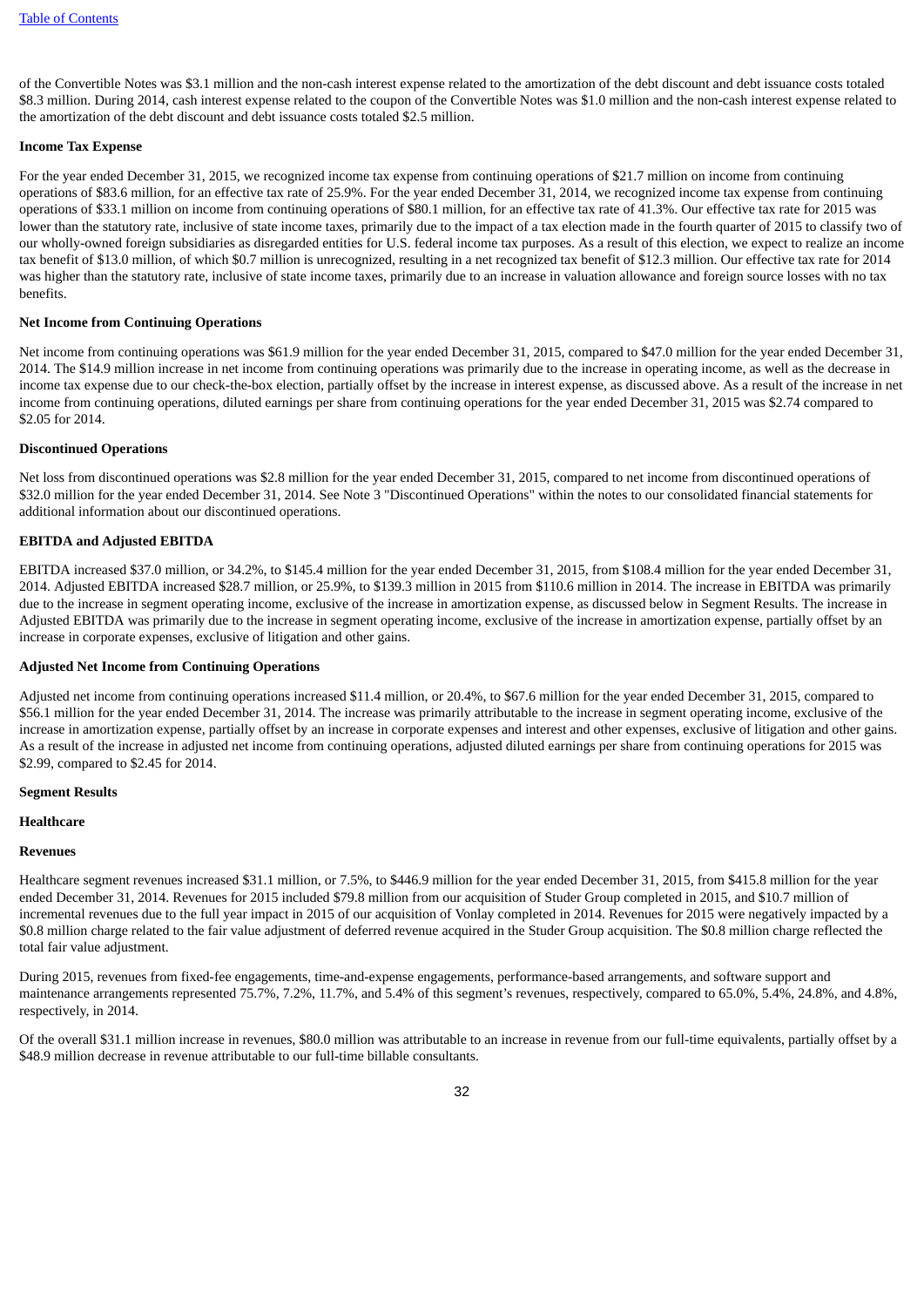The increase in revenue attributable to our full-time equivalents reflected increases in both the average number of full-time equivalents and revenue per fulltime equivalent in 2015 compared to 2014, and is primarily the result of our Studer Group acquisition.

The decrease in revenue attributable to our full-time billable consultants reflected decreases in the average billing rate and consultant utilization rate, partially offset by an increase in the average number of full-time billable consultants. This decrease in revenue was largely driven by lower performance-based fees, a decrease in revenue in our cost and clinical solutions, and project timing, all compared to the prior year. Performance-based fee revenue was \$52.3 million during 2015 compared to \$103.2 million during 2014. The level of performance-based fees earned may vary based on our clients' risk sharing preferences and the mix of services we provide. Performance-based fee arrangements may cause significant variations in revenues, operating results, and average billing rates due to our level of execution and the timing of achievement of the performance-based criteria.

#### **Operating Income**

Healthcare segment operating income increased \$10.5 million, or 6.6%, to \$169.6 million for the year ended December 31, 2015, from \$159.0 million for the year ended December 31, 2014. The Healthcare segment operating margin, defined as segment operating income expressed as a percentage of segment revenues, decreased slightly to 37.9% in 2015 from 38.2% in 2014. The slight decrease in this segment's operating margin was primarily attributable to increases, as a percentage of revenues, in salaries and related expenses for our revenue-generating professionals, salaries and related expenses and bonus expense for our support personnel, intangible asset amortization expense related to our acquisition of Studer Group, and product and event costs during 2015 compared to the prior year. The unfavorable impact of these items was largely offset by a decrease in bonus expense for our revenue-generating professionals, as well as a decrease in technology expense, during 2015 compared to 2014.

### **Education and Life Sciences**

# **Revenues**

Education and Life Sciences segment revenues increased \$22.0 million, or 15.1%, to \$167.9 million for the year ended December 31, 2015, from \$146.0 million for the year ended December 31, 2014. Revenues from fixed-fee engagements, time-and-expense engagements, performance-based arrangements, and software support and maintenance arrangements represented 32.2%, 62.7%, 0.3%, and 4.8% of this segment's revenues, respectively, during 2015. Revenues from fixed-fee engagements, time-and-expense engagements, and software support and maintenance arrangements represented 24.3%, 71.2%, and 4.5% of this segment's revenues, respectively, during 2014.

Of the overall \$22.0 million increase in revenues, \$21.8 million was attributable to an increase in revenue generated by our full-time billable consultants and \$0.2 million was attributable to our full-time equivalents. The overall increase in revenues was driven by strong demand across all practices within this segment. The increase in revenues from our full-time billable consultants reflected increases in the average number of full-time billable consultants, consultant utilization rate, and average billing rate in 2015 compared to 2014. The increase in revenue from our full-time equivalents reflected an increase in revenue per full-time equivalent in 2015 compared to 2014.

### **Operating Income**

Education and Life Sciences segment operating income increased \$8.1 million, or 22.4%, to \$44.2 million for the year ended December 31, 2015, from \$36.1 million for the year ended December 31, 2014. The Education and Life Sciences segment operating margin increased to 26.3% for 2015 from 24.8% for 2014. The increase in this segment's operating margin was primarily attributable to revenue growth that outpaced the increase in salaries and related expenses for both our revenue-generating professionals and support personnel, as well as a decrease in contractor expense, partially offset by an increase in bonus expense for our revenue-generating professionals and support personnel as a percentage of revenues.

#### **Business Advisory**

### **Revenues**

Business Advisory segment revenues increased \$20.1 million, or 32.0%, to \$83.0 million for the year ended December 31, 2015, from \$62.8 million for the year ended December 31, 2014. Revenues for 2015 included \$1.6 million from our acquisitions of Cloud62 and Rittman Mead India, which were completed in 2015, and \$0.8 million of incremental revenues due to the full year impact in 2015 of our acquisition of Threshold Consulting completed in 2014. Revenues from fixed-fee engagements, time-and-expense engagements, performance-based engagements, and software support and maintenance arrangements represented 14.7%, 75.3%, 9.6%, and 0.4% of this segment's revenues, respectively, during 2015. Revenues from fixed-fee engagements, timeand-expense engagements, and performance-based engagements represented 13.8%, 79.5%, and 6.7% of this segment's revenues, respectively, in 2014. Performance-based fee revenue for the year ended December 31, 2015 was \$8.0 million, of which \$5.2 million was generated by Huron Transaction Advisory LLC, our registered broker-dealer. Performance-based fee revenue for the year ended December 31, 2014 was \$4.2 million, of which \$2.5 million was generated by Huron Transaction Advisory LLC. The level of performance-based fees earned may vary based on our clients' preferences and the mix of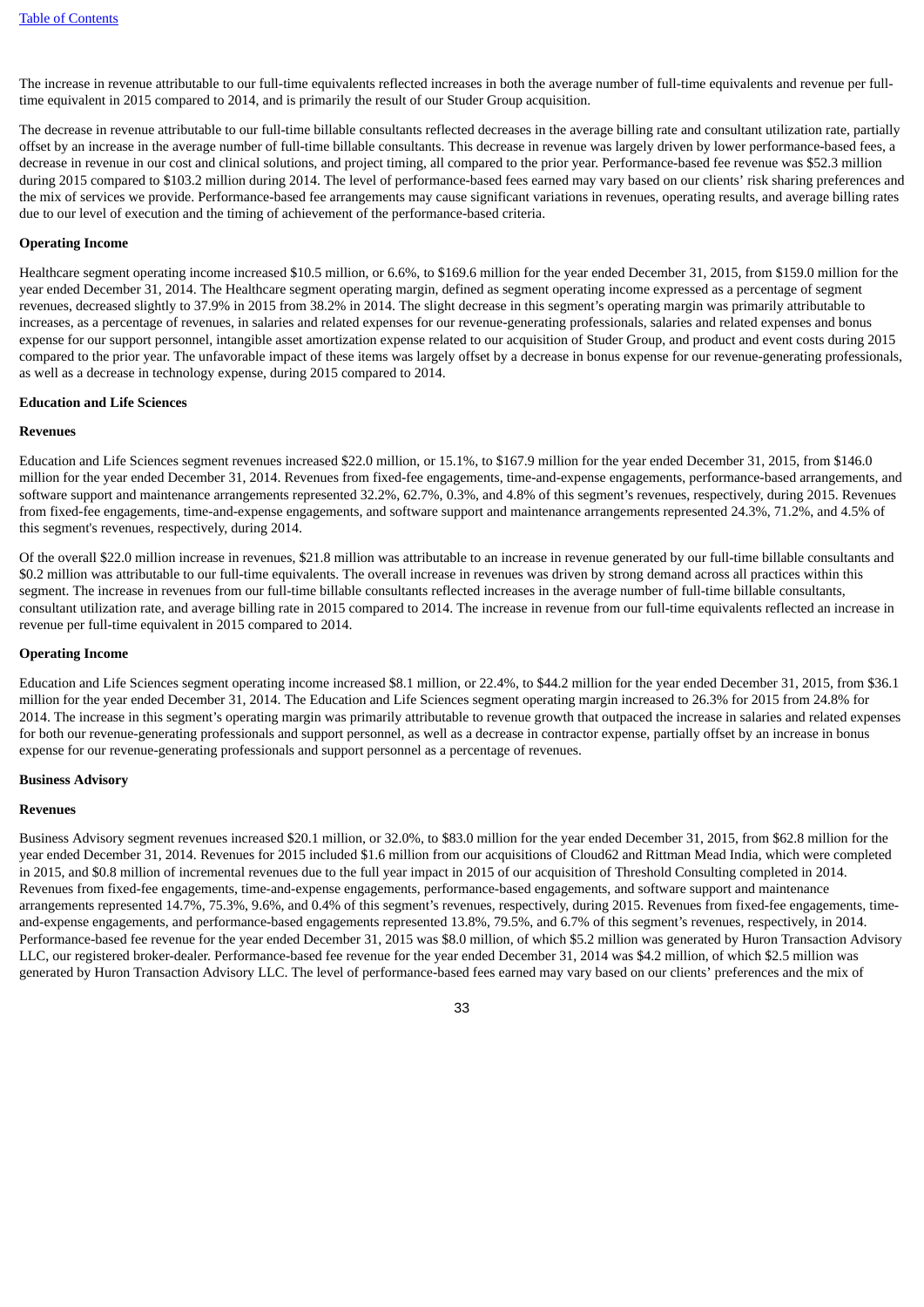services we provide. Performance-based fee arrangements may cause significant variations in revenues, operating results, and average billing rates due to our level of execution and the timing of achievement of the performance-based criteria.

The \$20.1 million increase in revenues was attributable to an increase in revenue generated by our full-time billable consultants. This revenue growth reflected increases in the average number of full-time billable consultants and consultant utilization rate, partially offset by a decrease in the average billing rate when comparing 2015 to 2014. The decrease in the average billing rate was largely the result of our acquisition of Rittman Mead India.

### **Operating Income**

Business Advisory segment operating income increased by \$5.2 million, or 37.2%, to \$19.3 million for the year ended December 31, 2015, compared to \$14.0 million for the year ended December 31, 2014. Segment operating margin increased to 23.2% for 2015 from 22.3% for 2014. The increase in this segment's operating margin was primarily attributable to revenue growth that outpaced increases in salaries and related expenses and bonus expense for our revenue-generating professionals and a decrease in contractor expense, partially offset by increases, as a percentage of revenues, in salaries and related expenses and bonus expense for our support personnel and practice administration and meetings expenses.

### **LIQUIDITY AND CAPITAL RESOURCES**

Cash and cash equivalents were \$17.0 million, \$58.4 million, and \$256.9 million at December 31, 2016, 2015, and 2014, respectively. As of December 31, 2016, our primary sources of liquidity are cash on hand, cash flows from our U.S. operations, and borrowing capacity available under our credit facility.

| <b>Cash Flows (in thousands):</b> |                                                      | 2016 |           |    | 2015       | 2014 |           |  |
|-----------------------------------|------------------------------------------------------|------|-----------|----|------------|------|-----------|--|
|                                   | Net cash provided by operating activities            | J.   | 128,311   | -S | 164,267    | S    | 146,453   |  |
|                                   | Net cash used in investing activities                |      | (86, 636) |    | (272, 158) |      | (93, 831) |  |
|                                   | Net cash provided by (used in) financing activities  |      | (83, 163) |    | (89, 955)  |      | 146,170   |  |
|                                   | Effect of exchange rate changes on cash              |      | 78        |    | (589)      |      | (51)      |  |
|                                   | Net increase (decrease) in cash and cash equivalents |      | (41, 410) |    | (198, 435) |      | 198,741   |  |

### **Operating Activities**

Net cash provided by operating activities totaled \$128.3 million, \$164.3 million, and \$146.5 million for the years ended December 31, 2016, 2015, and 2014, respectively. Our operating assets and liabilities consist primarily of receivables from billed and unbilled services, accounts payable and accrued expenses, accrued payroll and related benefits, and deferred revenues. The volume of services rendered and the related billings and timing of collections on those billings, as well as payments of our accounts payable and salaries, bonuses, and related benefits to employees affect these account balances.

The decrease in cash provided by operations in 2016 compared to 2015 was primarily attributable to lower net income, a decrease in cash collections from clients, and an increase in accounts payable payments to vendors, largely offset by a decrease in the amount paid for annual performance bonuses during the first quarter of 2016 compared to the first quarter of 2015 and the collection of a settlement receivable in the first quarter of 2016.

The increase in cash provided by operations in 2015 compared to 2014 was primarily attributable to increased cash collections from clients, driven by our growth in revenues, as well as lower tax payments, partially offset by an increase in operating expenditures and an increase in the amount paid for annual performance bonuses during the first quarter of 2015 compared to the first quarter of 2014.

# **Investing Activities**

Net cash used in investing activities was \$86.6 million, \$272.2 million, and \$93.8 million for the years ended December 31, 2016, 2015, and 2014, respectively.

The use of cash in 2016 primarily consisted of \$69.1 million for purchases of businesses and \$13.9 million for purchases of property and equipment.

The use of cash in 2015 primarily consisted of \$340.0 million for purchases of businesses, \$18.6 million for purchases of property and equipment, and \$15.4 million for the purchase of convertible debt investments in Shorelight Holdings, LLC ("Shorelight"). Shorelight, the parent company of Shorelight Education, is a U.S.-based company that partners with leading nonprofit universities to increase access and retention of international students, boost institutional growth, and enhance an institution's global footprint. The zero coupon convertible notes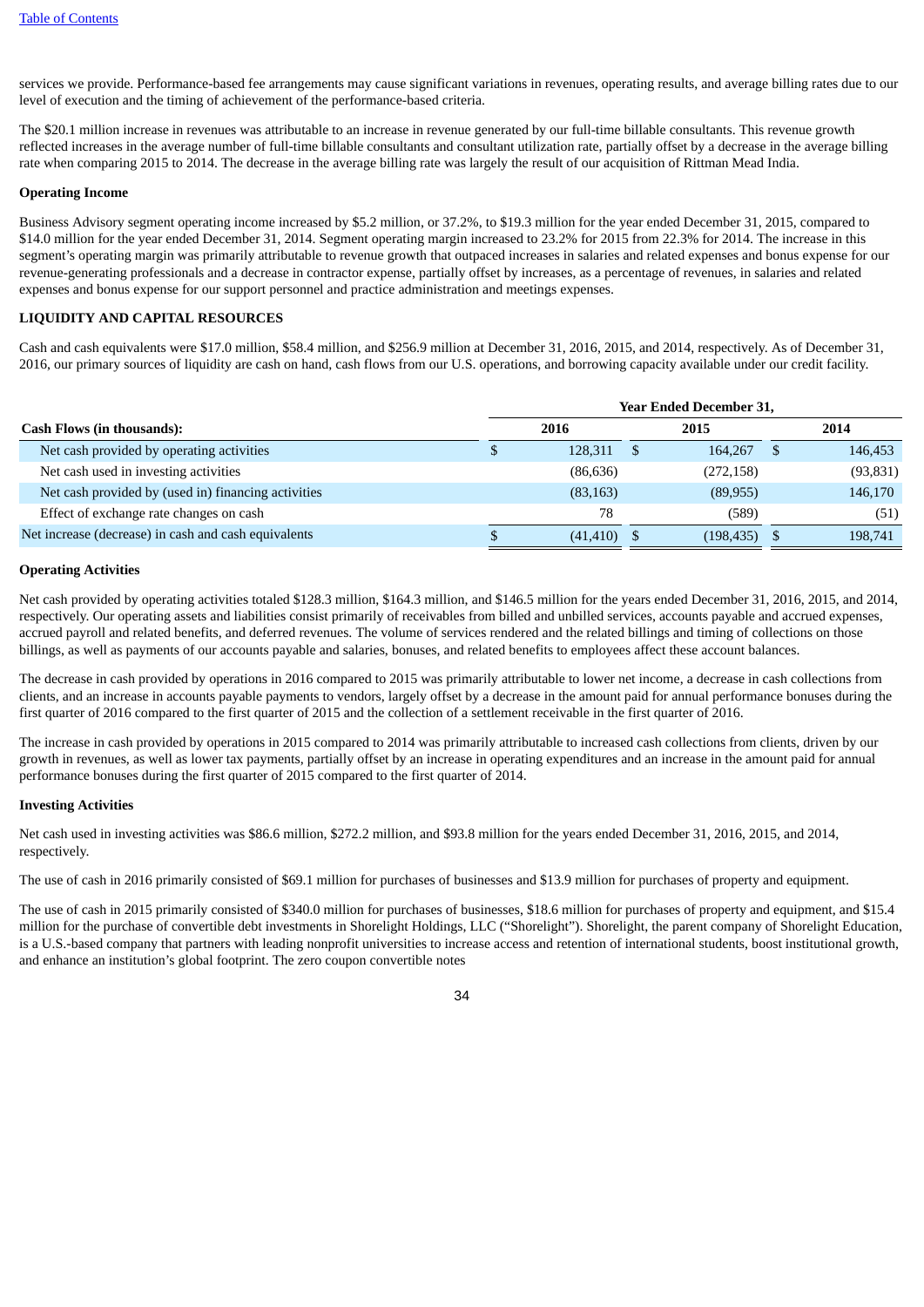will mature on July 1, 2020, unless converted earlier. The use of cash in 2015 was partially offset by the net proceeds received of \$108.5 million for the sale of the Huron Legal segment in December 2015. See Note 3 "Discontinued Operations" within the notes to our consolidated financial statements for information about the sale of the Huron Legal segment.

The use of cash in 2014 primarily consisted of \$54.0 million for purchases of businesses, \$25.9 million for purchases of property and equipment, and \$12.5 million for the purchase of convertible debt investments in Shorelight.

We estimate that cash utilized for purchases of property and equipment in 2017 will be approximately \$25 million, primarily consisting of leasehold improvements and information technology related equipment to support our corporate infrastructure.

#### **Financing Activities**

Net cash used in financing activities was \$83.2 million for the year ended December 31, 2016. During 2016, we borrowed \$200.0 million under our credit facility, primarily to fund the acquisitions of HSM Consulting and ADI Strategies and our annual performance bonus payment, and we made repayments on our credit facility of \$224.0 million. We also repurchased and retired \$55.3 million of our common stock under our Share Repurchase Program, as discussed below.

Net cash used in financing activities was \$90.0 million for the year ended December 31, 2015. During 2015, we borrowed \$314.0 million under our credit facility, including \$102.0 million for the Studer Group acquisition, made repayments on our credit facility of \$365.8 million, and repurchased and retired \$34.6 million of our common stock under our Share Repurchase Program.

Net cash provided by financing activities was \$146.2 million for the year ended December 31, 2014. During 2014, we issued \$250 million principal amount of the Convertible Notes, which provided proceeds of \$242.7 million, net of issuance costs. In connection with the issuance of the Convertible Notes, we paid \$42.1 million for the convertible note hedge transactions and received \$23.6 million for the sale of warrants. Borrowings made under our credit facility to fund operations during 2014 totaled \$129.0 million, with repayments during the period totaling \$154.0 million. During 2014, we repurchased and retired \$50.0 million of our common stock under the February 2014 Share Repurchase Program, as defined below, which completed the repurchase program.

#### *Share Repurchase Programs*

In February 2014, our board of directors authorized a share repurchase program permitting us to repurchase up to \$50 million of our common stock through February 28, 2015 (the "February 2014 Share Repurchase Program"). We completed the February 2014 Share Repurchase Program in October 2014.

We currently have a share repurchase program permitting us to repurchase up to \$125 million of our common stock through October 31, 2017 (the "Share Repurchase Program"). The amount and timing of the repurchases will be determined by management and will depend on a variety of factors, including the trading price of our common stock, general market and business conditions, and applicable legal requirements. No shares were repurchased under this program in 2014. In 2015, we repurchased and retired 583,880 shares for \$34.6 million, and in 2016, we repurchased and retired 982,192 shares for \$55.3 million. As of December 31, 2016, \$35.1 million remains available for share repurchases.

#### **Financing Arrangements**

At December 31, 2016, we had \$250 million principal amount of our 1.25% convertible senior notes outstanding and \$68.0 million outstanding under our senior secured credit facility, as discussed below.

#### *1.25% Convertible Senior Notes*

In September 2014, we issued \$250 million principal amount of the Convertible Notes in a private offering. The Convertible Notes are senior unsecured obligations of the Company and will pay interest semi-annually on April 1 and October 1 of each year at an annual rate of 1.25%. The Convertible Notes will mature on October 1, 2019, unless earlier repurchased by the Company or converted in accordance with their terms.

Upon conversion, the Convertible Notes will be settled, at our election, in cash, shares of the Company's common stock, or a combination of cash and shares of the Company's common stock. Our current intent and policy is to settle conversions with a combination of cash and shares of common stock with the principal amount of the Convertible Notes paid in cash, in accordance with the settlement provisions of the Indenture.

The initial conversion rate for the Convertible Notes is 12.5170 shares of our common stock per \$1,000 principal amount of the Convertible Notes, which is equal to an initial conversion price of approximately \$79.89 per share of our common stock.

In connection with the issuance of the Convertible Notes, we entered into convertible note hedge transactions and warrant transactions. The convertible note hedge transactions are intended to reduce the potential future economic dilution associated with the conversion of the

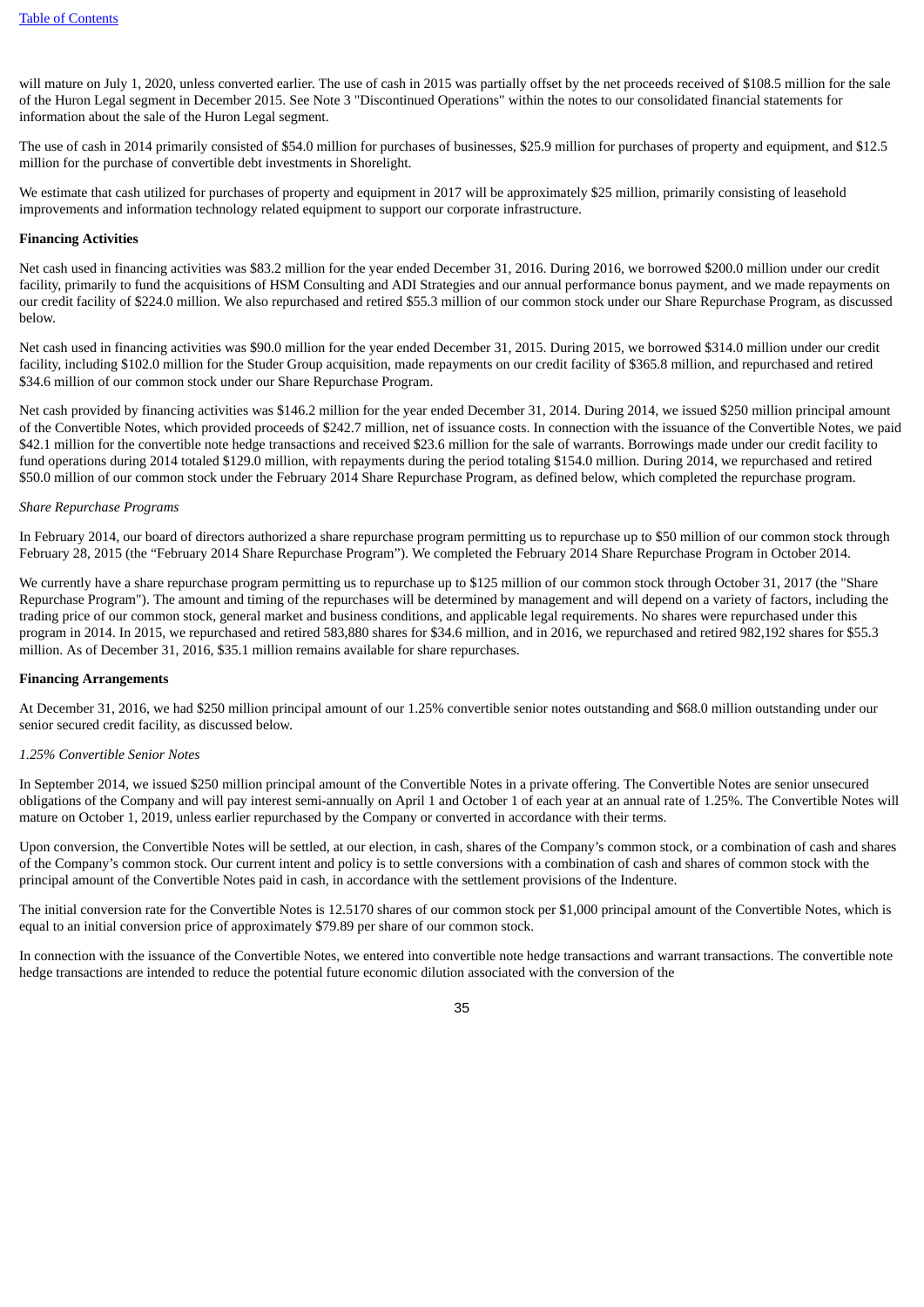Convertible Notes and, combined with the warrants, effectively raise the price at which economic dilution would occur from the initial conversion price of approximately \$79.89 to approximately \$97.12 per share.

For further information, see Note 7 "Financing Arrangements" within the notes to our consolidated financial statements. For a discussion of certain risks and uncertainties related to the Convertible Notes see Part I—Item 1A. "Risk Factors."

# *Senior Secured Credit Facility*

The Company has a \$500 million five-year senior secured revolving credit facility, subject to the terms of a Second Amended and Restated Credit Agreement dated as of March 31, 2015 (the "Amended Credit Agreement"), that becomes due and payable in full upon maturity on March 31, 2020. The Amended Credit Agreement provides the option to increase the revolving credit facility or establish term loan facilities in an aggregate amount of up to \$100 million, subject to customary conditions and the approval of any lender whose commitment would be increased, resulting in a maximum available principal amount under the Amended Credit Agreement of \$600 million. The initial borrowings under the Amended Credit Agreement were used to refinance borrowings outstanding under a prior credit agreement, and future borrowings under the Amended Credit Agreement may be used for working capital, capital expenditures, acquisitions of businesses, share repurchases, and general corporate purposes.

Fees and interest on borrowings vary based on our Consolidated Leverage Ratio (as defined in the Amended Credit Agreement). At our option, borrowings under the Amended Credit Agreement will bear interest at one, two, three or six-month LIBOR or an alternate base rate, in each case plus the applicable margin. The applicable margin will fluctuate between 1.25% per annum and 1.75% per annum, in the case of LIBOR borrowings, or between 0.25% per annum and 0.75% per annum, in the case of base rate loans, based upon our Consolidated Leverage Ratio at such time.

Amounts borrowed under the Amended Credit Agreement may be prepaid at any time without premium or penalty. We are required to prepay the amounts outstanding under the Amended Credit Agreement in certain circumstances, including a requirement to pay all amounts outstanding under the Amended Credit Agreement 90 days prior to the Convertible Indebtedness Maturity Date (as defined in the Amended Credit Agreement) unless (1) the Convertible Indebtedness Maturity Date is waived or extended to a later date, (2) the Company can demonstrate (a) Liquidity (as defined in the Amended Credit Agreement) in an amount at least equal to the principal amount due on the Convertible Indebtedness Maturity Date, and (b) financial covenant compliance after giving effect to such payments and any additional indebtedness incurred on a pro forma basis, or (3) this requirement is waived by the Required Lenders (as defined in the Amended Credit Agreement). In addition, we have the right to permanently reduce or terminate the unused portion of the commitments provided under the Amended Credit Agreement at any time.

The Amended Credit Agreement contains usual and customary representations and warranties; affirmative and negative covenants, which include limitations on liens, investments, additional indebtedness, and restricted payments; and two quarterly financial covenants as follows: (i) a maximum Consolidated Leverage Ratio (defined as the ratio of debt to consolidated EBITDA) of either 3.25 to 1.00 or 3.50 to 1.00, depending on the measurement period, and (ii) a minimum Consolidated Interest Coverage Ratio (defined as the ratio of consolidated EBITDA to interest) of 3.50 to 1.00. Consolidated EBITDA for purposes of the financial covenants is calculated on a continuing operations basis and includes adjustments to add back share-based compensation costs, certain noncash restructuring charges, and pro forma historical EBITDA for businesses acquired. At December 31, 2016, we were in compliance with these financial covenants with a Consolidated Leverage Ratio of 2.24 to 1.00 and a Consolidated Interest Coverage Ratio of 18.43 to 1.00.

The Amended Credit Agreement contains restricted payment provisions, including a potential limit on the amount of dividends we may pay. Pursuant to the terms of the Amended Credit Agreement, if our Consolidated Leverage Ratio is greater than 3.00, the amount of dividends and other Restricted Payments (as defined in the Amended Credit Agreement) we may pay is limited to an amount up to \$50 million plus 50% of cumulative consolidated net income from the closing date of the Amended Credit Agreement plus 50% of the net cash proceeds from equity issuances after the closing date of the Amended Credit Agreement.

Borrowings outstanding under the Amended Credit Agreement at December 31, 2016 totaled \$68.0 million. These borrowings carried a weighted average interest rate of 2.5%, including the effect of the interest rate swap described in Note 11 "Derivative Instruments and Hedging Activity" within the notes to the consolidated financial statements. Borrowings outstanding under the Amended Credit Agreement at December 31, 2015 were \$92.0 million and carried a weighted average interest rate of 2.4%. The borrowing capacity under the revolving credit facility is reduced by any outstanding borrowings under the revolving credit facility and outstanding letters of credit. At December 31, 2016, we had outstanding letters of credit totaling \$4.8 million, which are primarily used as security deposits for our office facilities. As of December 31, 2016, the unused borrowing capacity under the revolving credit facility was \$427.2 million.

For further information, see Note 7 "Financing Arrangements" within the notes to our consolidated financial statements. For a discussion of certain risks and uncertainties related to the Amended Credit Agreement see Part I—Item 1A. "Risk Factors."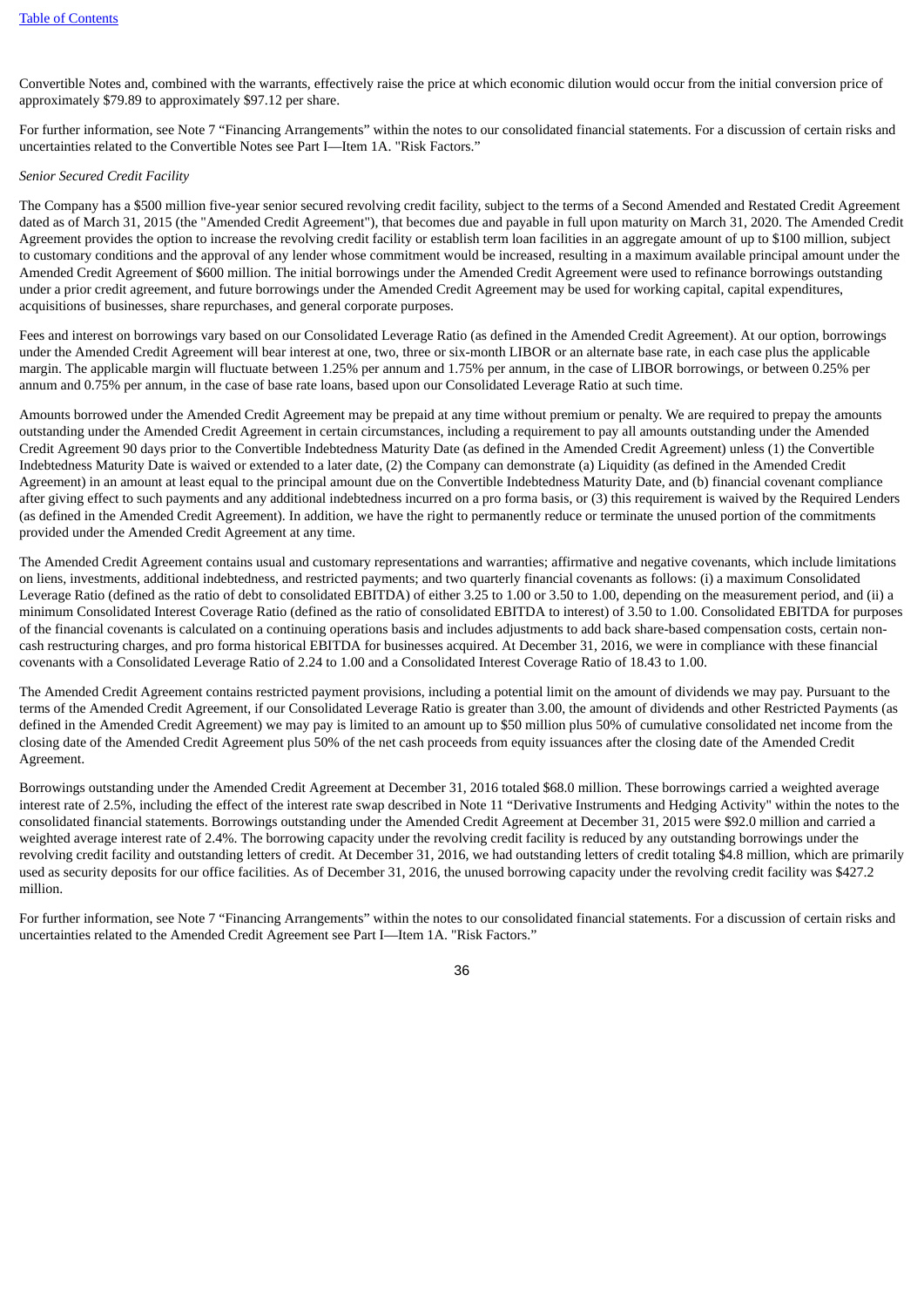# **Future Needs**

Our primary financing need has been to fund our growth. Our growth strategy is to expand our service offerings, which may require investments in new hires, acquisitions of complementary businesses, possible expansion into other geographic areas, and related capital expenditures. We believe our internally generated liquidity, together with our available cash on hand, the borrowing capacity available under our revolving credit facility, and access to external capital resources will be adequate to fund our long-term growth and capital needs arising from cash commitments and debt service obligations. Our ability to secure short-term and long-term financing in the future will depend on several factors, including our future profitability, the quality of our accounts receivable and unbilled services, our relative levels of debt and equity, and the overall condition of the credit markets.

# **CONTRACTUAL OBLIGATIONS**

The following table represents our significant obligations and commitments as of December 31, 2016 and the scheduled years of payments (in thousands).

|                                                                 |   |              | <b>Payments Due by Period</b> |                     |   |           |    |           |    |                             |
|-----------------------------------------------------------------|---|--------------|-------------------------------|---------------------|---|-----------|----|-----------|----|-----------------------------|
|                                                                 |   | <b>Total</b> |                               | Less than<br>1 Year |   | 1-3 Years |    | 3-5 Years |    | <b>More than</b><br>5 Years |
| Long-term bank borrowings—principal and interest <sup>(1)</sup> | S | 73,017       | \$                            | 1,544               | S | 3.087     | \$ | 68,386    | -S |                             |
| Convertible senior notes—principal and interest <sup>(2)</sup>  |   | 259,375      |                               | 3,125               |   | 256,250   |    |           |    |                             |
| Operating lease obligations <sup>(3)</sup>                      |   | 103,995      |                               | 17,370              |   | 29,991    |    | 23.323    |    | 33,311                      |
| Purchase obligations <sup>(4)</sup>                             |   | 18.407       |                               | 11,512              |   | 6,895     |    |           |    |                             |
| Contingent consideration <sup>(5)</sup>                         |   | 8,827        |                               | 1,985               |   | 6,842     |    |           |    |                             |
| Uncertain tax positions (6)                                     |   | 3,340        |                               |                     |   |           |    |           |    |                             |
| Deferred compensation <sup>(7)</sup>                            |   | 16,356       |                               |                     |   |           |    |           |    |                             |
| Total contractual obligations                                   |   | 483,317      | S                             | 35,536              |   | 303,065   | S  | 91,709    |    | 33,311                      |

(1) The interest payments on long-term bank borrowings are estimated in the table above based on the principal amount outstanding and the interest rate in effect as of December 31, 2016. Actual future interest payments will differ due to changes in our borrowings outstanding and the interest rate on those borrowings, as the interest rate varies based on the fluctuations in the variable base rates and the spread we pay over those base rates pursuant to the Amended Credit Agreement. Refer to "Liquidity and Capital Resources" and Note 7 "Financing Arrangements" within the notes to our consolidated financial statements for more information on our outstanding borrowings.

- (2) In September 2014, we issued \$250 million principal of 1.25% convertible senior notes due 2019. We will pay cash interest on the outstanding notes at an annual rate of 1.25% semi-annually on April 1 and October 1 of each year until October 1, 2019, at which time we will repay any accrued and unpaid interest and the principal amount of all outstanding notes.
- (3) We lease our facilities under operating lease arrangements expiring on various dates through 2027, with various renewal options. We lease office facilities under non-cancelable operating leases that include fixed or minimum payments plus, in some cases, scheduled base rent increases over the term of the lease. Certain leases provide for monthly payments of real estate taxes, insurance and other operating expenses applicable to the property. Some of the leases contain provisions whereby the future rental payments may be adjusted for increases in operating expense above the specified amount.
- (4) Purchase obligations include agreements to purchase goods or services that are enforceable, are legally binding, and specify all significant terms, including fixed or minimum quantities to be purchased; fixed, minimum or variable price provisions; and the approximate timing of the transaction. Purchase obligations do not include agreements that are cancelable without penalty.
- (5) In connection with certain business acquisitions, we may be required to pay post-closing consideration to the sellers if specific financial performance targets are met over a number of years as specified in the related purchase agreements. As of December 31, 2016, the estimated fair value of the contingent consideration liability was \$8.8 million. The maximum amount that may be paid under contingent consideration liabilities existing as of December 31, 2016 is \$13.5 million.
- (6) Our liabilities for uncertain tax positions are classified as non-current. As we are unable to reasonably estimate the timing of future payments as it depends on examinations by taxing authorities, the related balance has not been reflected in the "Payments Due by Period" section of the table.
- (7) Included in deferred compensation and other liabilities on our consolidated balance sheet as of December 31, 2016 is a \$16.4 million obligation for deferred compensation. As the specific payment dates for the deferred compensation are unknown, the related balances have not been reflected in the "Payments Due by Period" section of the table. This deferred compensation liability is fully funded by

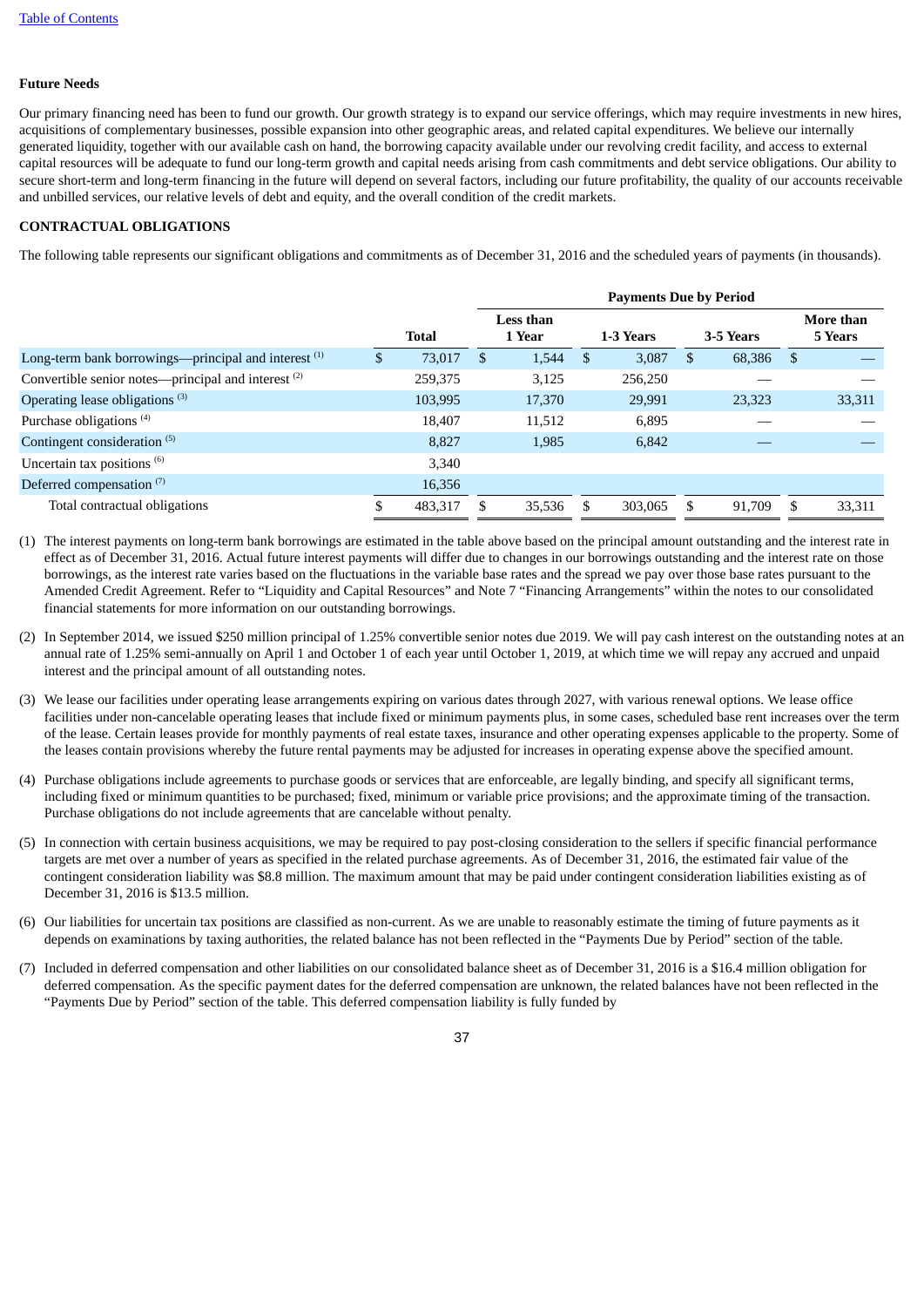corresponding deferred compensation plan assets. Refer to Note 14 "Employee Benefit and Deferred Compensation Plans" within the notes to our consolidated financial statements for more information on our deferred compensation plan.

## **OFF-BALANCE SHEET ARRANGEMENTS**

We are not a party to any material off-balance sheet arrangements.

#### **CRITICAL ACCOUNTING POLICIES**

Management's discussion and analysis of financial condition and results of operations are based upon our consolidated financial statements, which have been prepared in accordance with accounting principles generally accepted in the United States of America ("GAAP"). Our significant accounting policies are discussed in Note 2 "Summary of Significant Accounting Policies," within the notes to our consolidated financial statements. We regularly review our financial reporting and disclosure practices and accounting policies to ensure that our financial reporting and disclosures provide accurate information relative to the current economic and business environment. The preparation of financial statements in conformity with GAAP requires management to make assessments, estimates, and assumptions that affect the reported amounts of assets and liabilities and disclosure of contingent assets and liabilities as of the date of the financial statements, as well as the reported amounts of revenues and expenses during the reporting period. Critical accounting policies are those policies that we believe present the most complex or subjective measurements and have the most potential to impact our financial position and operating results. While all decisions regarding accounting policies are important, we believe that there are five accounting policies that could be considered critical: revenue recognition, allowances for doubtful accounts and unbilled services, business combinations, carrying values of goodwill and other intangible assets, and income taxes.

#### **Revenue Recognition**

Revenue is recognized when persuasive evidence of an arrangement exists, the related services are provided, the price is fixed or determinable, and collectability is reasonably assured. We generate our revenues from providing professional services under four types of billing arrangements: fixed-fee (including software license revenue), time-and-expense, performance-based, and software support and maintenance and subscriptions.

In fixed-fee billing arrangements, we agree to a pre-established fee in exchange for a predetermined set of professional services. We set the fees based on our estimates of the costs and timing for completing the engagements. We generally recognize revenues under fixed-fee billing arrangements using a proportionate performance approach, which is based on work completed to-date versus our estimates of the total services to be provided under the engagement. Contracts within our Studer Group solution are fixed-fee partner contracts with multiple deliverables, which primarily consist of coaching services, as well as seminars, materials and software products ("Partner Contracts"). Revenues for coaching services and software products are generally recognized on a straight-line basis over the length of the contract. All other revenues under Partner Contracts are recognized at the time the service is provided. Estimates of total engagement revenues and cost of services are monitored regularly during the term of the engagement. If our estimates indicate a potential loss, such loss is recognized in the period in which the loss first becomes probable and reasonably estimable.

We also generate revenues from software licenses for our revenue cycle management software and research administration and compliance software. Licenses for our revenue cycle management software are sold only as a component of our consulting projects, and the services we provide are essential to the functionality of the software. Therefore, revenues from these software licenses are recognized over the term of the related consulting services contract. License revenue from our research administration and compliance software is generally recognized in the month in which the software is delivered.

Time-and-expense billing arrangements require the client to pay based on the number of hours worked by our revenue-generating professionals at agreed upon rates. Time-and-expense arrangements also include certain speaking engagements, conferences, and publication orders purchased by our clients outside of Partner Contracts within our Studer Group solution. We recognize revenues under time-and-expense arrangements as the related services or publications are provided.

In performance-based billing arrangements, fees are tied to the attainment of contractually defined objectives. We enter into performance-based engagements in essentially two forms. First, we generally earn fees that are directly related to the savings formally acknowledged by the client as a result of adopting our recommendations for improving operational and cost effectiveness in the areas we review. Second, we have performance-based engagements in which we earn a success fee when and if certain pre-defined outcomes occur. We do not recognize revenues under performance-based billing arrangements until all related performance criteria are met.

Clients that have purchased one of our software licenses can pay an annual fee for software support and maintenance. We also generate subscription revenue from our cloud-based analytic tools and solutions. Software support and maintenance and subscription-based revenues are recognized ratably over the support or subscription period, which ranges from one to three years. These fees are billed in advance and included in deferred revenues until recognized.

38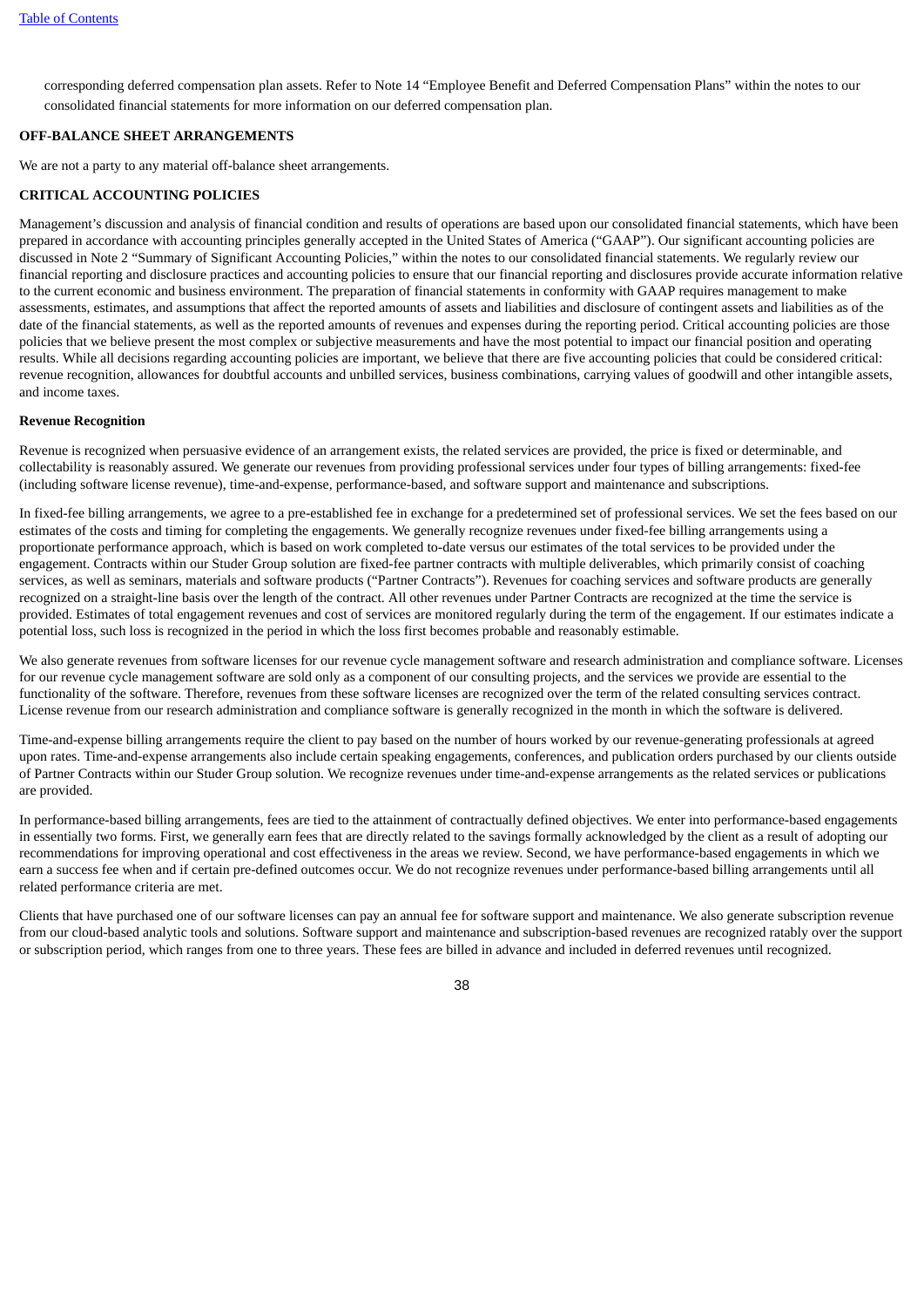We have arrangements with clients in which we provide multiple elements of services under one engagement contract. Revenues under these types of arrangements are allocated to each element based on the element's fair value and recognized pursuant to the criteria described above.

Provisions are recorded for the estimated realization adjustments on all engagements, including engagements for which fees are subject to review by the bankruptcy courts. Expense reimbursements that are billable to clients are included in total revenues and reimbursable expenses, and typically an equivalent amount of reimbursable expenses are included in total direct costs and reimbursable expenses. Reimbursable expenses are primarily recognized as revenue in the period in which the expense is incurred. Subcontractors that are billed to clients at cost are also included in reimbursable expenses. When billings do not specifically identify reimbursable expenses, we allocate the portion of the billings equivalent to these expenses to reimbursable expenses.

Differences between the timing of billings and the recognition of revenue are recognized as either unbilled services or deferred revenues in the accompanying consolidated balance sheets. Revenues recognized for services performed but not yet billed to clients are recorded as unbilled services. Client prepayments and retainers are classified as deferred revenues and recognized over future periods as earned in accordance with the applicable engagement agreement.

#### **Allowances for Doubtful Accounts and Unbilled Services**

We maintain allowances for doubtful accounts and for services performed but not yet billed based on several factors, including the estimated cash realization from amounts due from clients, an assessment of a client's ability to make required payments, and the historical percentages of fee adjustments and write-offs by age of receivables and unbilled services. The allowances are assessed by management on a regular basis. These estimates may differ from actual results. If the financial condition of a client deteriorates in the future, impacting the client's ability to make payments, an increase to our allowance might be required or our allowance may not be sufficient to cover actual write-offs.

We record the provision for doubtful accounts and unbilled services as a reduction in revenue to the extent the provision relates to fee adjustments and other discretionary pricing adjustments. To the extent the provision relates to a client's inability to make required payments on accounts receivables, we record the provision to selling, general and administrative expenses.

#### **Business Combinations**

The assets acquired and liabilities assumed in a business combination, including identifiable intangible assets, are recorded at their estimated fair values as of the acquisition date. Goodwill is recorded as the excess of the fair value of consideration transferred, including any contingent consideration, over the fair value of the net assets acquired. We base the fair values of identifiable intangible assets on detailed valuations that require management to make significant judgments, estimates, and assumptions, such as the expected future cash flows to be derived from the intangible assets, discount rates that reflect the risk factors associated with future cash flows, and estimates of useful lives.

We measure and recognize contingent consideration at fair value as of the acquisition date. We estimate the fair value of contingent consideration based on either a probability-weighted assessment of the specific financial performance targets being achieved or a Monte Carlo simulation model, as appropriate. These fair value measurements require the use of significant judgments, estimates, and assumptions, including financial performance projections and discount rates. The fair value of the contingent consideration is reassessed quarterly based on assumptions used in our latest financial projections and input provided by practice leaders and management, with any change in the fair value estimate recorded in earnings in that period. Increases or decreases in the fair value of contingent consideration liabilities resulting from changes in the estimates or assumptions could materially impact the financial statements. See Note 4 "Acquisitions" within the notes to our consolidated financial statements for additional information regarding our acquisitions.

# **Carrying Values of Goodwill and Other Intangibles Assets**

We test goodwill for impairment, at the reporting unit level, annually and whenever events or circumstances make it more likely than not that an impairment may have occurred. We perform our annual goodwill impairment test as of November 30 and monitor for interim triggering events on an ongoing basis. A reporting unit is an operating segment or one level below an operating segment (referred to as a component) to which goodwill is assigned when initially recorded. We assign goodwill to reporting units based on our integration plans and the expected synergies resulting from the acquisition. At the time of our November 30, 2016 annual goodwill impairment test, we had four reporting units with goodwill balances: our Healthcare and Education and Life Sciences operating segments, and our Business Advisory practice and Enterprise Solutions and Analytics practice, which together make up our Business Advisory operating segment.

Goodwill is reviewed for impairment utilizing a qualitative assessment or a quantitative two-step process. We have the option to make a qualitative assessment of a reporting unit's goodwill for impairment. If we choose to perform a qualitative assessment and determine the fair value more likely than not exceeds the carrying value, no further evaluation is necessary. For reporting units where we perform the quantitative two-step process, the first step requires us to compare the fair value of each reporting unit, which we generally determine using a combination of the income approach and the market approach, to the respective carrying value, which includes goodwill. For a company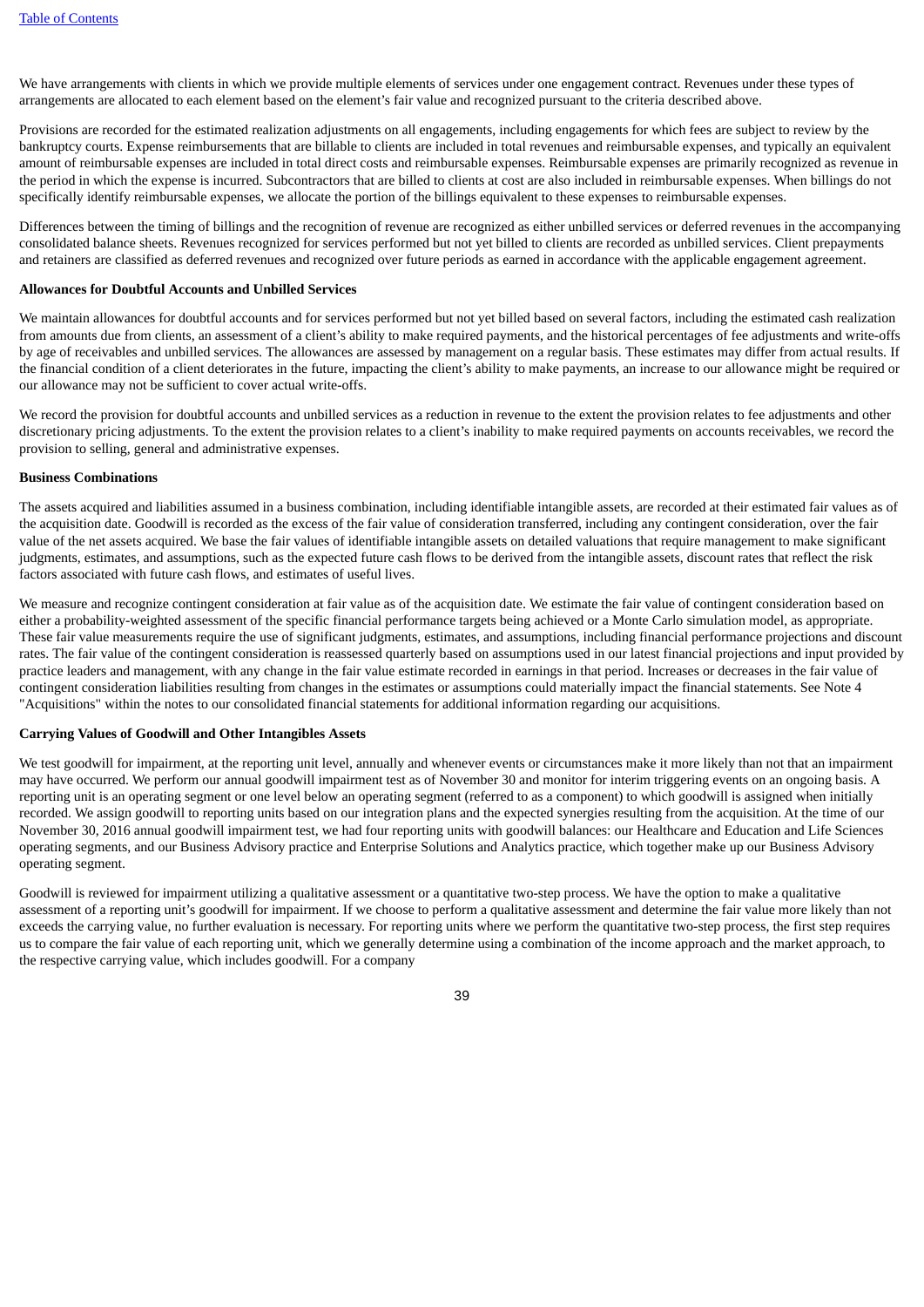such as ours, the income and market approaches will generally provide the most reliable indications of fair value because the value of such companies is dependent on their ability to generate earnings. If the fair value of the reporting unit exceeds its carrying value, the goodwill is not considered impaired. If the carrying value is higher than the fair value, there is an indication that an impairment may exist and the second step is required. In the second step, the implied fair value of goodwill is calculated as the excess of the fair value of a reporting unit over the fair values assigned to its assets and liabilities. If the implied fair value of goodwill is less than the carrying value of the reporting unit's goodwill, the difference is recognized as a non-cash impairment loss.

We tested our goodwill for impairment once during 2016, as discussed below.

*2016 Annual Goodwill Impairment Analysis.* Pursuant to our policy, we performed our annual goodwill impairment test as of November 30, 2016 on our four reporting units with goodwill balances: Healthcare, Education and Life Sciences, Business Advisory, and Enterprise Solutions and Analytics.

For each reporting unit, we reviewed goodwill for impairment utilizing the quantitative two-step process. We performed the first step of the quantitative twostep impairment test by comparing the fair value of each reporting unit to its respective carrying amount, including goodwill. Based on the results of the first step of the goodwill impairment test, we determined that the fair value of each of the Healthcare, Education and Life Sciences, Business Advisory, and Enterprise Solutions and Analytics reporting units exceeded its carrying value by 11%, 96%, 116%, and 11%, respectively. Since the fair value of each reporting unit exceeded its respective carrying value, the second step of the goodwill impairment test was not necessary.

In estimating the fair value of our Healthcare, Education and Life Sciences, Business Advisory, and Enterprise Solutions and Analytics reporting units, we relied on a combination of the income approach and the market approach, utilizing the guideline company method, with a fifty-fifty weighting.

In the income approach, we utilized a discounted cash flow analysis, which involves estimating the expected after-tax cash flows that will be generated by the reporting unit and then discounting those cash flows to present value reflecting the relevant risks associated with the reporting unit and the time value of money. This approach requires the use of significant estimates and assumptions, including long-term projections of future cash flows, market conditions, and discount rates reflecting the risk inherent in future cash flows. In estimating future cash flows, we relied on an internally generated six-year forecast. For periods after the six-year forecast, we assumed a long-term annual revenue growth rate of 3.5% for all reporting units. Our forecast is based on historical experience, current backlog, expected market demand, and other industry information. Our discounted cash flow analysis assumed a 10.0% weighted average cost of capital ("WACC") discount rate for the Healthcare and Education and Life Sciences reporting units, a 14.0% WACC discount rate for the Business Advisory reporting unit, and a 13.0% WACC discount rate for the Enterprise Solutions and Analytics reporting unit.

In the market approach, we utilized the guideline company method, which involved calculating valuation multiples based on operating data from guideline publicly traded companies. Multiples derived from guideline companies provide an indication of how much a knowledgeable investor in the marketplace would be willing to pay for a company. For each reporting unit, these multiples are evaluated and adjusted based on specific characteristics of the reporting unit relative to the selected guideline companies and applied to the reporting unit's operating data to arrive at an indication of value.

Determining the fair value of a reporting unit requires us to make significant judgments, estimates, and assumptions. While we believe that the estimates and assumptions underlying our valuation methodology are reasonable, these estimates and assumptions could have a significant impact on whether or not a noncash impairment charge is recognized and also the magnitude of any such charge. The results of an impairment analysis are as of a point in time. There is no assurance that the actual future earnings or cash flows of our reporting units will be consistent with our projections. We will monitor any changes to our assumptions and will evaluate goodwill as deemed warranted during future periods. Any significant decline in our operations could result in non-cash goodwill impairment charges.

Over the past twelve months, our Healthcare segment has experienced four consecutive quarters of declining revenues, with fourth quarter 2016 revenues being the lowest since the first quarter of 2015. This decline is primarily driven by softness in our revenue cycle and cost and clinical solutions. This softness is attributable to decreased demand for our services, the winding down of some of our larger projects and a trend toward smaller projects, as well as fewer large integrated projects. In light of these challenges, several initiatives have been undertaken to improve the segment's financial performance, including repositioning our solutions to address the most critical needs of our clients, the expansion of our existing services such as those in our Studer Group, strategy, physician and technology offerings, as well as workforce reductions to better align resources with market demand. As of November 30, 2016, based on the results of the first step of the Healthcare goodwill impairment analysis, the reporting unit's fair value exceeded its carrying value by 11%. In the event that the financial performance of the Healthcare segment does not meet our expectations during 2017, we may be required to perform an interim impairment analysis with respect to the carrying value of goodwill for this reporting unit prior to our annual test, and based on the outcome of that analysis, could be required to take a non-cash impairment charge as a result of any such test.

Our Enterprise Solutions and Analytics reporting unit was established with the acquisition of Blue Stone International, LLC in 2013. Since that time, we have completed four additional business acquisitions, most recently the acquisition of ADI Strategies in May 2016. As discussed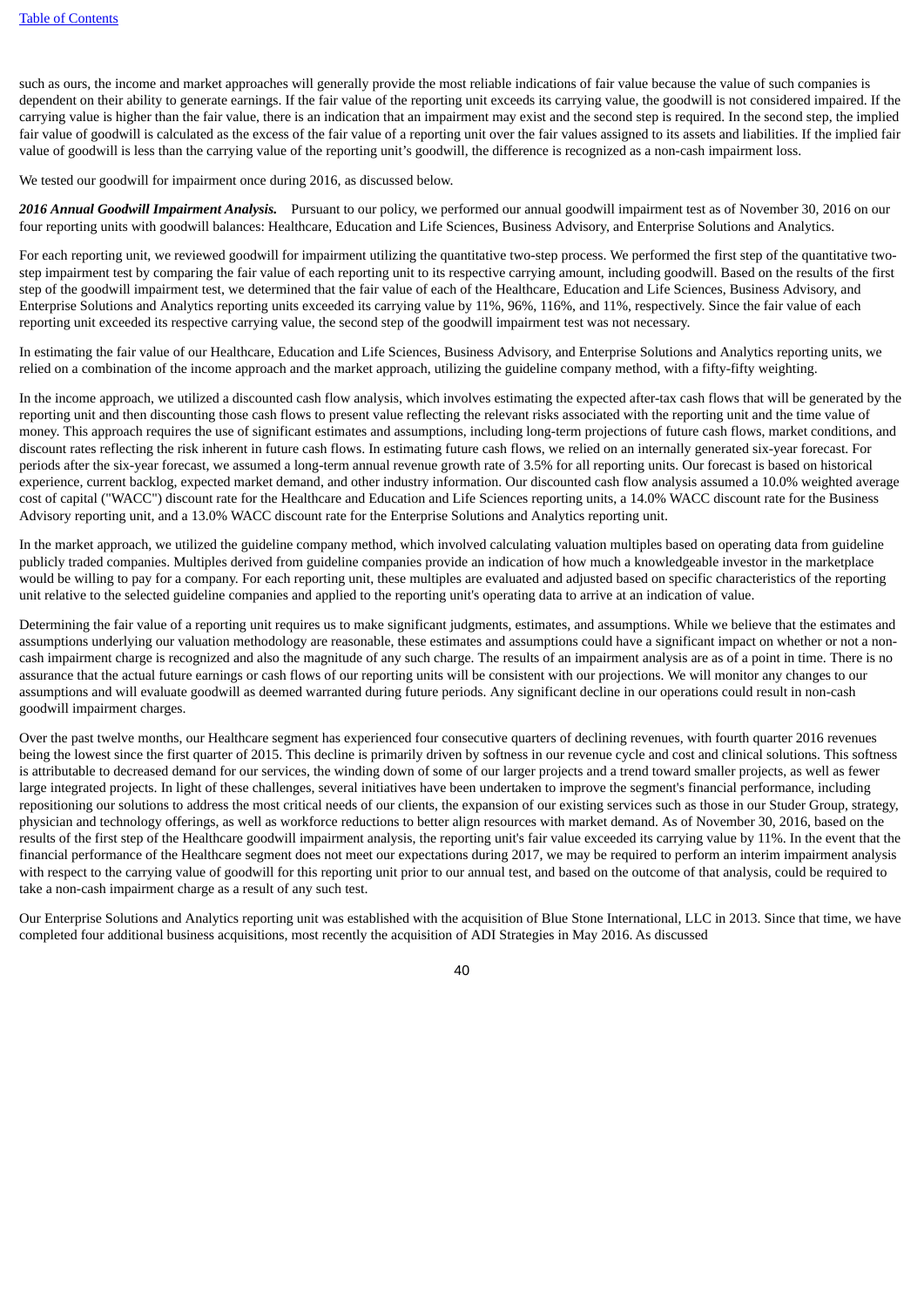above in "Business Combinations," we record the assets acquired and liabilities assumed in business combinations, including identifiable intangible assets, at their estimated fair values as of the acquisition date, and goodwill is recorded as the excess of the fair value of consideration transferred, including any contingent consideration, over the fair value of the net asset acquired. Therefore, the initial accounting for an acquisition results in its fair value equaling its carrying value. As of November 30, 2016, based on the results of the first step of the Enterprise Solutions and Analytics goodwill impairment analysis, the reporting unit's fair value exceeded its carrying value by 11%. While the Enterprise Solutions and Analytics reporting unit's 2016 revenue growth was in line with our expectations, and we expect revenue to continue to grow in 2017, due to this reporting unit's relatively low headroom, in the event that the financial performance of the reporting unit does not meet our expectations during 2017, we may be required to perform an interim impairment analysis with respect to the carrying value of goodwill for this reporting unit prior to our annual test, and based on the outcome of that analysis, could be required to take a non-cash impairment charge as a result of any such test.

The table below presents, based on the goodwill impairment test performed as of November 30, 2016, the decrease in the fair value of our reporting units given a 100 basis point increase in the assumed discount rate or a 100 basis point decrease in the assumed long-term annual revenue growth rate.

|                                                       | <b>Discount rate</b><br>increased by<br>100 bps |               |      | Long-term growth rate<br>decreased by<br>100 bps |
|-------------------------------------------------------|-------------------------------------------------|---------------|------|--------------------------------------------------|
| Healthcare:                                           |                                                 |               |      |                                                  |
| Decrease in fair value                                | \$                                              | (57,800)      | -S   | (41,200)                                         |
| Percentage by which fair value exceeds carrying value |                                                 | 3%            |      | 5%                                               |
| <b>Education and Life Sciences:</b>                   |                                                 |               |      |                                                  |
| Decrease in fair value                                | \$                                              | $(18,400)$ \$ |      | (13,300)                                         |
| Percentage by which fair value exceeds carrying value |                                                 | 82%           |      | 86%                                              |
| <b>Business Advisory:</b>                             |                                                 |               |      |                                                  |
| Decrease in fair value                                | \$                                              | (2,400)       | -\$  | (1,400)                                          |
| Percentage by which fair value exceeds carrying value |                                                 | 106%          |      | 111%                                             |
| <b>Enterprise Solutions and Analytics:</b>            |                                                 |               |      |                                                  |
| Decrease in fair value                                | $\mathbb{S}$                                    | (4,800)       | - \$ | (3,000)                                          |
| Percentage by which fair value exceeds carrying value |                                                 | 5%            |      | 7%                                               |

The carrying values of goodwill for each of our reporting units as of December 31, 2016 are as follows (in thousands):

| <b>Reporting Unit</b>                     | <b>Carrying Value</b><br>of Goodwill |
|-------------------------------------------|--------------------------------------|
| Healthcare                                | \$<br>636,802                        |
| <b>Education and Life Sciences</b>        | 102,906                              |
| <b>Business Advisory</b>                  | 16,094                               |
| <b>Enterprise Solutions and Analytics</b> | 44,060                               |
| Total                                     | \$<br>799,862                        |

Intangible assets represent purchased assets that lack physical substance but can be distinguished from goodwill. Our intangible assets, net of accumulated amortization, totaled \$81.3 million at December 31, 2016 and primarily consist of customer relationships, customer contracts, trade names, technology and software, non-competition agreements, and publishing content, all of which were acquired through business combinations. We evaluate our intangible assets for impairment whenever events or changes in circumstances indicate that the carrying amount of the assets may not be recoverable. No impairment charges for intangible assets were recorded in 2016.

#### **Income Taxes**

Our income tax expense, deferred tax assets and liabilities, and reserves for unrecognized tax benefits reflect management's best assessment of estimated future taxes to be paid. In determining our provision for income taxes on an interim basis, we estimate our annual effective tax rate based on information available at each interim period.

Deferred tax assets and liabilities are recorded for future tax consequences attributable to temporary differences between the financial statement carrying amounts of existing assets and liabilities and their respective tax bases. These deferred tax assets and liabilities are measured using enacted tax rates expected to apply to taxable income in the years in which those temporary differences are expected to be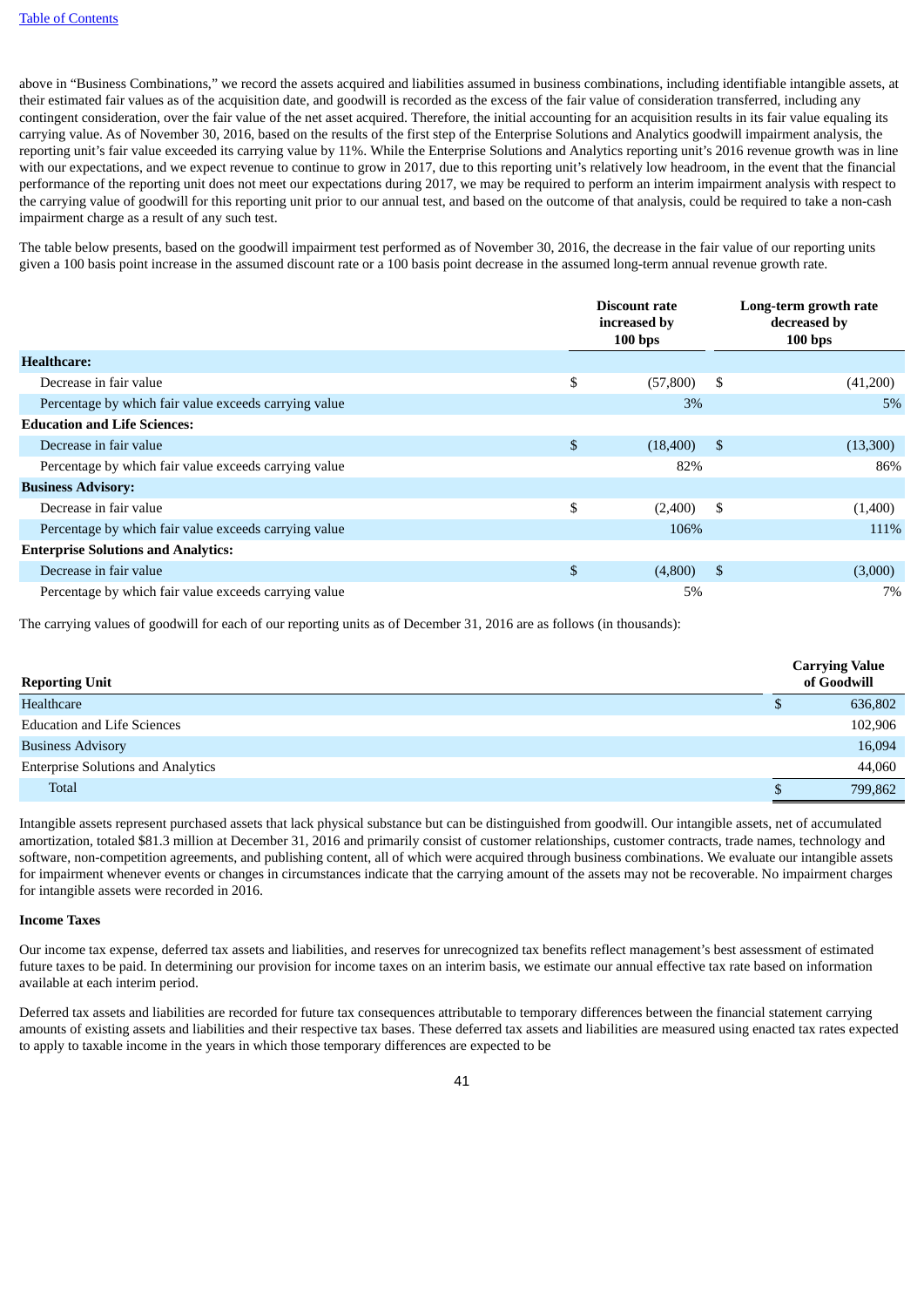recovered or settled. Deferred tax assets are reduced by a valuation allowance when, in management's opinion, it is more likely than not that some portion or the entire deferred tax asset will not be realized.

Our tax positions are subject to income tax audits by federal, state, local, and foreign tax authorities. A tax benefit from an uncertain position may be recognized in the financial statements only if it is more likely than not that the position is sustainable, based on its technical merits. We measure the tax benefit recognized as the largest amount of benefit which is more likely than not to be realized upon settlement with the taxing authority. The estimate of the potential outcome of any uncertain tax issue is subject to management's assessment of relevant risks, facts and circumstances existing at that time.

# **NEW ACCOUNTING PRONOUNCEMENTS**

Refer to Note 2 "Summary of Significant Accounting Policies" within the notes to the consolidated financial statements for information on new accounting pronouncements.

#### **SUBSEQUENT EVENTS**

On January 9, 2017, we completed our acquisition of Pope Woodhead and Associates Limited ("Pope Woodhead"), a U.K.-based consulting firm providing market access capabilities to assist clients in developing value propositions for innovative medicines and technologies. The acquisition expands our life sciences strategy expertise and strengthens our ability to lead clients through complex payer and regulatory environments. The results of operations of Pope Woodhead will be included within the Education and Life Sciences segment from the date of acquisition. The acquisition of Pope Woodhead is not material to our consolidated financial statements. We have not yet completed a valuation of the assets acquired and liabilities assumed in the acquisition.

On February 16, 2017, we entered into an agreement to acquire Innosight Holdings, LLC ("Innosight"), a growth strategy firm focused on helping companies navigate disruptive change and manage strategic transformation. Under the terms of the purchase agreement, we will purchase Innosight for \$100 million upon closing of the transaction, consisting of \$90 million in cash and \$10 million in Huron common stock, plus contingent consideration of up to \$35 million if specific financial performance targets are met over a four-year period. The cash component of the transaction will be financed with cash on hand and borrowings under our senior secured credit facility. The results of operations of Innosight will be included within the Business Advisory segment. The transaction is expected to close in March 2017, subject to customary closing conditions.

### **ITEM 7A. QUANTITATIVE AND QUALITATIVE DISCLOSURES ABOUT MARKET RISK.**

We are exposed to market risks primarily from changes in interest rates and changes in the market value of our investments.

#### *Market Risk and Interest Rate Risk*

The fair value of our Convertible Notes is exposed to interest rate risk. Generally, the fair value of our fixed interest rate Convertible Notes will increase as interest rates fall and decrease as interest rates rise. In addition, the fair value of our Convertible Notes is affected by our stock price. The carrying value of our Convertible Notes was \$224.1 million as of December 31, 2016, which represents the liability component of the \$250 million principal balance. The estimated fair value of our Convertible Notes at December 31, 2016 was \$245.0 million, and was determined based on the quoted bid price of the Convertible Notes in an over-the-counter market as of the last day of trading for the quarter ended December 31, 2016, which was \$98.007 per \$100 principal amount. At December 31, 2015, the carrying value of our Convertible Notes was \$220.0 million, which represented the liability component of the \$250 million principal balance, and the total estimated fair value of our Convertible Notes was \$248.0 million, which was determined based on the quoted bid price of the Convertible Notes in an over-the-counter market as of the last day of trading for the year ended December 31, 2015, which was \$99.204 per \$100 principal amount.

Concurrent with the issuance of the Convertible Notes, we entered into separate convertible note hedge and warrant transactions. The convertible note hedge transactions are intended to reduce the potential future economic dilution associated with the conversion of the Convertible Notes and, combined with the warrants, effectively raise the price at which economic dilution would occur from the initial conversion price of approximately \$79.89 to approximately \$97.12 per share. Under the convertible note hedge transactions, we have the option to purchase a total of approximately 3.1 million shares of our common stock, which is the number of shares initially issuable upon conversion of the Convertible Notes in full, at a price of approximately \$79.89, which corresponds to the initial conversion price of the Convertible Notes, subject to customary anti-dilution adjustments substantially similar to those in the Convertible Notes. Under the warrant transactions, the holders of the warrants have the option to purchase a total of approximately 3.1 million shares of our common stock at a price of approximately \$97.12. If the average market value per share of our common stock for the reporting period exceeds the strike price of the warrants, the warrants will have a dilutive effect on our earnings per share.

We have exposure to changes in interest rates associated with borrowings under our bank credit facility, which has variable interest rates tied to LIBOR or an alternate base rate, at our option. At December 31, 2016, we had borrowings outstanding under the credit facility totaling \$68.0 million that carried a weighted average interest rate of 2.5% including the effect of the interest rate swap described below. As of

42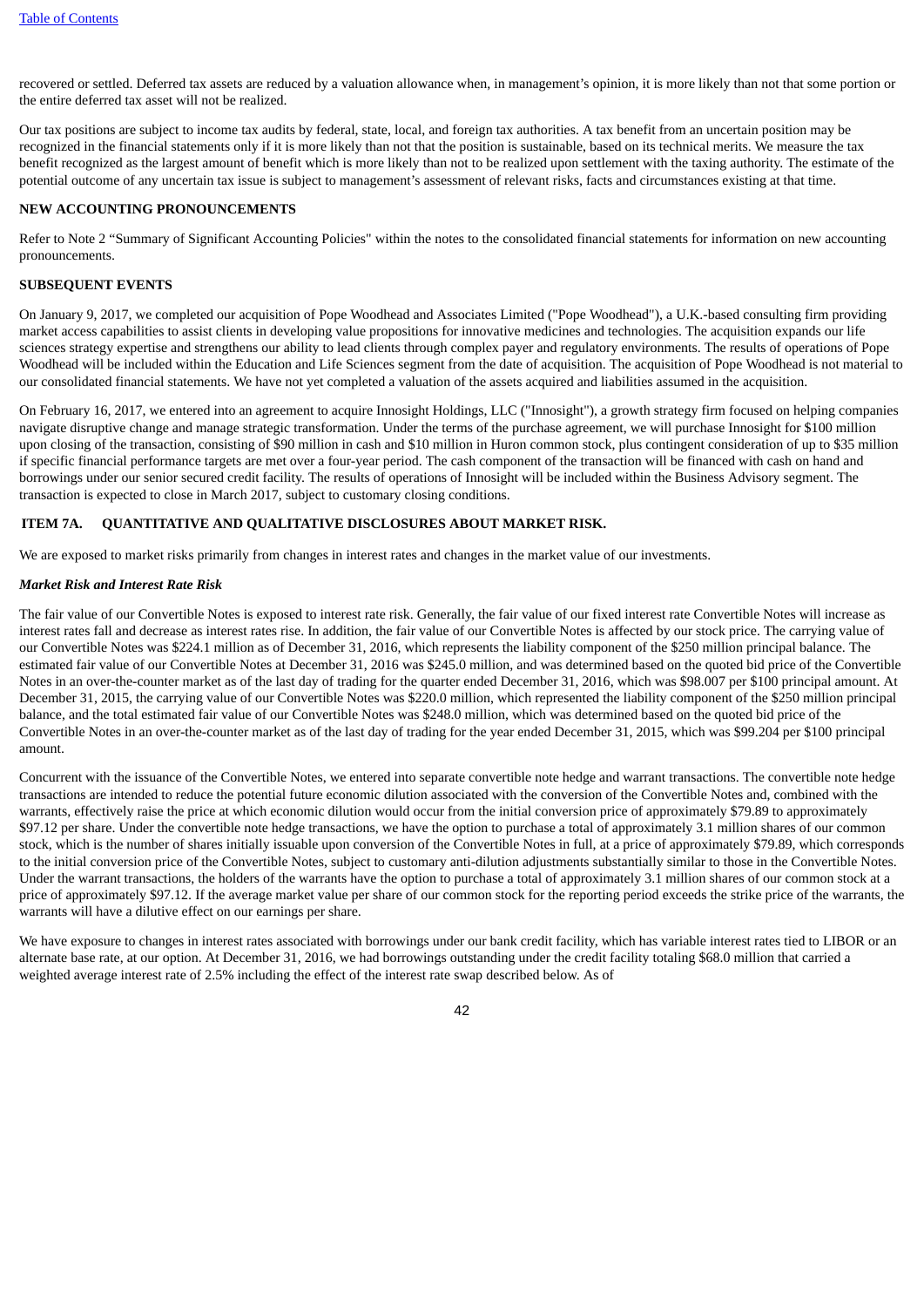December 31, 2016 these variable rate borrowings were fully hedged against changes in interest rates by the interest rate swap described below, which had a notional amount of \$68.0 million at December 31, 2016. As our variable rate borrowings were fully hedged as of December 31, 2016, a change in the interest rate would have no impact on our consolidated financial statements. At December 31, 2015, our borrowings outstanding under the credit facility totaled \$92.0 million and carried a weighted average interest rate of 2.4%, including the effect of the interest rate swaps described below; and were fully hedged against changes in interest rates by our interest rate swaps, which had a notional amount of \$92.0 million at December 31, 2015.

On December 8, 2011, we entered into a forward amortizing interest rate swap agreement effective February 29, 2012, which ended on April 14, 2016. We entered into this derivative instrument to hedge against the interest rate risks of our variable-rate borrowings described above. The swap had an initial notional amount of \$56.6 million and amortized throughout the term. Under the terms of the interest rate swap agreement, we received from the counterparty interest on the notional amount based on one-month LIBOR and we paid to the counterparty a fixed rate of 0.9875%.

On May 30, 2012, we entered into an amortizing interest rate swap agreement effective May 31, 2012, which also ended on April 14, 2016. We entered into this derivative instrument to further hedge against the interest rate risks of our variable-rate borrowings. The swap had an initial notional amount of \$37.0 million and amortized throughout the term. Under the terms of the interest rate swap agreement, we received from the counterparty interest on the notional amount based on one-month LIBOR and we paid to the counterparty a fixed rate of 0.70%.

On April 4, 2013, we entered into a forward amortizing interest rate swap agreement effective March 31, 2014 and ending on August 31, 2017. We entered into this derivative instrument to further hedge against the interest rate risks of our variable-rate borrowings. The swap had an initial notional amount of \$60.0 million and amortized quarterly until April 2016. Upon expiration of the two interest rate swaps in April 2016 described above, the notional amount of this interest rate swap increased to \$86.0 million and continues to amortize quarterly throughout the remaining term. Under the terms of the interest rate swap agreement, we receive from the counterparty interest on the notional amount based on one-month LIBOR and we pay to the counterparty a fixed rate of 0.985%.

We do not use derivative instruments for trading or other speculative purposes. From time to time, we invest excess cash in short-term marketable securities. These investments principally consist of overnight sweep accounts. Due to the short maturity of these investments, we have concluded that we do not have material market risk exposure.

We have a non-interest bearing convertible debt investment in a privately-held company, which we account for as an available-for-sale security. As such, the investment is carried at fair value with unrealized holding gains and losses excluded from earnings and reported in other comprehensive income. As of December 31, 2016, the fair value of the investment was \$34.7 million, with a total cost basis of \$27.9 million. At December 31, 2015, the fair value of the investment was \$34.8 million, with a total cost basis of \$27.9 million.

# **ITEM 8. FINANCIAL STATEMENTS AND SUPPLEMENTARY DATA.**

The Company's Consolidated Financial Statements and supplementary data begin on page F-1 of this Annual Report on Form 10-K.

# **ITEM 9. CHANGES IN AND DISAGREEMENTS WITH ACCOUNTANTS ON ACCOUNTING AND FINANCIAL DISCLOSURE.**

None.

# **ITEM 9A. CONTROLS AND PROCEDURES.**

#### **Evaluation of Disclosure Controls and Procedures**

Our management, with the participation of the Company's Chief Executive Officer and Chief Financial Officer, has evaluated the effectiveness of our disclosure controls and procedures (as such term is defined in Rules 13a-15(e) and 15d-15(e) under the Securities Exchange Act of 1934, as amended (the "Exchange Act")) as of December 31, 2016. Based on this evaluation, our Chief Executive Officer and Chief Financial Officer have concluded that, as of December 31, 2016, our disclosure controls and procedures were effective in recording, processing, summarizing and reporting, on a timely basis, information required to be disclosed by us in the reports we file or submit under the Exchange Act, and such information is accumulated and communicated to management as appropriate to allow timely decisions regarding required disclosure.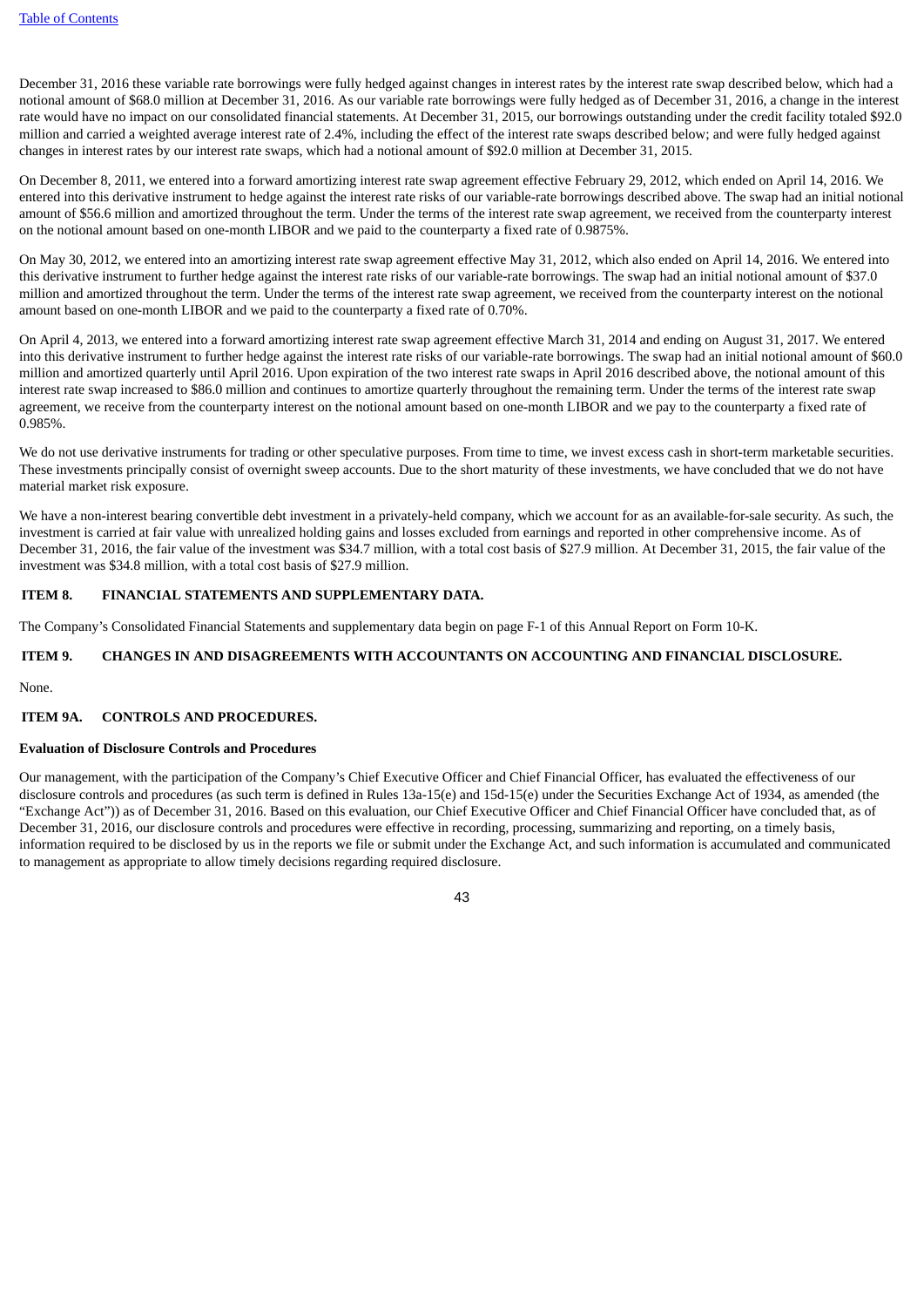# **Management's Report on Internal Control Over Financial Reporting**

Our management is responsible for establishing and maintaining adequate internal control over financial reporting (as such term is defined in Rules 13a-15(f) and 15d-15(f) under the Exchange Act) for the Company. Internal control over financial reporting is a process designed under the supervision of the Company's Chief Executive Officer and Chief Financial Officer, and effected by the Company's board of directors, management, and other personnel to provide reasonable assurance regarding the reliability of financial reporting and the preparation of financial statements for external purposes in accordance with GAAP and includes those policies and procedures that:

- (i) Pertain to the maintenance of records that in reasonable detail accurately and fairly reflect the transactions and dispositions of the assets of the Company;
- (ii) Provide reasonable assurance that transactions are recorded as necessary to permit preparation of financial statements in accordance with GAAP, and that receipts and expenditures of the Company are being made only in accordance with authorizations of management and directors of the Company; and
- (iii) Provide reasonable assurance regarding prevention or timely detection of unauthorized acquisition, use, or disposition of the Company's assets that could have a material effect on the financial statements.

Due to its inherent limitations, internal control over financial reporting may not prevent or detect misstatements. Also, projections of any evaluation of effectiveness to future periods are subject to the risk that controls may become inadequate because of changes in conditions, or that the degree of compliance with the policies or procedures may deteriorate.

In connection with the preparation of this report, our management, under the supervision and with the participation of our Chief Executive Officer and Chief Financial Officer, conducted an evaluation of the effectiveness of the internal control over financial reporting as of December 31, 2016 using the criteria set forth by the Committee of Sponsoring Organizations of the Treadway Commission ("COSO") in *Internal Control – Integrated Framework* (2013)*.* As a result of that evaluation, management concluded that our internal control over financial reporting was effective as of December 31, 2016.

The effectiveness of the Company's internal control over financial reporting as of December 31, 2016 has been audited by PricewaterhouseCoopers LLP, an independent registered public accounting firm, as stated in their report appearing on page F-2 of this Annual Report on Form 10-K.

# **Changes in Internal Control over Financial Reporting**

There has been no change in our internal control over financial reporting (as such term is defined in Rules 13a-15(f) and 15d-15(f) under the Exchange Act) during the three months ended December 31, 2016 that has materially affected, or is reasonably likely to materially affect, our internal control over financial reporting.

# **ITEM 9B. OTHER INFORMATION.**

None.

44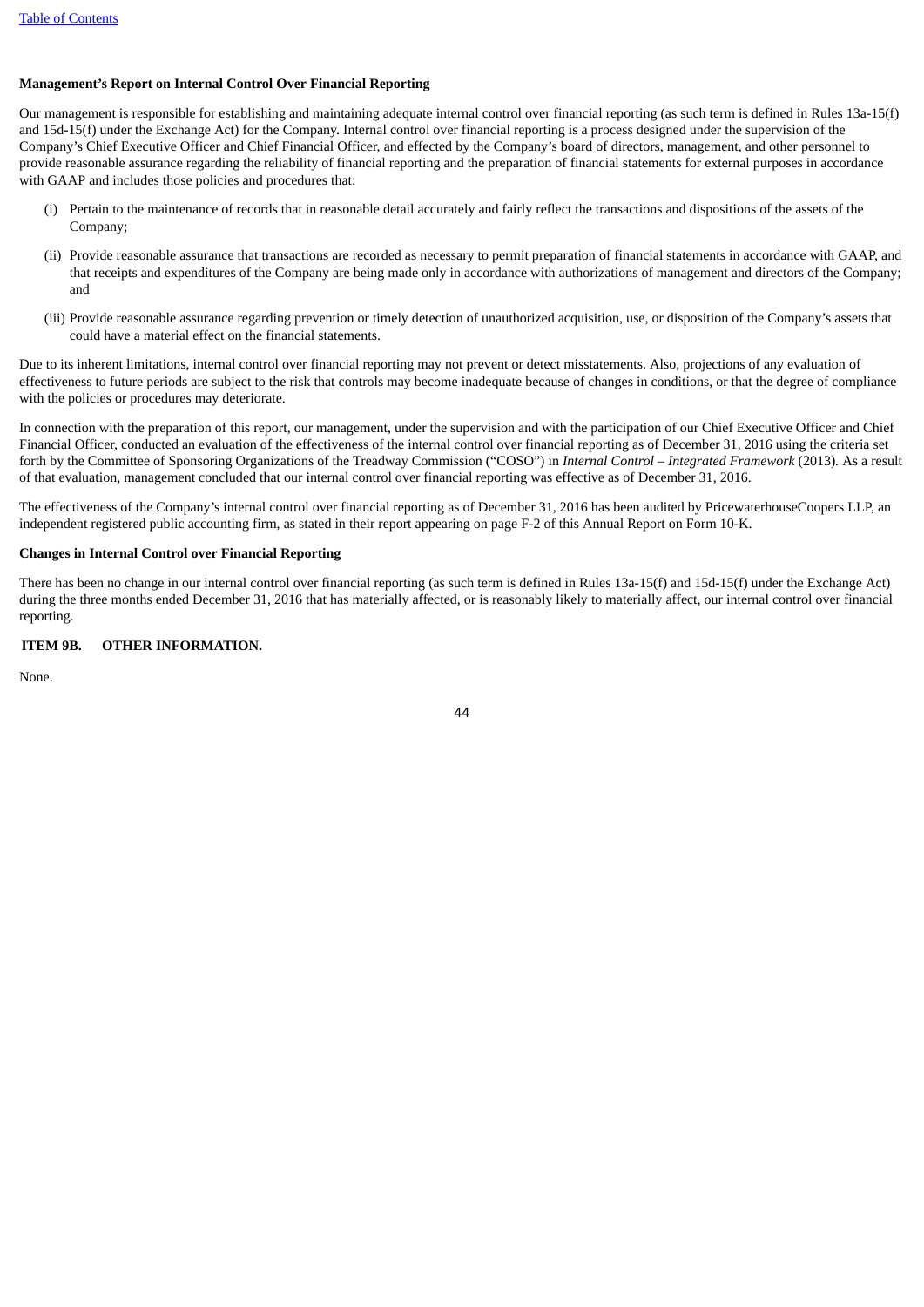## **PART III**

#### **ITEM 10. DIRECTORS, EXECUTIVE OFFICERS AND CORPORATE GOVERNANCE.**

#### **Directors, Executive Officers, Promoters and Control Persons**

The information required by this item is incorporated by reference from portions of our definitive proxy statement for our annual meeting of stockholders to be filed with the SEC pursuant to Regulation 14A by April 28, 2017 (the "Proxy Statement") under "Nominees to Board of Directors," "Directors Not Standing For Election" and "Executive Officers."

## **Compliance with Section 16(a) of the Exchange Act**

The information required by this item is incorporated by reference from a portion of the Proxy Statement under "Section 16(a) Beneficial Ownership Reporting Compliance."

#### **Code of Business Conduct and Ethics**

We have adopted a Code of Business Conduct and Ethics (the "Code") that is applicable to all of our employees, officers and directors. The Code is available on the Corporate Governance page of our website at www.huronconsultinggroup.com. If we make any amendments to or grant any waivers from the Code which are required to be disclosed pursuant to the Securities Exchange Act of 1934, we will make such disclosures on our website.

#### **Corporate Governance**

The information required by this item is incorporated by reference from a portion of the Proxy Statement under "Board Meetings and Committees."

## **ITEM 11. EXECUTIVE COMPENSATION.**

#### **Executive Compensation**

The information required by this item is incorporated by reference from a portion of the Proxy Statement under "Executive Compensation."

#### **Compensation Committee Interlocks and Insider Participation**

The information required by this item is incorporated by reference from a portion of the Proxy Statement under "Compensation Committee Interlocks and Insider Participation."

# **Compensation Committee Report**

The information required by this item is incorporated by reference from a portion of the Proxy Statement under "Compensation Committee Report."

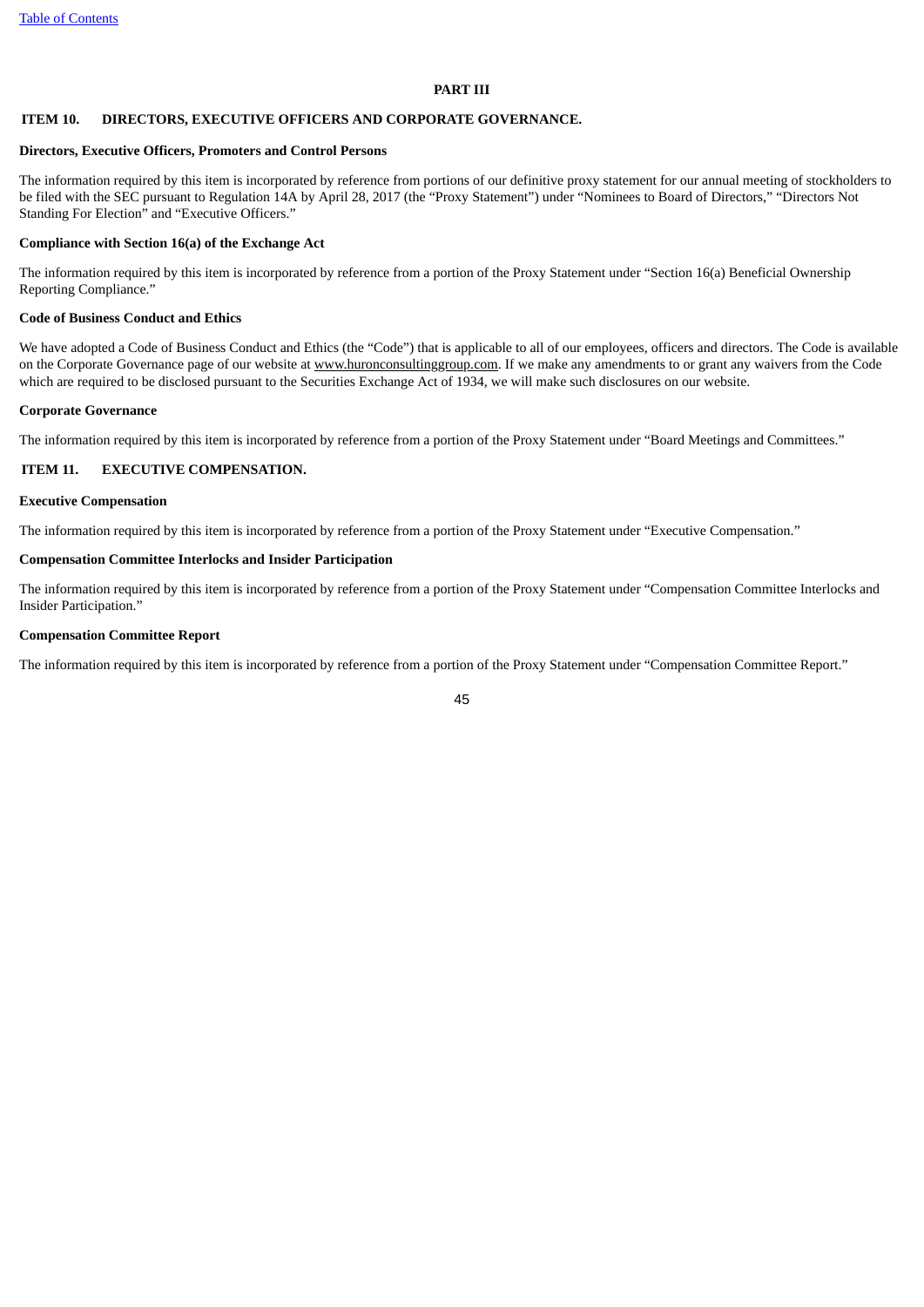# **ITEM 12. SECURITY OWNERSHIP OF CERTAIN BENEFICIAL OWNERS AND MANAGEMENT AND RELATED STOCKHOLDER MATTERS.**

# **Securities Authorized for Issuance Under Equity Compensation Plans**

The following table summarizes information as of December 31, 2016 with respect to equity compensation plans approved by shareholders. We do not have equity compensation plans that have not been approved by shareholders.

| <b>Plan Category</b>                                       | <b>Number of Shares</b><br>to be Issued Upon<br><b>Exercise of</b><br><b>Outstanding Options</b> |    | <b>Weighted Average</b><br><b>Exercise Price of</b><br><b>Outstanding Options</b> | <b>Number of Shares</b><br><b>Remaining Available</b><br>for Future Issuance<br>(excluding shares in<br>$1st$ column) |
|------------------------------------------------------------|--------------------------------------------------------------------------------------------------|----|-----------------------------------------------------------------------------------|-----------------------------------------------------------------------------------------------------------------------|
| Equity compensation plans approved by shareholders $(1)$ : |                                                                                                  |    |                                                                                   |                                                                                                                       |
| 2004 Omnibus Stock Plan                                    | 157,680                                                                                          | S  | 26.70                                                                             | (2)<br>$\overline{\phantom{a}}$                                                                                       |
| 2012 Omnibus Incentive Plan                                | 36,617                                                                                           | S  | 39.19                                                                             | 758,558                                                                                                               |
| <b>Stock Ownership Participation Program</b>               |                                                                                                  | ۰D |                                                                                   | 203,918                                                                                                               |
| Equity compensation plans not approved by shareholders     | N/A                                                                                              |    | N/A                                                                               | N/A                                                                                                                   |
| Total                                                      | 194.297                                                                                          |    | 29.06                                                                             | 962,476                                                                                                               |

- (1) Our 2012 Omnibus Incentive Plan was approved by our shareholders at our annual meeting held on May 1, 2012, and an amendment to the 2012 Omnibus Incentive Plan to increase the number of shares reserved for issuance thereunder by 850,000 shares was approved by our shareholders at our annual meeting held on May 2, 2014. Our Stock Ownership Participation Program was approved by our shareholders at our annual meeting held on May 1, 2015. Our 2004 Omnibus Stock Plan was approved by the existing shareholders prior to our initial public offering.
- (2) Upon adoption of the 2012 Omnibus Incentive Plan, we terminated the 2004 Omnibus Stock Plan with respect to future awards and no further awards will be granted under this plan.

# **Security Ownership of Certain Beneficial Owners and Management**

The information required by this item is incorporated by reference from a portion of the Proxy Statement under "Stock Ownership of Certain Beneficial Owners and Management."

# **ITEM 13. CERTAIN RELATIONSHIPS AND RELATED TRANSACTIONS, AND DIRECTOR INDEPENDENCE.**

#### **Certain Relationships and Related Transactions**

The information required by this item is incorporated by reference from a portion of the Proxy Statement under "Certain Relationships and Related Transactions."

#### **Director Independence**

The information required by this item is incorporated by reference from portions of the Proxy Statement under "Nominees to Board of Directors," "Directors Not Standing For Election," and "Board Meetings and Committees."

# **ITEM 14. PRINCIPAL ACCOUNTING FEES AND SERVICES.**

The information required by this item is incorporated by reference from a portion of the Proxy Statement under "Audit and Non-Audit Fees."

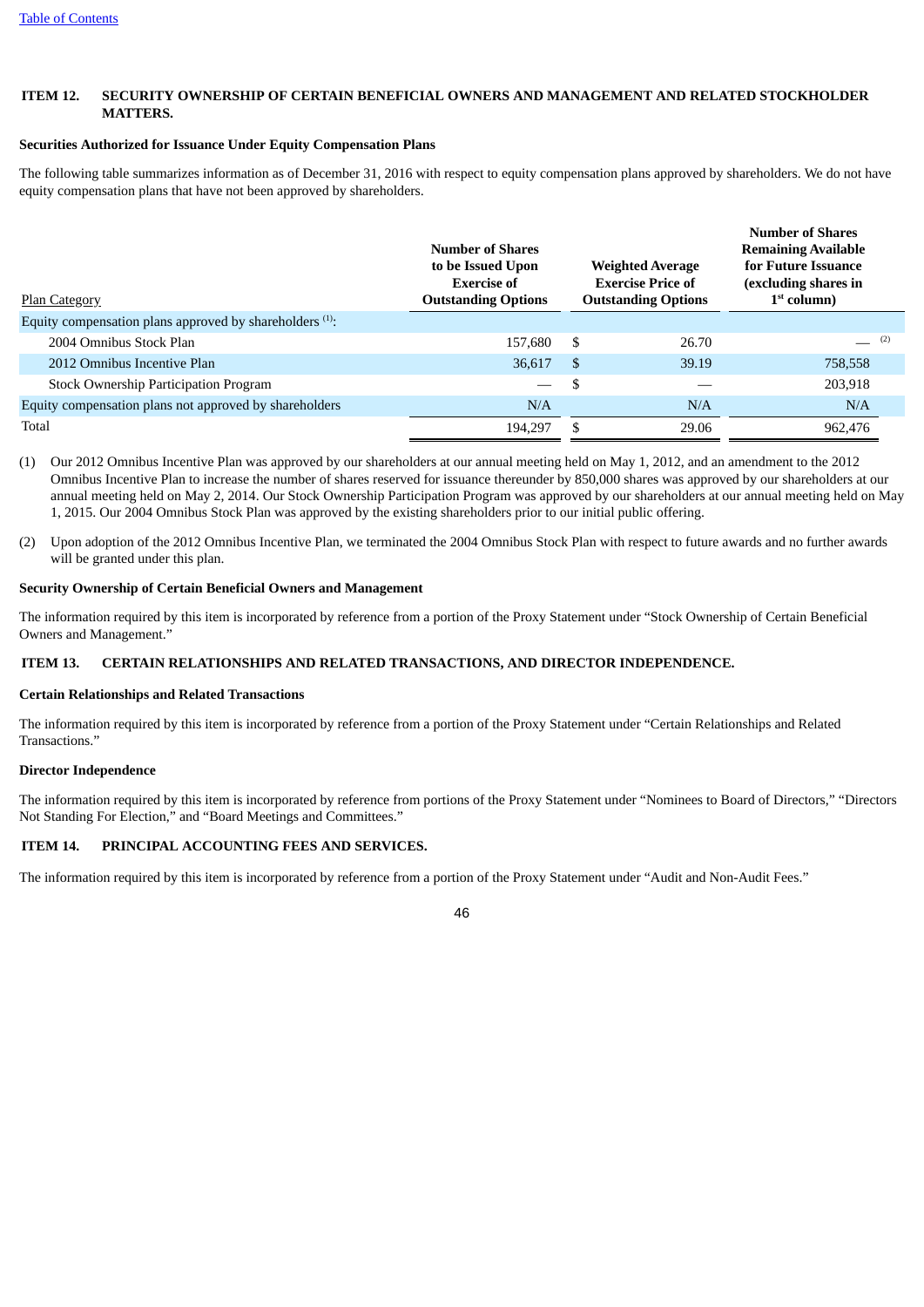#### **PART IV**

# **ITEM 15. EXHIBITS AND FINANCIAL STATEMENT SCHEDULES.**

#### **(a) Documents filed as part of this Annual Report on Form 10-K.**

**1.** Financial Statements—Our independent registered public accounting firm's report and our Consolidated Financial Statements are listed below and begin on page F-1 of this Form 10-K.

Report of Independent Registered Public Accounting Firm Consolidated Balance Sheets Consolidated Statements of Earnings and Other Comprehensive Income Consolidated Statements of Stockholders' Equity Consolidated Statements of Cash Flows Notes to Consolidated Financial Statements

- 2. Financial Statement Schedules—The financial statement schedules required by this item are included in the Consolidated Financial Statements and accompanying notes.
- 3. Exhibit Index

|                |                                                                                                                                                                                                                                                                                   | <b>Incorporated by Reference</b> |                  |                                    |               |                |                    |
|----------------|-----------------------------------------------------------------------------------------------------------------------------------------------------------------------------------------------------------------------------------------------------------------------------------|----------------------------------|------------------|------------------------------------|---------------|----------------|--------------------|
| <b>Exhibit</b> |                                                                                                                                                                                                                                                                                   | Filed                            | <b>Furnished</b> |                                    | <b>Period</b> |                |                    |
| <b>Number</b>  | <b>Exhibit Description</b>                                                                                                                                                                                                                                                        | herewith                         | herewith         | Form                               | <b>Ending</b> | <b>Exhibit</b> | <b>Filing Date</b> |
| 2.1            | Agreement and Plan of Merger, dated as of January<br>26, 2015, by and among Huron Consulting Group<br>Inc., Texas Acquisition Inc., Studer Holdings, Inc.<br>and Fortis Advisors LLC, solely in the capacity as<br>stockholders' and optionholders' representative<br>thereunder. |                                  |                  | $8-K$                              |               | 2.1            | 2/13/2015          |
| 2.2            | Purchase Agreement, dated as of December 10,<br>2015, by and among Huron Consulting Group Inc.,<br>Huron Consulting Services LLC, Huron Consulting<br>Group Holdings LLC, and Consilio, Inc.                                                                                      |                                  |                  | $8-K$                              |               | 2.1            | 1/7/2016           |
| 3.1            | Third Amended and Restated Certificate of<br>Incorporation of Huron Consulting Group Inc.                                                                                                                                                                                         |                                  |                  | $10-K$                             | 12/31/2004    | 3.1            | 2/16/2005          |
| 3.2            | Amended and Restated Bylaws of Huron Consulting<br>Group Inc.                                                                                                                                                                                                                     |                                  |                  | $8-K$                              |               | 3.1            | 10/28/2015         |
| 4.1            | Specimen Stock Certificate.                                                                                                                                                                                                                                                       |                                  |                  | $S-1$<br>(File No. 333-<br>115434) |               | 4.1            | 10/5/2004          |
| 4.2            | Indenture (including Form of Note) with respect to<br>the Company's 1.25% Convertible Senior Notes due<br>2019, dated as of September 10, 2014, between<br>Huron Consulting Group Inc. and U.S. Bank<br>National Association, as trustee.                                         |                                  |                  | $8-K$                              |               | 10.1           | 9/16/2014          |
| 10.1           | Office Lease, dated December 2003, between Union<br>Tower, LLC and Huron Consulting Services LLC<br>(formerly known as Huron Consulting Group LLC).                                                                                                                               |                                  |                  | $S-1$<br>(File No. 333-<br>115434) |               | 10.1           | 10/5/2004          |
| $10.2*$        | Amended and Restated Huron Consulting Group<br>Inc. 2004 Omnibus Stock Plan.                                                                                                                                                                                                      |                                  |                  | $S-8$                              |               | 10.1           | 5/5/2010           |
| $10.3*$        | Huron Consulting Group Inc. Deferred<br>Compensation Plan as Amended and Restated<br>effective January 1, 2009.                                                                                                                                                                   |                                  |                  | $10-K$                             | 12/31/2008    | 10.12          | 2/24/2009          |
| $10.4*$        | Senior Management Agreement by and between<br>Huron Consulting Group Inc. and John D. Kelly.                                                                                                                                                                                      |                                  |                  | $8-K$                              |               | 10.1           | 1/6/2017           |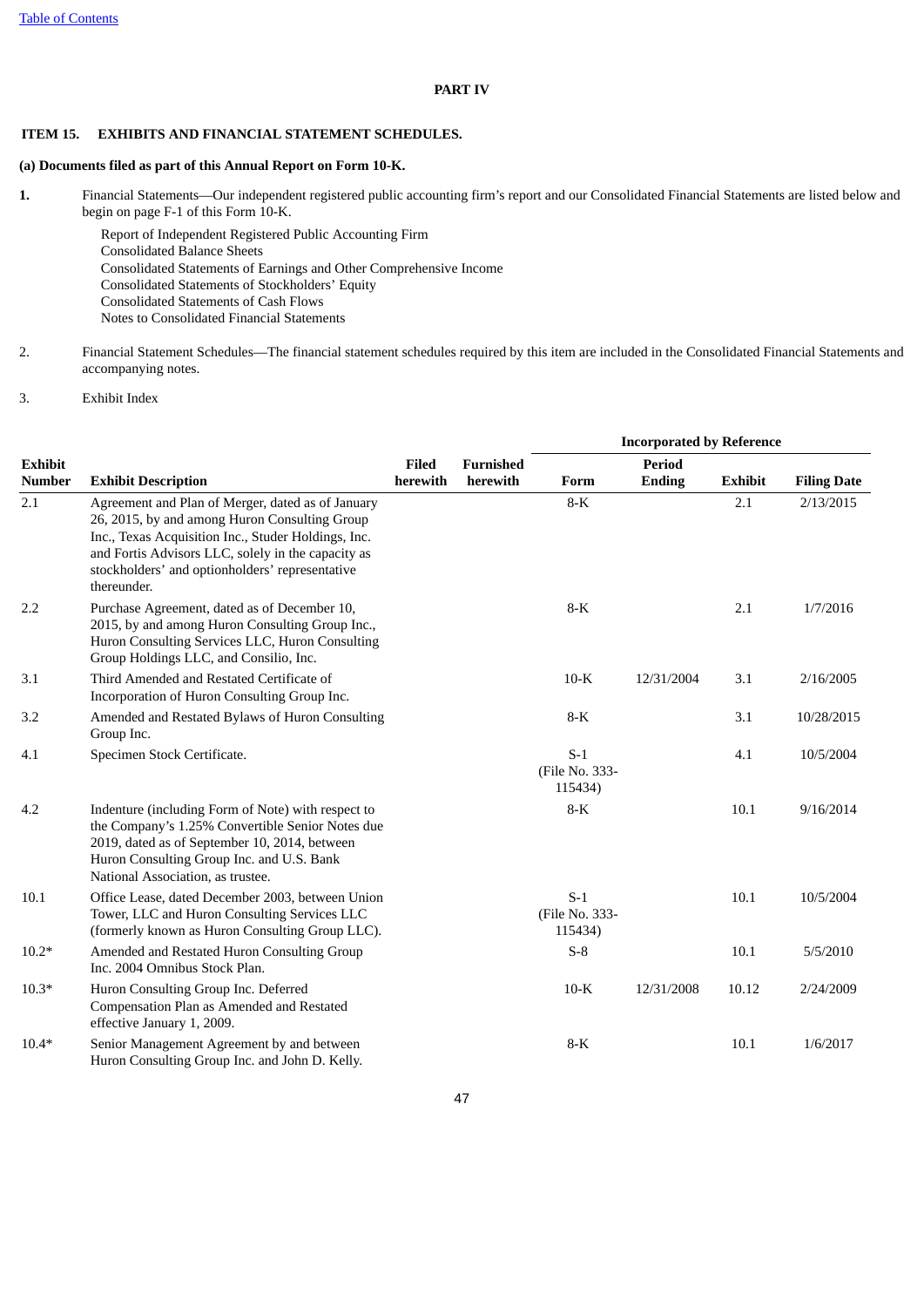|                                 |                                                                                                                                                                                                                                                       |                          |                       | <b>Incorporated by Reference</b> |                                |                |                    |
|---------------------------------|-------------------------------------------------------------------------------------------------------------------------------------------------------------------------------------------------------------------------------------------------------|--------------------------|-----------------------|----------------------------------|--------------------------------|----------------|--------------------|
| <b>Exhibit</b><br><b>Number</b> | <b>Exhibit Description</b>                                                                                                                                                                                                                            | <b>Filed</b><br>herewith | Furnished<br>herewith | Form                             | <b>Period</b><br><b>Ending</b> | <b>Exhibit</b> | <b>Filing Date</b> |
| $10.5*$                         | Amended and Restated Senior Management<br>Agreement by and between Huron Consulting<br>Group Inc. and James H. Roth.                                                                                                                                  |                          |                       | $8-K$                            |                                | 10.2           | 1/6/2017           |
| $10.6*$                         | Senior Management Agreement by and between<br>Huron Consulting Group Inc. and C. Mark Hussey.                                                                                                                                                         |                          |                       | $8-K$                            |                                | 10.3           | 1/6/2017           |
| $10.7*$                         | Senior Management Agreement by and between<br>Huron Consulting Group Inc. and Diane E. Ratekin.                                                                                                                                                       |                          |                       | $8-K$                            |                                | 10.4           | 1/6/2017           |
| 10.8                            | First Amendment to Lease by and between Huron<br>Consulting Services LLC and Union Tower, LLC,<br>dated August 23, 2004.                                                                                                                              |                          |                       | $10-K$                           | 12/31/2012                     | 10.17          | 2/21/2013          |
| 10.9                            | Second Amendment to Lease by and between Huron<br>Consulting Services LLC and Union Tower, LLC,<br>dated March 14, 2007.                                                                                                                              |                          |                       | $10-K$                           | 12/31/2012                     | 10.18          | 2/21/2013          |
| 10.10                           | Third Amendment to Lease by and between Huron<br>Consulting Services LLC and Union Tower, LLC,<br>dated April 2, 2010.                                                                                                                                |                          |                       | $10-K$                           | 12/31/2012                     | 10.19          | 2/21/2013          |
| 10.11                           | Fourth Amendment to Lease by and between Huron<br>Consulting Services LLC and Union Tower, LLC,<br>dated December 31, 2012.                                                                                                                           |                          |                       | $8-K$                            |                                | 10.1           | 1/4/2013           |
| $10.12*$                        | Form of the Huron Consulting Group Inc. 2012<br>Omnibus Incentive Plan Restricted Stock<br>Agreement.                                                                                                                                                 |                          |                       | $10-K$                           | 12/31/2012                     | 10.20          | 2/21/2013          |
| 10.13                           | Purchase Agreement, dated as of September 4,<br>2014, between Huron Consulting Group Inc. and<br>Merrill Lynch, Pierce, Fenner & Smith Incorporated<br>and J.P. Morgan Securities LLC, as Representatives<br>of the several Initial Purchasers.       |                          |                       | $8-K$                            |                                | 10.1           | 9/5/2014           |
| 10.14                           | Base Convertible Bond Hedge Transaction<br>Confirmation, dated as of September 4, 2014, by<br>and between Huron Consulting Group Inc. and<br>Bank of America, N.A.                                                                                    |                          |                       | $8-K$                            |                                | 10.2           | 9/5/2014           |
| 10.15                           | Base Convertible Bond Hedge Transaction<br>Confirmation, dated as of September 4, 2014, by<br>and between Huron Consulting Group Inc. and J.P.<br>Morgan Securities LLC, as an agent for JPMorgan<br>Chase Bank, National Association, London Branch. |                          |                       | 8-K                              |                                | 10.3           | 9/5/2014           |
| 10.16                           | Base Issuer Warrant Transaction Confirmation,<br>dated as of September 4, 2014, by and between<br>Huron Consulting Group Inc. and Bank of America,<br>N.A.                                                                                            |                          |                       | 8-K                              |                                | 10.4           | 9/5/2014           |
| 10.17                           | Base Issuer Warrant Transaction Confirmation,<br>dated as of September 4, 2014, by and between<br>Huron Consulting Group Inc. and J.P. Morgan<br>Securities LLC, as an agent for JPMorgan Chase<br>Bank, National Association, London Branch.         |                          |                       | 8-K                              |                                | 10.5           | 9/5/2014           |
| 10.18                           | Additional Convertible Bond Hedge Transaction<br>Confirmation, dated as of September 10, 2014, by<br>and between Huron Consulting Group Inc. and<br>Bank of America, N.A.                                                                             |                          |                       | 8-K                              |                                | 10.1           | 9/16/2014          |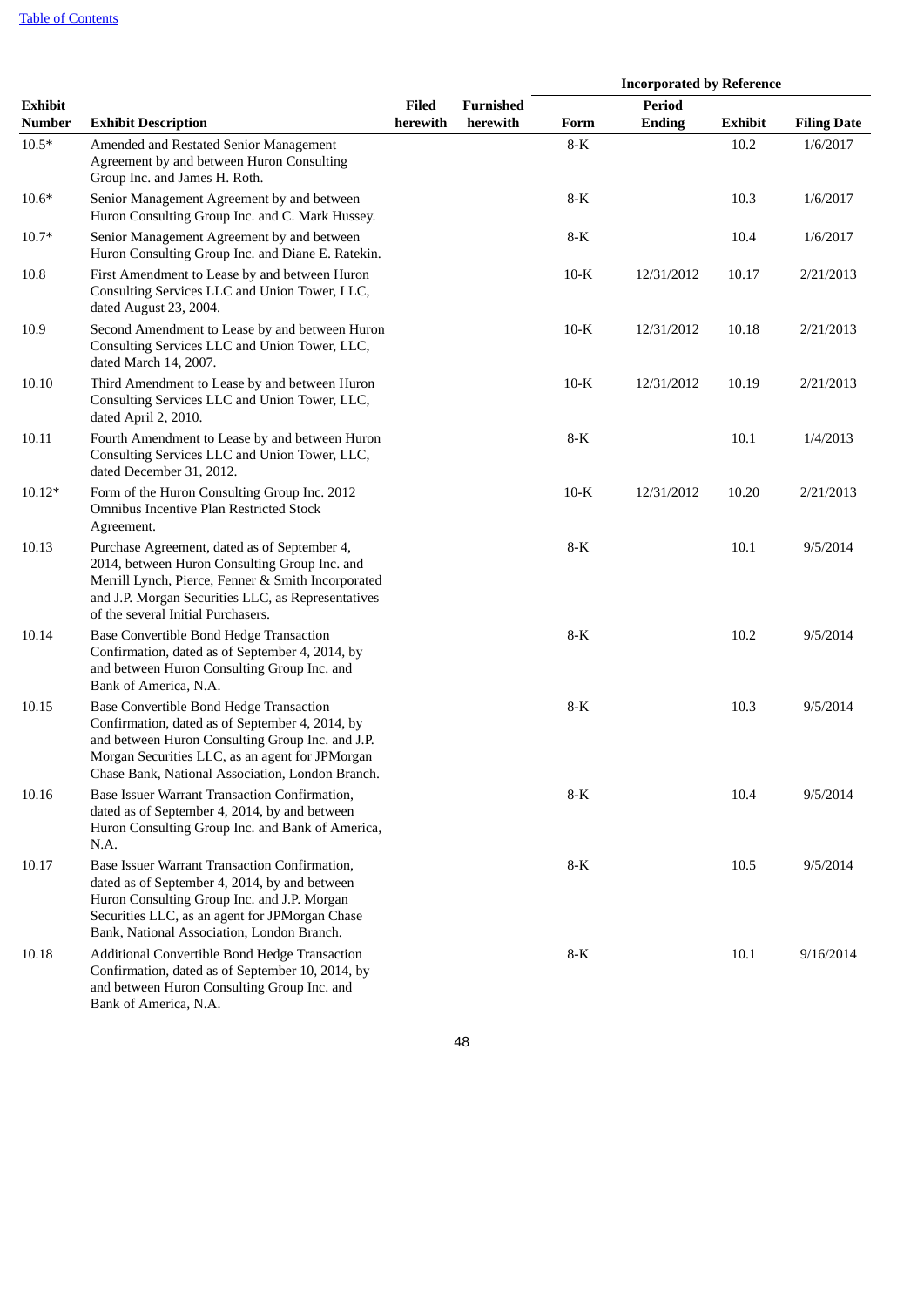|                                 |                                                                                                                                                                                                                                                                                                                                                                                                                                                                                                                                                                                    |                          |                       | <b>Incorporated by Reference</b> |                                |                |                    |
|---------------------------------|------------------------------------------------------------------------------------------------------------------------------------------------------------------------------------------------------------------------------------------------------------------------------------------------------------------------------------------------------------------------------------------------------------------------------------------------------------------------------------------------------------------------------------------------------------------------------------|--------------------------|-----------------------|----------------------------------|--------------------------------|----------------|--------------------|
| <b>Exhibit</b><br><b>Number</b> | <b>Exhibit Description</b>                                                                                                                                                                                                                                                                                                                                                                                                                                                                                                                                                         | <b>Filed</b><br>herewith | Furnished<br>herewith | Form                             | <b>Period</b><br><b>Ending</b> | <b>Exhibit</b> | <b>Filing Date</b> |
| 10.19                           | Additional Convertible Bond Hedge Transaction<br>Confirmation, dated as of September 10, 2014, by<br>and between Huron Consulting Group Inc. and J.P.<br>Morgan Securities LLC, as an agent for JPMorgan<br>Chase Bank, National Association, London Branch.                                                                                                                                                                                                                                                                                                                       |                          |                       | $8-K$                            |                                | 10.2           | 9/16/2014          |
| 10.20                           | <b>Additional Issuer Warrant Transaction</b><br>Confirmation, dated as of September 10, 2014, by<br>and between Huron Consulting Group Inc. and<br>Bank of America, N.A.                                                                                                                                                                                                                                                                                                                                                                                                           |                          |                       | $8-K$                            |                                | 10.3           | 9/16/2014          |
| 10.21                           | <b>Additional Issuer Warrant Transaction</b><br>Confirmation, dated as of September 10, 2014, by<br>and between Huron Consulting Group Inc. and J.P.<br>Morgan Securities LLC, as an agent for JPMorgan<br>Chase Bank, National Association, London Branch.                                                                                                                                                                                                                                                                                                                        |                          |                       | $8-K$                            |                                | 10.4           | 9/16/2014          |
| $10.22*$                        | Form of the Huron Consulting Group Inc. 2012<br>Omnibus Incentive Plan Restricted Stock<br>Agreement (Stock Ownership Participation<br>Program).                                                                                                                                                                                                                                                                                                                                                                                                                                   |                          |                       | $10-K$                           | 12/31/2014                     | 10.31          | 2/24/2015          |
| $10.23*$                        | Form of the Huron Consulting Group Inc. 2012<br>Omnibus Incentive Plan Performance Stock Unit<br>Agreement.                                                                                                                                                                                                                                                                                                                                                                                                                                                                        |                          |                       | $10-K$                           | 12/31/2014                     | 10.32          | 2/24/2015          |
| 10.24*                          | Form of the Huron Consulting Group Inc. 2012<br>Omnibus Incentive Plan Stock Option Agreement.                                                                                                                                                                                                                                                                                                                                                                                                                                                                                     |                          |                       | $10-K$                           | 12/31/2014                     | 10.33          | 2/24/2015          |
| $10.25*$                        | Form of the Huron Consulting Group Inc. 2012<br>Omnibus Incentive Plan NEO Performance Stock<br>Unit Agreement.                                                                                                                                                                                                                                                                                                                                                                                                                                                                    |                          |                       | $10-K$                           | 12/31/2014                     | 10.34          | 2/24/2015          |
| 10.26                           | Second Amended and Restated Credit Agreement,<br>dated as of March 31, 2015, among Huron<br>Consulting Group Inc., as Borrower, certain<br>subsidiaries as Guarantors, the Lenders Party Hereto<br>and Bank of America, N.A., as Administrative<br>Agent and Collateral Agent, JPMorgan Chase Bank,<br>N.A., as Syndication Agent, PNC Bank, Bank of<br>Montreal and Key Bank National Association as<br>Co-Documentation Agents, and Merrill Lynch,<br>Pierce, Fenner & Smith Incorporated and J.P.<br>Morgan Securities LLC, as Joint Lead Arrangers<br>and Joint Book Managers. |                          |                       | $8-K$                            |                                | 10.1           | 4/2/2015           |
| 10.27                           | Second Amended and Restated Security Agreement,<br>dated as of March 31, 2015.                                                                                                                                                                                                                                                                                                                                                                                                                                                                                                     |                          |                       | 8-K                              |                                | 10.2           | 4/2/2015           |
| 10.28                           | Second Amended and Restated Pledge Agreement,<br>dated as of March 31, 2015.                                                                                                                                                                                                                                                                                                                                                                                                                                                                                                       |                          |                       | 8-K                              |                                | 10.3           | 4/2/2015           |
| $10.29*$                        | Huron Consulting Group Inc. Stock Ownership<br>Participation Program.                                                                                                                                                                                                                                                                                                                                                                                                                                                                                                              |                          |                       | DEF <sub>14</sub> A              |                                | Appendix A     | 3/20/2015          |
| $10.30*$                        | Huron Consulting Group Inc. 2012 Omnibus<br>Incentive Plan, as amended and restated.                                                                                                                                                                                                                                                                                                                                                                                                                                                                                               |                          |                       | $10-K$                           | 12/31/2015                     | 10.29          | 2/23/2016          |
| 21.1                            | List of Subsidiaries of Huron Consulting Group Inc.                                                                                                                                                                                                                                                                                                                                                                                                                                                                                                                                | X                        |                       |                                  |                                |                |                    |
| 23.1                            | Consent of PricewaterhouseCoopers LLP.                                                                                                                                                                                                                                                                                                                                                                                                                                                                                                                                             | $\mathbf X$              |                       |                                  |                                |                |                    |
| 31.1                            | Certification of the Chief Executive Officer,<br>pursuant to Rule 13a-14(a)/15d-14(a), as adopted<br>pursuant to Section 302 of the Sarbanes-Oxley Act<br>of 2002.                                                                                                                                                                                                                                                                                                                                                                                                                 | $\mathbf X$              |                       |                                  |                                |                |                    |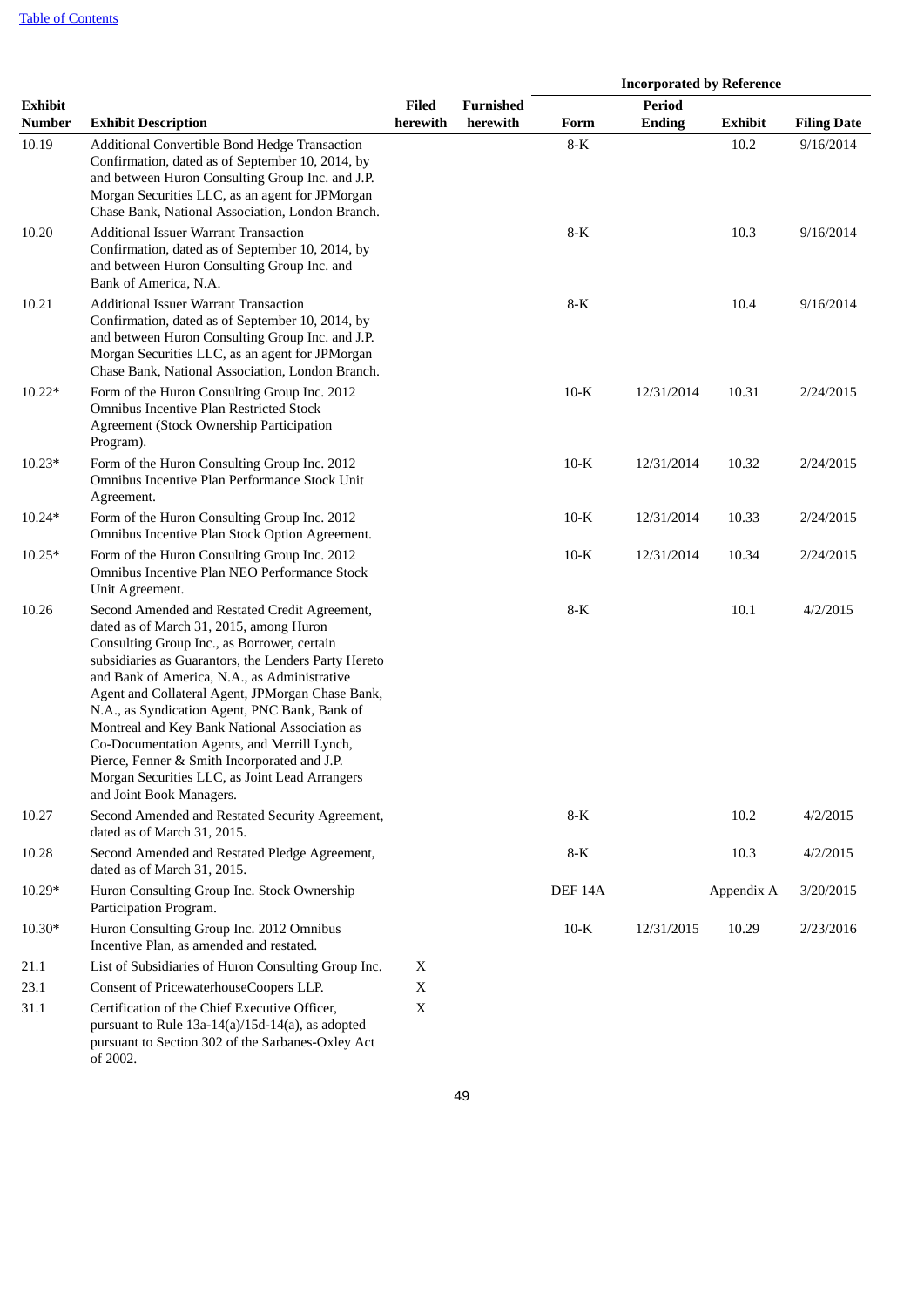|                                 |                                                                                                                                                                    |                   |                              | <b>Incorporated by Reference</b> |                  |         |                    |  |  |  |
|---------------------------------|--------------------------------------------------------------------------------------------------------------------------------------------------------------------|-------------------|------------------------------|----------------------------------|------------------|---------|--------------------|--|--|--|
| <b>Exhibit</b><br><b>Number</b> | <b>Exhibit Description</b>                                                                                                                                         | Filed<br>herewith | <b>Furnished</b><br>herewith | Form                             | Period<br>Ending | Exhibit | <b>Filing Date</b> |  |  |  |
| 31.2                            | Certification of the Chief Financial Officer, pursuant<br>to Rule $13a-14(a)/15d-14(a)$ , as adopted pursuant to<br>Section 302 of the Sarbanes-Oxley Act of 2002. | X                 |                              |                                  |                  |         |                    |  |  |  |
| 32.1                            | Certification of the Chief Executive Officer,<br>pursuant to 18 U.S.C. Section 1350, as adopted<br>pursuant to Section 906 of the Sarbanes-Oxley Act<br>of 2002.   |                   | X                            |                                  |                  |         |                    |  |  |  |
| 32.2                            | Certification of the Chief Financial Officer, pursuant<br>to 18 U.S.C. Section 1350, as adopted pursuant to<br>Section 906 of the Sarbanes-Oxley Act of 2002.      |                   | X                            |                                  |                  |         |                    |  |  |  |
| 101.INS                         | <b>XBRL Instance Document.</b>                                                                                                                                     | X                 |                              |                                  |                  |         |                    |  |  |  |
| 101.SCH                         | XBRL Taxonomy Extension Schema Document.                                                                                                                           | X                 |                              |                                  |                  |         |                    |  |  |  |
| 101.CAL                         | <b>XBRL Taxonomy Extension Calculation Linkbase</b><br>Document.                                                                                                   | X                 |                              |                                  |                  |         |                    |  |  |  |
| 101.LAB                         | XBRL Taxonomy Extension Label Linkbase<br>Document.                                                                                                                | X                 |                              |                                  |                  |         |                    |  |  |  |
| 101.PRE                         | XBRL Taxonomy Extension Presentation Linkbase<br>Document.                                                                                                         | X                 |                              |                                  |                  |         |                    |  |  |  |
| 101.DEF                         | XBRL Taxonomy Extension Definition Linkbase<br>Document.                                                                                                           | X                 |                              |                                  |                  |         |                    |  |  |  |

\* Indicates the exhibit is a management contract or compensatory plan or arrangement.

# **ITEM 16. FORM 10-K SUMMARY**

Not applicable.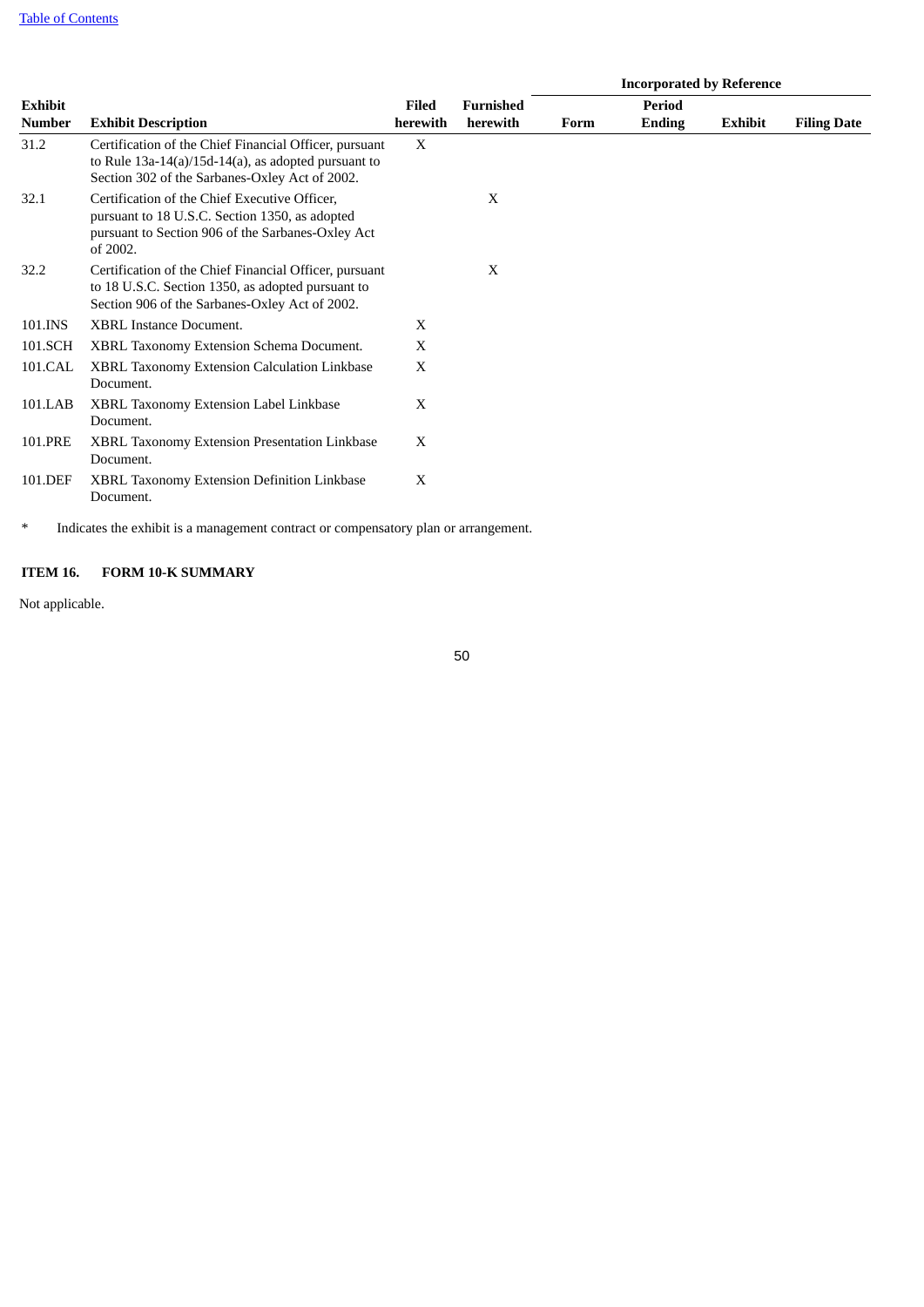#### **SIGNATURES**

Pursuant to the requirements of Section 13 or 15(d) of the Securities Exchange Act of 1934, the registrant has duly caused this report to be signed on its behalf by the undersigned, thereunto duly authorized.

Huron Consulting Group Inc. (Registrant) **Signature Title Date** /s/ James H. Roth President, Chief Executive Officer and Director 2/23/2017

James H. Roth

#### **POWER OF ATTORNEY**

KNOW ALL PERSONS BY THESE PRESENTS, that each person whose signature appears below constitutes and appoints James H. Roth, John D. Kelly, and Diane Ratekin, and each of them, his or her true and lawful attorneys-in-fact and agents, with full power of substitution and resubstitution, for him or her and in his or her name, place and stead, in any and all capacities, to sign any and all amendments to this report, and to file the same, with all and any other regulatory authority, granting unto said attorneys-in-fact and agents, and each of them, full power and authority to do and perform each and every act and thing requisite and necessary to be done in and about the premises, as fully to all intents and purposes as he or she might or could do in person, hereby ratifying and confirming all that said attorneys-in-fact and agents or any of them, or their substitutes, may lawfully do or cause to be done by virtue hereof.

Pursuant to the requirements of the Securities Exchange Act of 1934, this report has been signed below by the following persons on behalf of the registrant and in the capacities indicated.

| <b>Signature</b>                       | <b>Title</b>                                                     | <b>Date</b> |
|----------------------------------------|------------------------------------------------------------------|-------------|
| JAMES H. ROTH<br>/s/                   | President, Chief Executive Officer and Director                  | 2/23/2017   |
| James H. Roth                          | (Principal Executive Officer)                                    |             |
| JOHN F. MCCARTNEY<br>$\sqrt{s}$        | Non-Executive Chairman of the Board                              | 2/23/2017   |
| John F. McCartney                      |                                                                  |             |
| <b>GEORGE E. MASSARO</b><br>$\sqrt{s}$ | Vice Chairman of the Board                                       | 2/23/2017   |
| George E. Massaro                      |                                                                  |             |
| JOHN D. KELLY<br>$\sqrt{s}$            | Executive Vice President, Chief Financial Officer, and Treasurer | 2/23/2017   |
| John D. Kelly                          | (Principal Financial and Accounting Officer)                     |             |
| <b>JAMES D. EDWARDS</b><br>$\sqrt{s}$  | Director                                                         | 2/23/2017   |
| James D. Edwards                       |                                                                  |             |
| H. EUGENE LOCKHART<br>$\sqrt{s}$       | <b>Director</b>                                                  | 2/23/2017   |
| H. Eugene Lockhart                     |                                                                  |             |
| JOHN S. MOODY<br>$\sqrt{s}$            | Director                                                         | 2/23/2017   |
| John S. Moody                          |                                                                  |             |
| DEBRA ZUMWALT<br>$\sqrt{s}$            | <b>Director</b>                                                  | 2/23/2017   |
| Debra Zumwalt                          |                                                                  |             |

51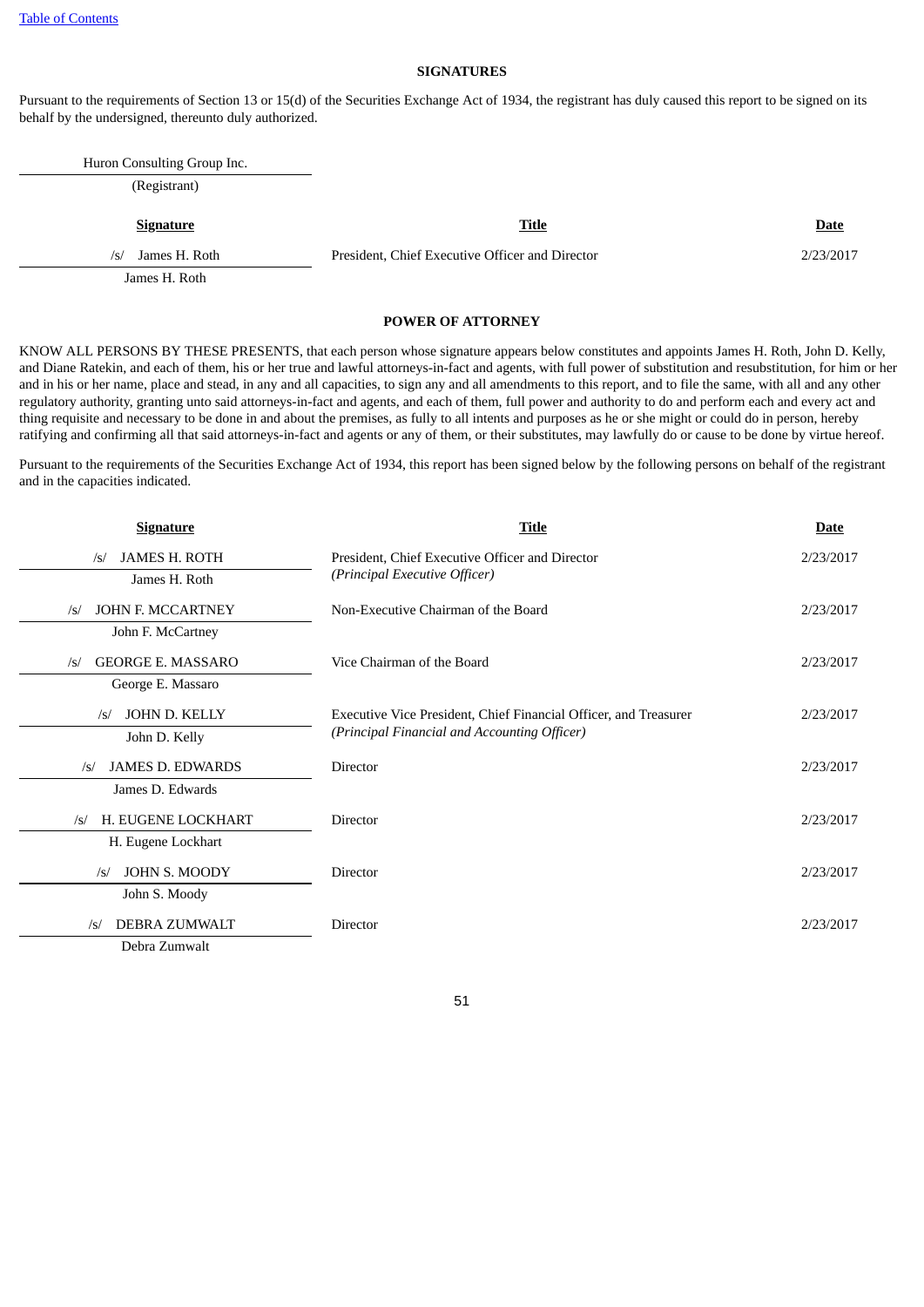# **HURON CONSULTING GROUP INC.** CONSOLIDATED FINANCIAL STATEMENTS

# INDEX

|                                                                                                                          | <b>Page</b> |
|--------------------------------------------------------------------------------------------------------------------------|-------------|
| Report of Independent Registered Public Accounting Firm                                                                  | $F-2$       |
| Consolidated Balance Sheets at December 31, 2016 and 2015                                                                | $F-3$       |
| Consolidated Statements of Earnings and Other Comprehensive Income for the years ended December 31, 2016, 2015, and 2014 | $F-4$       |
| Consolidated Statements of Stockholders' Equity for the years ended December 31, 2016, 2015, and 2014                    | F-5         |
| Consolidated Statements of Cash Flows for the years ended December 31, 2016, 2015, and 2014                              | F-6         |
| Notes to Consolidated Financial Statements                                                                               | $F-7$       |
|                                                                                                                          |             |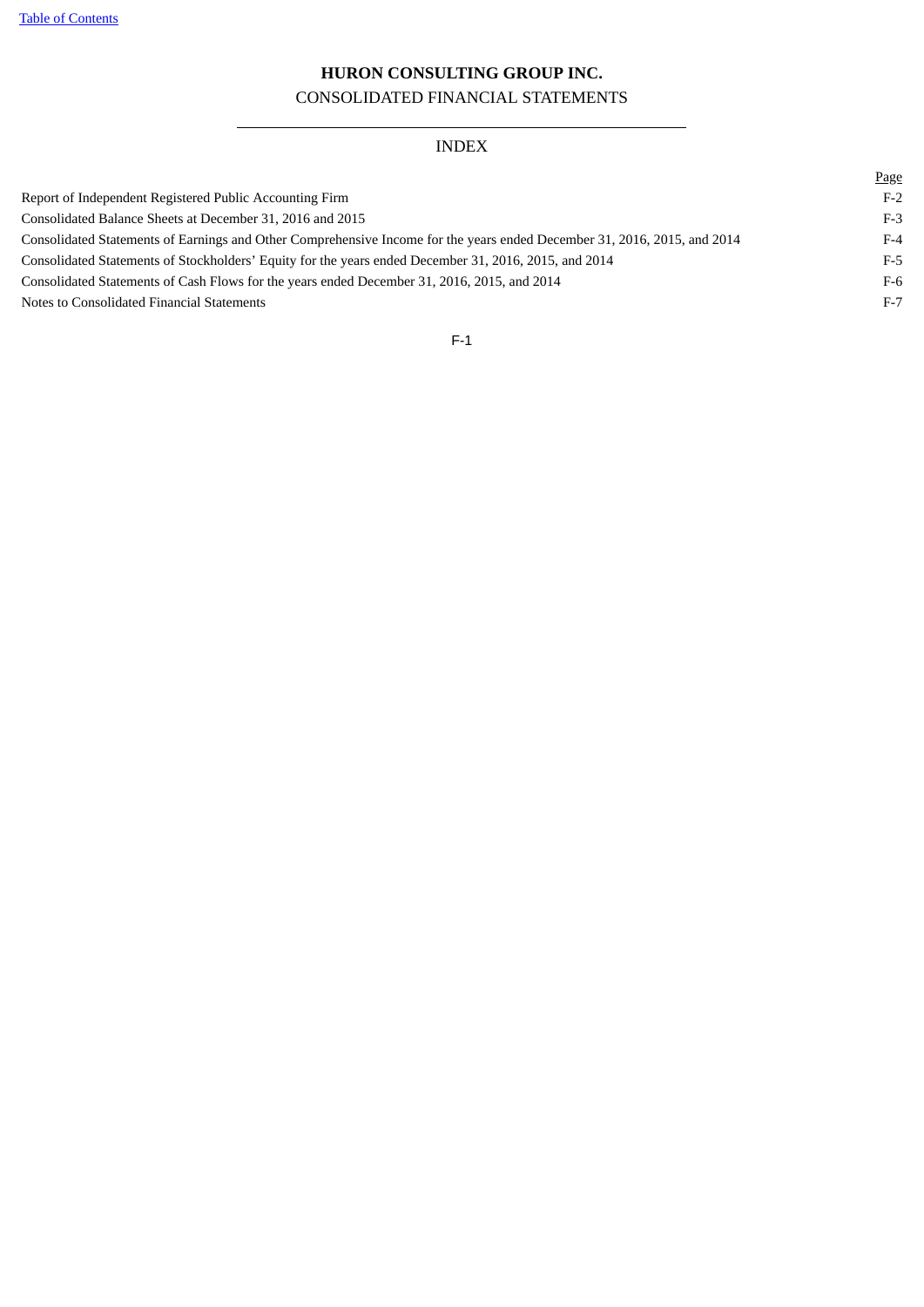# **Report of Independent Registered Public Accounting Firm**

<span id="page-54-0"></span>To the Board of Directors and Stockholders of Huron Consulting Group Inc.

In our opinion, the accompanying consolidated balance sheets and the related consolidated statements of earnings and other comprehensive income, stockholders' equity and cash flows present fairly, in all material respects, the financial position of Huron Consulting Group Inc. and its subsidiaries at December 31, 2016 and 2015, and the results of their operations and their cash flows for each of the three years in the period ended December 31, 2016 in conformity with accounting principles generally accepted in the United States of America. Also in our opinion, the Company maintained, in all material respects, effective internal control over financial reporting as of December 31, 2016, based on criteria established in *Internal Control - Integrated Framework* (2013) issued by the Committee of Sponsoring Organizations of the Treadway Commission (COSO). The Company's management is responsible for these financial statements, for maintaining effective internal control over financial reporting and for its assessment of the effectiveness of internal control over financial reporting, included in Management's Report on Internal Control Over Financial Reporting appearing under Item 9A. Our responsibility is to express opinions on these financial statements and on the Company's internal control over financial reporting based on our integrated audits. We conducted our audits in accordance with the standards of the Public Company Accounting Oversight Board (United States). Those standards require that we plan and perform the audits to obtain reasonable assurance about whether the financial statements are free of material misstatement and whether effective internal control over financial reporting was maintained in all material respects. Our audits of the financial statements included examining, on a test basis, evidence supporting the amounts and disclosures in the financial statements, assessing the accounting principles used and significant estimates made by management, and evaluating the overall financial statement presentation. Our audit of internal control over financial reporting included obtaining an understanding of internal control over financial reporting, assessing the risk that a material weakness exists, and testing and evaluating the design and operating effectiveness of internal control based on the assessed risk. Our audits also included performing such other procedures as we considered necessary in the circumstances. We believe that our audits provide a reasonable basis for our opinions.

A company's internal control over financial reporting is a process designed to provide reasonable assurance regarding the reliability of financial reporting and the preparation of financial statements for external purposes in accordance with generally accepted accounting principles. A company's internal control over financial reporting includes those policies and procedures that (i) pertain to the maintenance of records that, in reasonable detail, accurately and fairly reflect the transactions and dispositions of the assets of the company; (ii) provide reasonable assurance that transactions are recorded as necessary to permit preparation of financial statements in accordance with generally accepted accounting principles, and that receipts and expenditures of the company are being made only in accordance with authorizations of management and directors of the company; and (iii) provide reasonable assurance regarding prevention or timely detection of unauthorized acquisition, use, or disposition of the company's assets that could have a material effect on the financial statements.

Because of its inherent limitations, internal control over financial reporting may not prevent or detect misstatements. Also, projections of any evaluation of effectiveness to future periods are subject to the risk that controls may become inadequate because of changes in conditions, or that the degree of compliance with the policies or procedures may deteriorate.

/s/ PricewaterhouseCoopers LLP

Chicago, Illinois February 23, 2017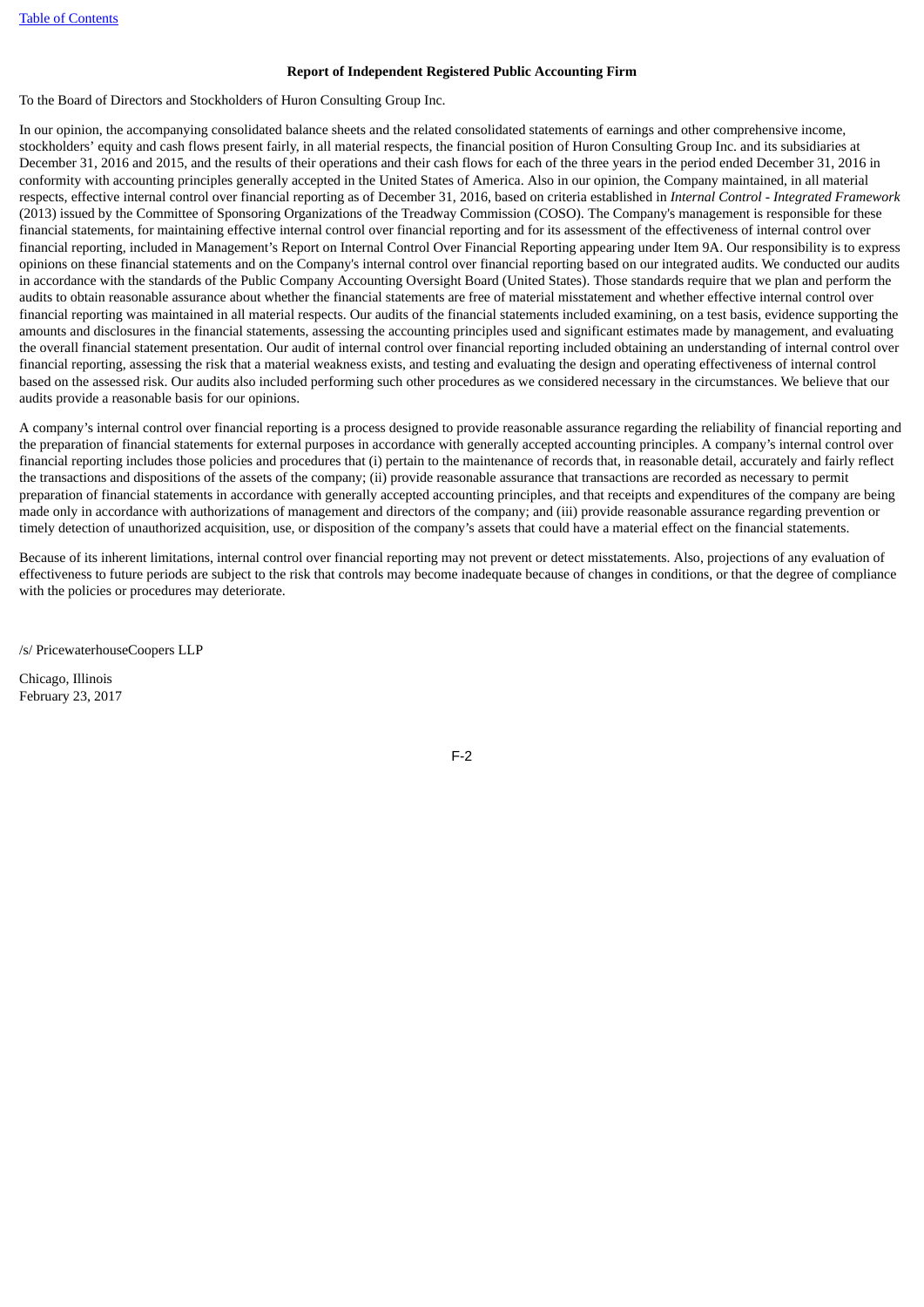# **HURON CONSULTING GROUP INC. CONSOLIDATED BALANCE SHEETS (In thousands, except share and per share amounts)**

<span id="page-55-0"></span>

|                                                                                                                                                                    |              | <b>December 31, 2016</b> |                | <b>December 31, 2015</b> |
|--------------------------------------------------------------------------------------------------------------------------------------------------------------------|--------------|--------------------------|----------------|--------------------------|
| <b>Assets</b>                                                                                                                                                      |              |                          |                |                          |
| Current assets:                                                                                                                                                    |              |                          |                |                          |
| Cash and cash equivalents                                                                                                                                          | $\mathbb{S}$ | 17,027                   | $\mathfrak{S}$ | 58,437                   |
| Receivables from clients, net                                                                                                                                      |              | 94,246                   |                | 85,297                   |
| Unbilled services, net                                                                                                                                             |              | 51,290                   |                | 56,527                   |
| Income tax receivable                                                                                                                                              |              | 4,211                    |                | 406                      |
| Prepaid expenses and other current assets                                                                                                                          |              | 13,308                   |                | 27,720                   |
| Total current assets                                                                                                                                               |              | 180,082                  |                | 228,387                  |
| Property and equipment, net                                                                                                                                        |              | 32,434                   |                | 28,888                   |
| Long-term investment                                                                                                                                               |              | 34,675                   |                | 34,831                   |
| Other non-current assets                                                                                                                                           |              | 24,814                   |                | 21,045                   |
| Intangible assets, net                                                                                                                                             |              | 81,348                   |                | 94,992                   |
| Goodwill                                                                                                                                                           |              | 799,862                  |                | 751,400                  |
| <b>Total assets</b>                                                                                                                                                | \$           | 1,153,215                | \$             | 1,159,543                |
| Liabilities and stockholders' equity                                                                                                                               |              |                          |                |                          |
| Current liabilities:                                                                                                                                               |              |                          |                |                          |
| Accounts payable                                                                                                                                                   | $\mathbb{S}$ | 7,273                    | $\mathfrak{S}$ | 7,220                    |
| Accrued expenses                                                                                                                                                   |              | 21,773                   |                | 24,276                   |
| Accrued payroll and related benefits                                                                                                                               |              | 82,669                   |                | 80,839                   |
| Deferred revenues                                                                                                                                                  |              | 24,053                   |                | 19,086                   |
| Total current liabilities                                                                                                                                          |              | 135,768                  |                | 131,421                  |
| Non-current liabilities:                                                                                                                                           |              |                          |                |                          |
| Deferred compensation and other liabilities                                                                                                                        |              | 31,013                   |                | 23,768                   |
| Long-term debt                                                                                                                                                     |              | 292,065                  |                | 307,376                  |
| Deferred lease incentives                                                                                                                                          |              | 10,703                   |                | 9,965                    |
| Deferred income taxes, net                                                                                                                                         |              | 35,633                   |                | 34,688                   |
| Total non-current liabilities                                                                                                                                      |              | 369,414                  |                | 375,797                  |
| <b>Commitments and contingencies</b>                                                                                                                               |              |                          |                |                          |
| Stockholders' equity                                                                                                                                               |              |                          |                |                          |
| Common stock; \$0.01 par value; 500,000,000 shares authorized; 24,126,118 and 24,775,823 shares issued at December 31,<br>2016 and December 31, 2015, respectively |              | 235                      |                | 241                      |
| Treasury stock, at cost, 2,408,343 and 2,249,630 shares at December 31, 2016 and December 31, 2015, respectively                                                   |              | (113, 195)               |                | (103, 734)               |
| Additional paid-in capital                                                                                                                                         |              | 405,895                  |                | 438,367                  |
| Retained earnings                                                                                                                                                  |              | 351,483                  |                | 313,866                  |
| Accumulated other comprehensive income                                                                                                                             |              | 3,615                    |                | 3,585                    |
| Total stockholders' equity                                                                                                                                         |              | 648,033                  |                | 652,325                  |
| Total liabilities and stockholders' equity                                                                                                                         | \$           | 1,153,215                | \$             | 1,159,543                |

*The accompanying notes are an integral part of the consolidated financial statements.*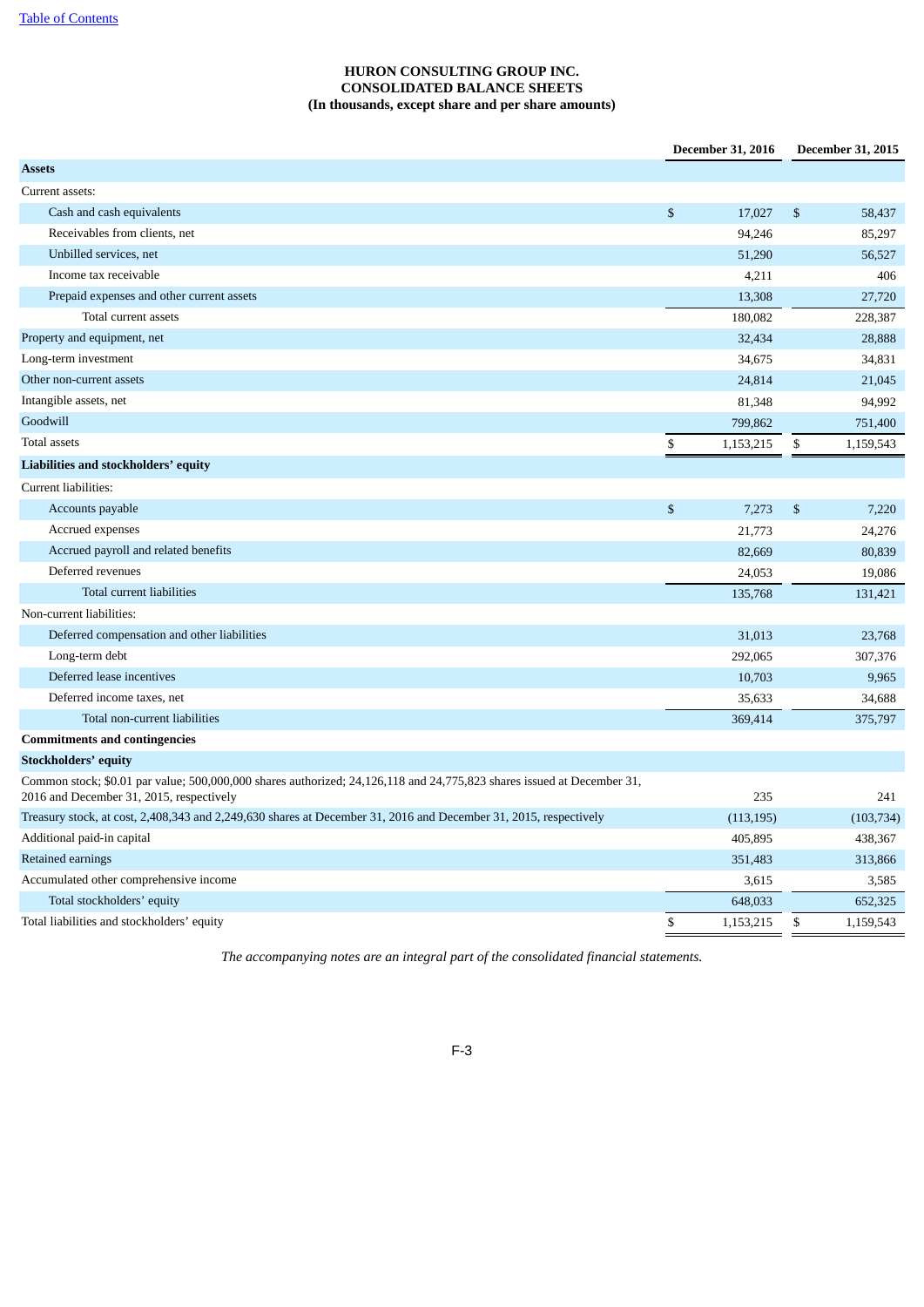# **HURON CONSULTING GROUP INC. CONSOLIDATED STATEMENTS OF EARNINGS AND OTHER COMPREHENSIVE INCOME (In thousands, except per share amounts)**

<span id="page-56-0"></span>

|                                                                                                                     | <b>Year Ended December 31,</b> |           |               |           |                |         |  |
|---------------------------------------------------------------------------------------------------------------------|--------------------------------|-----------|---------------|-----------|----------------|---------|--|
|                                                                                                                     |                                | 2016      |               | 2015      |                | 2014    |  |
| Revenues and reimbursable expenses:                                                                                 |                                |           |               |           |                |         |  |
| Revenues                                                                                                            | \$                             | 726,272   | \$            | 699,010   | \$             | 627,686 |  |
| Reimbursable expenses                                                                                               |                                | 71,712    |               | 70,013    |                | 73,847  |  |
| Total revenues and reimbursable expenses                                                                            |                                | 797,984   |               | 769,023   |                | 701,533 |  |
| Direct costs and reimbursable expenses (exclusive of depreciation and amortization shown in<br>operating expenses): |                                |           |               |           |                |         |  |
| Direct costs                                                                                                        |                                | 437,556   |               | 401,915   |                | 384,277 |  |
| Amortization of intangible assets and software development costs                                                    |                                | 15,140    |               | 16,788    |                | 4,590   |  |
| Reimbursable expenses                                                                                               |                                | 71,749    |               | 69,932    |                | 73,855  |  |
| Total direct costs and reimbursable expenses                                                                        |                                | 524,445   |               | 488,635   |                | 462,722 |  |
| Operating expenses and other operating gains:                                                                       |                                |           |               |           |                |         |  |
| Selling, general and administrative expenses                                                                        |                                | 160,204   |               | 157,902   |                | 132,799 |  |
| Restructuring charges                                                                                               |                                | 9,592     |               | 3,329     |                | 2,811   |  |
| Litigation and other gains, net                                                                                     |                                | (1,990)   |               | (9, 476)  |                | (590)   |  |
| Depreciation and amortization                                                                                       |                                | 31,499    |               | 25,135    |                | 15,451  |  |
| Total operating expenses and other operating gains                                                                  |                                | 199,305   |               | 176,890   |                | 150,471 |  |
| Operating income                                                                                                    |                                | 74,234    |               | 103,498   |                | 88,340  |  |
| Other income (expense), net:                                                                                        |                                |           |               |           |                |         |  |
| Interest expense, net of interest income                                                                            |                                | (16, 274) |               | (18, 136) |                | (8,679) |  |
| Other income (expense), net                                                                                         |                                | 1,197     |               | (1,797)   |                | 400     |  |
| Total other expense, net                                                                                            |                                | (15,077)  |               | (19, 933) |                | (8,279) |  |
| Income from continuing operations before income tax expense                                                         |                                | 59,157    |               | 83,565    |                | 80,061  |  |
| Income tax expense                                                                                                  |                                | 19,677    |               | 21,670    |                | 33,059  |  |
| Net income from continuing operations                                                                               |                                | 39,480    |               | 61,895    |                | 47,002  |  |
| Income (loss) from discontinued operations, net of tax                                                              |                                | (1,863)   |               | (2, 843)  |                | 32,049  |  |
| Net income                                                                                                          | \$                             | 37,617    | \$            | 59,052    | \$             | 79,051  |  |
| Net earnings per basic share:                                                                                       |                                |           |               |           |                |         |  |
| Net income from continuing operations                                                                               | \$                             | 1.87      | \$            | 2.80      | \$             | 2.10    |  |
| Income (loss) from discontinued operations, net of tax                                                              |                                | (0.09)    |               | (0.13)    |                | 1.42    |  |
| Net income                                                                                                          | \$                             | 1.78      | \$            | 2.67      | \$             | 3.52    |  |
| Net earnings per diluted share:                                                                                     |                                |           |               |           |                |         |  |
| Net income from continuing operations                                                                               | \$                             | $1.84\,$  | \$            | 2.74      | \$             | 2.05    |  |
| Income (loss) from discontinued operations, net of tax                                                              |                                | (0.08)    |               | (0.13)    |                | 1.40    |  |
| Net income                                                                                                          | $\mathbb{S}$                   | $1.76\,$  | $\mathbb{S}$  | 2.61      | $\mathbb{S}$   | 3.45    |  |
| Weighted average shares used in calculating earnings per share:                                                     |                                |           |               |           |                |         |  |
| <b>Basic</b>                                                                                                        |                                | 21,084    |               | 22,136    |                | 22,431  |  |
| Diluted                                                                                                             |                                | 21,424    |               | 22,600    |                | 22,925  |  |
| <b>Comprehensive income:</b>                                                                                        |                                |           |               |           |                |         |  |
| Net income                                                                                                          | \$                             | 37,617    | \$            | 59,052    | \$             | 79,051  |  |
| Foreign currency translation adjustments, net of tax                                                                |                                | 64        |               | 1,817     |                | (1,618) |  |
| Unrealized gain (loss) on investment, net of tax                                                                    |                                | (97)      |               | 4,435     |                | (250)   |  |
| Unrealized gain (loss) on cash flow hedging instruments, net of tax                                                 |                                | 63        |               | (12)      |                | 10      |  |
| Other comprehensive income (loss)                                                                                   |                                | 30        |               | 6,240     |                | (1,858) |  |
| Comprehensive income                                                                                                | $\mathfrak{S}$                 | 37,647    | $\sqrt[6]{3}$ | 65,292    | $\mathfrak{S}$ | 77,193  |  |

*The accompanying notes are an integral part of the consolidated financial statements.*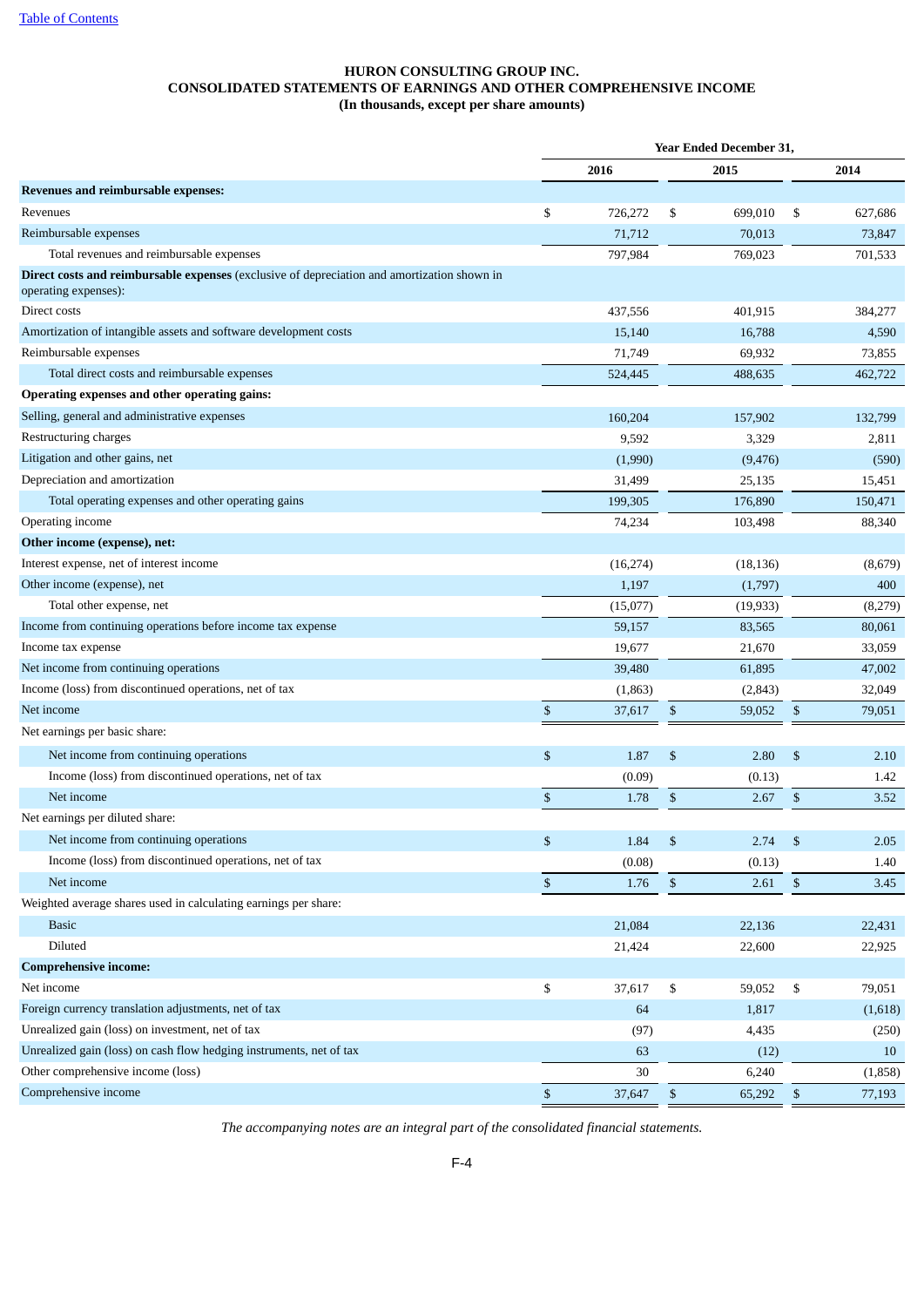# **HURON CONSULTING GROUP INC. CONSOLIDATED STATEMENTS OF STOCKHOLDERS' EQUITY (In thousands, except share amounts)**

<span id="page-57-0"></span>

|                                                                                | Common Stock  |                | <b>Treasury Stock</b> |                  | Additional         |                      |            | Accumulated<br>Other<br>Comprehensive |         | Stockholders'             |           |  |  |  |  |  |  |  |  |  |  |  |  |  |  |  |  |  |               |        |  |
|--------------------------------------------------------------------------------|---------------|----------------|-----------------------|------------------|--------------------|----------------------|------------|---------------------------------------|---------|---------------------------|-----------|--|--|--|--|--|--|--|--|--|--|--|--|--|--|--|--|--|---------------|--------|--|
|                                                                                | <b>Shares</b> | Amount         | <b>Shares</b>         | Amount           | Paid-In<br>Capital | Retained<br>Earnings |            |                                       |         |                           |           |  |  |  |  |  |  |  |  |  |  |  |  |  |  |  |  |  | Income (Loss) | Equity |  |
| <b>Balance at December 31, 2013</b>                                            | 24,453,461    | \$<br>245      | (2,003,704)           | \$<br>(88,091)   | \$443,144          |                      | \$175,763  | \$                                    | (797)   | $\mathfrak{S}$            | 530,264   |  |  |  |  |  |  |  |  |  |  |  |  |  |  |  |  |  |               |        |  |
| Comprehensive income                                                           |               |                |                       |                  |                    |                      | 79,051     |                                       | (1,858) |                           | 77,193    |  |  |  |  |  |  |  |  |  |  |  |  |  |  |  |  |  |               |        |  |
| Issuance of common stock in connection<br>with:                                |               |                |                       |                  |                    |                      |            |                                       |         |                           |           |  |  |  |  |  |  |  |  |  |  |  |  |  |  |  |  |  |               |        |  |
| Restricted stock awards, net of<br>cancellations                               | 429,482       | 4              | (50, 276)             | (2, 330)         | 2,326              |                      |            |                                       |         |                           |           |  |  |  |  |  |  |  |  |  |  |  |  |  |  |  |  |  |               |        |  |
| Exercise of stock options                                                      | 38,042        |                |                       |                  | 857                |                      |            |                                       |         |                           | 857       |  |  |  |  |  |  |  |  |  |  |  |  |  |  |  |  |  |               |        |  |
| Share-based compensation                                                       |               |                |                       |                  | 20,118             |                      |            |                                       |         |                           | 20,118    |  |  |  |  |  |  |  |  |  |  |  |  |  |  |  |  |  |               |        |  |
| Shares redeemed for employee tax<br>withholdings                               |               |                | (55, 336)             | (3,653)          |                    |                      |            |                                       |         |                           | (3,653)   |  |  |  |  |  |  |  |  |  |  |  |  |  |  |  |  |  |               |        |  |
| Income tax benefit on share-based<br>compensation                              |               |                |                       |                  | 5,103              |                      |            |                                       |         |                           | 5,103     |  |  |  |  |  |  |  |  |  |  |  |  |  |  |  |  |  |               |        |  |
| Equity component of convertible senior<br>notes, net of tax and issuance costs |               |                |                       |                  | 22,739             |                      |            |                                       |         |                           | 22,739    |  |  |  |  |  |  |  |  |  |  |  |  |  |  |  |  |  |               |        |  |
| Purchase of convertible senior note<br>hedges, net of tax                      |               |                |                       |                  | (25, 612)          |                      |            |                                       |         |                           | (25, 612) |  |  |  |  |  |  |  |  |  |  |  |  |  |  |  |  |  |               |        |  |
| <b>Issuance of warrants</b>                                                    |               |                |                       |                  | 23,625             |                      |            |                                       |         |                           | 23,625    |  |  |  |  |  |  |  |  |  |  |  |  |  |  |  |  |  |               |        |  |
| Share repurchases                                                              | (805, 392)    | (8)            |                       |                  | (49, 992)          |                      |            |                                       |         |                           | (50,000)  |  |  |  |  |  |  |  |  |  |  |  |  |  |  |  |  |  |               |        |  |
| <b>Balance at December 31, 2014</b>                                            | 24,115,593    | \$<br>241      | (2, 109, 316)         | \$<br>(94, 074)  | \$<br>442,308      | \$                   | 254,814    | \$                                    | (2,655) | $\boldsymbol{\mathsf{S}}$ | 600,634   |  |  |  |  |  |  |  |  |  |  |  |  |  |  |  |  |  |               |        |  |
| Comprehensive income                                                           |               |                |                       |                  |                    |                      | 59,052     |                                       | 6,240   |                           | 65,292    |  |  |  |  |  |  |  |  |  |  |  |  |  |  |  |  |  |               |        |  |
| Issuance of common stock in connection<br>with:                                |               |                |                       |                  |                    |                      |            |                                       |         |                           |           |  |  |  |  |  |  |  |  |  |  |  |  |  |  |  |  |  |               |        |  |
| Restricted stock awards, net of<br>cancellations                               | 504,955       | 5              | (42, 797)             | (2,506)          | 2,501              |                      |            |                                       |         |                           |           |  |  |  |  |  |  |  |  |  |  |  |  |  |  |  |  |  |               |        |  |
| <b>Business acquisition</b>                                                    | 28,486        |                |                       |                  | 2,204              |                      |            |                                       |         |                           | 2,204     |  |  |  |  |  |  |  |  |  |  |  |  |  |  |  |  |  |               |        |  |
| Share-based compensation                                                       |               |                |                       |                  | 22,484             |                      |            |                                       |         |                           | 22,484    |  |  |  |  |  |  |  |  |  |  |  |  |  |  |  |  |  |               |        |  |
| Shares redeemed for employee tax<br>withholdings                               |               |                | (109, 967)            | (7, 154)         |                    |                      |            |                                       |         |                           | (7, 154)  |  |  |  |  |  |  |  |  |  |  |  |  |  |  |  |  |  |               |        |  |
| Income tax benefit on share-based                                              |               |                |                       |                  | 3,456              |                      |            |                                       |         |                           | 3,456     |  |  |  |  |  |  |  |  |  |  |  |  |  |  |  |  |  |               |        |  |
| compensation<br>Share repurchases                                              | (583, 880)    | (5)            |                       |                  | (34, 586)          |                      |            |                                       |         |                           | (34,591)  |  |  |  |  |  |  |  |  |  |  |  |  |  |  |  |  |  |               |        |  |
| <b>Balance at December 31, 2015</b>                                            | 24,065,154    | \$<br>241      | (2,262,080)           | \$<br>(103, 734) | \$<br>438,367      | $\mathbb{S}$         | 313,866    | \$                                    | 3,585   | \$                        | 652,325   |  |  |  |  |  |  |  |  |  |  |  |  |  |  |  |  |  |               |        |  |
| Comprehensive income                                                           |               |                |                       |                  |                    |                      | 37,617     |                                       | 30      |                           | 37,647    |  |  |  |  |  |  |  |  |  |  |  |  |  |  |  |  |  |               |        |  |
| Issuance of common stock in connection<br>with:                                |               |                |                       |                  |                    |                      |            |                                       |         |                           |           |  |  |  |  |  |  |  |  |  |  |  |  |  |  |  |  |  |               |        |  |
| Restricted stock awards, net of<br>cancellations                               | 390,348       | $\overline{4}$ | (70, 419)             | (4,508)          | 4,504              |                      |            |                                       |         |                           |           |  |  |  |  |  |  |  |  |  |  |  |  |  |  |  |  |  |               |        |  |
| Exercise of stock options                                                      | 4,706         |                |                       |                  | 123                |                      |            |                                       |         |                           | 123       |  |  |  |  |  |  |  |  |  |  |  |  |  |  |  |  |  |               |        |  |
| Share-based compensation                                                       |               |                |                       |                  | 17,929             |                      |            |                                       |         |                           | 17,929    |  |  |  |  |  |  |  |  |  |  |  |  |  |  |  |  |  |               |        |  |
| Shares redeemed for employee tax<br>withholdings                               |               |                | (88, 414)             | (4,953)          |                    |                      |            |                                       |         |                           | (4,953)   |  |  |  |  |  |  |  |  |  |  |  |  |  |  |  |  |  |               |        |  |
| Income tax benefit on share-based<br>compensation                              |               |                |                       |                  | 227                |                      |            |                                       |         |                           | 227       |  |  |  |  |  |  |  |  |  |  |  |  |  |  |  |  |  |               |        |  |
| Share repurchases                                                              | (982, 192)    | (10)           |                       |                  | (55, 255)          |                      |            |                                       |         |                           | (55, 265) |  |  |  |  |  |  |  |  |  |  |  |  |  |  |  |  |  |               |        |  |
| <b>Balance at December 31, 2016</b>                                            | 23,478,016    | \$<br>235      | (2,420,913)           | \$(113, 195)     | \$<br>405,895      |                      | \$ 351,483 | \$                                    | 3,615   | $\mathbb{S}$              | 648,033   |  |  |  |  |  |  |  |  |  |  |  |  |  |  |  |  |  |               |        |  |

*The accompanying notes are an integral part of the consolidated financial statements.*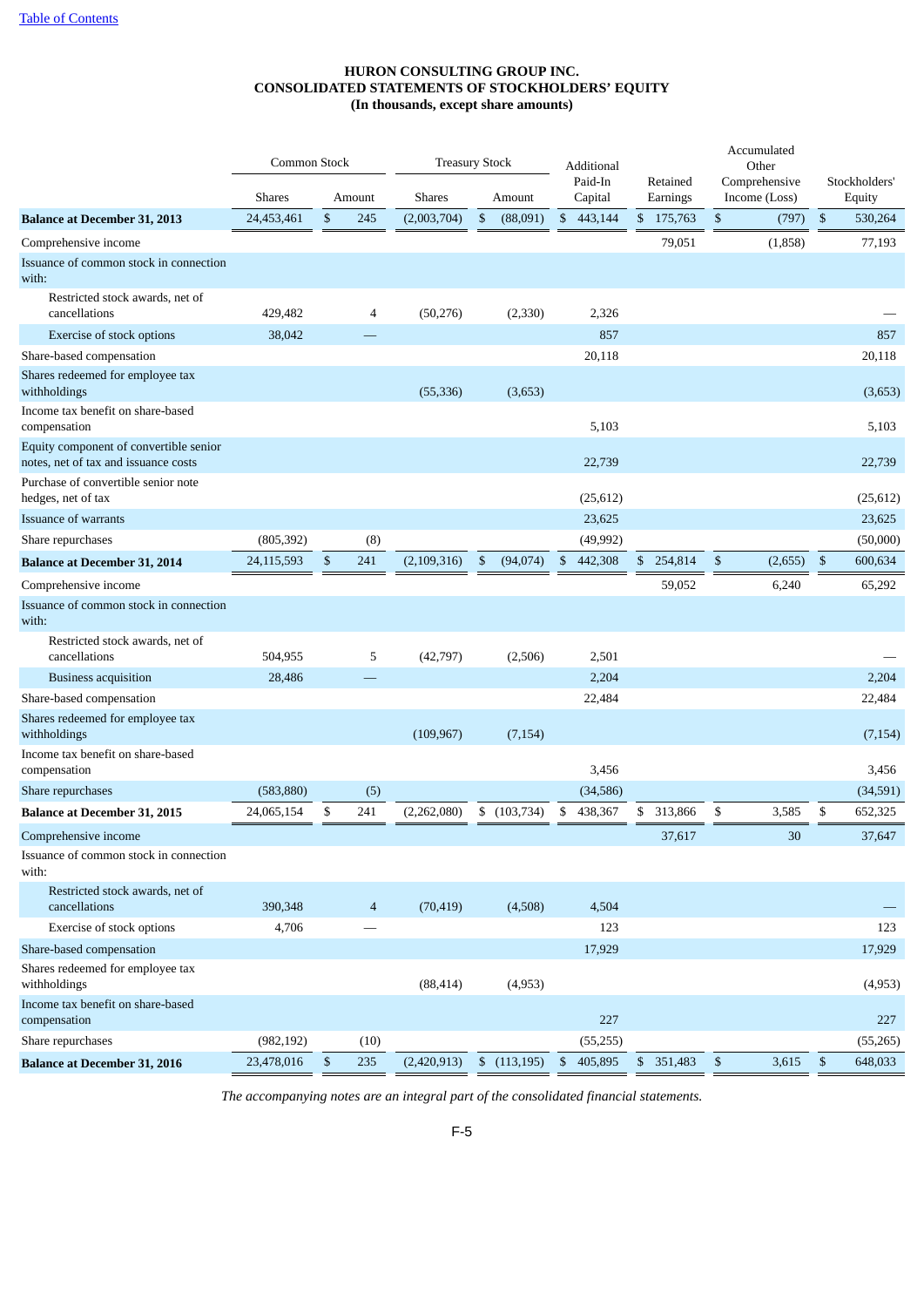# **HURON CONSULTING GROUP INC. CONSOLIDATED STATEMENTS OF CASH FLOWS (In thousands)**

<span id="page-58-0"></span>

|                                                                                       | <b>Year Ended December 31,</b> |    |            |      |           |  |
|---------------------------------------------------------------------------------------|--------------------------------|----|------------|------|-----------|--|
|                                                                                       | 2016                           |    | 2015       | 2014 |           |  |
| <b>Cash flows from operating activities:</b>                                          |                                |    |            |      |           |  |
| Net income                                                                            | \$<br>37,617                   | \$ | 59,052     | \$   | 79,051    |  |
| Adjustments to reconcile net income to net cash provided by operating activities:     |                                |    |            |      |           |  |
| Depreciation and amortization                                                         | 46,816                         |    | 58,053     |      | 30,989    |  |
| Share-based compensation                                                              | 16,577                         |    | 21,487     |      | 20,130    |  |
| Amortization of debt discount and issuance costs                                      | 9,609                          |    | 9,329      |      | 3,832     |  |
| Allowances for doubtful accounts and unbilled services                                | 4,250                          |    | 1,025      |      | 5,918     |  |
| Deferred income taxes                                                                 | 257                            |    | 2,765      |      | 8,096     |  |
| Loss on sale of business                                                              |                                |    | 2,303      |      |           |  |
| Change in fair value of contingent consideration liabilities                          | (1,990)                        |    | (1, 126)   |      | (590)     |  |
| Changes in operating assets and liabilities, net of acquisitions and divestitures:    |                                |    |            |      |           |  |
| (Increase) decrease in receivables from clients                                       | 1,440                          |    | (2,836)    |      | 30,072    |  |
| (Increase) decrease in unbilled services                                              | 2,443                          |    | 31,696     |      | (38, 211) |  |
| (Increase) decrease in current income tax receivable / payable, net                   | (4, 410)                       |    | 8,818      |      | (10,773)  |  |
| (Increase) decrease in other assets                                                   | 11,904                         |    | (14, 742)  |      | 2,324     |  |
| Increase (decrease) in accounts payable and accrued liabilities                       | (3, 144)                       |    | 8,805      |      | 9,754     |  |
| Increase (decrease) in accrued payroll and related benefits                           | 3,044                          |    | (25, 221)  |      | 8,835     |  |
| Increase (decrease) in deferred revenues                                              | 3,898                          |    | 4,859      |      | (2,974)   |  |
| Net cash provided by operating activities                                             | 128,311                        |    | 164,267    |      | 146,453   |  |
| <b>Cash flows from investing activities:</b>                                          |                                |    |            |      |           |  |
| Purchases of property and equipment, net                                              |                                |    |            |      |           |  |
|                                                                                       | (13,936)                       |    | (18, 571)  |      | (25, 913) |  |
| Investment in life insurance policies                                                 | (2,035)                        |    | (5,804)    |      | (1,775)   |  |
| Purchases of businesses, net of cash acquired                                         | (69, 133)                      |    | (339,966)  |      | (53, 971) |  |
| Purchases of convertible debt investment                                              |                                |    | (15, 438)  |      | (12,500)  |  |
| Capitalization of internally developed software                                       | (1,086)                        |    | (866)      |      |           |  |
| Proceeds from note receivable                                                         |                                |    |            |      | 328       |  |
| Proceeds from sale of business, net of cash sold                                      | (446)                          |    | 108,487    |      |           |  |
| Net cash used in investing activities                                                 | (86, 636)                      |    | (272, 158) |      | (93, 831) |  |
| <b>Cash flows from financing activities:</b>                                          |                                |    |            |      |           |  |
| Proceeds from exercises of stock options                                              | 123                            |    |            |      | 857       |  |
| Shares redeemed for employee tax withholdings                                         | (4,953)                        |    | (7, 154)   |      | (3,653)   |  |
| Tax benefit from share-based compensation                                             | 932                            |    | 3,588      |      | 5,107     |  |
| Share repurchases                                                                     | (55, 265)                      |    | (34,591)   |      | (50,000)  |  |
| Proceeds from borrowings under credit facility                                        | 200,000                        |    | 314,000    |      | 129,000   |  |
| Repayments on credit facility                                                         | (224,000)                      |    | (365,750)  |      | (154,000) |  |
| Proceeds from convertible senior notes issuance                                       |                                |    |            |      | 250,000   |  |
| Proceeds from sale of warrants                                                        |                                |    |            |      | 23,625    |  |
| Payments for convertible senior note hedges                                           |                                |    |            |      | (42, 125) |  |
| Payments for debt issuance costs                                                      |                                |    |            |      | (7,346)   |  |
| Payments for capital lease obligations                                                |                                |    | (48)       |      | (79)      |  |
| Deferred payments for purchase of property and equipment                              |                                |    |            |      | (471)     |  |
| Deferred acquisition payments                                                         |                                |    |            |      | (4,745)   |  |
| Net cash provided by (used in) financing activities                                   | (83, 163)                      |    | (89, 955)  |      | 146,170   |  |
| Effect of exchange rate changes on cash                                               | 78                             |    | (589)      |      | (51)      |  |
| Net increase (decrease) in cash and cash equivalents                                  | (41, 410)                      |    | (198, 435) |      | 198,741   |  |
| Cash and cash equivalents at beginning of the period                                  | 58,437                         |    | 256,872    |      | 58,131    |  |
| Cash and cash equivalents at end of the period                                        | \$<br>17,027                   | \$ | 58,437     | \$   | 256,872   |  |
| Supplemental disclosure of cash flow information:                                     |                                |    |            |      |           |  |
| Non-cash investing and financing activities:                                          |                                |    |            |      |           |  |
| Property and equipment expenditures included in accounts payable and accrued expenses | \$<br>4,461                    | \$ | 2,089      | \$   | 3,533     |  |
| Contingent consideration related to business acquisitions                             | \$<br>8,754                    | \$ | 2,963      | \$   | 816       |  |
| Common stock issued related to business acquisitions                                  | \$                             | \$ | 2,204      | \$   |           |  |
| Cash paid during the year for:                                                        |                                |    |            |      |           |  |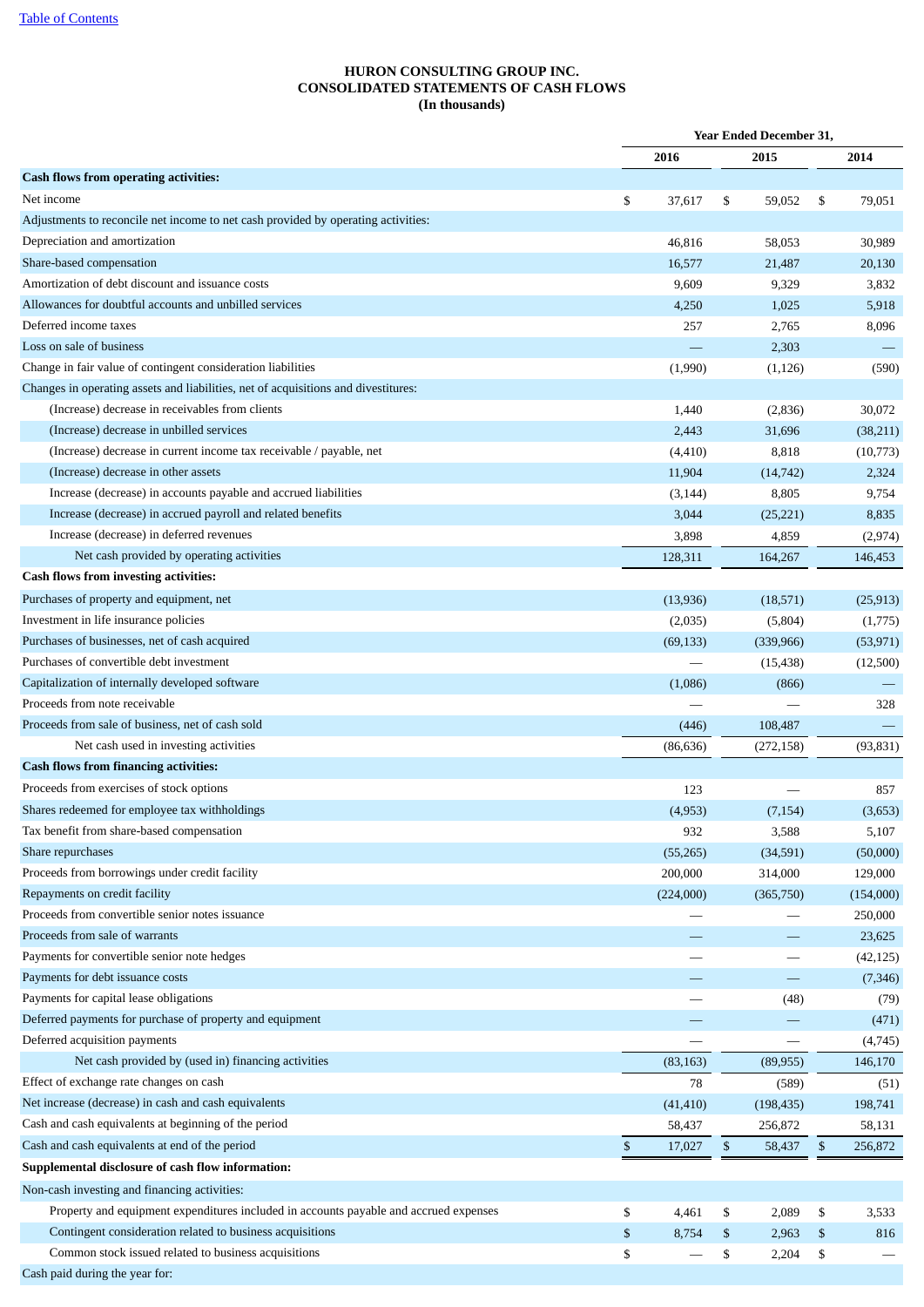| Interest     |                                                                                       | 6.470 \$    | $9.274$ \$  | 4,006  |
|--------------|---------------------------------------------------------------------------------------|-------------|-------------|--------|
| Income taxes |                                                                                       | $24,584$ \$ | $10,955$ \$ | 31,815 |
|              | The accompanying notes are an integral part of the consolidated financial statements. |             |             |        |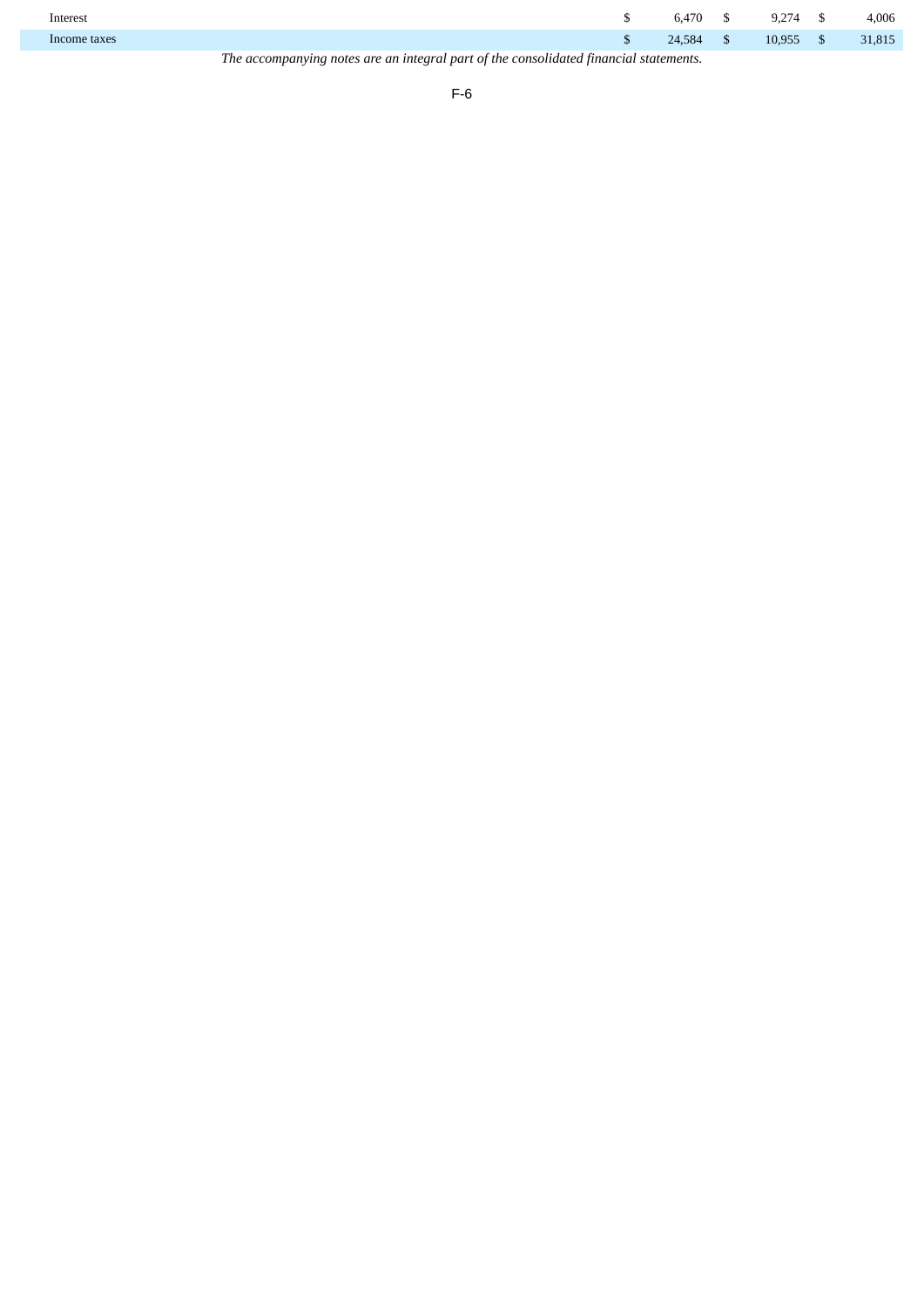# <span id="page-60-0"></span>**1. Description of Business**

Huron is a global professional services firm committed to achieving sustainable results in partnership with clients. We bring a depth of expertise in strategy, operations, advisory services, technology, and analytics to drive lasting and measurable results in the healthcare, higher education, life sciences, and commercial sectors. Through focus, passion, and collaboration, we provide guidance and solutions to support organizations as they contend with the change transforming their industries and businesses.

# **2. Summary of Significant Accounting Policies**

## **Basis of Presentation and Principles of Consolidation**

The accompanying consolidated financial statements reflect the financial position at December 31, 2016 and 2015, and the results of operations and cash flows for the years ended December 31, 2016, 2015, and 2014.

The consolidated financial statements include the accounts of Huron Consulting Group Inc. and its subsidiaries, all of which are wholly-owned. All intercompany balances and transactions have been eliminated in consolidation.

On December 10, 2015, we entered into an agreement to sell our Huron Legal segment to a third party. The sale closed on December 31, 2015. The operations of our Huron Legal segment have been classified as discontinued operations in our consolidated statements of earnings for all periods presented. As of December 31, 2016 and 2015, no assets or liabilities of the disposed business remained on our consolidated balance sheet. See Note 3 "Discontinued Operations" for additional information on the divestiture of our Huron Legal segment.

#### **Use of Estimates**

The preparation of financial statements in conformity with GAAP requires management to make estimates and assumptions that affect the amounts that are reported in the consolidated financial statements and accompanying disclosures. Actual results may differ from these estimates and assumptions.

#### **Revenue Recognition**

Revenue is recognized when persuasive evidence of an arrangement exists, the related services are provided, the price is fixed or determinable, and collectability is reasonably assured. We generate the majority of our revenues from providing professional services under four types of billing arrangements: fixed-fee (including software license revenue), time-and-expense, performance-based, and software support and maintenance and subscriptions.

In fixed-fee billing arrangements, we agree to a pre-established fee in exchange for a predetermined set of professional services. We set the fees based on our estimates of the costs and timing for completing the engagements. We generally recognize revenues under fixed-fee billing arrangements using a proportionate performance approach, which is based on work completed to-date versus our estimates of the total services to be provided under the engagement. Contracts within our Studer Group solution are fixed-fee partner contracts with multiple deliverables, which primarily consist of coaching services, as well as seminars, materials and software products ("Partner Contracts"). Revenues for coaching services and software products are generally recognized on a straight-line basis over the length of the contract. All other revenues under Partner Contracts are recognized at the time the service is provided. Estimates of total engagement revenues and cost of services are monitored regularly during the term of the engagement. If our estimates indicate a potential loss, such loss is recognized in the period in which the loss first becomes probable and reasonably estimable.

We also generate revenues from software licenses for our revenue cycle management software and research administration and compliance software. Licenses for our revenue cycle management software are sold only as a component of our consulting projects, and the services we provide are essential to the functionality of the software. Therefore, revenues from these software licenses are recognized over the term of the related consulting services contract. License revenue from our research administration and compliance software is generally recognized in the month in which the software is delivered.

Time-and-expense billing arrangements require the client to pay based on the number of hours worked by our revenue-generating professionals at agreed upon rates. Time-and-expense arrangements also include certain speaking engagements, conferences, and publication orders purchased by our clients outside of Partner Contracts within our Studer Group solution. We recognize revenues under time-and-expense arrangements as the related services or publications are provided.

In performance-based billing arrangements, fees are tied to the attainment of contractually defined objectives. We enter into performance-based engagements in essentially two forms. First, we generally earn fees that are directly related to the savings formally acknowledged by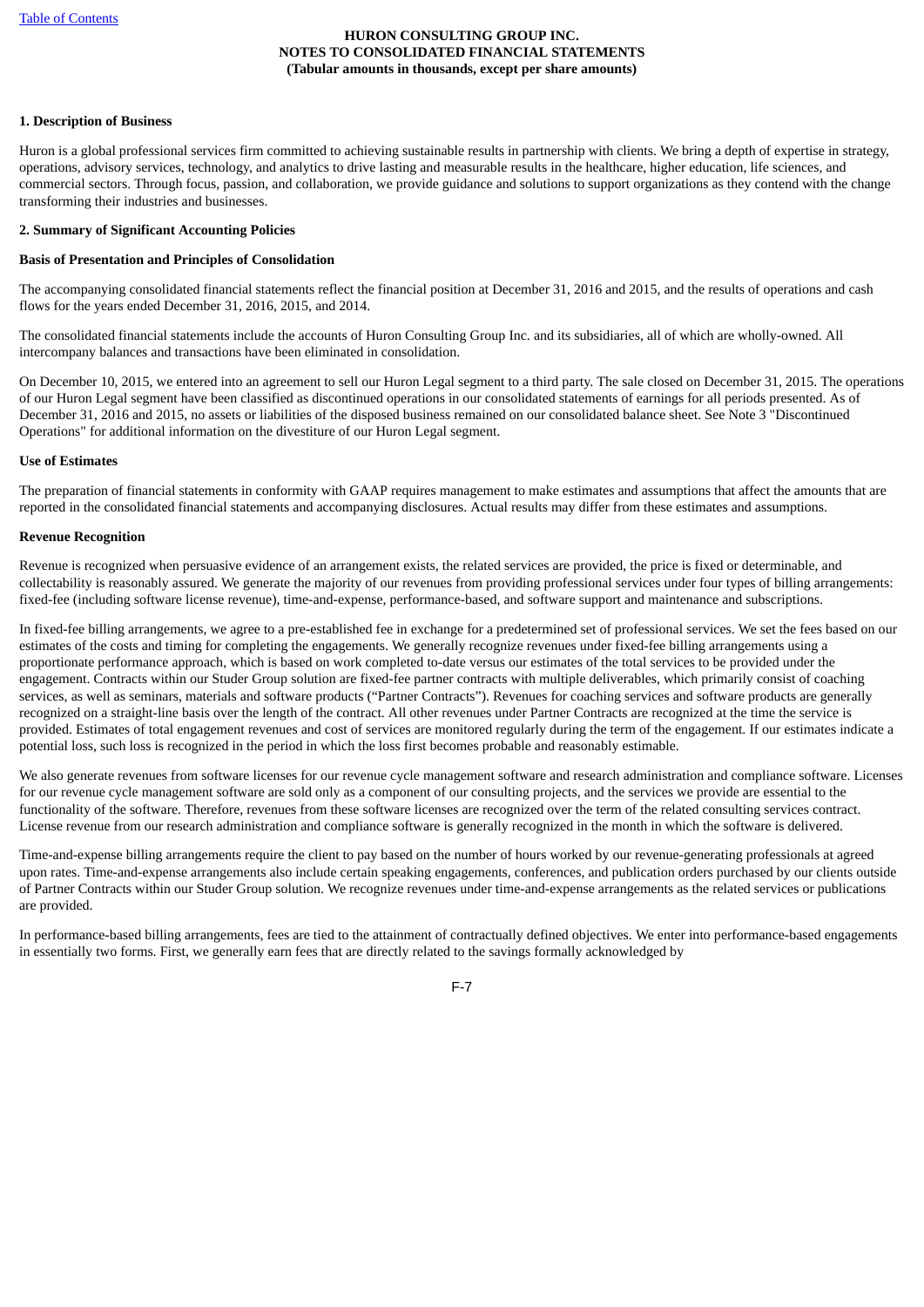the client as a result of adopting our recommendations for improving operational and cost effectiveness in the areas we review. Second, we have performancebased engagements in which we earn a success fee when and if certain pre-defined outcomes occur. We do not recognize revenues under performance-based billing arrangements until all related performance criteria are met.

Clients that have purchased one of our software licenses can pay an annual fee for software support and maintenance. We also generate subscription revenue from our cloud-based analytic tools and solutions. Software support and maintenance and subscription-based revenues are recognized ratably over the support or subscription period, which ranges from one to three years. These fees are billed in advance and included in deferred revenues until recognized.

We have arrangements with clients in which we provide multiple elements of services under one engagement contract. Revenues under these types of arrangements are allocated to each element based on the element's fair value and recognized pursuant to the criteria described above.

Provisions are recorded for the estimated realization adjustments on all engagements, including engagements for which fees are subject to review by the bankruptcy courts. Expense reimbursements that are billable to clients are included in total revenues and reimbursable expenses, and typically an equivalent amount of reimbursable expenses are included in total direct costs and reimbursable expenses. Reimbursable expenses are primarily recognized as revenue in the period in which the expense is incurred. Subcontractors that are billed to clients at cost are also included in reimbursable expenses. When billings do not specifically identify reimbursable expenses, we allocate the portion of the billings equivalent to these expenses to reimbursable expenses.

Differences between the timing of billings and the recognition of revenue are recognized as either unbilled services or deferred revenues in the accompanying consolidated balance sheets. Revenues recognized for services performed but not yet billed to clients are recorded as unbilled services. Client prepayments and retainers are classified as deferred revenues and recognized over future periods as earned in accordance with the applicable engagement agreement.

# **Allowances for Doubtful Accounts and Unbilled Services**

We maintain allowances for doubtful accounts and for services performed but not yet billed based on several factors, including the estimated cash realization from amounts due from clients, an assessment of a client's ability to make required payments, and the historical percentages of fee adjustments and write-offs by age of receivables and unbilled services. The allowances are assessed by management on a regular basis. These estimates may differ from actual results. If the financial condition of a client deteriorates in the future, impacting the client's ability to make payments, an increase to our allowance might be required or our allowance may not be sufficient to cover actual write-offs.

We record the provision for doubtful accounts and unbilled services as a reduction in revenue to the extent the provision relates to fee adjustments and other discretionary pricing adjustments. To the extent the provision relates to a client's inability to make required payments on accounts receivables, we record the provision to selling, general and administrative expenses.

# **Direct Costs and Reimbursable Expenses**

Direct costs and reimbursable expenses consist primarily of revenue-generating employee compensation and their related benefit and share-based compensation costs, the cost of outside consultants or subcontractors assigned to revenue-generating activities, other third-party costs directly attributable to our revenue-generating activities, and direct expenses to be reimbursed by clients. Direct costs and reimbursable expenses incurred on engagements are expensed in the period incurred.

# **Cash and Cash Equivalents**

We consider all highly liquid investments, including overnight investments and commercial paper, with original maturities of three months or less to be cash equivalents.

# **Concentrations of Credit Risk**

To the extent receivables from clients become delinquent, collection activities commence. No single client balance is considered large enough to pose a material credit risk. The allowances for doubtful accounts and unbilled services are based upon the expected ability to collect accounts receivable and bill and collect unbilled services. Management does not anticipate incurring losses on accounts receivable in excess of established allowances. See Note 18 "Segment Information" for concentration of accounts receivable and unbilled services.

We hold our cash in accounts at multiple third-party financial institutions. These deposits, at times, may exceed federally insured limits. We review the credit ratings of these financial institutions, regularly monitor the cash balances in these accounts, and adjust the balances as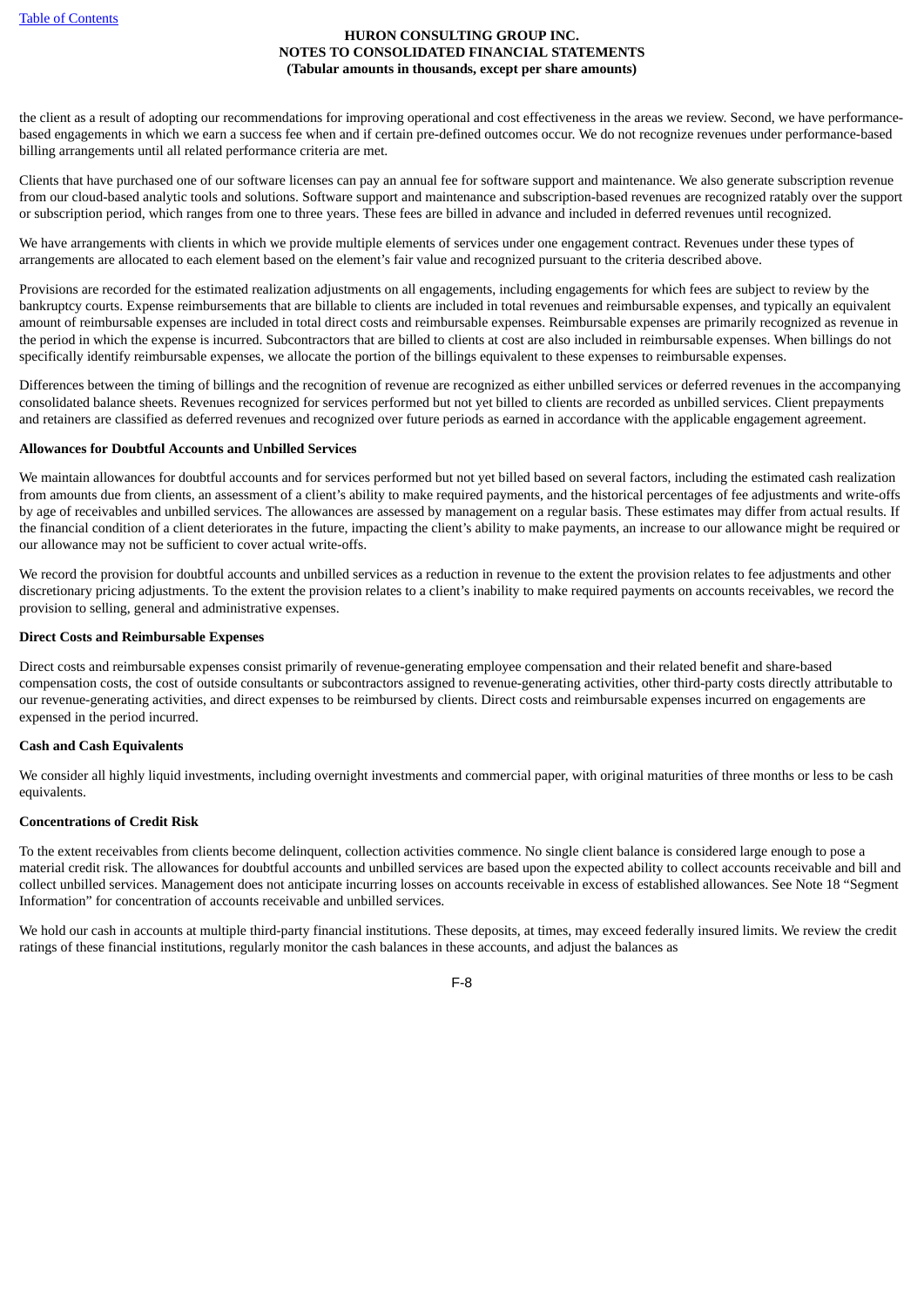appropriate. However, these cash balances could be impacted if the underlying financial institutions fail or are subject to other adverse conditions in the financial markets.

# **Long-term Investment**

Our long-term investment consists of our convertible debt investment in Shorelight Holdings, LLC. We classified the investment as available-for-sale at the time of purchase and reevaluate such classification as of each balance sheet date. The investment is carried at fair value with unrealized holding gains and losses reported in other comprehensive income. If the investment is in an unrealized loss position, we assess whether the investment is other than temporarily impaired. We consider impairments to be other than temporary if they are related to significant credit deterioration or if it is likely we will sell the security before the recovery of its cost basis. We have not identified any other than temporary impairments for our convertible debt investment. In the event there are realized gains and losses or declines in value judged to be other than temporary, we will record the amount in earnings. See Note 12 "Fair Value of Financial Instruments" for further information on our convertible debt investment.

#### **Fair Value of Financial Instruments**

See Note 12 "Fair Value of Financial Instruments" for the accounting policies used to measure the fair value of our financial assets and liabilities that are measured at fair value on a recurring basis.

# **Property and Equipment**

Property and equipment are recorded at cost, less accumulated depreciation. Depreciation of property and equipment is computed on a straight-line basis over the estimated useful lives of the assets. Software, computers, and related equipment are depreciated over an estimated useful life of two to four years. Furniture and fixtures are depreciated over five years. Leasehold improvements are amortized over the lesser of the estimated useful life of the asset or the initial term of the lease.

#### **Software Development Costs**

We expense development costs for software products that will be sold, leased, or otherwise marketed until technological feasibility has been established. Similarly, we expense all development costs after the software is available for general release to customers. During the period between the establishment of technological feasibility and availability for general release to customers, software development costs are capitalized and subsequently reported at the lower of unamortized cost or net realizable value. Capitalized development costs are amortized in proportion to current and future revenue for each product with an annual minimum equal to the straight-line amortization over the remaining estimated economic life of the product. We classify capitalized development costs for software products to be sold, leased, or otherwise marketed as other non-current assets on our consolidated balance sheet. Unamortized capitalized software development costs were \$1.4 million at both December 31, 2016 and 2015. During the years ended December 31, 2016, 2015, and 2014, we amortized \$1.1 million, \$1.0 million, and \$0.8 million, respectively, of capitalized software development costs.

# **Impairment of Long-Lived Assets**

Long-lived assets, including property and equipment, are reviewed for impairment whenever events or changes in circumstances indicate that the carrying amount of an asset may not be recoverable. Events relating to recoverability may include significant unfavorable changes in business conditions, recurring losses, or a significant decline in forecasted operating results over an extended period of time. We evaluate the recoverability of long-lived assets based upon forecasted undiscounted cash flows. No impairment charges for long-lived assets were recorded in 2016, 2015, or 2014.

# **Intangible Assets Other Than Goodwill**

Identifiable intangible assets are amortized over their expected useful lives using a method that reflects the economic benefit expected to be derived from the assets or on a straight-line basis. Intangible assets are reviewed for impairment in a similar manner to our long-lived assets described above. No impairment charges for intangible assets were recorded in 2016, 2015, or 2014.

#### **Goodwill**

For acquisitions accounted for as a business combination, goodwill represents the excess of the cost over the fair value of the net assets acquired. We are required to test goodwill for impairment, at the reporting unit level, annually and when events or circumstances indicate the fair value of a reporting unit may be below its carrying value. A reporting unit is an operating segment or one level below an operating segment (referred to as a component) to which goodwill is assigned when initially recorded. We assign goodwill to reporting units based on our integration plans and the expected synergies resulting from the acquisition. We have five reporting units, which consist of our Healthcare,

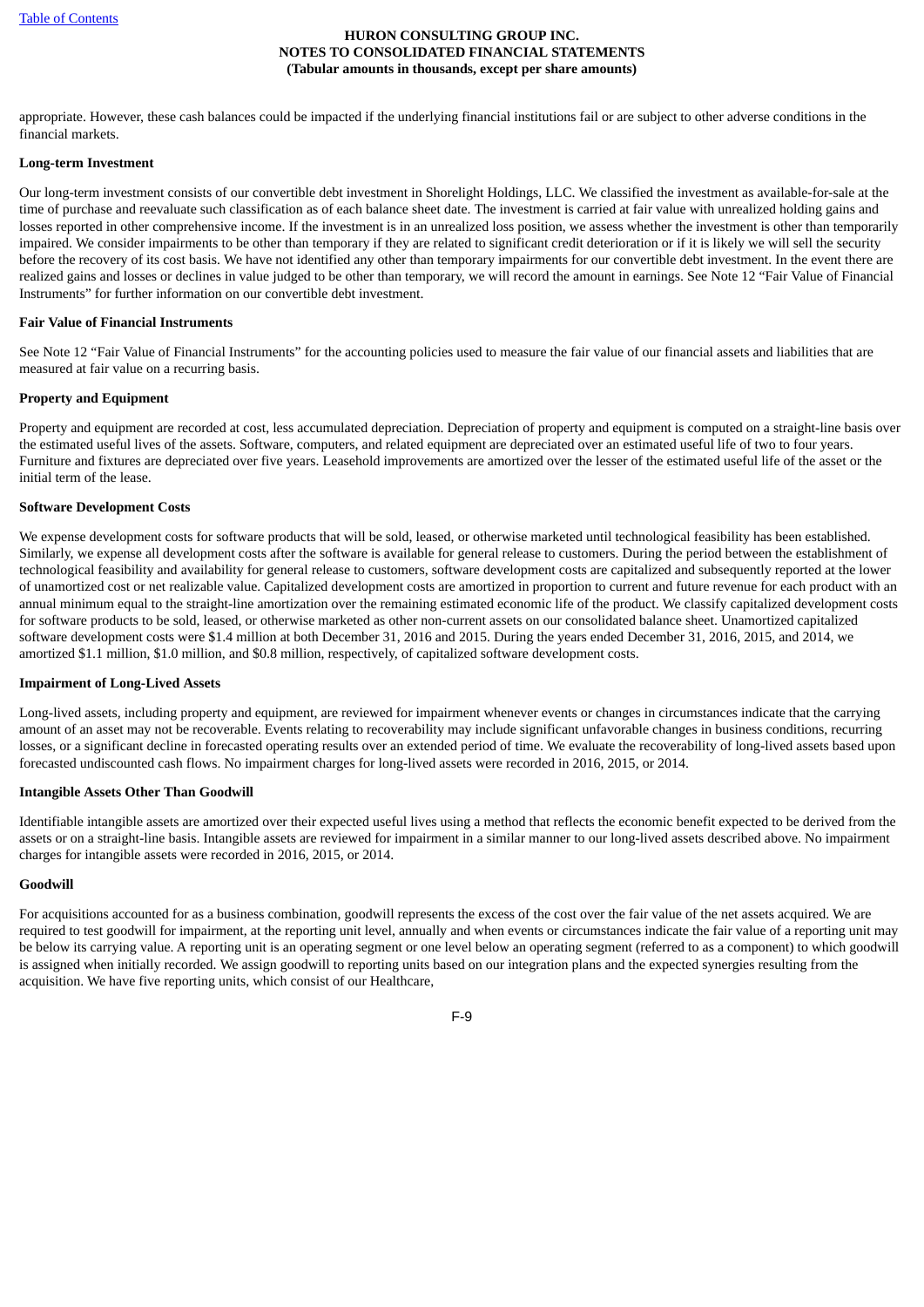Education and Life Sciences, and All Other operating segments, and our Business Advisory and Enterprise Solutions and Analytics practices, which together make up our Business Advisory operating segment.

We test goodwill for impairment annually and whenever events or circumstances make it more likely than not that an impairment may have occurred. We perform our annual goodwill impairment test as of November 30 and monitor for interim triggering events on an ongoing basis.

Pursuant to our policy, we performed the annual goodwill impairment test as of November 30, 2016 and determined that no impairment of goodwill existed as of that date. Further, we evaluated whether any events have occurred or any circumstances have changed since November 30, 2016 that would indicate goodwill may have become impaired since our annual impairment test. Based on our evaluation as of December 31, 2016, we determined that no indications of impairment have arisen since our annual goodwill impairment test.

See Note 5 "Goodwill and Intangible Assets" for information regarding our recent goodwill impairment test.

## **Business Combinations**

We use the acquisition method of accounting for business combinations*.* Each acquired company's operating results are included in our consolidated financial statements starting on the date of acquisition. The purchase price is equivalent to the fair value of consideration transferred. Tangible and identifiable intangible assets acquired and liabilities assumed are recorded at fair value as of the acquisition date. Goodwill is recognized for the excess of purchase price over the net fair value of assets acquired and liabilities assumed. Contingent consideration, which is primarily based on the business achieving certain performance targets, is recognized at its fair value on the acquisition date, and changes in fair value are recognized in earnings until settled. Refer to Note 12 "Fair Value of Financial Instruments" for further information regarding our contingent acquisition liability balances.

# **Deferred Lease Incentives**

We record the portion of the deferred lease incentive liability that we expect to recognize over a period greater than one year as a non-current liability. The non-current portion of the deferred lease incentive liability totaled \$10.7 million and \$10.0 million at December 31, 2016 and 2015, respectively, and was primarily generated from tenant improvement allowances and rent abatement. Deferred lease incentives are amortized on a straight-line basis over the life of the lease. The portion of the deferred lease incentive corresponding to the rent payments that will be paid within 12 months of the balance sheet date is classified as a current liability. We monitor the classification of such liabilities based on the expectation of their utilization periods.

#### **Income Taxes**

Current tax liabilities and assets are recognized for the estimated taxes payable or refundable, respectively, on the tax returns for the current year. Deferred tax assets and liabilities are recognized for the future tax consequences attributable to differences between the financial statement carrying amounts of existing assets and liabilities and their respective tax bases. Deferred tax assets and liabilities are measured using enacted tax rates expected to apply to taxable income in the years in which those temporary differences are expected to be recovered or settled. To the extent that deferred tax assets will not likely be recovered from future taxable income, a valuation allowance is established against such deferred tax assets.

#### **Share-Based Compensation**

Share-based compensation cost is measured based on the grant date fair value of the respective awards. We generally recognize share-based compensation ratably using the straight-line attribution method; however, for those awards with performance criteria and graded vesting features, we use the graded vesting attribution method. We net share-based compensation expense with our estimated amount of expected forfeitures.

# **Sponsorship and Advertising Costs**

Sponsorship and advertising costs are expensed as incurred. Such expenses for the years ended December 31, 2016, 2015, and 2014 totaled \$7.1 million, \$6.4 million, and \$6.0 million, respectively, and are a component of selling, general and administrative expenses on our consolidated statement of earnings.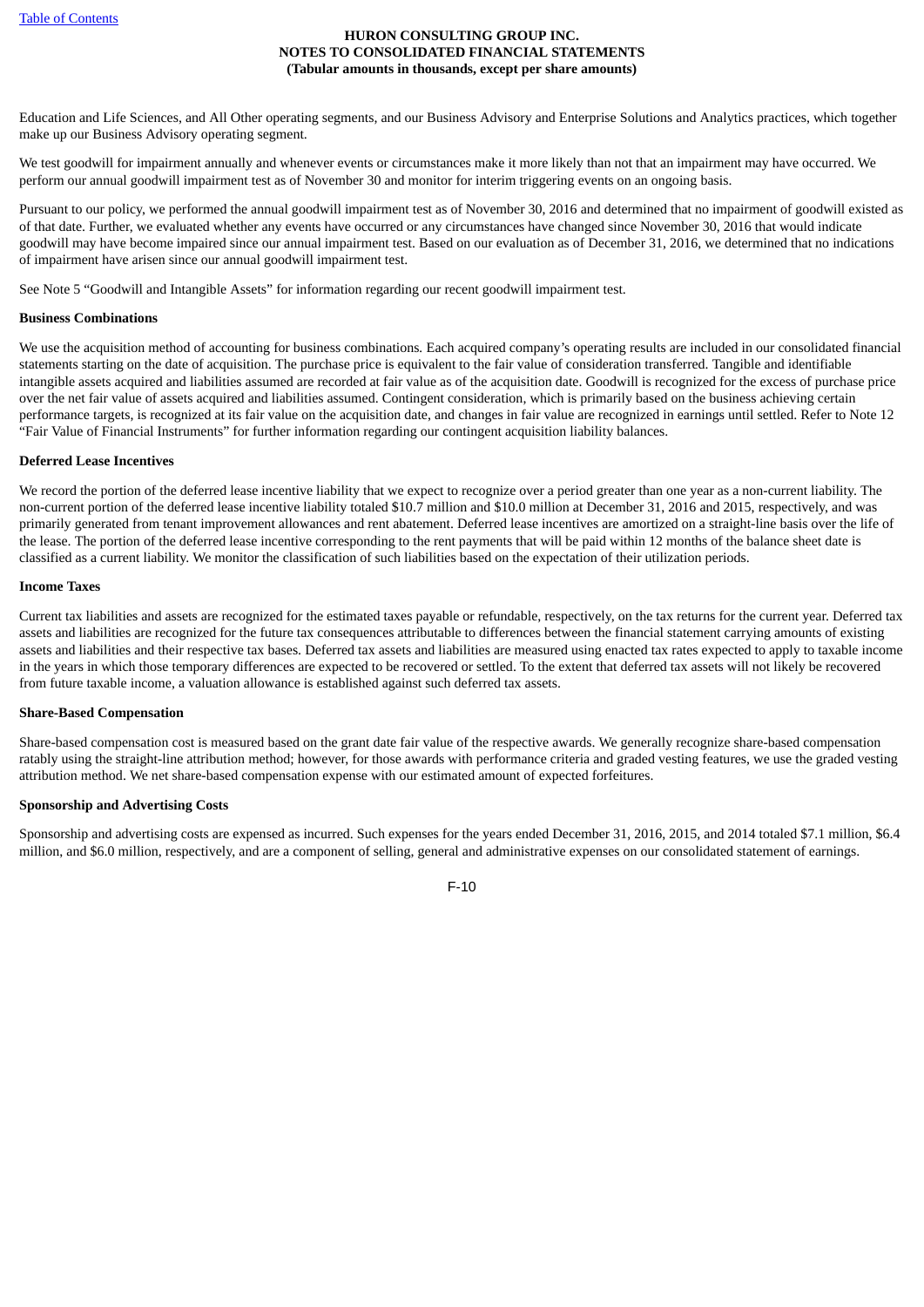# **Convertible Senior Notes**

In September 2014, we issued \$250 million principal amount of 1.25% convertible senior notes due 2019 (the "Convertible Notes") in a private offering. We have separated the Convertible Notes into liability and equity components. The carrying amount of the liability component was determined by measuring the fair value of a similar liability that does not have an associated convertible feature. The carrying value of the equity component representing the conversion option, which is recognized as a debt discount, was determined by deducting the fair value of the liability component from the proceeds of the Convertible Notes. The debt discount is amortized to interest expense using the effective interest method over the term of the Convertible Notes. The equity component will not be remeasured as long as it continues to meet the conditions for equity classification. Refer to Note 7 "Financing Arrangements" for further information regarding the Convertible Notes.

# **Debt Issuance Costs**

We amortize the costs we incur to obtain debt financing over the contractual life of the related debt using the effective interest method for non-revolving debt and the straight-line method for revolving debt. The amortization expense is included in interest expense, net of interest income in our statement of earnings. Unamortized debt issuance costs attributable to our revolving credit facility are included as a component of other non-current assets. Unamortized debt issuance costs attributable to our Convertible Notes are recorded as a deduction from the carrying amount of the debt liability.

#### **Foreign Currency**

Assets and liabilities of foreign subsidiaries whose functional currency is not the United States Dollar (USD) are translated into the USD using the exchange rates in effect at period end. Revenue and expense items are translated using the average exchange rates for the period. Foreign currency translation adjustments are included in accumulated other comprehensive income, which is a component of stockholders' equity.

Foreign currency transaction gains and losses are included in other income, net on the statement of earnings. We recognized de minimis foreign currency transaction gains in 2016, \$1.6 million of foreign currency transaction losses in 2015, and de minimis foreign currency transaction losses in 2014.

# **Segment Reporting**

Segments are defined as components of a company that engage in business activities from which they may earn revenues and incur expenses, and for which separate financial information is available and is evaluated regularly by the chief operating decision maker, or decision-making group, in deciding how to allocate resources and in assessing performance. Our chief operating decision maker manages the business under four operating segments, which are reportable segments: Healthcare, Education and Life Sciences, Business Advisory, and All Other. During 2015, we wound down the businesses within our All Other operating segment, which consisted of our public sector consulting practice and our foreign consulting operations based in the Middle East. We did not generate any revenues from our All Other segment during 2016.

# **New Accounting Pronouncements**

# *Recently Adopted*

In April 2015, the FASB issued Accounting Standards Update ("ASU") 2015-05, *Intangibles-Goodwill and Other-Internal-Use Software (Subtopic 350-40): Customer's Accounting for Fees Paid in a Cloud Computing Arrangement*. The amendments in ASU 2015-05 provide guidance to customers about whether a cloud computing arrangement includes a software license. If a cloud computing arrangement includes a software license, the customer should account for the software license element of the arrangement consistent with other software licenses. If a cloud computing arrangement does not include a software license, the customer should account for the arrangement as a service contract. We adopted these amendments in the first quarter of 2016 on a prospective basis. The adoption of these amendments did not have any impact on our consolidated financial statements.

In April 2015, the FASB issued ASU 2015-03, *Simplifying the Presentation of Debt Issuance Costs*. The amendments to the guidance require the presentation of debt issuance costs on the balance sheet as a deduction from the carrying amount of the related debt liability, consistent with debt discounts. In August 2015, the FASB issued ASU 2015-15, Presentation and Subsequent Measurement of Debt Issuance Costs Associated with Line-of-Credit Arrangements: Amendments to SEC Paragraphs Pursuant to Staff Announcement at June 18, 2015 EITF Meeting, which clarifies the treatment of debt issuance costs from line-of-credit arrangements after the adoption of ASU 2015-03. ASU 2015-15 clarifies that the SEC staff would not object to an entity deferring and presenting debt issuance costs related to a line-of-credit arrangement as an asset and subsequently amortizing the deferred debt issuance costs ratably over the term of such arrangement, regardless of whether there are any outstanding borrowings on the line-of-credit arrangement. We adopted these amendments in the first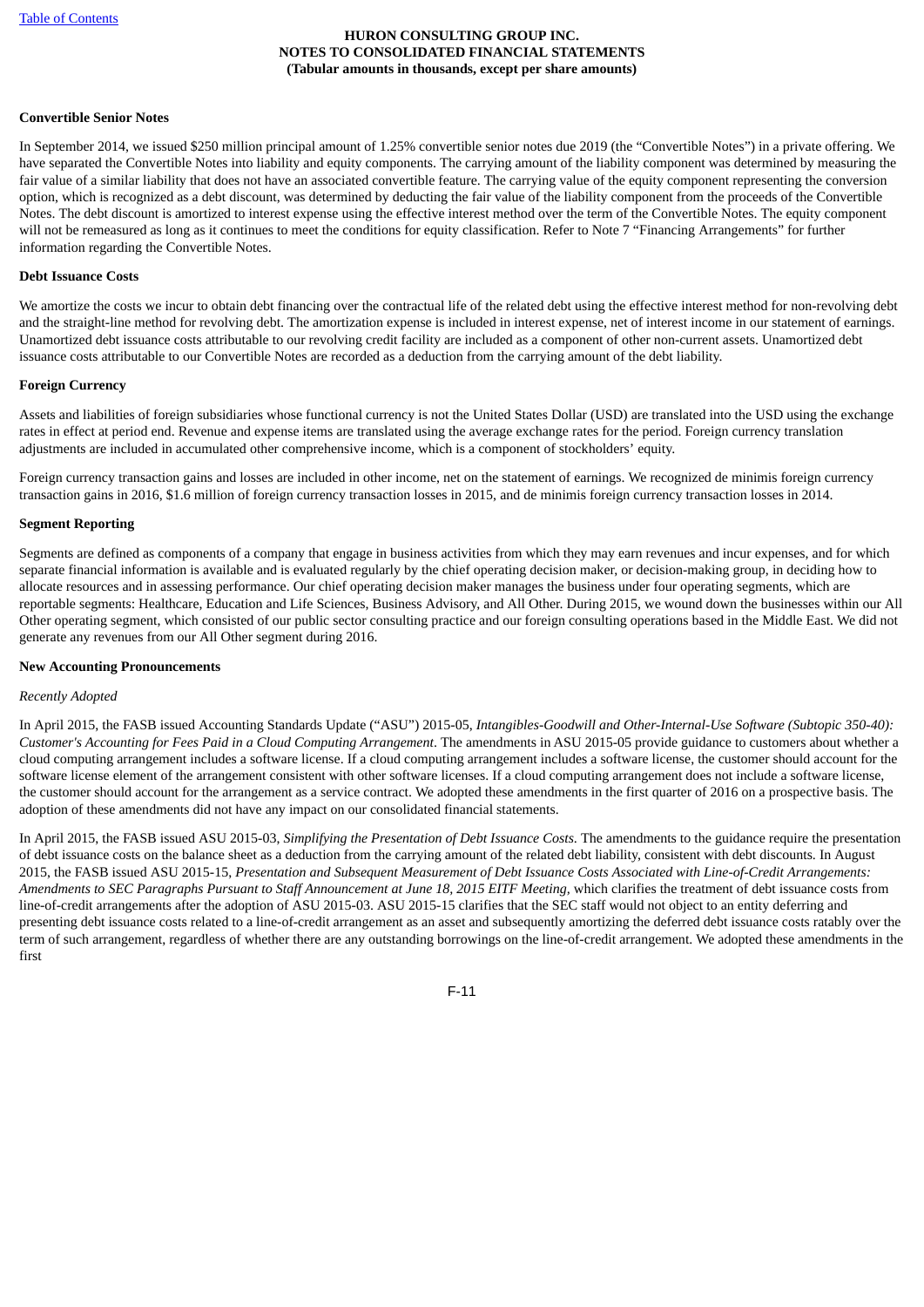quarter of 2016 on a retrospective basis. As a result, we reclassified debt issuance costs related to our convertible senior notes of \$1.2 million included in prepaid expenses and other current assets and \$3.4 million included in other non-current assets to long-term debt on our previously reported consolidated balance sheet as of December 31, 2015. See Note 7 "Financing Arrangements" for information on our convertible senior notes.

In February 2015, the FASB issued ASU 2015-02, *Amendments to the Consolidation Analysis*, which amends the consolidation requirements in ASC 810, *Consolidation*. ASU 2015-02 requires management to reevaluate all legal entities under a revised consolidation model, specifically (i) modify the evaluation of whether limited partnership and similar legal entities are variable interest entities ("VIEs") or voting interest entities, (ii) eliminate the presumption that a general partner should consolidate a limited partnership, (iii) affect the consolidation analysis of reporting entities that are involved with VIEs, particularly those that have fee arrangements and related party relationships, and (iv) provide a scope exception from consolidation guidance for reporting entities with interests in legal entities that are required to comply with or operate in accordance with requirements that are similar to those in Rule 2a-7 of the Investment Act of 1940 for registered money market funds. We adopted these amendments in the first quarter of 2016. The adoption of these amendments did not have any impact on our consolidated financial statements.

## *Not Yet Adopted*

In January 2017, the FASB issued ASU 2017-04, *Intangibles-Goodwill and Other (Topic 350): Simplifying the Test for Goodwill Impairment.* ASU 2017-04 eliminates Step 2 of the goodwill impairment test, which required us to determine the implied fair value of goodwill by allocating the reporting unit's fair value to each of its assets and liabilities as if the reporting unit was acquired in a business acquisition. Instead, the updated guidance requires an entity to perform its annual or interim goodwill impairment test by comparing the fair value of the reporting unit to its carrying value, and recognizing a non-cash impairment charge for the amount by which the carrying value exceeds the reporting unit's fair value with the loss not exceeding the total amount of goodwill allocated to that reporting unit. The updated guidance is effective for us beginning January 1, 2020, with early adoption permitted, and will be applied on a prospective basis. ASU 2017-04 currently has no impact on our consolidated financial statements; however, we will evaluate the impact of this updated guidance on future annual or interim goodwill impairment tests performed.

In March 2016, the FASB issued ASU 2016-09, *Improvements to Employee Share-Based Payment Accounting*. ASU 2016-09 simplifies several aspects of the accounting for share-based payment transactions, including the accounting for income taxes, classification of excess tax benefits on the statement of cash flows, and forfeitures. The updated guidance is effective for us beginning January 1, 2017, at which time we will begin recognizing excess tax benefits and deficiencies as income tax benefit or expense in our consolidated statement of earnings on a prospective basis. Prior to adoption of this ASU, excess tax benefits and deficiencies are recognized as additional paid-in capital on our consolidated balance sheet. During the year ended December 31, 2016, we recognized \$0.2 million of net excess tax benefits as additional paid-in capital. In 2017, we could recognize net excess tax benefits or deficiencies depending on the trading price of our common stock. Additionally, upon adoption, we will classify excess tax benefits as an operating activity on the statement of cash flows on a retrospective basis. As a result, in 2017, we will reclassify \$0.9 million and \$3.6 million of excess tax benefits for the years ended December 31, 2016 and 2015, respectively, from cash flows from financing activities to cash flows from operating activities on our reported statement of cash flows. Additionally, upon adoption, we will elect to account for share-based award forfeitures as they occur and apply this accounting change on a modified retrospective basis as a cumulative-effect adjustment to retained earnings of \$0.4 million.

In March 2016, the FASB issued ASU 2016-06, Derivatives and Hedging: Contingent Put and Call Options in Debt Instruments. ASU 2016-06 clarifies that in assessing whether an embedded contingent put or call option is clearly and closely related to the debt host, an entity is required to perform only the fourstep decision sequence in ASC 815-15-25-42 (as amended by the ASU). The entity does not have to separately assess whether the event that triggers its ability to exercise the contingent option is itself indexed only to interest rates or credit risk. The updated guidance is effective for us beginning January 1, 2017. We do not expect the adoption of this guidance to have any impact on our consolidated financial statements.

In March 2016, the FASB issued ASU 2016-02, *Leases*, which supersedes ASC Topic 840, *Leases*, and sets forth the principles for the recognition, measurement, presentation, and disclosure of leases for both lessees and lessors. ASU 2016-02 requires lessees to classify leases as either finance or operating leases and to record on the balance sheet a right-of-use asset and a lease liability, equal to the present value of the remaining lease payments, for all leases with a term greater than 12 months regardless of the lease classification. The lease classification will determine whether the lease expense is recognized based on an effective interest rate method or a straight-line basis over the term of the lease. ASU 2016-02 will be effective for us beginning January 1, 2019, with early adoption permitted. Entities are required to use a modified retrospective transition method for existing leases. We are currently evaluating the potential impact this guidance will have on our consolidated financial statements.

In January 2016, the FASB issued ASU 2016-01, Financial Instruments - Overall (Subtopic 825-10): Recognition and Measurement of Financial Assets and *Financial Liabilities*. The amendments to the guidance enhance the reporting model for financial instruments, which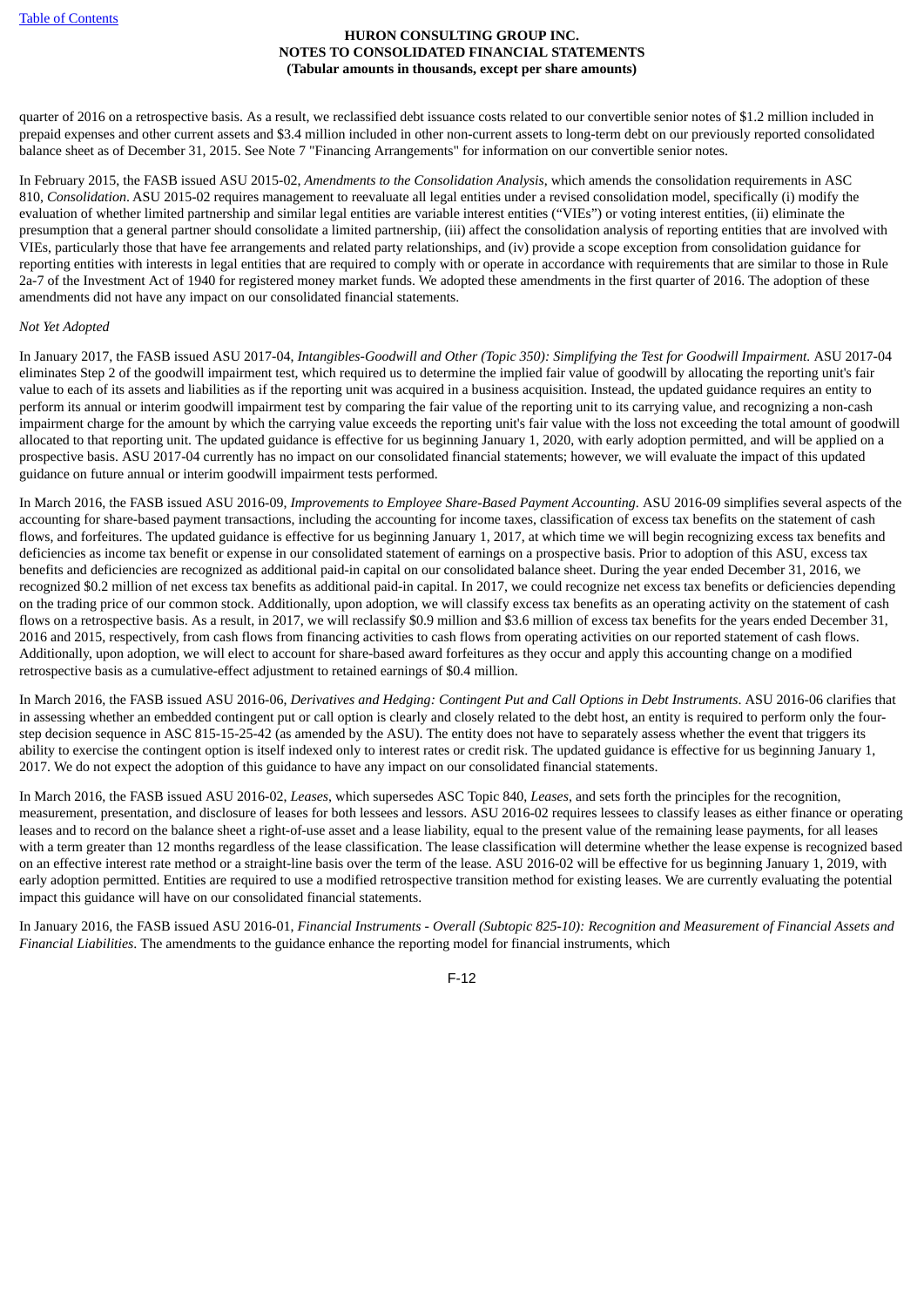includes amendments to address aspects of recognition, measurement, presentation, and disclosure. The updated guidance is effective for us beginning January 1, 2018. We are currently evaluating the potential impact this guidance will have on our consolidated financial statements.

In May 2014, the FASB issued ASU 2014-09, *Revenue from Contracts with Customers*, as a new Topic, ASC 606. The new revenue recognition standard provides a five-step analysis of transactions to determine when and how revenue is recognized. The core principle is that a company should recognize revenue to depict the transfer of promised goods or services to customers in an amount that reflects the consideration to which the entity expects to be entitled in exchange for those goods or services. In accordance with the new standard, we will adopt ASU 2014-09 on January 1, 2018. Companies may apply the new guidance using either the full retrospective transition method, which requires restating each prior period presented, or the modified retrospective transition method, under which the new guidance is applied to the current period presented in the financial statements and a cumulative-effect adjustment is recorded as of the date of adoption. We expect to apply the new guidance using the modified retrospective transition method. We are currently evaluating the potential impact this guidance will have on our consolidated financial statements; most notably the impact on our revenue recognition for performance-based fee billing arrangements. Currently, we recognize revenue under performance-based fee billing arrangements once all related performance criteria are met and the amount to be recognized is fixed or determinable. However, we anticipate that ASC 606 will require us to estimate these amounts and recognize the estimated amount over the term of the engagement. As a result, we expect to recognize revenue under performance-based fee billing arrangements earlier under ASC 606 than we do under current guidance.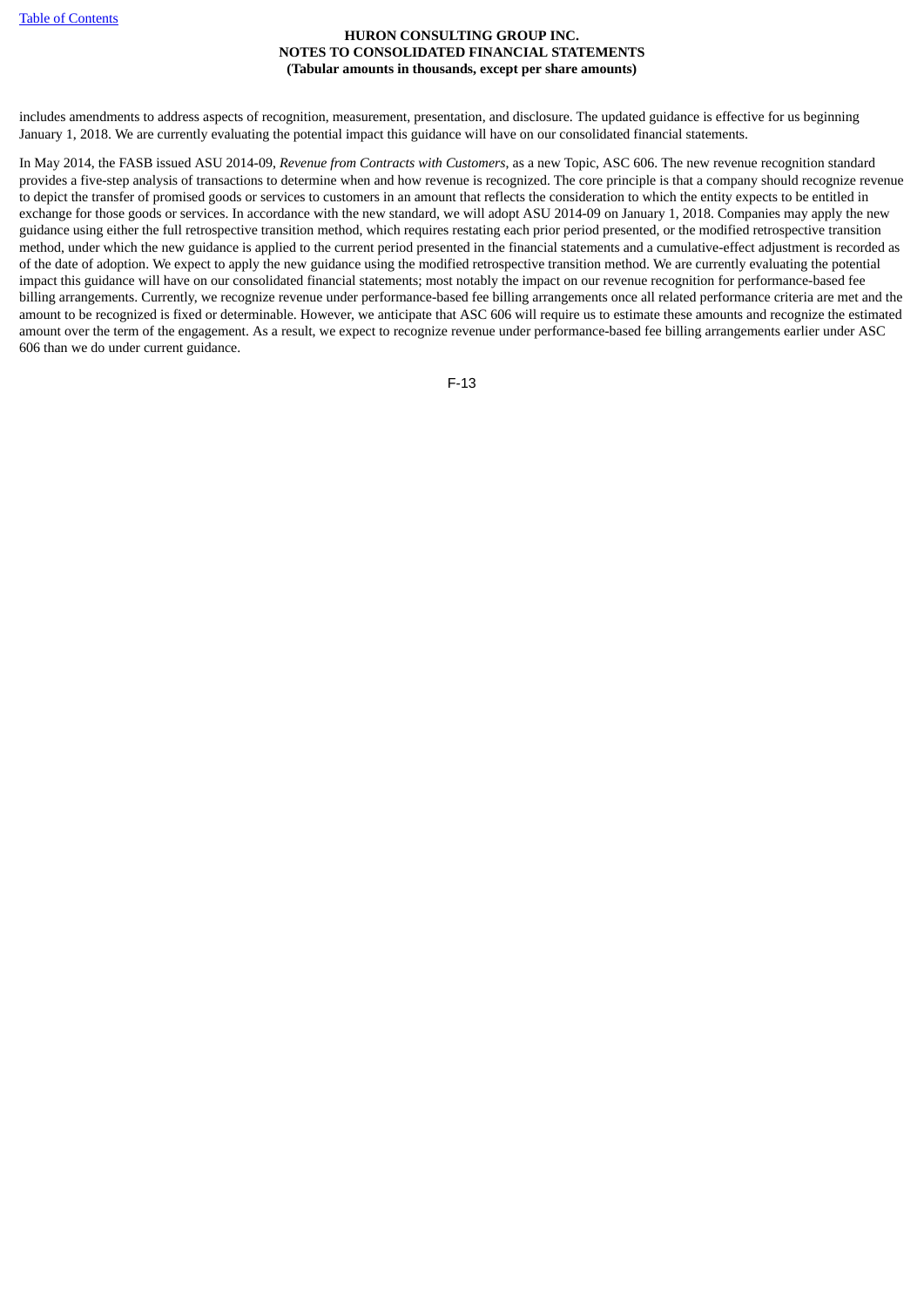# **3. Discontinued Operations**

During 2015, we began evaluating strategic alternatives related to our Huron Legal segment, including the potential divestiture of the practice. On December 10, 2015, we entered into an agreement to sell Huron Legal to Consilio, Inc. ("Consilio"). Pursuant to the agreement, Consilio acquired substantially all of the assets and assumed certain liabilities of Huron Legal, and acquired all issued and outstanding equity interests in certain entities wholly owned by the Company. Huron Legal provided eDiscovery services, consulting services, and contract management services related to law department management, information governance and compliance, legal discovery, litigation management, and legal analytics.

The sale closed on December 31, 2015, at which time we received proceeds of \$110.1 million and recognized a pretax disposal loss of \$2.3 million. The divestiture of the Huron Legal segment represented a strategic shift that had a major effect on our operations and financial results. As such, the operations of our Huron Legal segment have been classified as discontinued operations in our consolidated statements of earnings for all periods presented. As of December 31, 2016 and 2015, no assets or liabilities of the disposed business remained on our consolidated balance sheets. For the year ended December 31, 2016, we recognized a loss from discontinued operations, net of tax, of \$1.9 million, primarily related to obligations for former employees, legal fees, and updated lease assumptions for vacated office space directly related to the sale of the Huron Legal segment. The table below summarizes the operating results of Huron Legal for the years ended December 31, 2015 and 2014.

|                                                                                                                     | <b>Year Ended December 31,</b> |         |    |         |
|---------------------------------------------------------------------------------------------------------------------|--------------------------------|---------|----|---------|
|                                                                                                                     |                                | 2015    |    | 2014    |
| Revenues and reimbursable expenses:                                                                                 |                                |         |    |         |
| <b>Revenues</b>                                                                                                     | \$                             | 139,430 | \$ | 183,646 |
| Reimbursable expenses                                                                                               |                                | 3,148   |    | 4,028   |
| Total revenues and reimbursable expenses                                                                            |                                | 142,578 |    | 187,674 |
| Direct costs and reimbursable expenses (exclusive of depreciation and amortization shown in operating<br>expenses): |                                |         |    |         |
| Direct costs                                                                                                        |                                | 95,247  |    | 115,894 |
| Amortization of intangible assets and software development costs                                                    |                                | 233     |    | 298     |
| Reimbursable expenses                                                                                               |                                | 3,153   |    | 4,001   |
| Total direct costs and reimbursable expenses                                                                        |                                | 98,633  |    | 120,193 |
| Operating expenses and other operating gain:                                                                        |                                |         |    |         |
| Selling, general and administrative expenses                                                                        |                                | 20,640  |    | 22,635  |
| Restructuring charges <sup>(1)</sup>                                                                                |                                | 13,341  |    | 627     |
| Other gain                                                                                                          |                                | (900)   |    |         |
| Depreciation and amortization                                                                                       |                                | 9,605   |    | 9,563   |
| Total operating expenses and other operating gain                                                                   |                                | 42,686  |    | 32,825  |
| Operating income                                                                                                    |                                | 1,259   |    | 34,656  |
| Other expense, net                                                                                                  |                                | (13)    |    | (109)   |
| Income from discontinued operations before income tax expense                                                       |                                | 1,246   |    | 34,547  |
| Loss on disposal                                                                                                    |                                | (2,303) |    |         |
| Total income (loss) from discontinued operations before income tax expense                                          |                                | (1,057) |    | 34,547  |
| Income tax expense <sup>(2)</sup>                                                                                   |                                | 1,786   |    | 2,498   |
| Net income (loss) from discontinued operations                                                                      | \$                             | (2,843) | \$ | 32,049  |
|                                                                                                                     |                                |         |    |         |

(1) During 2015, the Huron Legal segment incurred a \$13.3 million restructuring charge. Of the \$13.3 million, \$6.1 million related to accelerated depreciation on assets disposed of as a result of the sale, \$5.1 million related to employee costs incurred in connection with the sale, \$1.1 million related to the accrual of our remaining lease obligations for vacated spaces, net of estimated sublease income, and \$1.0 million related to severance costs incurred from prior workforce reductions.

(2) See Note 16 "Income Taxes" for additional detail on the income tax expense recognized for discontinued operations.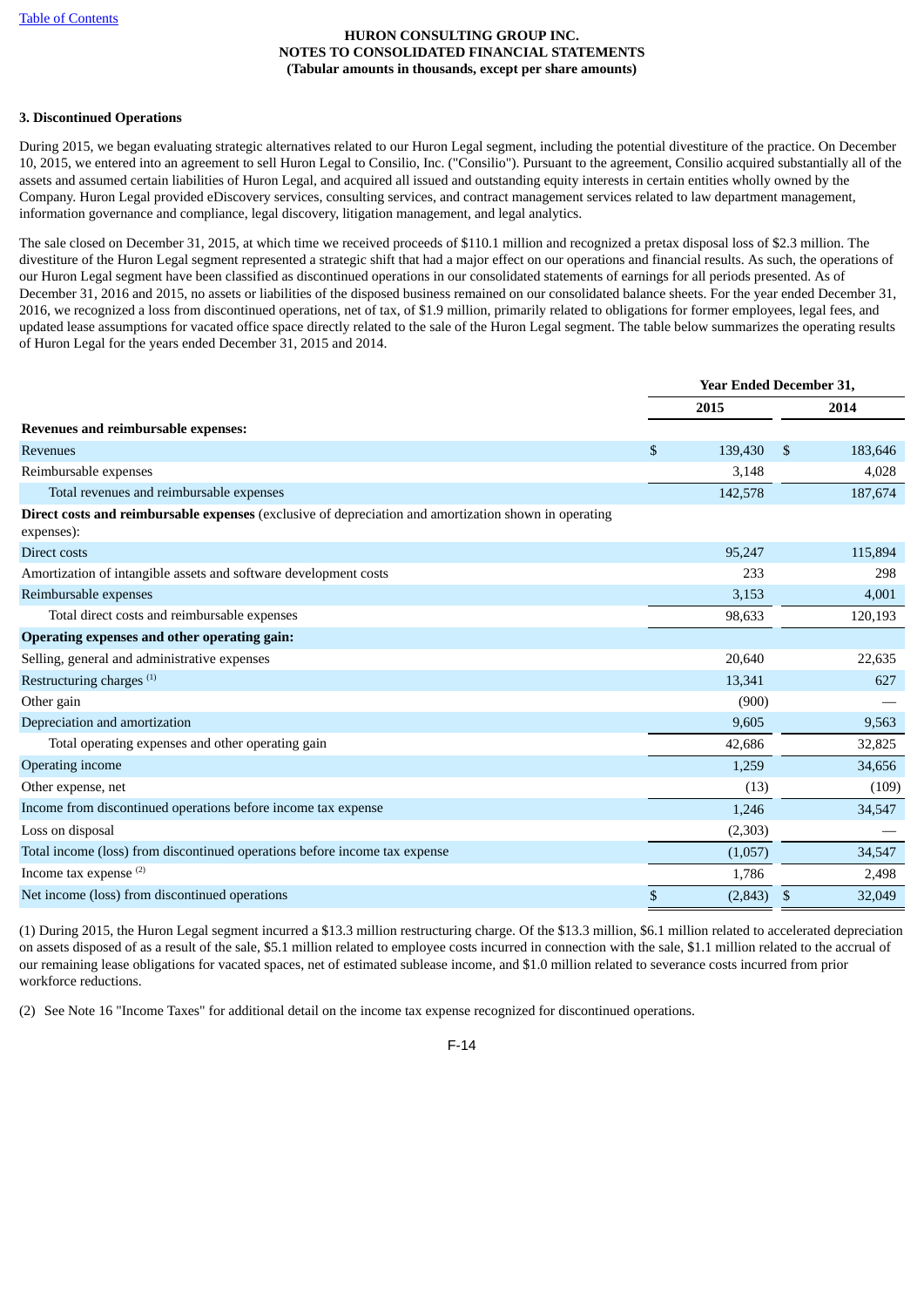The table below summarizes the amounts reflected in our consolidated statements of cash flows that relate to the discontinued operations for the years ended December 31, 2015 and 2014.

|                                                                                       | <b>Year Ended December 31,</b> |                          |  |        |  |
|---------------------------------------------------------------------------------------|--------------------------------|--------------------------|--|--------|--|
|                                                                                       |                                | 2015                     |  | 2014   |  |
| Depreciation and amortization                                                         |                                | 15,974                   |  | 9,861  |  |
| Share-based compensation                                                              |                                | 2,215                    |  | 1,374  |  |
| Purchases of property and equipment                                                   | S                              | 6.234                    |  | 11,910 |  |
| Significant non-cash investing items of discontinued operations:                      |                                |                          |  |        |  |
| Property and equipment expenditures included in accounts payable and accrued expenses |                                | $\overline{\phantom{0}}$ |  | 1,464  |  |
| Contingent consideration related to business acquisitions                             |                                | 900                      |  |        |  |

In connection with the sale of Huron Legal, we entered into a transition services agreement ("TSA") with Consilio, under which we are providing certain post-closing services, support, and facilities to Consilio to facilitate an orderly transfer of the Huron Legal business operations. Billings under the TSA, which we do not consider to be significant, are recorded as a reduction of the costs to provide the respective service, primarily in selling, general and administrative expenses in the consolidated statements of earnings. We expect to provide services under the TSA through the third quarter of 2017 with the scope of services decreasing over the term of the agreement. Other than the TSA, we have no continuing involvement with the Huron Legal segment.

#### **4. Acquisitions**

*2016*

# *MyRounding Solutions, LLC*

On February 1, 2016, we completed the acquisition of MyRounding Solutions, LLC ("MyRounding"), a Denver, Colorado-based firm specializing in digital health solutions to improve patient care. The MyRounding application is designed to standardize, automate, and track rounding activity, allowing nurses and staff to improve the care and experience of patients in real time. The addition of MyRounding expands the integration of our software and consulting solutions and strengthens our transformation services for healthcare providers. The results of operations of MyRounding have been included in our consolidated financial statements and the results of operations of our Healthcare segment from the date of acquisition.

#### *ADI Strategies, Inc.*

On May 1, 2016, we completed the acquisition of the U.S. assets of ADI Strategies, Inc. ("ADI Strategies"), a leading enterprise performance management, risk management, and business intelligence firm focused on implementing the Oracle enterprise application suite. The results of operations of ADI Strategies have been included in our consolidated financial statements and the results of operations of our Business Advisory segment from the date of acquisition. We are also in the process of acquiring the international assets of ADI Strategies in Dubai and India, for which we currently expect to sign and close in the first half of 2017.

# *Healthcare Services Management, Inc.*

On August 1, 2016, we completed the acquisition of Healthcare Services Management, Inc. ("HSM Consulting"), a firm specializing in healthcare information technology and management consulting. The results of operations of HSM Consulting have been included in our consolidated financial statements and results of operations of our Healthcare segment from the date of acquisition.

The acquisitions of MyRounding, ADI Strategies, and HSM Consulting are not significant to our consolidated financial statements individually or in the aggregate as of and for the twelve months ended December 31, 2016.

#### *2015*

#### *Studer Holdings, Inc.*

On February 12, 2015, we acquired 100% of the outstanding stock of Studer Holdings, Inc. ("Studer Group") from the existing shareholders in accordance with an Agreement and Plan of Merger dated January 26, 2015 (the "Merger Agreement"). Studer Group is a professional services firm that assists healthcare providers achieve cultural transformation to deliver and sustain improvement in clinical outcomes and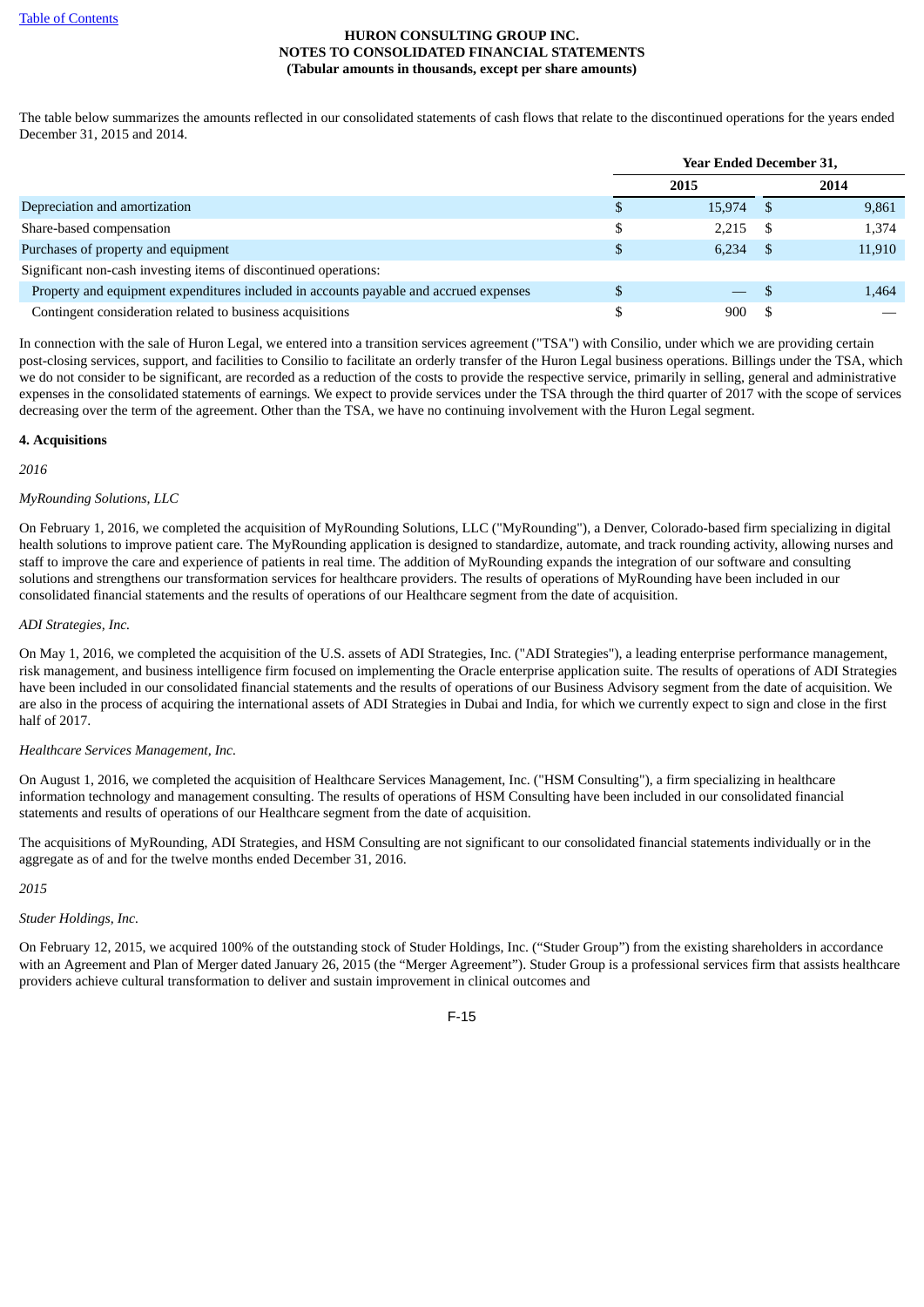financial results. The acquisition combines Healthcare's performance improvement and clinical transformation capabilities with Studer Group's Evidence-Based Leadership<sup>sM</sup> framework to provide leadership and cultural transformation expertise for healthcare provider clients.

The acquisition date fair value of the consideration transferred for Studer Group was approximately \$325.2 million, which consisted of the following:

# **Fair value of consideration transferred**

| Cash                            | 323,237 |
|---------------------------------|---------|
| Common stock                    | 2,204   |
| Net working capital adjustment  | (255)   |
| Total consideration transferred | 325,186 |

We funded the cash component of the purchase price with cash on hand and borrowings of \$102.0 million under our senior secured credit facility. We issued 28,486 shares of our common stock as part of the consideration transferred, with an acquisition date fair value of \$2.2 million based on the closing price of \$77.35 on the date of acquisition.

The acquisition was accounted for using the acquisition method of accounting. Tangible and identifiable intangible assets acquired and liabilities assumed are recorded at fair value as of the acquisition date. The following table summarizes the allocation of the purchase price to the fair value of assets acquired and liabilities assumed as of the acquisition date.

|                                                | <b>Amount</b>  |         |
|------------------------------------------------|----------------|---------|
| <b>Assets acquired:</b>                        |                |         |
| Accounts receivable                            | \$             | 14,906  |
| Prepaid expenses and other current assets      |                | 1,385   |
| Deferred income tax asset                      |                | 4,335   |
| Property and equipment                         |                | 4,509   |
| Intangible assets                              |                | 97,500  |
| <b>Liabilities assumed:</b>                    |                |         |
| Accounts payable                               |                | 760     |
| Accrued expenses and other current liabilities |                | 2,868   |
| Accrued payroll and related benefits           |                | 1,574   |
| Deferred revenues                              |                | 2,449   |
| Deferred income tax liability                  |                | 21,263  |
| Other non-current liabilities                  |                | 1,211   |
| Total identifiable net assets                  |                | 92,510  |
| Goodwill                                       |                | 232,676 |
| Total purchase price                           | $\mathfrak{s}$ | 325,186 |

The following table sets forth the components of identifiable intangible assets acquired and their estimated useful lives as of the acquisition date.

|                                                 | <b>Fair Value</b> | <b>Useful Life in</b><br><b>Years</b> |
|-------------------------------------------------|-------------------|---------------------------------------|
| Customer relationships                          | 42,400            | 9                                     |
| Customer contracts                              | 25,100            | 4                                     |
| Trade name                                      | 22,800            | 5                                     |
| Technology and software                         | 3,900             | З                                     |
| Publishing content                              | 3,300             | 3                                     |
| Total intangible assets subject to amortization | 97,500            |                                       |

The weighted-average amortization period for the identifiable intangible assets shown above is 6.3 years. Customer relationships and customer contracts represent the fair values of the underlying relationships and agreements with Studer Group customers. The trade name represents the fair value of the brand and name recognition associated with the marketing of Studer Group's service offerings. Technology and software and publishing content represent the estimated fair values of Studer Group's software and books that are sold to customers. Goodwill is recognized for the excess of purchase price over the net fair value of assets acquired and liabilities assumed, and largely reflects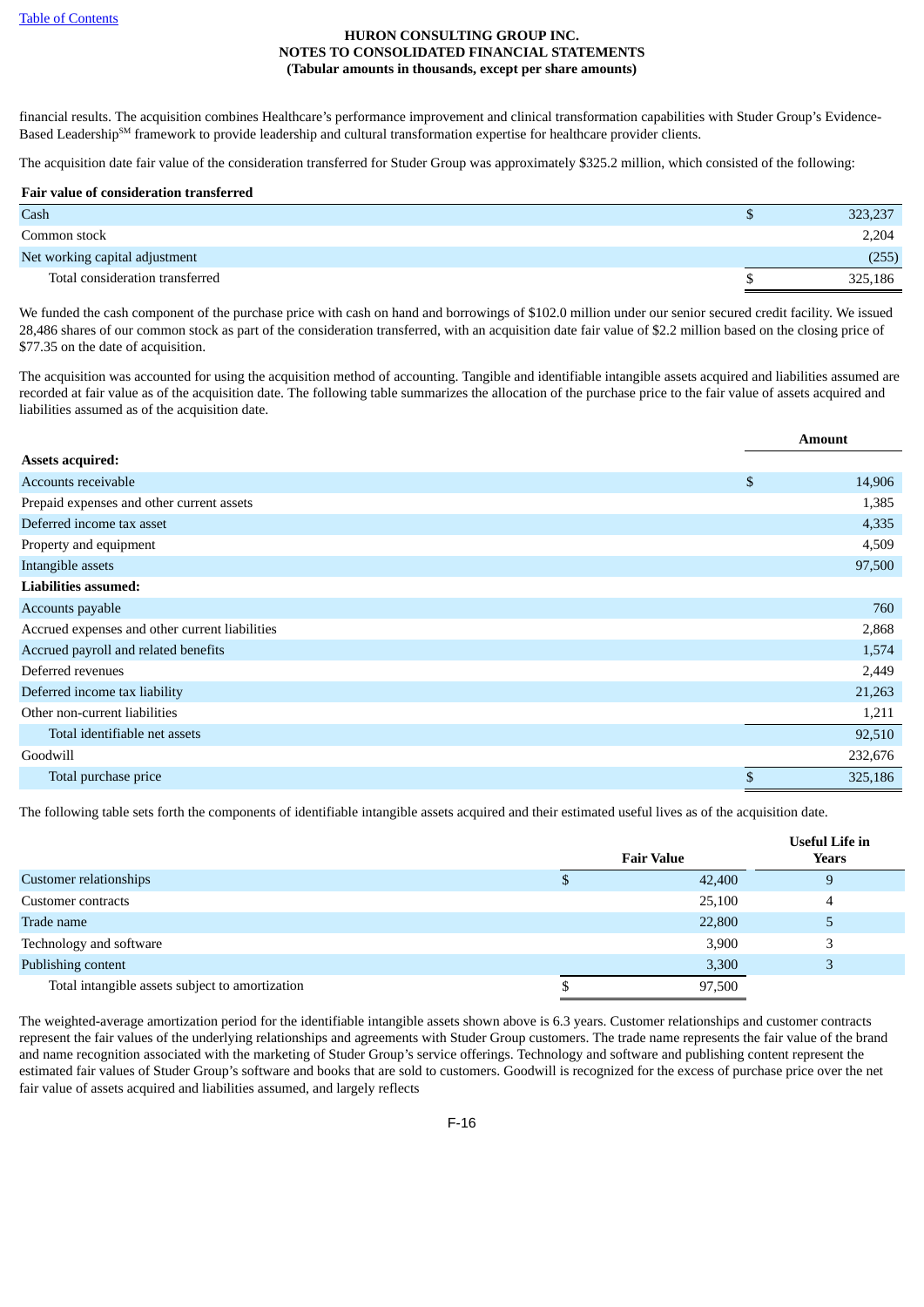the expanded market opportunities expected from combining the service offerings of Huron and Studer Group, as well as the assembled workforce of Studer Group. Goodwill recognized in conjunction with the acquisition of Studer Group was recorded in the Healthcare segment. Goodwill of \$119.5 million is expected to be deductible for income tax purposes.

Studer Group's results of operations have been included in our consolidated statements of earnings and other comprehensive income and results of operations of our Healthcare segment from the date of acquisition. For the year ended December 31, 2015, revenues from Studer Group were \$79.9 million and operating income was \$5.1 million, which included \$21.3 million of amortization expense for intangible assets acquired. In connection with the acquisition of Studer Group, we incurred \$2.1 million of transaction and acquisition-related expenses, \$0.9 million of which were incurred in 2014, and \$1.2 million of which were incurred in 2015. These costs are recorded in selling, general and administrative expenses in the period in which they were incurred.

The following unaudited supplemental pro forma information summarizes the combined results of operations for Huron and Studer Group for the twelve months ended December 31, 2015 and 2014 as though the companies were combined on January 1, 2014.

|                                                           |  | <b>Year Ended December 31,</b> |      |         |  |
|-----------------------------------------------------------|--|--------------------------------|------|---------|--|
|                                                           |  |                                | 2014 |         |  |
| Revenues                                                  |  | 709,813                        |      | 705,285 |  |
| Net income from continuing operations                     |  | 63,600                         |      | 44.495  |  |
| Net income from continuing operations per share - basic   |  | 2.87                           |      | 1.98    |  |
| Net income from continuing operations per share - diluted |  | 2.81                           |      | 1.94    |  |

The historical financial information has been adjusted to give effect to pro forma adjustments, which consist of intangible assets amortization expense, acquisition-related costs, interest expense, the related income tax effects, and shares issued as consideration. These adjustments are based upon currently available information and certain assumptions. Therefore, the pro forma consolidated results are not necessarily indicative of what the Company's consolidated results of operations actually would have been had it completed the acquisition on January 1, 2014. The historical results included in the pro forma consolidated results do not purport to project future results of operations of the combined companies, nor do they reflect the expected realization of any cost savings or revenue synergies associated with the acquisition.

# *Sky Analytics, Inc.*

Effective January 1, 2015, we completed the acquisition of Sky Analytics, Inc. ("Sky Analytics"), a Massachusetts-based provider of legal spend management software for corporate law departments. Sky Analytics' results of operations have been included in the results of operations of our Huron Legal segment from the date of acquisition, and classified as discontinued operations upon the sale of the Huron Legal segment in the fourth quarter of 2015. Refer to Note 3 "Discontinued Operations" for additional detail on the sale of the Huron Legal segment.

# *Rittman Mead India*

Effective July 1, 2015, we completed the acquisition of Rittman Mead Consulting Private Limited ("Rittman Mead India"), the India affiliate of Rittman Mead Consulting Ltd. Rittman Mead India is a data and analytics consulting firm that specializes in the implementation of enterprise performance management and analytics systems. Rittman Mead India's results of operations have been included in our consolidated financial statements and results of operations of our Business Advisory segment from the date of acquisition.

# *Cloud62, Inc.*

Effective October 1, 2015, we completed the acquisition of Cloud62, Inc. ("Cloud62"), a New York-based consulting firm specializing in Salesforce.com implementations and related cloud-based applications. Cloud62's results of operations have been included in our consolidated financial statements and results of operations of our Business Advisory segment from the date of acquisition.

The acquisitions of Sky Analytics, Rittman Mead India, and Cloud62 were not significant to our consolidated financial statements individually or in the aggregate as of and for the twelve months ended December 31, 2015.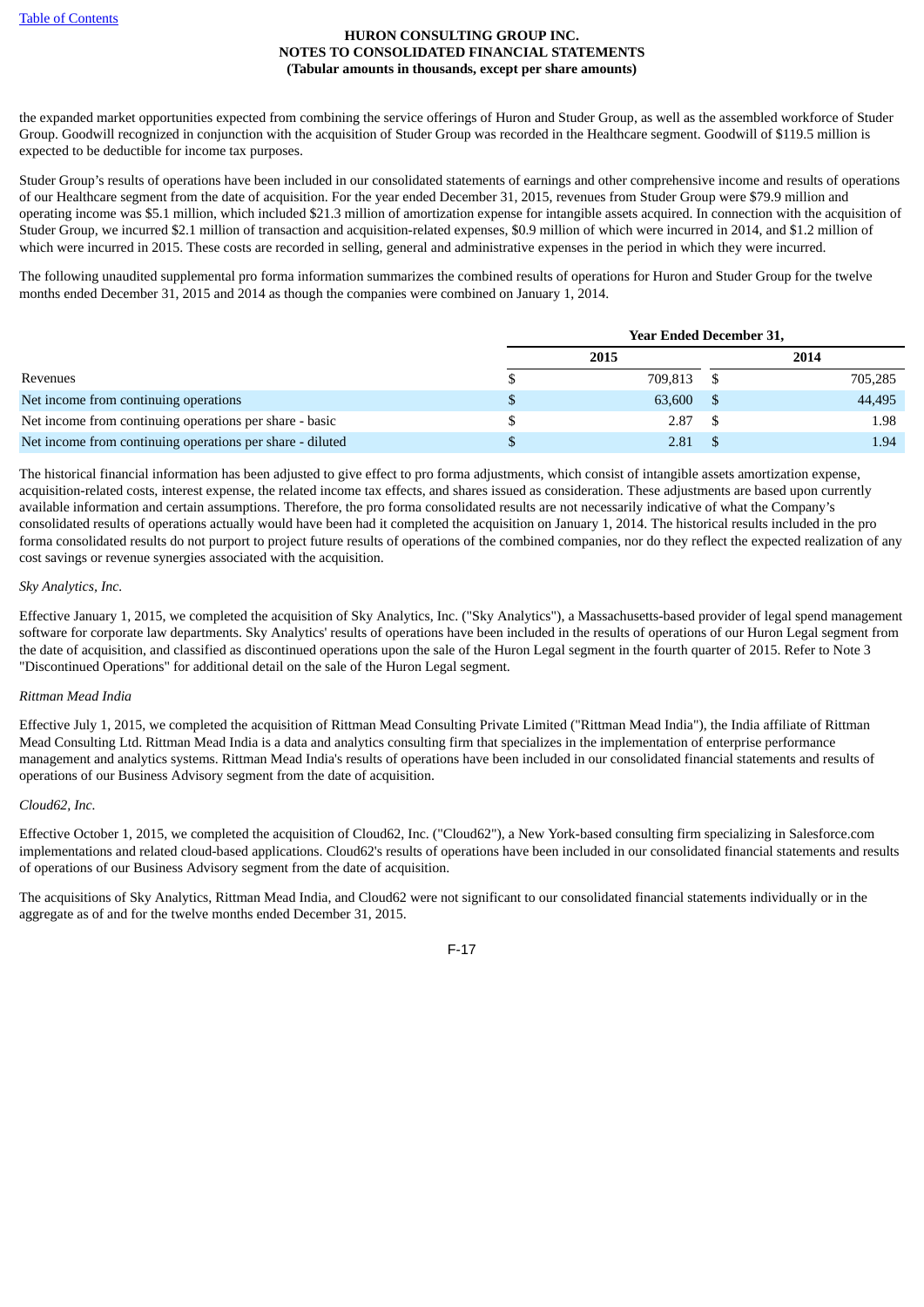# *2014*

#### *The Frankel Group Associates LLC*

During the first quarter of 2014, we completed the acquisition of The Frankel Group Associates LLC ("Frankel Group"), a New York-based life sciences consulting firm. Frankel Group's results of operations have been included in our consolidated financial statements and results of operations of our Education and Life Sciences segment from the date of acquisition.

*Vonlay, LLC*

During the second quarter of 2014, we completed the acquisition of Vonlay, LLC ("Vonlay"), a healthcare technology consulting firm. Vonlay's results of operations have been included in our consolidated financial statements and results of operations of our Healthcare segment from the date of acquisition.

## *Threshold Consulting, Inc.*

During the fourth quarter of 2014, we completed the acquisition of Threshold Consulting, Inc. ("Threshold"), a provider of cloud-based software as a service applications, data warehousing, and business intelligence solutions, as well as customer relationship management consulting services. Threshold's results of operations have been included in our consolidated financial statements and results of operations of our Business Advisory segment from the date of acquisition.

The acquisitions of Frankel Group, Vonlay, and Threshold were not significant to our consolidated financial statements individually or in the aggregate as of and for the twelve months ended December 31, 2014.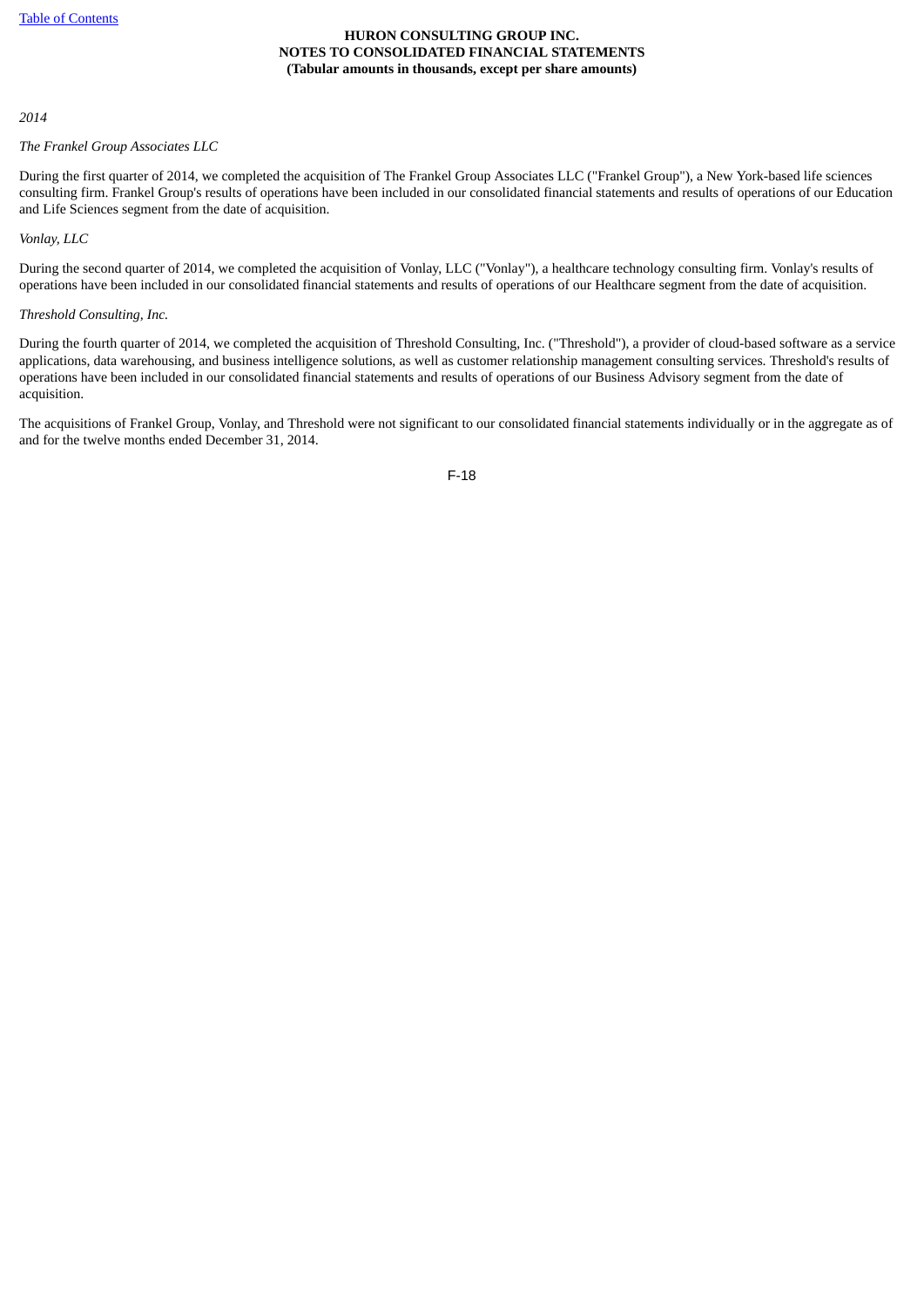## **5. Goodwill and Intangible Assets**

The table below sets forth the changes in the carrying amount of goodwill by reportable segment for the years ended December 31, 2016 and 2015.

|                                                                           |                   |         |                             | <b>Education</b> |                                    |            |    |              |
|---------------------------------------------------------------------------|-------------------|---------|-----------------------------|------------------|------------------------------------|------------|----|--------------|
|                                                                           | <b>Healthcare</b> |         | and Life<br><b>Sciences</b> |                  | <b>Business</b><br><b>Advisory</b> |            |    | <b>Total</b> |
| Balance as of December 31, 2014:                                          |                   |         |                             |                  |                                    |            |    |              |
| Goodwill                                                                  | \$                | 377,588 | \$                          | 102,906          | \$                                 | 177,080    | \$ | 657,574      |
| Accumulated impairment losses                                             |                   |         |                             |                  |                                    | (142, 983) |    | (142, 983)   |
| Goodwill, net as of December 31, 2014                                     |                   | 377,588 |                             | 102,906          |                                    | 34,097     |    | 514,591      |
| Goodwill recorded in connection with business combinations <sup>(1)</sup> |                   | 232,676 |                             |                  |                                    | 4,874      |    | 237,550      |
| Foreign currency translation                                              |                   |         |                             |                  |                                    | (741)      |    | (741)        |
| Balance as of December 31, 2015:                                          |                   |         |                             |                  |                                    |            |    |              |
| Goodwill                                                                  |                   | 610,264 |                             | 102,906          |                                    | 181,213    |    | 894,383      |
| Accumulated impairment losses                                             |                   |         |                             |                  |                                    | (142, 983) |    | (142, 983)   |
| Goodwill, net as of December 31, 2015                                     | \$                | 610,264 | \$                          | 102,906          | \$                                 | 38,230     | S  | 751,400      |
| Goodwill recorded in connection with business combinations (1)            |                   | 26,538  |                             |                  |                                    | 21,824     |    | 48,362       |
| Foreign currency translation                                              |                   |         |                             |                  |                                    | 100        |    | 100          |
| Balance as of December 31, 2016:                                          |                   |         |                             |                  |                                    |            |    |              |
| Goodwill                                                                  |                   | 636,802 |                             | 102,906          |                                    | 203,137    |    | 942,845      |
| Accumulated impairment losses                                             |                   |         |                             |                  |                                    | (142, 983) |    | (142, 983)   |
| Balance as of December 31, 2016:                                          | \$                | 636,802 | \$                          | 102,906          | \$                                 | 60,154     | S  | 799,862      |

(1) Refer to Note 4 "Acquisitions" for additional information on the goodwill recorded in connection with business combinations.

### **2016 Annual Goodwill Impairment Test**

Pursuant to our policy, we performed our annual goodwill impairment test as of November 30, 2016 on our four reporting units with goodwill balances: Healthcare, Education and Life Sciences, Business Advisory, and Enterprise Solutions and Analytics. Our All Other reporting unit does not have a goodwill balance.

For each reporting unit, we reviewed goodwill for impairment utilizing the quantitative two-step process. We performed the first step of the quantitative twostep impairment test by comparing the fair value of each reporting unit to its respective carrying amount, including goodwill. Based on the results of the first step of the goodwill impairment test, we determined that the fair values of each of the Healthcare, Education and Life Sciences, Business Advisory, and Enterprise Solutions and Analytics reporting units exceeded its carrying value by 11%, 96%, 116%, and 11%, respectively. Further, we evaluated whether any events have occurred or any circumstances have changed since November 30, 2016 that would indicate goodwill may have become impaired since our annual impairment test. Based on our evaluation as of December 31, 2016, we determined that no indications of impairment have arisen since our annual goodwill impairment test. The results of an impairment analysis are as of a point in time. There is no assurance that the actual future earnings or cash flows of our reporting units will be consistent with our projections. We will monitor any changes to our assumptions and will evaluate goodwill as deemed warranted during future periods. Any significant decline in our operations could result in non-cash goodwill impairment charges.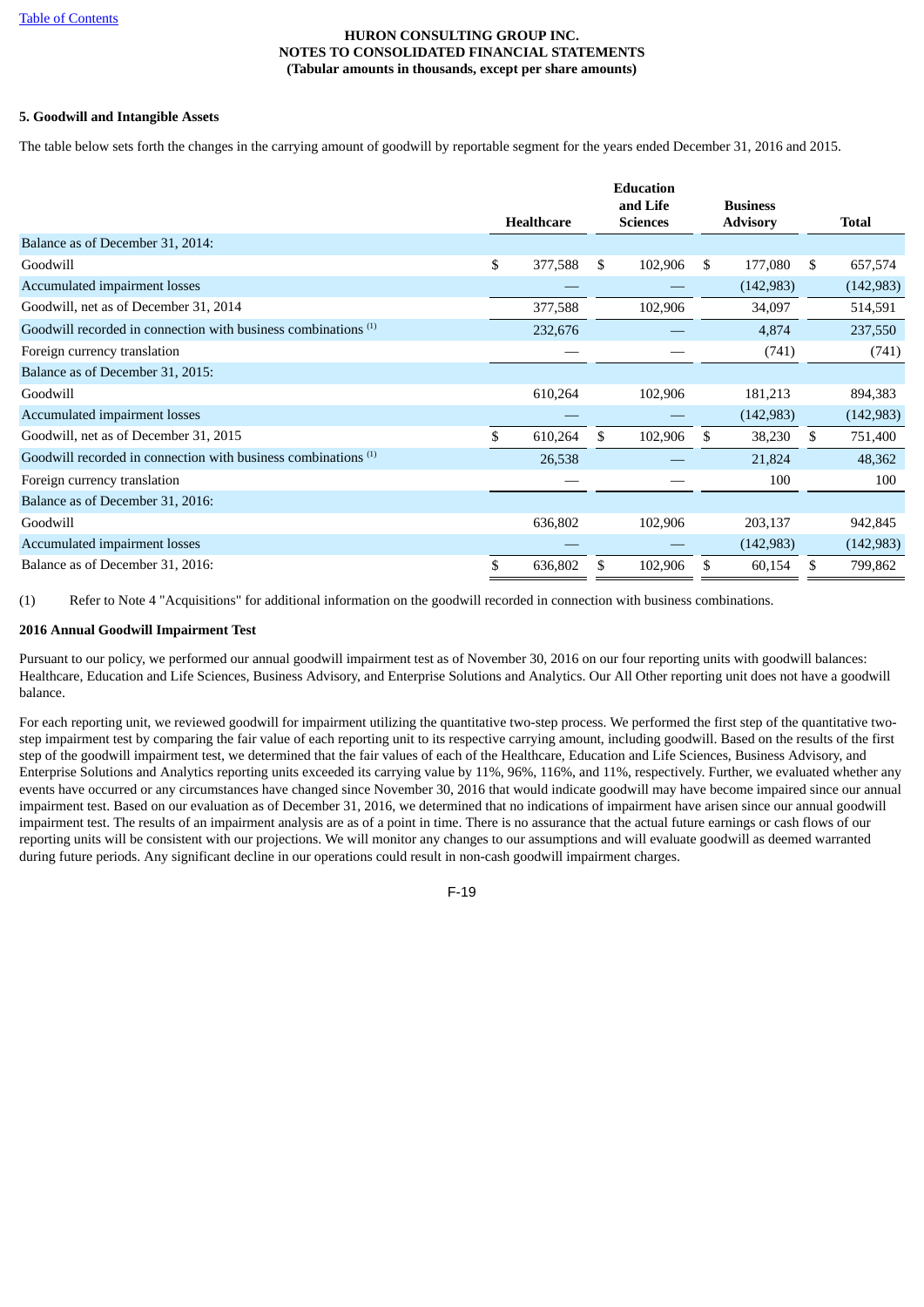## **Intangible Assets**

Intangible assets as of December 31, 2016 and 2015 consisted of the following:

|                            |                                | As of December 31, |                                    |      |                                    |      |                             |      |                                    |  |  |
|----------------------------|--------------------------------|--------------------|------------------------------------|------|------------------------------------|------|-----------------------------|------|------------------------------------|--|--|
|                            |                                | 2016               |                                    |      |                                    |      | 2015                        |      |                                    |  |  |
|                            | <b>Useful Life</b><br>in Years |                    | Gross<br>Carrying<br><b>Amount</b> |      | Accumulated<br><b>Amortization</b> |      | Gross<br>Carrying<br>Amount |      | Accumulated<br><b>Amortization</b> |  |  |
| Customer relationships     | 4 to 13                        | \$                 | 89,279                             | - \$ | 34,827                             | - \$ | 79,449                      | - \$ | 22,360                             |  |  |
| Customer contracts         | $1$ to $4$                     |                    | 26,497                             |      | 21,295                             |      | 25,332                      |      | 11,943                             |  |  |
| Trade names                | 5                              |                    | 22,930                             |      | 11,652                             |      | 22,800                      |      | 5,396                              |  |  |
| Technology and software    | 3 to 5                         |                    | 8,970                              |      | 2,667                              |      | 4,180                       |      | 1,324                              |  |  |
| Non-competition agreements | $1$ to 5                       |                    | 3,685                              |      | 1,697                              |      | 3,415                       |      | 1,498                              |  |  |
| Publishing content         | 3                              |                    | 3,300                              |      | 2,062                              |      | 3,300                       |      | 963                                |  |  |
| Favorable lease contract   | 3                              |                    | 720                                |      | 203                                |      |                             |      |                                    |  |  |
| In-process technology      | Indefinite                     |                    | 370                                |      |                                    |      |                             |      |                                    |  |  |
| Total                      |                                |                    | 155,751                            | -S   | 74,403                             | -S   | 138,476                     | - \$ | 43,484                             |  |  |

Identifiable intangible assets with finite lives are amortized over their estimated useful lives. Customer relationships and customer contracts, as well as certain trade names and technology and software, are amortized on an accelerated basis to correspond to the cash flows expected to be derived from the assets. All other intangible assets with finite lives are amortized on a straight-line basis. In connection with the acquisition of MyRounding, we acquired in-process technology which is accounted for as an indefinite-lived intangible asset until the development of the technology is complete, which occurred in the first quarter of 2017. Accordingly, we will amortize the asset beginning in the first quarter of 2017 over a five-year useful life on a straight-line basis. Refer to Note 4 "Acquisitions" for additional information on the acquisition of MyRounding.

Intangible assets amortization expense was \$33.1 million, \$28.7 million, and \$8.9 million for the years ended December 31, 2016, 2015, and 2014, respectively. The table below sets forth the estimated annual amortization expense for each of the five succeeding years for the definite-lived intangible assets recorded as of December 31, 2016.

|      |                                 |               | <b>Estimated</b>            |  |  |
|------|---------------------------------|---------------|-----------------------------|--|--|
|      | <b>Year Ending December 31,</b> |               | <b>Amortization Expense</b> |  |  |
| 2017 |                                 | Φ             | 30,208                      |  |  |
| 2018 |                                 | \$            | 19,193                      |  |  |
| 2019 |                                 | <sup>\$</sup> | 12,626                      |  |  |
| 2020 |                                 |               | 7,978                       |  |  |
| 2021 |                                 | S             | 4,540                       |  |  |

Actual future amortization expense could differ from these estimated amounts as a result of future acquisitions, dispositions, and other factors.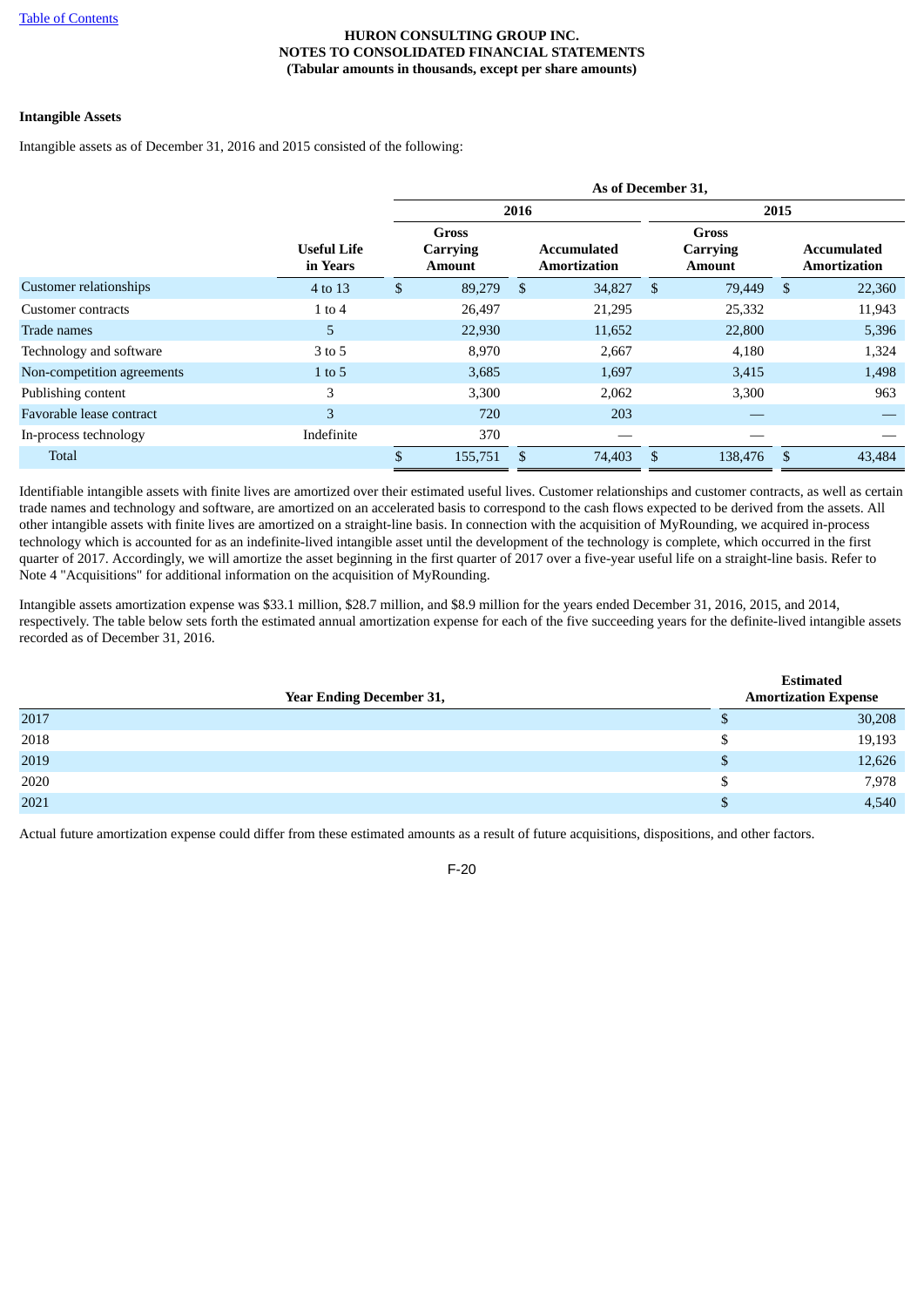## **6. Property and Equipment, Net**

Depreciation expense for property and equipment was \$12.5 million, \$12.3 million, and \$10.3 million for the years ended December 31, 2016, 2015, and 2014, respectively. Property and equipment, net at December 31, 2016 and 2015 consisted of the following:

|                                            | As of December 31, |           |      |           |
|--------------------------------------------|--------------------|-----------|------|-----------|
|                                            |                    | 2016      |      | 2015      |
| Computers, related equipment, and software | S                  | 48,607    | - \$ | 48,033    |
| Leasehold improvements                     |                    | 38,502    |      | 32,163    |
| Furniture and fixtures                     |                    | 12,545    |      | 12,891    |
| Assets under capital lease                 |                    |           |      | 409       |
| Assets under construction                  |                    | 294       |      | 261       |
| Property and equipment                     |                    | 99,948    |      | 93,757    |
| Accumulated depreciation and amortization  |                    | (67, 514) |      | (64, 869) |
| Property and equipment, net                |                    | 32,434    | - S  | 28,888    |

# **7. Financing Arrangements**

A summary of the carrying amounts of our debt follows:

|                                         | As of December 31, |         |      |         |  |
|-----------------------------------------|--------------------|---------|------|---------|--|
|                                         |                    | 2016    | 2015 |         |  |
| 1.25% convertible senior notes due 2019 |                    | 224,065 |      | 215,376 |  |
| Senior secured credit facility          |                    | 68,000  |      | 92,000  |  |
| Total long-term debt                    |                    | 292,065 |      | 307,376 |  |

A summary of the scheduled maturities of our debt follows:

|      | <b>Scheduled Maturities of</b><br><b>Long-Term Debt</b> |
|------|---------------------------------------------------------|
| 2019 | 250,000                                                 |
| 2020 | 68,000                                                  |

#### **Convertible Notes**

In September 2014, the Company issued \$250 million principal amount of 1.25% convertible senior notes due 2019 (the "Convertible Notes") in a private offering. The Convertible Notes are governed by the terms of an indenture between the Company and U.S. Bank National Association, as Trustee (the "Indenture"). The Convertible Notes are senior unsecured obligations of the Company and will pay interest semi-annually on April 1 and October 1 of each year at an annual rate of 1.25%. The Convertible Notes will mature on October 1, 2019, unless earlier repurchased by the Company or converted in accordance with their terms.

Upon conversion, the Convertible Notes will be settled, at our election, in cash, shares of the Company's common stock, or a combination of cash and shares of the Company's common stock. Our current intent and policy is to settle conversions with a combination of cash and shares of common stock with the principal amount of the Convertible Notes paid in cash, in accordance with the settlement provisions of the Indenture.

The initial conversion rate for the Convertible Notes is 12.5170 shares of our common stock per \$1,000 principal amount of the Convertible Notes, which is equal to an initial conversion price of approximately \$79.89 per share of our common stock. The conversion rate will be subject to adjustment upon the occurrence of certain specified events but will not be adjusted for accrued and unpaid interest, except in certain limited circumstances described in the Indenture. Upon the occurrence of a "make-whole fundamental change" (as defined in the Indenture) the Company will, in certain circumstances, increase the conversion rate by a number of additional shares for a holder that elects to convert its Convertible Notes in connection with such make-whole fundamental change. Additionally, if the Company undergoes a "fundamental change" (as defined in the Indenture), a holder will have the option to require the Company to repurchase all or a portion of its Convertible Notes for cash at a price equal to 100% of the principal amount of the Convertible Notes being repurchased plus any accrued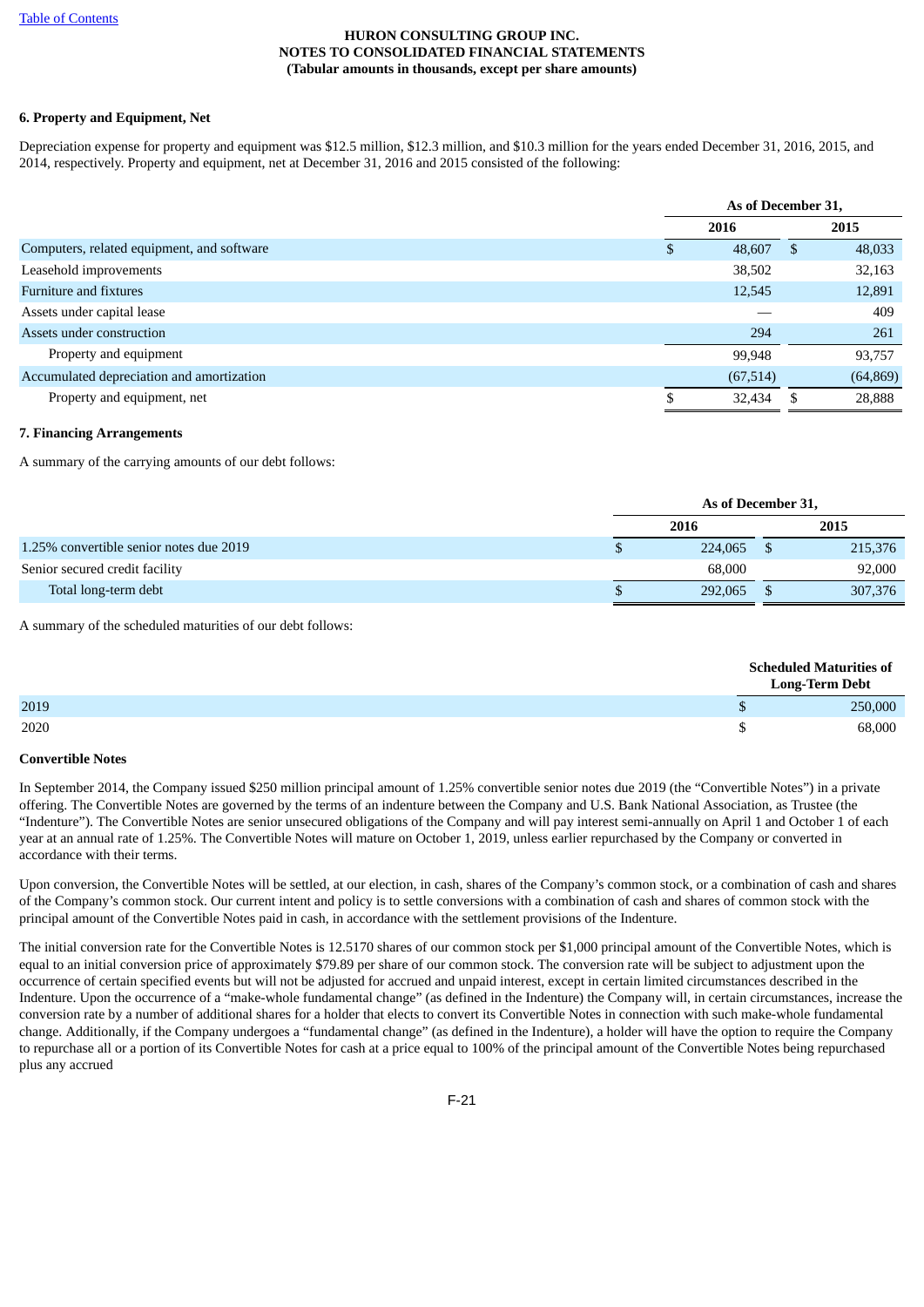and unpaid interest. As discussed below, the convertible note hedge transactions and warrants, which were entered into in connection with the Convertible Notes, effectively raise the price at which economic dilution would occur from the initial conversion price of approximately \$79.89 to approximately \$97.12 per share.

Holders of the Convertible Notes may convert their Convertible Notes at their option at any time prior to July 1, 2019, only under the following circumstances:

- during any calendar quarter (and only during such calendar quarter) commencing after December 31, 2014 if, for each of at least 20 trading days (whether or not consecutive) during the 30 consecutive trading day period ending on, and including, the last trading day of the immediately preceding calendar quarter, the last reported sale price of the Company's common stock for such trading day is equal to or greater than 130% of the applicable conversion price on such trading day;
	- during the five consecutive business day period immediately following any five consecutive trading day period (such five consecutive trading day period, the "measurement period") in which, for each trading day of the measurement period, the "trading price" (as defined in the Indenture) per \$1,000 principal amount of the Convertible Notes for such trading day was less than 98% of the product of the last reported sale price of the Company's common stock for such trading day and the applicable conversion rate on such trading day; or
		- upon the occurrence of specified corporate transactions described in the Indenture.

On or after July 1, 2019 until the close of business on the second scheduled trading day immediately preceding the maturity date, a holder may convert all or a portion of its Convertible Notes, regardless of the foregoing circumstances.

We have separated the Convertible Notes into liability and equity components. The carrying amount of the liability component was determined by measuring the fair value of a similar liability that does not have an associated convertible feature, assuming our non-convertible debt borrowing rate. The carrying value of the equity component representing the conversion option, which is recognized as a debt discount, was determined by deducting the fair value of the liability component from the proceeds of the Convertible Notes. The debt discount is amortized to interest expense using an effective interest rate of 4.751% over the term of the Convertible Notes. As of December 31, 2016, the remaining life of the Convertible Notes is 2.8 years. The equity component will not be remeasured as long as it continues to meet the conditions for equity classification.

The transaction costs related to the issuance of the Convertible Notes were separated into liability and equity components based on their relative values, as determined above. Transaction costs attributable to the liability component are recorded as a deduction to the carrying amount of the liability and amortized to interest expense over the term of the Convertible Notes; and transaction costs attributable to the equity component are netted with the equity component of the Convertible Notes in stockholders' equity. Total debt issuance costs were approximately \$7.3 million, of which \$6.2 million was allocated to liability issuance costs and \$1.1 million was allocated to equity issuance costs.

As of December 31, 2016 and 2015, the Convertible Notes consisted of the following:

|                                                | As of December 31, |    |          |  |
|------------------------------------------------|--------------------|----|----------|--|
|                                                | 2016               |    | 2015     |  |
| Liability component:                           |                    |    |          |  |
| Proceeds                                       | 250,000            | -S | 250,000  |  |
| Less: debt discount, net of amortization       | (22,520)           |    | (30,007) |  |
| Less: debt issuance costs, net of amortization | (3, 415)           |    | (4,617)  |  |
| Net carrying amount                            | 224,065            | -S | 215,376  |  |
| Equity component <sup>(1)</sup>                | 39,287             | S  | 39,287   |  |
|                                                |                    |    |          |  |

(1) Included in Additional paid-in capital on the consolidated balance sheet.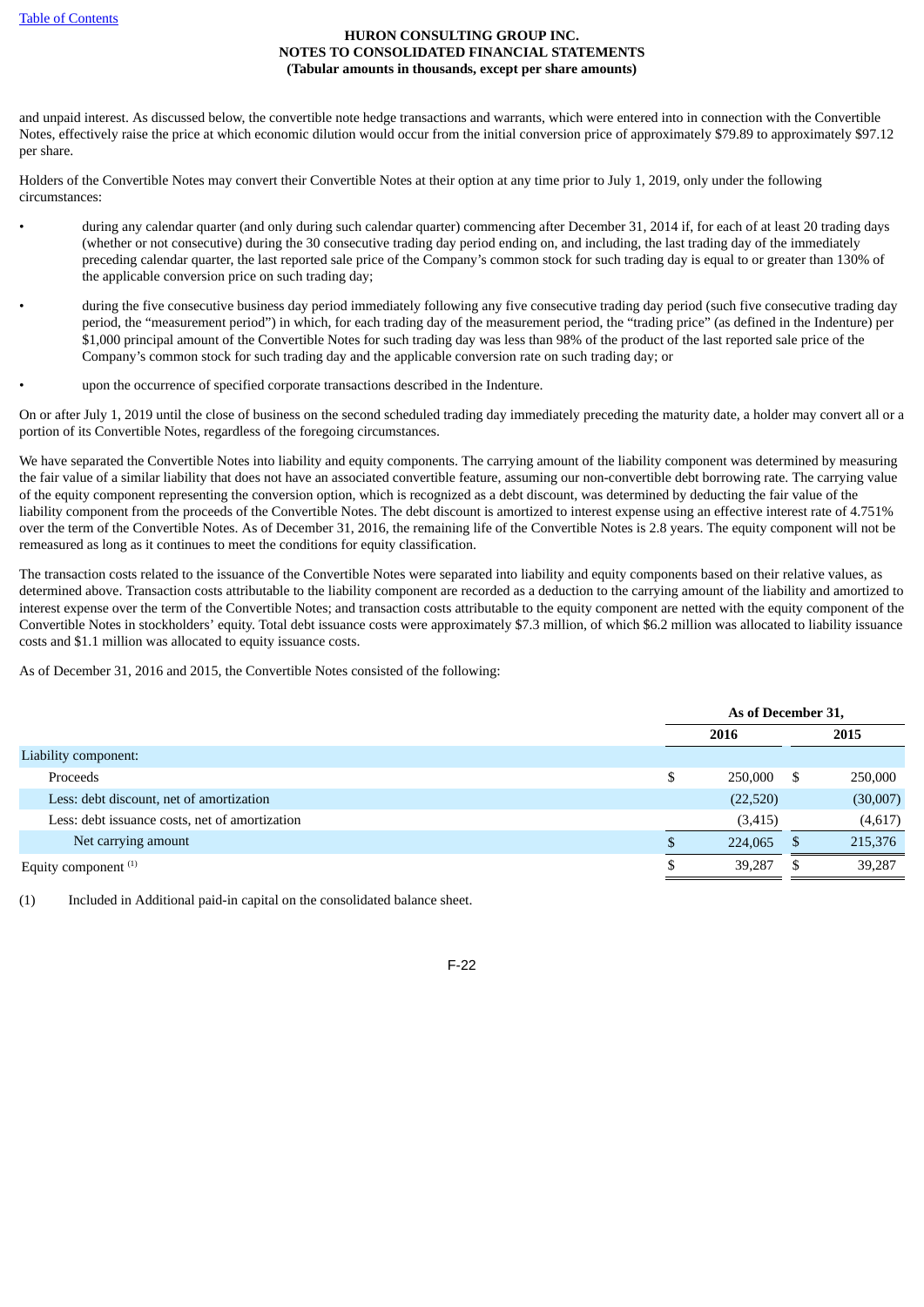The following table presents the amount of interest expense recognized related to the Convertible Notes for the periods presented.

|                                     | <b>Year Ended December 31,</b> |  |        |  |
|-------------------------------------|--------------------------------|--|--------|--|
|                                     | 2016                           |  | 2015   |  |
| Contractual interest coupon         | 3,125                          |  | 3,125  |  |
| Amortization of debt discount       | 7,488                          |  | 7,141  |  |
| Amortization of debt issuance costs | 1,201                          |  | 1,180  |  |
| Total interest expense              | 11,814                         |  | 11,446 |  |

In connection with the issuance of the Convertible Notes, we entered into convertible note hedge transactions and warrant transactions. The convertible note hedge transactions are intended to reduce the potential future economic dilution associated with the conversion of the Convertible Notes and, combined with the warrants, effectively raise the price at which economic dilution would occur from the initial conversion price of approximately \$79.89 to approximately \$97.12 per share. For purposes of the computation of diluted earnings per share in accordance with GAAP, dilution will occur when the average share price of our common stock for a given period exceeds the conversion price of the Convertible Notes, which initially is equal to approximately \$79.89 per share. The convertible note hedge transactions and warrant transactions are discussed separately below.

• *Convertible Note Hedge Transactions*. In connection with the issuance of the Convertible Notes, the Company entered into convertible note hedge transactions whereby the Company has call options to purchase a total of approximately 3.1 million shares of the Company's common stock, which is the number of shares initially issuable upon conversion of the Convertible Notes in full, at a price of approximately \$79.89, which corresponds to the initial conversion price of the Convertible Notes, subject to customary anti-dilution adjustments substantially similar to those in the Convertible Notes. The convertible note hedge transactions are exercisable upon conversion of the Convertible Notes and will expire in 2019 if not earlier exercised. We paid an aggregate amount of \$42.1 million for the convertible note hedge transactions, which was recorded as additional paid-in capital on the consolidated balance sheets. The convertible note hedge transactions are separate transactions and are not part of the terms of the Convertible Notes.

• *Warrants.* In connection with the issuance of the Convertible Notes, the Company sold warrants whereby the holders of the warrants have the option to purchase a total of approximately 3.1 million shares of the Company's common stock at a strike price of approximately \$97.12. The warrants will expire incrementally on 100 different dates from January 6, 2020 to May 28, 2020 and are exercisable at each such expiry date. If the average market value per share of our common stock for the reporting period exceeds the strike price of the warrants, the warrants will have a dilutive effect on our earnings per share. We received aggregate proceeds of \$23.6 million from the sale of the warrants, which was recorded as additional paid-in capital on the consolidated balance sheets. The warrants are separate transactions and are not part of the terms of the Convertible Notes or the convertible note hedge transactions.

The Company recorded an initial deferred tax liability of \$15.4 million in connection with the debt discount associated with the Convertible Notes and recorded an initial deferred tax asset of \$16.5 million in connection with the convertible note hedge transactions. The deferred tax liability and deferred tax asset are included in non-current deferred tax liabilities on the consolidated balance sheets.

### **Senior Secured Credit Facility**

The Company has a \$500 million five-year senior secured revolving credit facility, subject to the terms of a Second Amended and Restated Credit Agreement dated as of March 31, 2015 (the "Amended Credit Agreement"), that becomes due and payable in full upon maturity on March 31, 2020. The Amended Credit Agreement provides the option to increase the revolving credit facility or establish term loan facilities in an aggregate amount of up to \$100 million, subject to customary conditions and the approval of any lender whose commitment would be increased, resulting in a maximum available principal amount under the Amended Credit Agreement of \$600 million. The initial borrowings under the Amended Credit Agreement were used to refinance borrowings outstanding under a prior credit agreement, and future borrowings under the Amended Credit Agreement may be used for working capital, capital expenditures, acquisitions of businesses, share repurchases, and general corporate purposes.

Fees and interest on borrowings vary based on our Consolidated Leverage Ratio (as defined in the Amended Credit Agreement). At our option, borrowings under the Amended Credit Agreement will bear interest at one, two, three or six-month LIBOR or an alternate base rate, in each case plus the applicable margin. The applicable margin will fluctuate between 1.25% per annum and 1.75% per annum, in the case of LIBOR borrowings, or between 0.25% per annum and 0.75% per annum, in the case of base rate loans, based upon our Consolidated Leverage Ratio at such time.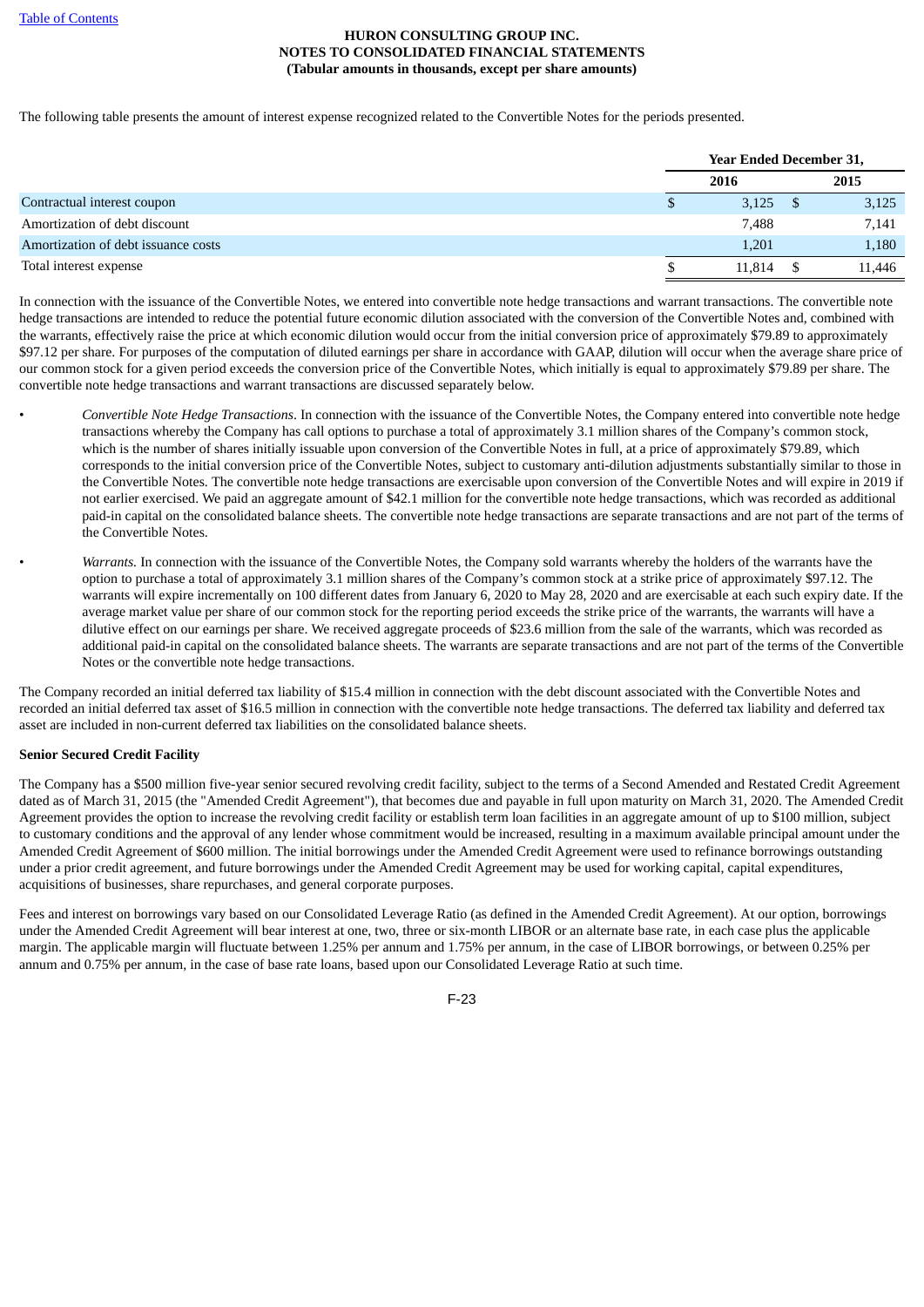Amounts borrowed under the Amended Credit Agreement may be prepaid at any time without premium or penalty. We are required to prepay the amounts outstanding under the Amended Credit Agreement in certain circumstances, including a requirement to pay all amounts outstanding under the Amended Credit Agreement 90 days prior to the Convertible Indebtedness Maturity Date (as defined in the Amended Credit Agreement) unless (1) the Convertible Indebtedness Maturity Date is waived or extended to a later date, (2) the Company can demonstrate (a) Liquidity (as defined in the Amended Credit Agreement) in an amount at least equal to the principal amount due on the Convertible Indebtedness Maturity Date, and (b) financial covenant compliance after giving effect to such payments and any additional indebtedness incurred on a pro forma basis, or (3) this requirement is waived by the Required Lenders (as defined in the Amended Credit Agreement). In addition, we have the right to permanently reduce or terminate the unused portion of the commitments provided under the Amended Credit Agreement at any time.

The loans and obligations under the Amended Credit Agreement are secured pursuant to a Second Amended and Restated Security Agreement and a Second Amended and Restated Pledge Agreement (the "Pledge Agreement") with Bank of America, N.A. as collateral agent, pursuant to which the Company and the subsidiary guarantors grant Bank of America, N.A., for the ratable benefit of the lenders under the Amended Credit Agreement, a first-priority lien, subject to permitted liens, on substantially all of the personal property assets of the Company and the subsidiary guarantors, and a pledge of 100% of the stock or other equity interests in all domestic subsidiaries and 65% of the stock or other equity interests in each "material first-tier foreign subsidiary" (as defined in the Pledge Agreement).

The Amended Credit Agreement contains usual and customary representations and warranties; affirmative and negative covenants, which include limitations on liens, investments, additional indebtedness, and restricted payments; and two quarterly financial covenants as follows: (i) a maximum Consolidated Leverage Ratio (defined as the ratio of debt to consolidated EBITDA) of either 3.25 to 1.00 or 3.50 to 1.00, depending on the measurement period, and (ii) a minimum Consolidated Interest Coverage Ratio (defined as the ratio of consolidated EBITDA to interest) of 3.50 to 1.00. Consolidated EBITDA for purposes of the financial covenants is calculated on a continuing operations basis and includes adjustments to add back share-based compensation costs, certain noncash restructuring charges, and pro forma historical EBITDA for businesses acquired. At December 31, 2016, we were in compliance with these financial covenants with a Consolidated Leverage Ratio of 2.24 to 1.00 and a Consolidated Interest Coverage Ratio of 18.43 to 1.00.

Borrowings outstanding under the Amended Credit Agreement at December 31, 2016 totaled \$68.0 million. These borrowings carried a weighted average interest rate of 2.5%, including the effect of the interest rate swap described below in Note 11 "Derivative Instruments and Hedging Activity." Borrowings outstanding under the Amended Credit Agreement at December 31, 2015 were \$92.0 million and carried a weighted average interest rate of 2.4%. The borrowing capacity under the revolving credit facility is reduced by any outstanding borrowings under the revolving credit facility and outstanding letters of credit. At December 31, 2016, we had outstanding letters of credit totaling \$4.8 million, which are primarily used as security deposits for our office facilities. As of December 31, 2016, the unused borrowing capacity under the revolving credit facility was \$427.2 million.

### **8. Capital Structure**

### **Preferred Stock**

We are authorized to issue up to 50,000,000 shares of preferred stock. Our certificate of incorporation authorizes our board of directors, without any further stockholder action or approval, to issue these shares in one or more classes or series, to establish from time to time the number of shares to be included in each class or series, and to fix the rights, preferences and privileges of the shares of each wholly unissued class or series and any of its qualifications, limitations or restrictions. As of December 31, 2016 and 2015, no such preferred stock has been approved or issued.

### **Common Stock**

We are authorized to issue up to 500,000,000 shares of common stock, par value \$.01 per share. The holders of common stock are entitled to one vote for each share held of record on each matter submitted to a vote of stockholders. Subject to the rights and preferences of the holders of any series of preferred stock that may at the time be outstanding, holders of common stock are entitled to such dividends as our board of directors may declare. In the event of any liquidation, dissolution or winding-up of our affairs, after payment of all of our debts and liabilities and subject to the rights and preferences of the holders of any series of preferred stock that may at the time be outstanding, holders of common stock will be entitled to receive the distribution of any of our remaining assets.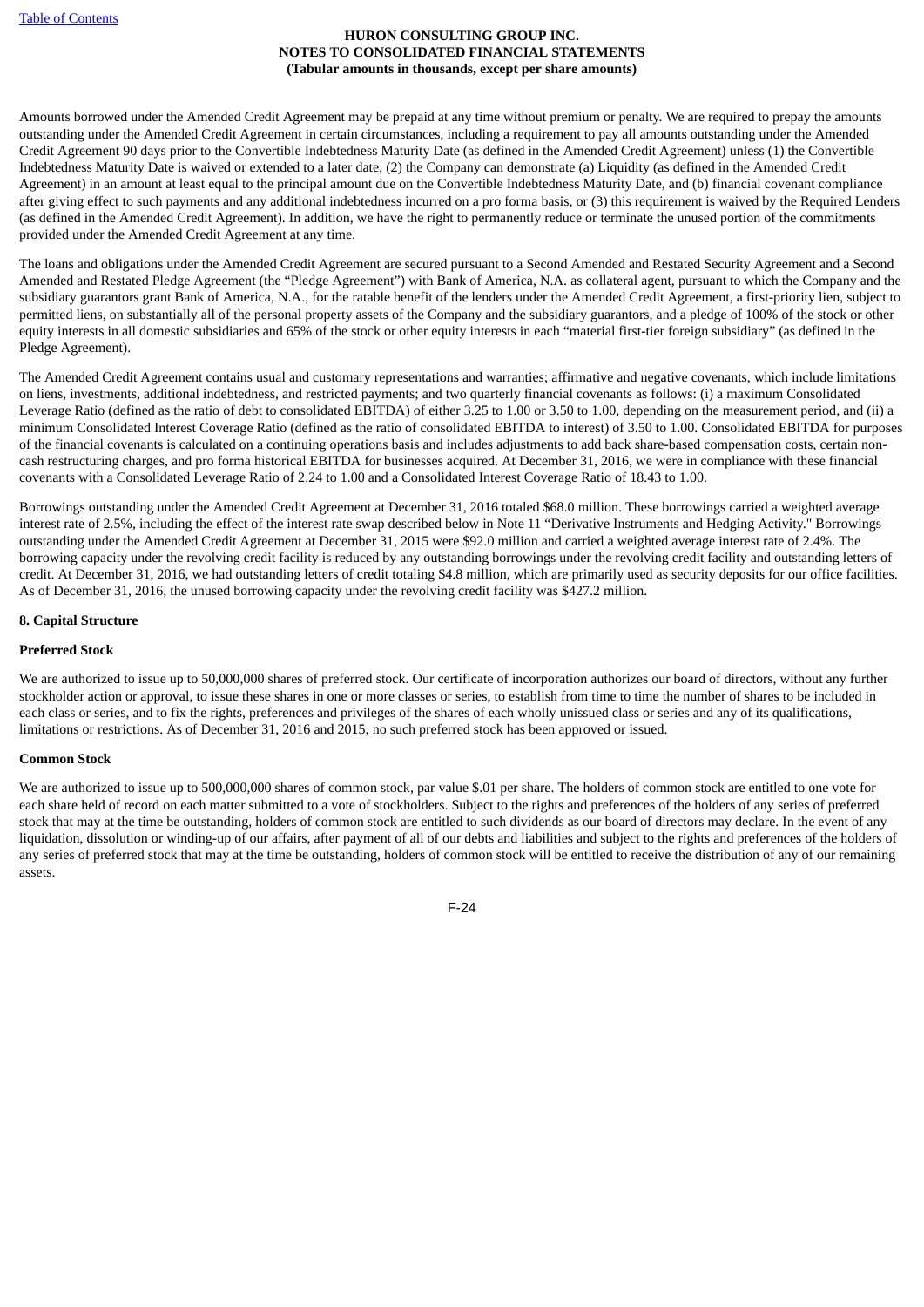## **9. Earnings Per Share**

Basic earnings per share excludes dilution and is computed by dividing net income by the weighted average number of common shares outstanding for the period, excluding unvested restricted common stock. Diluted earnings per share reflects the potential reduction in earnings per share that could occur if securities or other contracts to issue common stock were exercised or converted into common stock under the treasury stock method. Such securities or other contracts include unvested restricted stock awards, outstanding common stock options, convertible senior notes, and outstanding warrants, to the extent dilutive. Earnings per share under the basic and diluted computations are as follows:

|                                                        | <b>Year Ended December 31,</b> |         |     |         |      |        |
|--------------------------------------------------------|--------------------------------|---------|-----|---------|------|--------|
|                                                        |                                | 2016    |     | 2015    |      | 2014   |
| Net income from continuing operations                  | \$                             | 39,480  | -\$ | 61,895  | - \$ | 47,002 |
| Income (loss) from discontinued operations, net of tax |                                | (1,863) |     | (2,843) |      | 32,049 |
| Net income                                             |                                | 37,617  | \$. | 59,052  |      | 79,051 |
| Weighted average common shares outstanding—basic       |                                | 21,084  |     | 22,136  |      | 22,431 |
| Weighted average common stock equivalents              |                                | 340     |     | 464     |      | 494    |
| Weighted average common shares outstanding—diluted     |                                | 21,424  |     | 22,600  |      | 22,925 |
| Net earnings per basic share:                          |                                |         |     |         |      |        |
| Net income from continuing operations                  | \$                             | 1.87    | S.  | 2.80    | -S   | 2.10   |
| Income (loss) from discontinued operations, net of tax |                                | (0.09)  |     | (0.13)  |      | 1.42   |
| Net income                                             | \$                             | 1.78    |     | 2.67    |      | 3.52   |
| Net earnings per diluted share:                        |                                |         |     |         |      |        |
| Net income from continuing operations                  | \$                             | 1.84    | -\$ | 2.74    | -S   | 2.05   |
| Income (loss) from discontinued operations, net of tax |                                | (0.08)  |     | (0.13)  |      | 1.40   |
| Net income                                             | \$                             | 1.76    |     | 2.61    |      | 3.45   |

The number of anti-dilutive securities excluded from the computation of the weighted average common stock equivalents presented above were as follows:

|                                                              | As of December 31, |       |       |  |  |
|--------------------------------------------------------------|--------------------|-------|-------|--|--|
|                                                              | 2016               | 2015  | 2014  |  |  |
| Unvested restricted stock awards                             |                    | 21    | 17    |  |  |
| Convertible senior notes                                     | 3,129              | 3,129 | 3,129 |  |  |
| Warrants related to the issuance of convertible senior notes | 3,129              | 3,129 | 3,129 |  |  |
| Total anti-dilutive securities                               | 6.260              | 6.279 | 6.275 |  |  |

See Note 7 "Financing Arrangements" for further information on the convertible senior notes and warrants related to the issuance of convertible notes.

In February 2014, our board of directors authorized a share repurchase program permitting us to repurchase up to \$50 million of our common stock through February 28, 2015 (the "February 2014 Share Repurchase Program"). We completed the February 2014 Share Repurchase Program in October 2014.

We currently have a share repurchase program, authorized by our board of directors, pursuant to which we may, from time to time, repurchase up to \$125 million of our common stock through October 31, 2017 (the "Share Repurchase Program"). The amount and timing of the repurchases will be determined by management and will depend on a variety of factors, including the trading price of our common stock, general market and business conditions, and applicable legal requirements. In 2016, we repurchased and retired 982,192 shares for \$55.3 million, and in 2015, we repurchased and retired 583,880 shares for \$34.6 million. As of December 31, 2016, \$35.1 million remains available for share repurchases.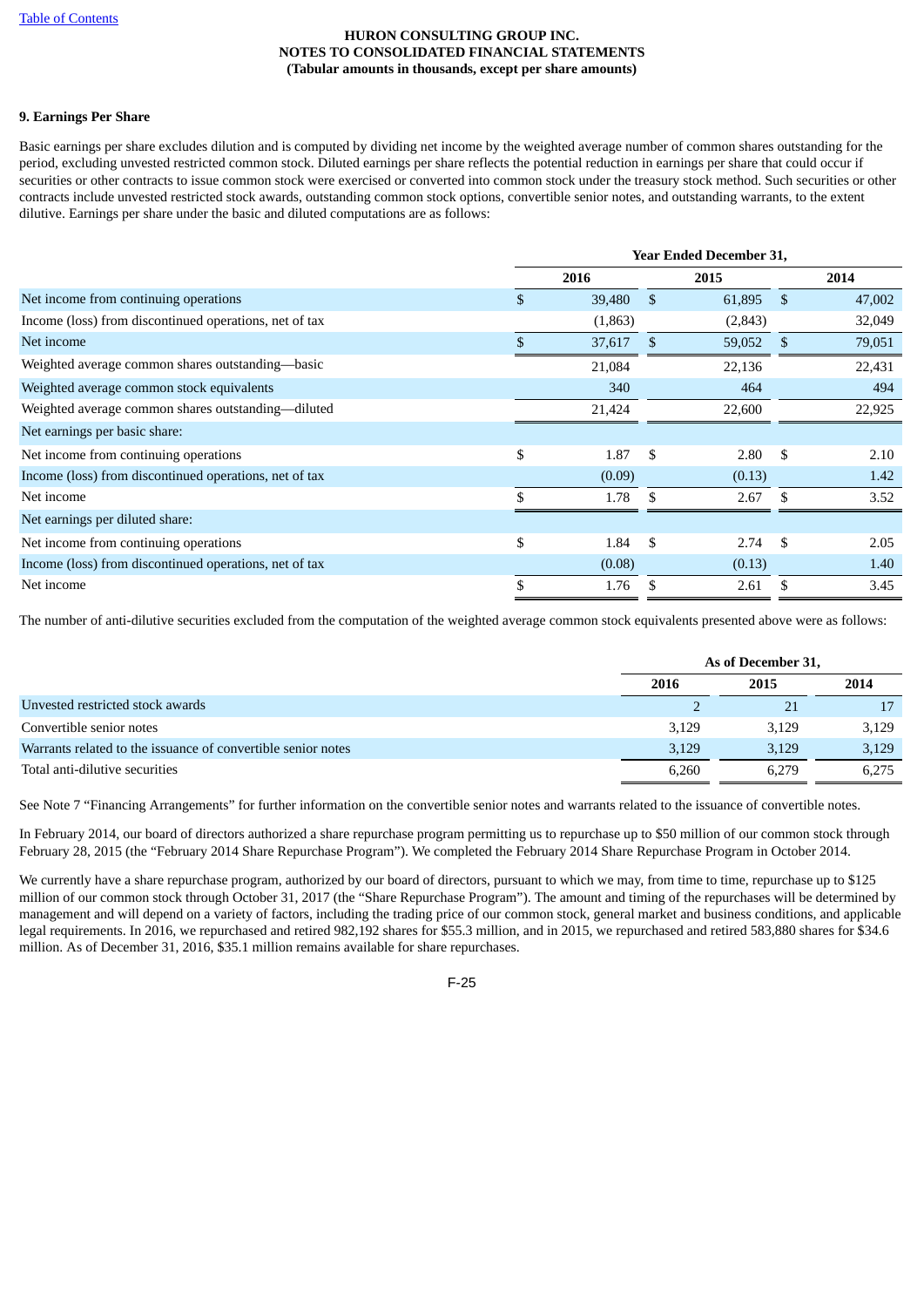## **10. Restructuring Charges**

In 2016, we incurred \$9.6 million of pretax restructuring expense. This expense primarily consisted of the following charges:

*Severance* - We incurred \$7.3 million of severance expense as a result of workforce reductions, of which \$6.4 million was related to certain practices within our Healthcare and Business Advisory segments to better align our resources with market demand and \$0.9 million was related to our corporate infrastructure as a result of our Huron Legal divestiture.

*Office exit costs* - We incurred \$1.5 million of office exit costs primarily related to our Washington, D.C. space that we vacated in the fourth quarter of 2014. During the third quarter of 2016, we entered into a sublease agreement and adjusted our Washington, D.C. lease accrual to reflect the terms specified in the sublease agreement.

*Other* - We also incurred \$0.8 million of restructuring expense related to the wind down of our foreign consulting operations based in the Middle East and other exit costs.

Of the \$9.6 million pretax restructuring charge, \$5.8 million was related to our Healthcare segment, \$3.2 million was related to our corporate operations, and \$0.6 million was related to our Business Advisory segment.

In 2015, we incurred \$3.3 million of pretax restructuring expense. This expense primarily consisted of the following charges:

*Severance -* We incurred \$2.8 million of severance expense as a result of workforce reductions to better align our resources with market demand.

*Office exit costs -* We incurred \$0.5 million of office exit costs primarily related to updated assumptions for the lease accrual of the Washington, D.C. space vacated in the fourth quarter of 2014.

Of the \$3.3 million pretax restructuring expense, \$1.2 million was related to our Healthcare segment, \$1.1 million was related to our All Other segment as we wound down our public sector consulting practice and our foreign consulting operations based in the Middle East, and \$1.0 million was related to our corporate operations.

In 2014, we incurred \$2.8 million of pretax restructuring expense. This expense primarily consisted of the following charges:

*Office exit costs -* We incurred charges totaling \$1.8 million related to the consolidation of office space in Washington, D.C., Chicago, and New York, and the closure of our office in San Diego. The charges primarily consisted of the accrual of remaining lease obligations at vacated spaces, net of estimated sublease income. The vacated locations in Chicago and New York were acquired as part of business acquisitions during 2013 and 2014.

*Accelerated depreciation -* We recorded \$0.9 million of accelerated depreciation expense on leasehold improvements at our vacated offices discussed above.

*Contract termination costs -* In the fourth quarter of 2014, we paid \$0.1 million for the early termination of certain telecommunication contracts related to the vacated office space in San Diego.

All of the \$2.8 million pretax restructuring expense incurred in 2014 was related to our corporate operations.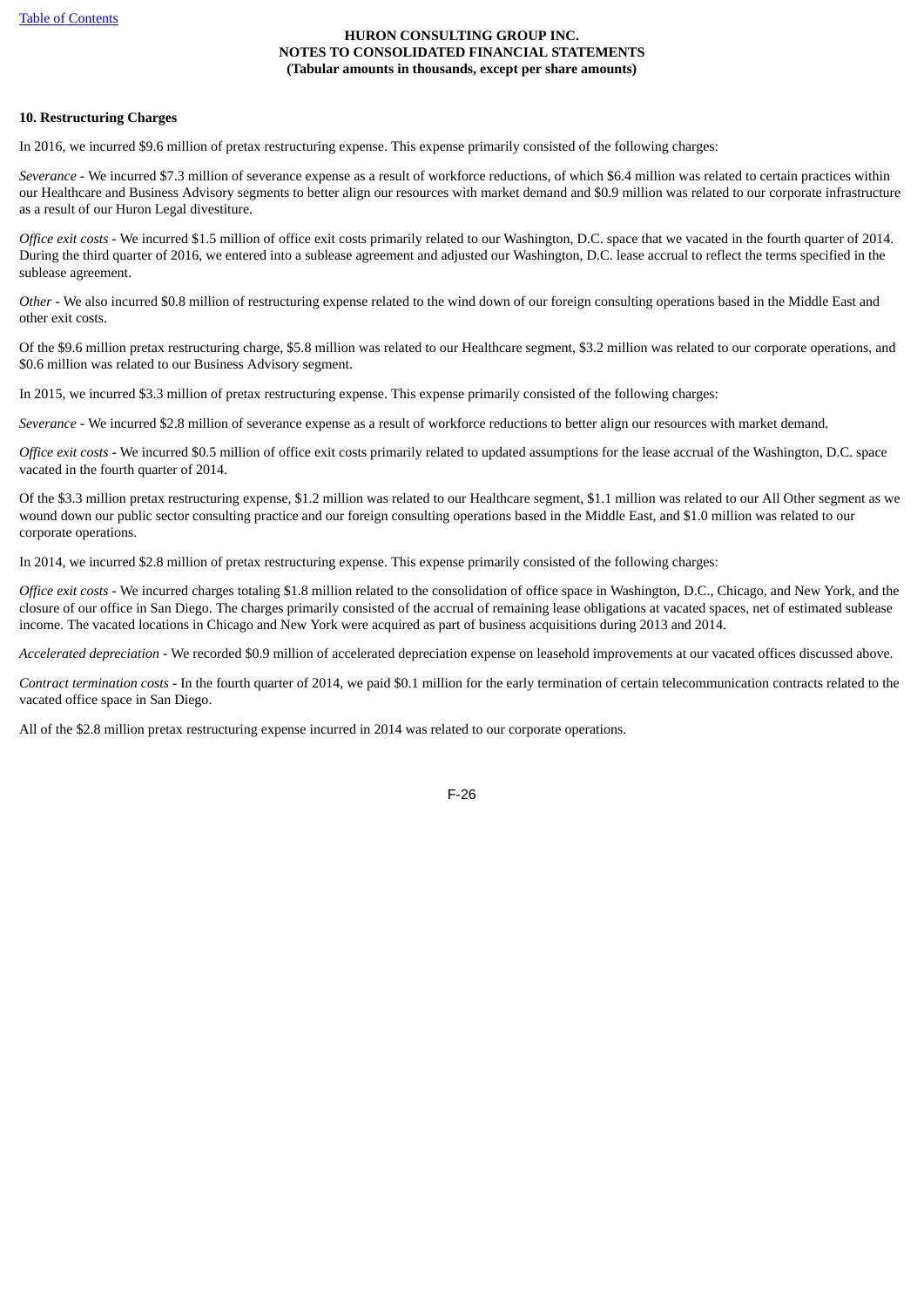The table below sets forth the changes in the carrying amount of our restructuring charge liability by restructuring type for the years ended December 31, 2016 and 2015.

|                                       |                       |     | <b>Office Space</b> |           |       |              |
|---------------------------------------|-----------------------|-----|---------------------|-----------|-------|--------------|
|                                       | <b>Employee Costs</b> |     | <b>Reductions</b>   |           | Other | <b>Total</b> |
| Balance as of December 31, 2014       | \$<br>6               | \$  | 2,204               | $\sim$ \$ |       | 2,210        |
| Additions <sup>(1)</sup>              | 8,732                 |     | 7,792               |           |       | 16,524       |
| Payments                              | (4,938)               |     | (2,014)             |           |       | (6,952)      |
| Adjustments <sup>(2)</sup>            | 46                    |     | 369                 |           |       | 415          |
| Non-cash items                        | (1,523)               |     | (1,972)             |           |       | (3,495)      |
| Balance as of December 31, 2015       | 2,323                 |     | 6,379               |           |       | 8,702        |
| Additions <sup><math>(1)</math></sup> | 9,082                 |     | 57                  |           | 585   | 9,724        |
| Payments                              | (5,906)               |     | (2, 424)            |           | (482) | (8, 812)     |
| Adjustments <sup>(2)</sup>            | (317)                 |     | 1,765               |           | 245   | 1,693        |
| Non-cash items                        |                       |     | (4)                 |           | (324) | (328)        |
| Balance as of December 31, 2016       | \$<br>5,182           | \$. | 5,773               | -S        | 24    | 10,979       |

(1) Additions for the years ended December 31, 2016 and 2015 include \$2.0 million and \$13.3 million, respectively, related to discontinued operations. Refer to Note 3 "Discontinued Operations" for additional information on our discontinued operations.

(2) Adjustments to office space reductions represents changes in sublease assumptions and reductions in our remaining lease obligations.

As of December 31, 2016, our restructuring charge liability related to office space reductions of \$5.8 million represented the present value of remaining lease payments, net of estimated sublease income, primarily for our vacated office spaces in Washington, D.C., Houston, and New York. This restructuring charge liability is included as a component of accrued expenses and deferred compensation and other liabilities. Of the \$5.2 million restructuring charge liability related to employee costs at December 31, 2016, \$5.0 million is expected to be paid in 2017. The restructuring charge liability related to employee costs is included as a component of accrued payroll and related benefits and deferred compensation and other liabilities.

### **11. Derivative Instruments and Hedging Activity**

On December 8, 2011, we entered into a forward amortizing interest rate swap agreement effective February 29, 2012, which ended April 14, 2016. We entered into this derivative instrument to hedge against the interest rate risks of our variable-rate borrowings described in Note 7 "Financing Arrangements." The swap had an initial notional amount of \$56.6 million and amortized throughout the term. Under the terms of the interest rate swap agreement, we received from the counterparty interest on the notional amount based on one-month LIBOR and we paid to the counterparty a fixed rate of 0.9875%.

On May 30, 2012, we entered into an amortizing interest rate swap agreement effective May 31, 2012, which also ended April 14, 2016. We entered into this derivative instrument to further hedge against the interest rate risks of our variable-rate borrowings. The swap had an initial notional amount of \$37.0 million and amortized throughout the term. Under the terms of the interest rate swap agreement, we received from the counterparty interest on the notional amount based on one-month LIBOR and we paid to the counterparty a fixed rate of 0.70%.

On April 4, 2013, we entered into a forward amortizing interest rate swap agreement effective March 31, 2014 and ending August 31, 2017. We entered into this derivative instrument to further hedge against the interest rate risks of our variable-rate borrowings. The swap had an initial notional amount of \$60.0 million and amortized quarterly until April 2016. Upon expiration of the two interest rate swaps in April 2016 described above, the notional amount of this interest rate swap increased to \$86.0 million and continues to amortize quarterly throughout the remaining term. Under the terms of the interest rate swap agreement, we receive from the counterparty interest on the notional amount based on one-month LIBOR and we pay to the counterparty a fixed rate of 0.985%.

We recognize all derivative instruments as either assets or liabilities at fair value on the balance sheet. We have designated these derivative instruments as cash flow hedges. Therefore, changes in the fair value of the derivative instruments are recorded as a component of other comprehensive income ("OCI") to the extent of effectiveness and reclassified into interest expense upon settlement. The ineffective portion of the change in fair value of the derivative instruments is recognized in interest expense. As of December 31, 2016, it was anticipated that all of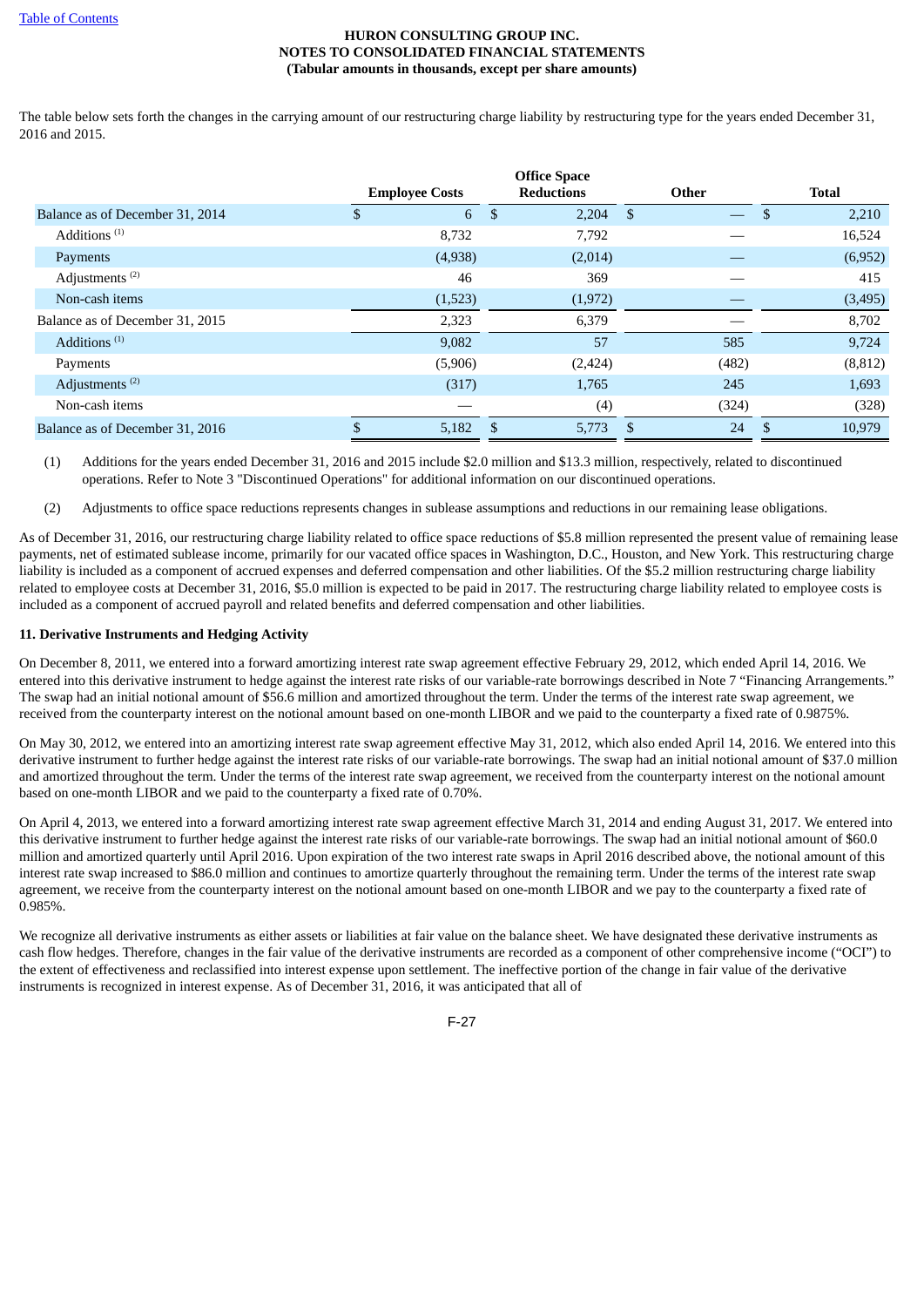the losses, net of tax, currently recorded in accumulated other comprehensive income will be reclassified into earnings within the next twelve months. Our interest rate swap agreements were effective during the twelve months ended December 31, 2016.

The table below sets forth additional information relating to these interest rate swaps designated as cash flow hedging instruments as of December 31, 2016 and 2015.

|                               | <b>Fair Value (Derivative Asset and Liability)</b><br>As of December 31, |                                |      |     |  |  |  |  |
|-------------------------------|--------------------------------------------------------------------------|--------------------------------|------|-----|--|--|--|--|
| <b>Balance Sheet Location</b> |                                                                          | 2016                           | 2015 |     |  |  |  |  |
| Other non-current assets      |                                                                          | $\qquad \qquad \longleftarrow$ |      | 86  |  |  |  |  |
| Accrued expenses              |                                                                          | 54                             |      | 242 |  |  |  |  |

All of the Company's derivative instruments are transacted under the International Swaps and Derivatives Association (ISDA) master agreements. These agreements permit the net settlement of amounts owed in the event of default and certain other termination events. Although netting is permitted, it is the Company's policy to record all derivative assets and liabilities on a gross basis on our consolidated balance sheet. All of the Company's derivative instruments as of December 31, 2016 and 2015 were held with the same counterparty.

We do not use derivative instruments for trading or other speculative purposes. Refer to Note 13 "Other Comprehensive Income (Loss)" for additional information on our derivative instruments.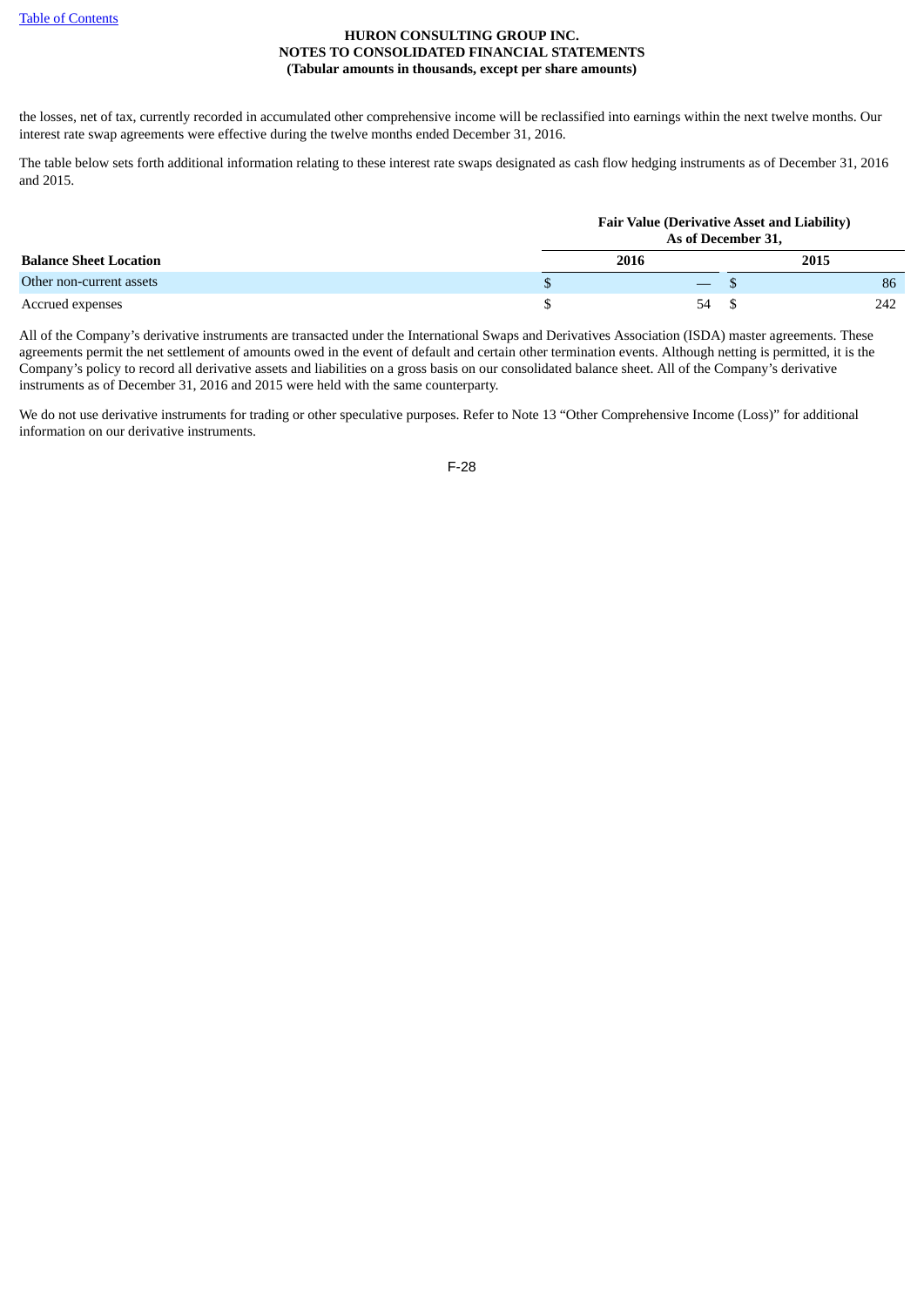### **12. Fair Value of Financial Instruments**

Certain of our assets and liabilities are measured at fair value. Fair value is defined as the price that would be received to sell an asset or the price that would be paid to transfer a liability in an orderly transaction between market participants at the measurement date. GAAP establishes a fair value hierarchy for inputs used in measuring fair value and requires companies to maximize the use of observable inputs and minimize the use of unobservable inputs. The fair value hierarchy consists of three levels based on the objectivity of the inputs as follows:

| Level 1 Inputs | Quoted prices in active markets for identical assets or liabilities that the reporting entity has the ability to access at the<br>measurement date.                                                                                                                                                                                                                        |
|----------------|----------------------------------------------------------------------------------------------------------------------------------------------------------------------------------------------------------------------------------------------------------------------------------------------------------------------------------------------------------------------------|
| Level 2 Inputs | Quoted prices in active markets for similar assets or liabilities; quoted prices for identical or similar assets or liabilities in markets<br>that are not active; inputs other than quoted prices that are observable for the asset or liability; or inputs that are derived<br>principally from or corroborated by observable market data by correlation or other means. |
| Level 3 Inputs | Unobservable inputs for the asset or liability, and include situations in which there is little, if any, market activity for the asset or<br>liability.                                                                                                                                                                                                                    |

The table below sets forth our fair value hierarchy for our financial assets and liabilities measured at fair value on a recurring basis as of December 31, 2016 and 2015.

|                                                    | Level 1 | <b>Level 2</b> |        | <b>Level 3</b> |        | <b>Total</b> |        |
|----------------------------------------------------|---------|----------------|--------|----------------|--------|--------------|--------|
| <b>December 31, 2016</b>                           |         |                |        |                |        |              |        |
| Assets:                                            |         |                |        |                |        |              |        |
| Promissory note                                    | \$      | \$             |        | $\mathbf{s}$   | 2,325  | \$           | 2,325  |
| Convertible debt investment                        |         |                |        |                | 34,675 |              | 34,675 |
| Deferred compensation assets                       |         |                | 16,408 |                |        |              | 16,408 |
| Total assets                                       | \$      | \$             | 16,408 | \$             | 37,000 | \$           | 53,408 |
| <b>Liabilities:</b>                                |         |                |        |                |        |              |        |
| Interest rate swaps                                | \$      | \$             | 54     | \$             |        | \$           | 54     |
| Contingent consideration for business acquisitions |         |                |        |                | 8,827  |              | 8,827  |
| <b>Total liabilities</b>                           | \$      | \$             | 54     | \$             | 8,827  | \$           | 8,881  |
| <b>December 31, 2015</b>                           |         |                |        |                |        |              |        |
| Assets:                                            |         |                |        |                |        |              |        |
| Promissory note                                    | \$      | $\mathbb{S}$   |        | $\mathbf{s}$   | 2,309  | $\mathbb{S}$ | 2,309  |
| Convertible debt investment                        |         |                |        |                | 34,831 |              | 34,831 |
| Deferred compensation assets                       |         |                | 13,188 |                |        |              | 13,188 |
| Total assets                                       | \$      | \$             | 13,188 | \$             | 37,140 | \$           | 50,328 |
| <b>Liabilities:</b>                                |         |                |        |                |        |              |        |
| Interest rate swaps                                | \$      | \$             | 156    | \$             |        | \$           | 156    |
| Contingent consideration for business acquisitions |         |                |        |                | 2,063  |              | 2,063  |
| <b>Total liabilities</b>                           | \$      | \$             | 156    | \$             | 2,063  | \$           | 2,219  |
|                                                    |         |                |        |                |        |              |        |

*Deferred compensation assets:* We have a non-qualified deferred compensation plan (the "Plan") for the members of our board of directors and a select group of our employees. The deferred compensation liability is funded by the Plan assets, which consist of life insurance policies maintained within a trust. The cash surrender value of the life insurance policies approximates fair value based on third-party broker statements which are derived from the fair value of the life insurance policies' underlying investments, which are Level 2 inputs. The cash surrender value of the life insurance policies is invested primarily in mutual funds. The Plan assets are included in other non-current assets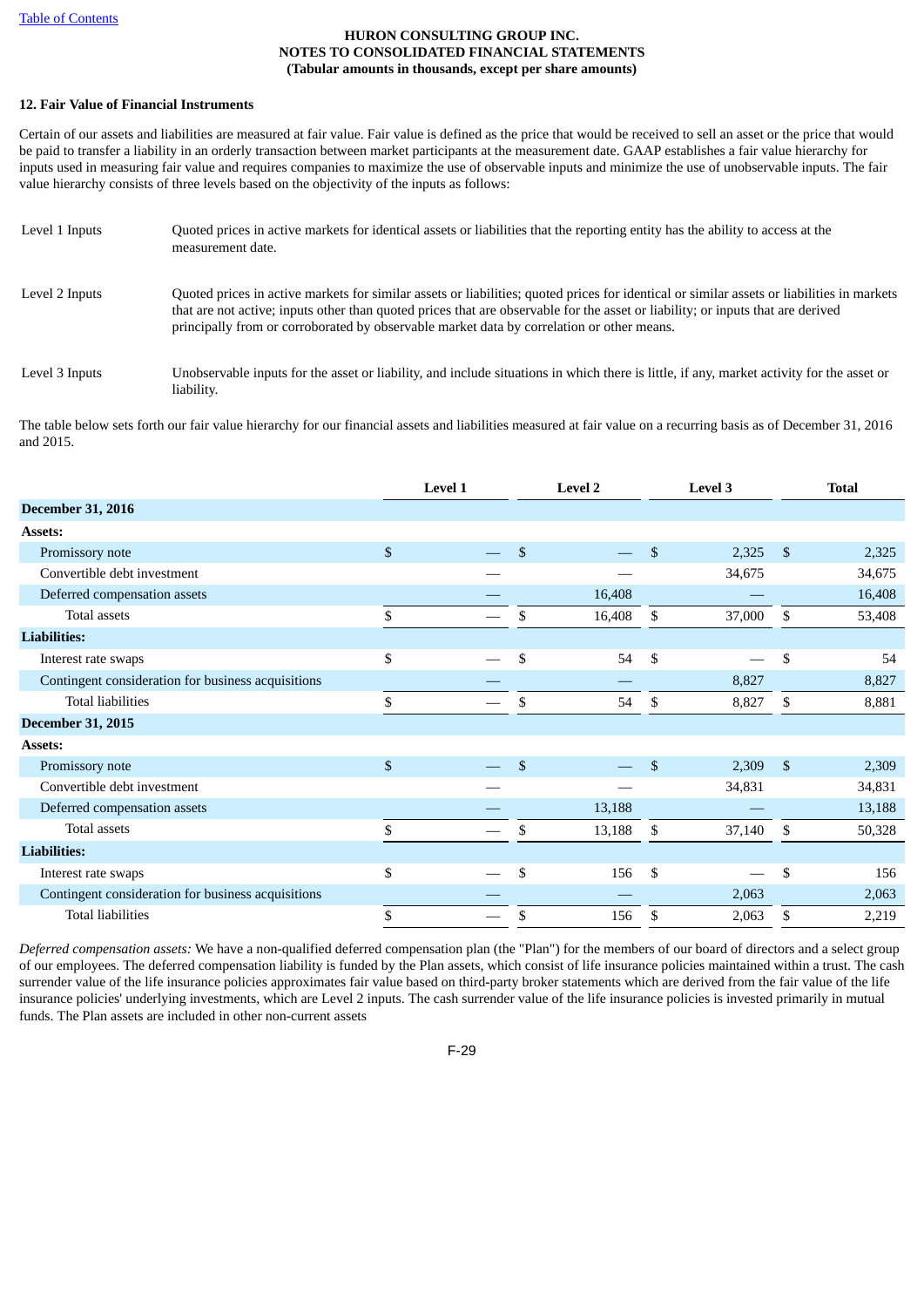on our consolidated balance sheet. Realized and unrealized gains (losses) from the deferred compensation assets are recorded to other income (expense), net in our consolidated statement of earnings.

*Interest rate swaps:* The fair value of our interest rate swaps was derived using estimates to settle the interest rate swap agreements, which are based on the net present value of expected future cash flows on each leg of the swaps utilizing market-based inputs and discount rates reflecting the risks involved.

*Promissory note*: As part of the consideration received for the sale of our Accounting Advisory practice on December 30, 2011, the Company received a \$3.5 million promissory note payable over four years. During the second quarter of 2014, we agreed to amend and restate the note such that principal payments will be paid to us annually based on the amount of excess cash flows earned each year by the maker of the note until the maturity date of December 31, 2018, at which time the remaining principal balance and any accrued interest is due. The fair value of the note is based on the net present value of the projected cash flows using a discount rate of 17%, which accounts for the risks associated with the note. This fair value measurement is based on significant inputs not observable in the market and thus represent Level 3 inputs. As of December 31, 2016, \$0.2 million is recorded in prepaid expenses and other current assets and represents the present value of the payments expected to be received in the next twelve months, and the remaining \$2.1 million is recorded in other noncurrent assets.

The table below sets forth the changes in the balance of the promissory note for the years ended December 31, 2016 and 2015.

|                                         | <b>Promissory Note</b> |
|-----------------------------------------|------------------------|
| Balance as of December 31, 2014         | 2,137                  |
| Interest payments received              | (191)                  |
| Change in fair value of promissory note | 363                    |
| Balance as of December 31, 2015         | 2,309                  |
| Interest payments received              | (191)                  |
| Change in fair value of promissory note | 207                    |
| Balance as of December 31, 2016         | 2,325                  |

*Convertible debt investment:* In 2014 and 2015, we invested \$27.9 million, in the form of zero coupon convertible debt, in Shorelight Holdings, LLC ("Shorelight"), the parent company of Shorelight Education, a U.S.-based company that partners with leading nonprofit universities to increase access to and retention of international students, boost institutional growth, and enhance an institution's global footprint. The notes will mature on July 1, 2020, unless converted earlier.

To determine the appropriate accounting treatment for our investment, we performed a variable interest entity ("VIE") analysis and concluded that Shorelight does not meet the definition of a VIE. We also reviewed the characteristics of our investment to confirm that the convertible notes are not in-substance common stock that would warrant equity method accounting. After we reviewed all of the terms of the investment, we concluded the appropriate accounting treatment to be that of an available-for-sale security.

The investment is carried at fair value with unrealized holding gains and losses excluded from earnings and reported in other comprehensive income. We estimated the fair value of our investment using a Monte Carlo simulation model, cash flow projections discounted at a risk-adjusted rate, and certain assumptions related to equity volatility, default probability, and recovery rate, all of which are Level 3 inputs. The use of alternative estimates and assumptions could increase or decrease the estimated fair value of the investment, which would result in different impacts to our consolidated balance sheet and comprehensive income. Actual results may differ from our estimates. The fair value of the convertible debt investment is recorded in long-term investment.

The table below sets forth the changes in the balance of the convertible debt investment for the years ended December 31, 2016 and 2015.

|                                                     | <b>Convertible Debt Investment</b> |        |
|-----------------------------------------------------|------------------------------------|--------|
| Balance as of December 31, 2014                     |                                    | 12,250 |
| Purchases                                           |                                    | 15,438 |
| Change in fair value of convertible debt investment |                                    | 7,143  |
| Balance as of December 31, 2015                     |                                    | 34,831 |
| Change in fair value of convertible debt investment |                                    | (156)  |
| Balance as of December 31, 2016                     |                                    | 34,675 |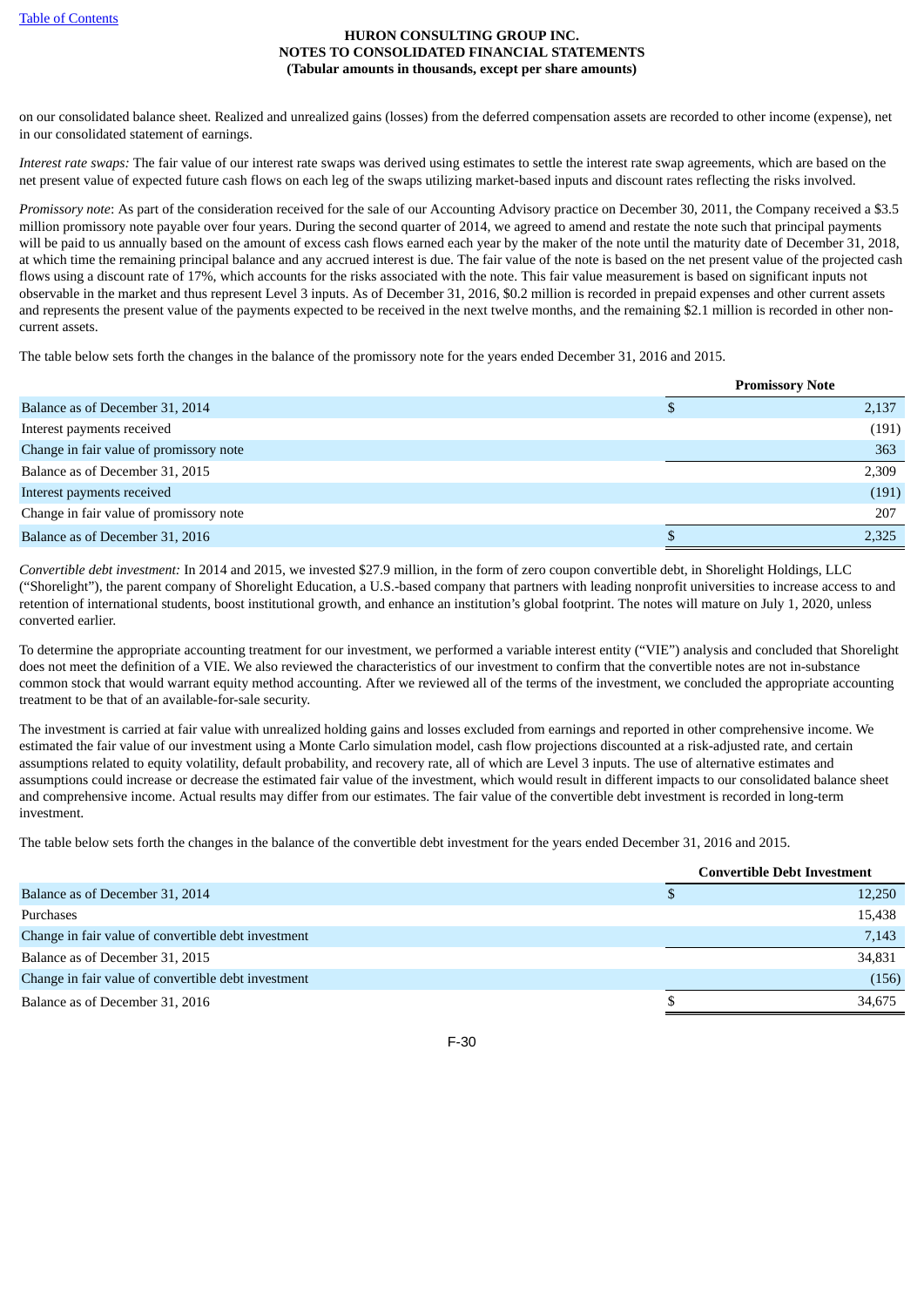*Contingent consideration for business acquisitions:* We estimate the fair value of acquisition-related contingent consideration using either a probabilityweighted assessment of the specific financial performance targets being achieved or a Monte Carlo simulation model, as appropriate. These fair value measurements are based on significant inputs not observable in the market and thus represent Level 3 inputs. The significant unobservable inputs used in the fair value measurements of our contingent consideration are our measures of the estimated payouts based on internally generated financial projections on a probability-weighted basis and discount rates, which typically reflect a risk-free rate. The fair value of the contingent consideration is reassessed quarterly based on assumptions used in our latest projections and input provided by practice leaders and management. Any change in the fair value estimate is recorded to litigation and other gains, net in our consolidated statement of earnings of that period. The use of alternative estimates and assumptions could increase or decrease the estimated fair value of our contingent consideration liability, which would result in different impacts to our consolidated balance sheet and consolidated statement of earnings. Actual results may differ from our estimates. Refer to Note 4 "Acquisitions" for information on the acquisitions completed in 2016, 2015, and 2014. The current portion of the contingent consideration liabilities is recorded in accrued expenses and the long-term portion is recorded in deferred compensation and other liabilities.

The table below sets forth the changes in the balance of the contingent consideration for business acquisitions for the years ended December 31, 2016 and 2015.

|                                                                     | <b>Contingent Consideration for Business</b><br><b>Acquisitions</b> |
|---------------------------------------------------------------------|---------------------------------------------------------------------|
| Balance as of December 31, 2014                                     | 226                                                                 |
| Acquisitions                                                        | 2,063                                                               |
| Remeasurement of contingent consideration for business acquisitions | (226)                                                               |
| Balance as of December 31, 2015                                     | 2,063                                                               |
| <b>Acquisitions</b>                                                 | 8,754                                                               |
| Remeasurement of contingent consideration for business acquisitions | (1,990)                                                             |
| Balance as of December 31, 2016                                     | 8,827                                                               |
|                                                                     |                                                                     |

Financial assets and liabilities not recorded at fair value are as follows:

### **Senior Secured Credit Facility**

The carrying value of our borrowings outstanding under our senior secured credit facility is stated at cost. Our carrying value approximates fair value, using Level 2 inputs, as the senior secured credit facility bears interest at variable rates based on market rates as set forth in the Amended Credit Agreement. Refer to Note 7 "Financing Arrangements."

#### **Convertible Notes**

The carrying amount and estimated fair value of the Convertible Notes are as follows:

|                                         | <b>December 31, 2016</b> |                                       |         | <b>December 31, 2015</b> |         |                                |         |
|-----------------------------------------|--------------------------|---------------------------------------|---------|--------------------------|---------|--------------------------------|---------|
|                                         | Carrying<br>Amount       | <b>Estimated</b><br><b>Fair Value</b> |         | Carrying<br>Amount       |         | Estimated<br><b>Fair Value</b> |         |
| 1.25% convertible senior notes due 2019 | 224,065                  |                                       | 245,018 |                          | 215,376 |                                | 248,010 |

The differences between the \$250 million principal amount of the Convertible Notes and the carrying amounts shown above represent the unamortized debt discount and issuance costs. As of December 31, 2016 and 2015, the carrying value of the equity component of \$39.3 million was unchanged from the date of issuance. Refer to Note 7 "Financing Arrangements" for additional details on our Convertible Notes. The estimated fair value of the Convertible Notes was determined based on the quoted bid price of the Convertible Notes in an over-the-counter market, which is a Level 2 input, on the last day of trading for the quarters ended December 31, 2016 and 2015.

Based on the closing price of our common stock of \$50.65 on December 31, 2016, the if-converted value of the Convertible Notes was less than the principal amount.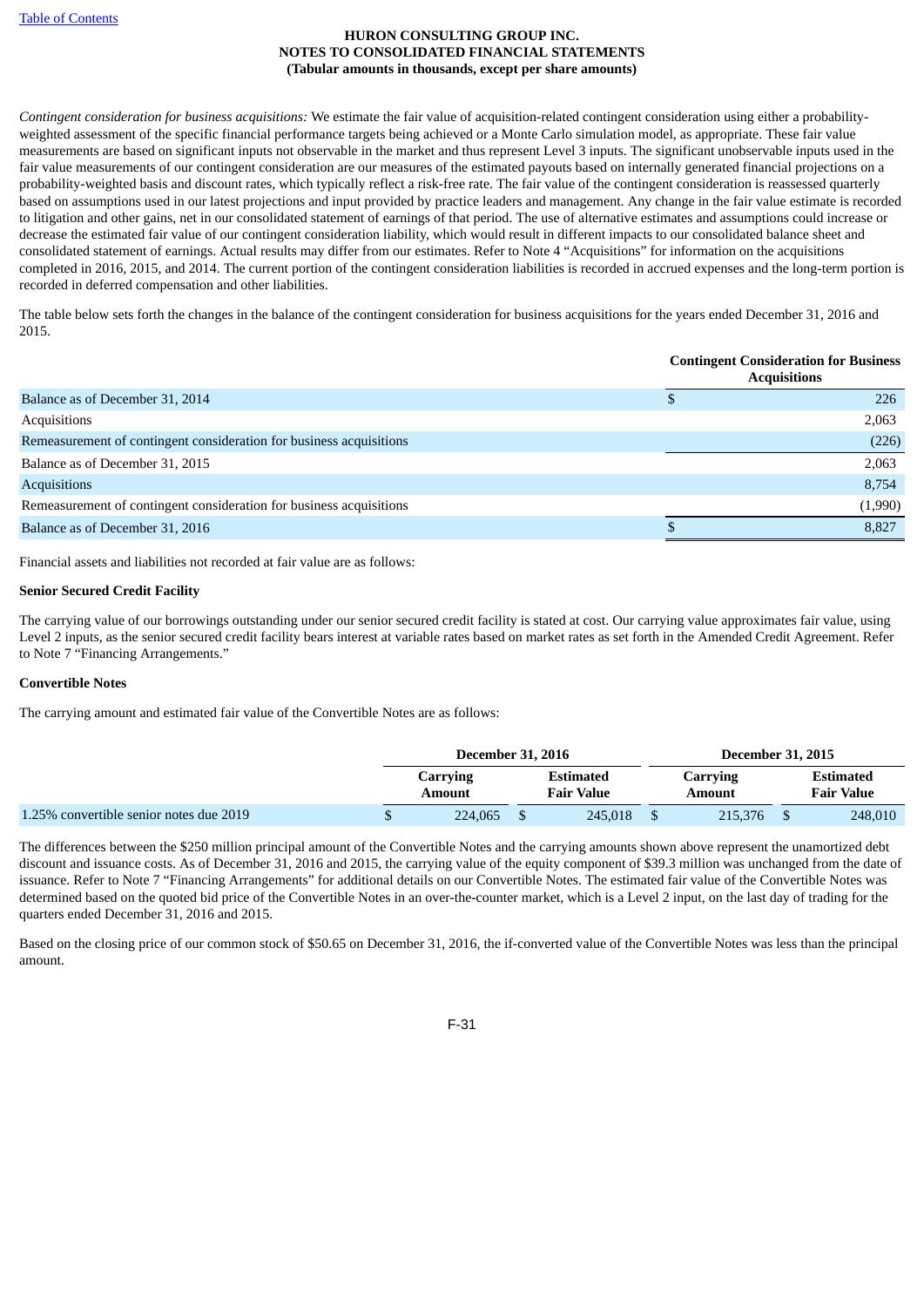Cash and cash equivalents are stated at cost, which approximates fair market value. The carrying values for all other financial instruments not described above reasonably approximate fair market value due to the nature of the financial instrument and the short-term maturity of these items.

### **13. Other Comprehensive Income (Loss)**

The table below sets forth the components of accumulated other comprehensive income (loss), net of tax for the years ended December 31, 2016, 2015, and 2014.

|                                                                    | Foreign<br><b>Currency</b><br><b>Translation</b> | <b>Available-for-</b><br><b>Sale</b><br><b>Investments</b> | <b>Cash Flow</b><br>Hedges <sup>(1)</sup> |               | <b>Total</b> |
|--------------------------------------------------------------------|--------------------------------------------------|------------------------------------------------------------|-------------------------------------------|---------------|--------------|
| Balance as of December 31, 2013                                    | \$<br>(716)                                      | $\boldsymbol{\mathsf{S}}$                                  | \$<br>$(81)$ \$                           |               | (797)        |
| Foreign currency translation adjustment, net of tax of \$111       | (1,618)                                          |                                                            |                                           |               | (1,618)      |
| Unrealized loss on investments, net of tax of \$0                  |                                                  | (250)                                                      |                                           |               | (250)        |
| Unrealized gain (loss) on cash flow hedges:                        |                                                  |                                                            |                                           |               |              |
| Change in fair value, net of tax of \$341                          |                                                  |                                                            | (510)                                     |               | (510)        |
| Reclassification adjustment into earnings, net of tax of \$(347)   |                                                  |                                                            | 520                                       |               | 520          |
| Balance as of December 31, 2014                                    | (2, 334)                                         | (250)                                                      | (71)                                      |               | (2,655)      |
| Foreign currency translation adjustment, net of tax of \$0         | (403)                                            |                                                            |                                           |               | (403)        |
| Reclassification adjustment into earnings, net of tax of \$0 $(2)$ | 2,220                                            |                                                            |                                           |               | 2,220        |
| Unrealized gain on investments, net of tax of $\S(2,709)$          |                                                  | 4,435                                                      |                                           |               | 4,435        |
| Unrealized gain (loss) on cash flow hedges:                        |                                                  |                                                            |                                           |               |              |
| Change in fair value, net of tax of \$327                          |                                                  |                                                            | (492)                                     |               | (492)        |
| Reclassification adjustment into earnings, net of tax of \$(320)   |                                                  |                                                            | 480                                       |               | 480          |
| Balance as of December 31, 2015                                    | (517)                                            | 4,185                                                      | (83)                                      |               | 3,585        |
| Foreign currency translation adjustment, net of tax of \$0         | 64                                               |                                                            |                                           |               | 64           |
| Unrealized loss on investments, net of tax of \$59                 |                                                  | (97)                                                       |                                           |               | (97)         |
| Unrealized gain (loss) on cash flow hedges:                        |                                                  |                                                            |                                           |               |              |
| Change in fair value, net of tax of \$122                          |                                                  |                                                            | (179)                                     |               | (179)        |
| Reclassification adjustment into earnings, net of tax of \$(161)   |                                                  |                                                            | 242                                       |               | 242          |
| Balance as of December 31, 2016                                    | \$<br>(453)                                      | \$<br>4,088                                                | \$<br>(20)                                | <sup>\$</sup> | 3,615        |

(1) The before tax amounts reclassified from accumulated other comprehensive income (loss) related to our cash flow hedges are recorded to interest expense, net of interest income.

(2) In connection with the divestiture of Huron Legal, which included the sale of certain wholly-owned foreign subsidiaries, we reclassified \$2.2 million of accumulated translation losses to net income from discontinued operations.

### **14. Employee Benefit and Deferred Compensation Plans**

We sponsor a qualified defined contribution 401(k) plan covering substantially all of our employees. Under the plan, employees are entitled to make pretax contributions and/or Roth post-tax contributions up to the annual maximums established by the Internal Revenue Service. We match an amount equal to the employees' contributions up to 6% of the employees' salaries. Our matching contributions, including those related to our discontinued operations, for the years ended December 31, 2016, 2015, and 2014 were \$19.4 million, \$17.6 million, and \$16.1 million, respectively.

We have a non-qualified deferred compensation plan (the "Plan") that is administered by our board of directors or a committee designated by the board of directors. Under the Plan, members of the board of directors and a select group of our employees may elect to defer the receipt of their director retainers and meeting fees or base salary and bonus, as applicable. Additionally, we may credit amounts to a participant's deferred compensation account in accordance with employment or other agreements entered into between us and the participant. At our sole discretion, we may, but are not required to, credit any additional amount we desire to any participant's deferred compensation account.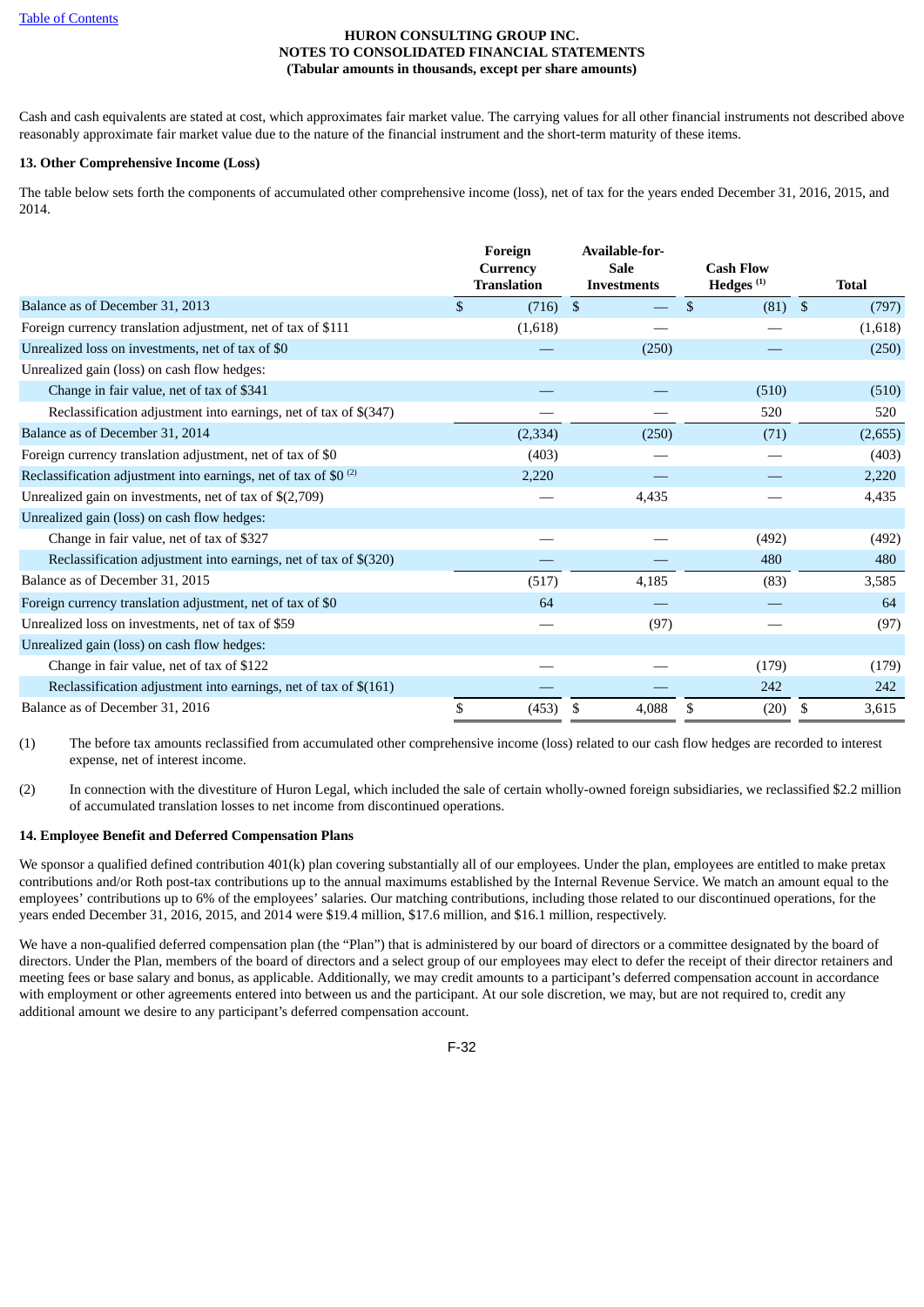Amounts credited are subject to vesting schedules set forth in the Plan, employment agreement, or any other agreement entered into between us and the participant. The deferred compensation liability at December 31, 2016 and 2015 was \$16.4 million and \$13.1 million, respectively. This deferred compensation liability is funded by the Plan assets.

### **15. Equity Incentive Plans**

In 2012, Huron adopted the 2012 Omnibus Incentive Plan (the "2012 Plan"), in order to increase the number of shares of common stock available as equity compensation to employees, non-employee directors, and independent contractors, and to make certain updates to reflect changes in market practices. The 2012 Plan replaced, on a prospective basis, our 2004 Omnibus Stock Plan (the "2004 Plan") such that future grants will be granted under the 2012 Plan and any outstanding awards granted under the 2004 Plan that are cancelled, expired, forfeited, settled in cash, or otherwise terminated without a delivery of shares to the participant will not become available for grant under the 2012 Plan. The 2012 Plan permits the grant of stock options, stock appreciation rights, restricted stock, performance shares and other share-based or cash-based awards valued in whole or in part by reference to, or otherwise based on, our common stock. The 2012 Plan was amended on May 2, 2014 to increase the number of shares authorized for issuance by 850,000 shares. As of December 31, 2016, approximately 0.8 million shares remain available for issuance under the 2012 Plan.

On May 1, 2015, we adopted the Stock Ownership Participation Program (the "SOPP"), which is available to Huron employees below the managing director level who do not receive equity-based awards as part of their normal compensation plan. Under the SOPP, eligible employees may elect to use after-tax payroll deductions, or cash contributions, to purchase shares of the Company's common stock on certain designated purchase dates. Employees who purchase stock under the SOPP are granted restricted stock equal to 25% of their purchased shares. Vesting of the restricted stock is subject to both a time-based vesting schedule and requirement that the purchased shares be held for a specified holding period. The initial amount of shares available for issuance under the SOPP was 300,000. Prior to adopting the SOPP, the matching share grants and the employee purchased shares under the stock ownership participation program were governed by the 2012 Plan. As of December 31, 2016, approximately 0.2 million shares remain available for issuance under the SOPP.

It has been our practice to issue shares of common stock upon exercise of stock options and granting of restricted stock from authorized but unissued shares, with the exception of the SOPP under which shares are issued from treasury stock.

The Compensation Committee of the board of directors has the responsibility of interpreting the 2012 Plan and SOPP and determining all of the terms and conditions of awards made under the plans, including when the awards will become exercisable or otherwise vest. In 2013, the Compensation Committee amended certain share-based awards outstanding under our 2012 Plan and our 2004 Plan to provide for a retirement eligibility provision. Under this provision, eligible employees who have reached 62 years of age and have completed seven years of employment with the Company will continue vesting in their share-based awards after retirement, subject to certain conditions. This retirement eligibility provision will also apply to future awards granted to eligible employees under the 2012 Plan.

Total share-based compensation cost recognized for the years ended December 31, 2016, 2015, and 2014 was \$16.6 million, \$19.2 million, and \$18.8 million, respectively, with related income tax benefits of \$6.4 million, \$7.6 million, and \$7.4 million, respectively. As of December 31, 2016, there was \$20.4 million of total unrecognized compensation cost related to nonvested share-based awards. This cost is expected to be recognized over a weighted average period of 2.3 years.

### **Restricted Stock Awards**

The grant date fair values of our restricted stock awards are measured based on the fair value of our common stock at grant date and amortized into expense over the service period. Subject to acceleration under certain conditions, the majority of our restricted stock vests annually over four years.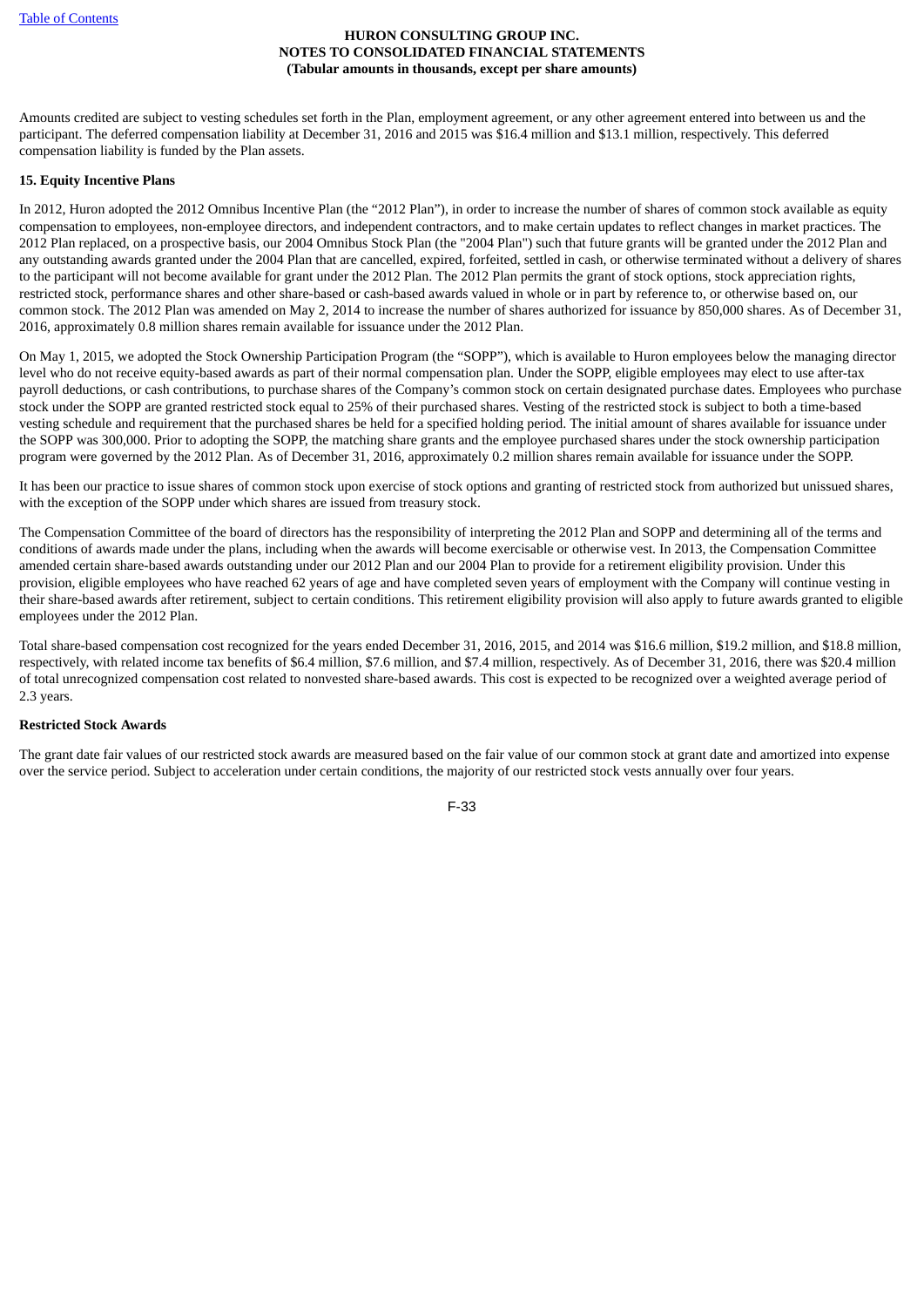The table below summarizes the restricted stock activity for the year ended December 31, 2016.

|                                                 | 2012 Omnibus<br><b>Incentive Plan</b> | 2004 Omnibus<br><b>Stock Plan</b> | <b>Stock</b><br>Ownership<br>Participation<br>Program | <b>Total</b> |               | Weighted<br>Average<br><b>Grant Date</b><br><b>Fair Value</b><br>(in dollars) |
|-------------------------------------------------|---------------------------------------|-----------------------------------|-------------------------------------------------------|--------------|---------------|-------------------------------------------------------------------------------|
| Nonvested restricted stock at December 31, 2015 | 609                                   | 51                                | 8                                                     | 668          | S             | 59.41                                                                         |
| Granted                                         | 286                                   |                                   | 13                                                    | 299          | <sup>\$</sup> | 56.28                                                                         |
| Vested                                          | (210)                                 | (48)                              | (7)                                                   | (265)        | - \$          | 54.67                                                                         |
| Forfeited                                       | (75)                                  | (3)                               | (2)                                                   | (80)         | -S            | 60.61                                                                         |
| Nonvested restricted stock at December 31, 2016 | 610                                   |                                   | 12                                                    | 622          | \$.           | 59.77                                                                         |

The aggregate fair value of restricted stock that vested during the years ended December 31, 2016, 2015, and 2014 was \$14.9 million, \$23.9 million, and \$19.8 million, respectively. The weighted average grant date fair value per share of restricted stock granted was \$66.21 during both 2015 and 2014.

### **Performance-based Share Awards**

During 2016, 2015, and 2014, the Company granted performance-based share awards to our named executive officers and certain managing directors. The total number of shares earned by recipients of these awards is contingent upon meeting practice and Company-wide performance goals. Following the performance period, the awards are subject to the completion of a service period, which is generally an additional two to three years. The earned awards vest on a graded vesting schedule over the service period. For certain performance awards, the recipients may earn additional shares of stock for performance achieved above the stated target. The grant date fair values of our performance-based share awards are measured based on the fair value of our common stock at grant date. Compensation cost is amortized into expense over the service period.

The table below summarizes the performance-based stock activity for the year ended December 31, 2016. All nonvested performance-based stock outstanding at December 31, 2015 and 2016 was granted under the 2012 Omnibus Incentive Plan.

|                                                                       | Number of<br><b>Shares</b> |               | Weighted<br>Average<br><b>Grant Date</b><br><b>Fair Value</b><br>(in dollars) |
|-----------------------------------------------------------------------|----------------------------|---------------|-------------------------------------------------------------------------------|
| Nonvested performance-based stock at December 31, 2015                | 234                        | -S            | 63.54                                                                         |
| Granted <sup>(1)</sup>                                                | 196                        | - \$          | 55.52                                                                         |
| Vested                                                                | $(55)$ \$                  |               | 53.75                                                                         |
| Forfeited $(2)$                                                       | (136)                      | - \$          | 64.85                                                                         |
| Nonvested performance-based stock at December 31, 2016 <sup>(3)</sup> | 239                        | <sup>\$</sup> | 58.47                                                                         |

(1) Shares granted in 2016 are presented at the stated target, which represents the base number of shares that could be earned. Actual shares earned may be below or, for certain grants, above the target based on the achievement of specific financial goals.

- (2) Forfeited shares includes shares forfeited as a result of not meeting the performance criteria of the award as well as shares forfeited upon termination.
- (3) Of the 239,000 nonvested performance-based shares outstanding as of December 31, 2016, approximately 198,000 shares were unearned and subject to achievement of specific financial goals. Once earned, the awards will be subject to time-based vesting according to the terms of the award. Based on 2016 financial results, approximately 111,000 of the 198,000 unearned shares will be forfeited in the first quarter of 2017.

The aggregate fair value of performance-based stock that vested during the years ended December 31, 2016, 2015, and 2014 was \$3.0 million, \$6.5 million, and \$5.2 million, respectively. The weighted average grant date fair value per share of performance-based stock granted during 2015 and 2014 was \$66.63 and \$64.52, respectively.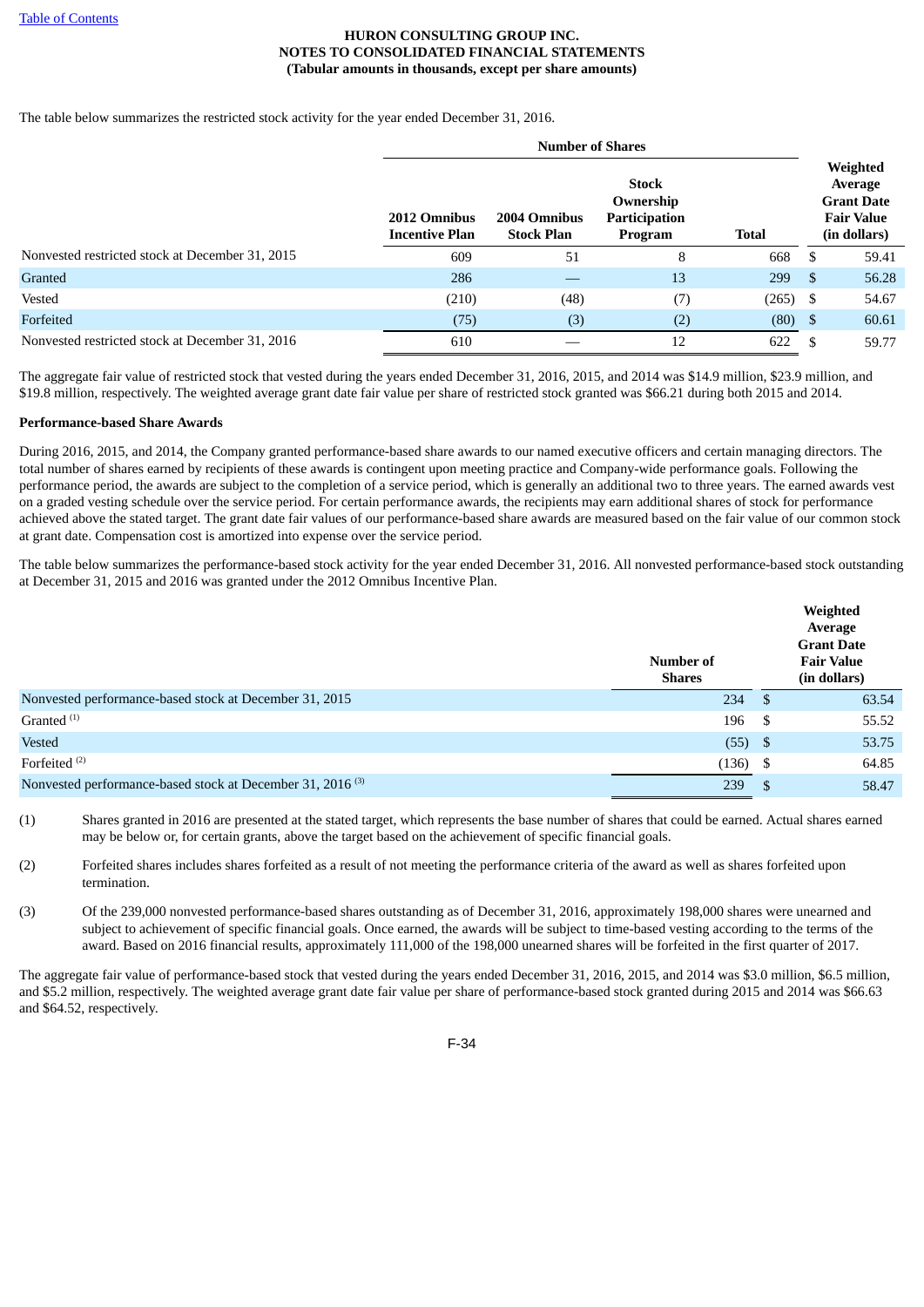# **Stock Options**

Prior to 2014, the Company granted stock option awards to certain named executive officers. No stock option awards were granted in 2016, 2015, or 2014. The exercise prices of stock options are equal to the fair value of a share of common stock on the date of grant. Subject to acceleration under certain conditions, our stock options vest annually over four years. All stock options have a 10-year contractual term.

Stock option activity for the year ended December 31, 2016 was as follows:

|                                                 | <b>Number</b><br>of<br><b>Options</b><br>(in thousands) |     | Weighted<br>Average<br><b>Exercise</b><br>Price<br>(in dollars) | Weighted<br>Average<br><b>Remaining</b><br><b>Contractual</b><br>Term<br>(in years) |     | <b>Aggregate</b><br><b>Intrinsic</b><br><b>Value</b><br>(in millions) |
|-------------------------------------------------|---------------------------------------------------------|-----|-----------------------------------------------------------------|-------------------------------------------------------------------------------------|-----|-----------------------------------------------------------------------|
| Outstanding at December 31, 2015                | 199                                                     | S   | 28.99                                                           | 5.3 $$$                                                                             |     | 6.1                                                                   |
| Granted                                         |                                                         |     |                                                                 |                                                                                     |     |                                                                       |
| Exercised                                       | 5 <sup>1</sup>                                          | \$  | 26.19                                                           |                                                                                     | \$  | 0.1                                                                   |
| Forfeited or expired                            |                                                         |     |                                                                 |                                                                                     |     |                                                                       |
| Outstanding at December 31, 2016 <sup>(1)</sup> | 194                                                     | -\$ | 29.06                                                           | 4.3 \$                                                                              |     | 4.2                                                                   |
| Exercisable at December 31, 2016                | 185                                                     |     | 28.56                                                           | 4.2                                                                                 | -\$ | 4.1                                                                   |

(1) Of the 194,000 outstanding options, approximately 157,000 were granted under the 2004 Omnibus Stock Plan, and the remaining 37,000 options were granted under the 2012 Omnibus Incentive Plan.

The aggregate intrinsic value of options exercised during 2014 was \$1.6 million. No options were exercised in 2015.

### **16. Income Taxes**

The income tax expense for continuing operations for the years ended December 31, 2016, 2015, and 2014 consists of the following:

|                                              | <b>Year Ended December 31,</b> |        |              |      |        |  |
|----------------------------------------------|--------------------------------|--------|--------------|------|--------|--|
|                                              |                                | 2016   | 2015         |      | 2014   |  |
| <b>Current:</b>                              |                                |        |              |      |        |  |
| Federal                                      | \$                             | 15,726 | -\$<br>4,806 | -\$  | 16,361 |  |
| <b>State</b>                                 |                                | 1,623  | 2,380        |      | 4,881  |  |
| Foreign                                      |                                | 1,021  | 350          |      | (175)  |  |
| Total current                                |                                | 18,370 | 7,536        |      | 21,067 |  |
| Deferred:                                    |                                |        |              |      |        |  |
| Federal                                      |                                | 1,662  | 12,450       |      | 10,637 |  |
| <b>State</b>                                 |                                | (274)  | 1,482        |      | 1,170  |  |
| Foreign                                      |                                | (81)   | 202          |      | 185    |  |
| Total deferred                               |                                | 1,307  | 14,134       |      | 11,992 |  |
| Income tax expense for continuing operations | \$                             | 19,677 | 21,670<br>\$ | - \$ | 33,059 |  |

The components of income from continuing operations before income tax expense were as follows:

|              | <b>Year Ended December 31,</b> |    |          |  |         |  |  |
|--------------|--------------------------------|----|----------|--|---------|--|--|
|              | 2016                           |    | 2015     |  | 2014    |  |  |
| <b>U.S.</b>  | 56,141                         |    | 85,164   |  | 83,851  |  |  |
| Foreign      | 3,016                          |    | (1, 599) |  | (3,790) |  |  |
| <b>Total</b> | 59,157                         | \$ | 83,565   |  | 80,061  |  |  |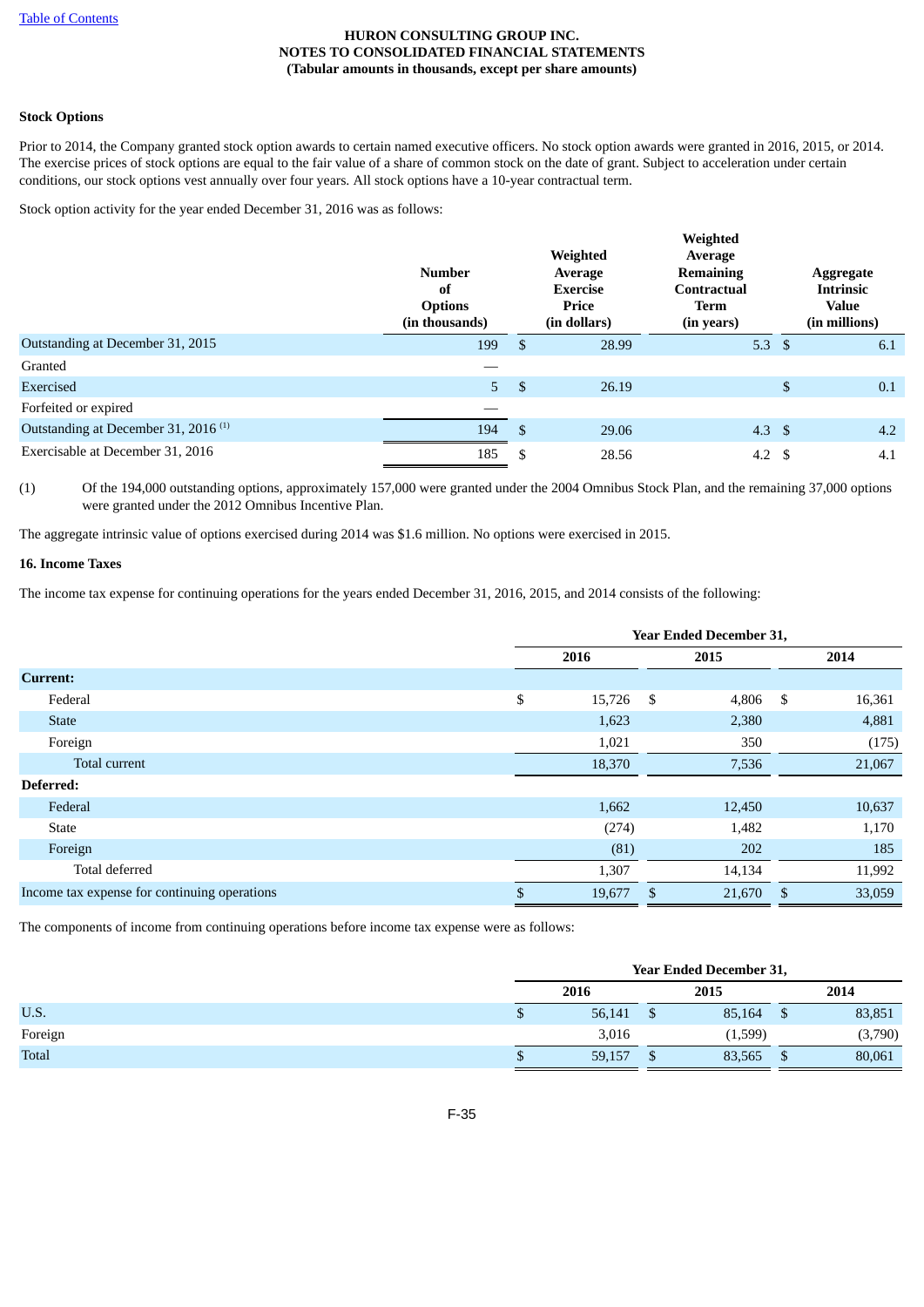A reconciliation of the U.S. statutory income tax rate to our effective tax rate for continuing operations is as follows:

|                                                                              | <b>Year Ended December 31,</b> |        |        |  |  |  |
|------------------------------------------------------------------------------|--------------------------------|--------|--------|--|--|--|
|                                                                              | 2016                           | 2015   | 2014   |  |  |  |
| Percent of pretax income from continuing operations:                         |                                |        |        |  |  |  |
| At U.S. statutory tax rate                                                   | 35.0 %                         | 35.0 % | 35.0 % |  |  |  |
| State income taxes, net of federal benefit                                   | 1.7                            | 4.6    | 4.5    |  |  |  |
| Meals and entertainment                                                      | 1.1                            | 0.6    | 0.6    |  |  |  |
| Valuation allowance                                                          | (3.2)                          | 0.5    | 1.2    |  |  |  |
| Foreign source income                                                        | (0.5)                          | 0.5    | 0.9    |  |  |  |
| Tax credits / Section 199 Deduction                                          | (1.1)                          | (1.0)  | (0.9)  |  |  |  |
| Net tax (benefit) expense related to "check-the-box" election <sup>(1)</sup> |                                | (14.7) | 0.4    |  |  |  |
| Other                                                                        | 0.3                            | 0.4    | (0.4)  |  |  |  |
| Effective income tax expense rate for continuing operations                  | 33.3 %                         | 25.9%  | 41.3%  |  |  |  |

(1) In the fourth quarter of 2015, we made a tax election to classify two of our wholly-owned foreign subsidiaries as disregarded entities for U.S. federal income tax purposes (commonly referred to as a "check-the-box" election). As a result of this election, we realized an income tax benefit of \$13.0 million, of which \$0.7 million is unrecognized, resulting in a net recognized tax benefit of \$12.3 million.

The effective tax rate for discontinued operations in 2016 was (33.4)%, based on tax benefits of \$0.9 million and a pretax loss from discontinued operations of \$2.8 million, and was lower than the statutory tax rate primarily due to an increase in the valuation allowance for foreign tax credits. The effective tax rate for discontinued operations in 2015 was 169.0%, based on tax expense of \$1.8 million and a pretax loss from discontinued operations of \$1.1 million, and was higher than the statutory tax rate primarily due to the tax expense recognized from the sale of the Huron Legal segment. Refer to Note 3 "Discontinued Operations" for further detail on the sale of the Huron Legal segment. The effective tax rate for discontinued operations in 2014 was 7.2%, based on tax expense of \$2.5 million and pretax income from discontinued operations of \$34.5 million, and was lower than the statutory tax rate primarily due to the impact of a "check-the-box" election made in the first quarter of 2014. As a result of this election, we realized an income tax benefit of \$13.8 million, of which \$2.4 million is unrecognized, resulting in a net recognized tax benefit for discontinued operations of \$11.4 million.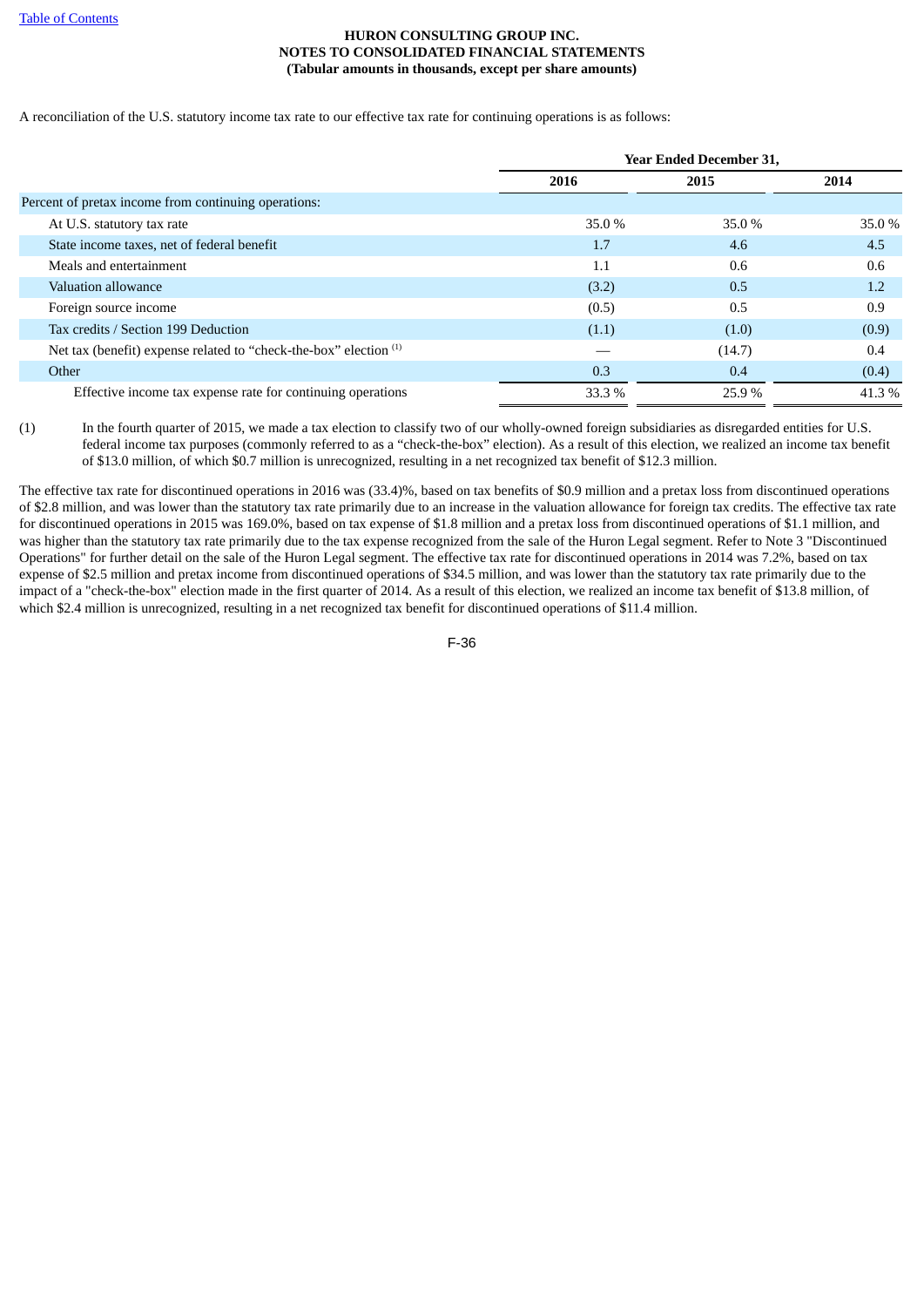The net deferred tax liabilities for continuing operations at December 31, 2016 and 2015 consisted of the following:

|                                                      | As of December 31, |    |           |  |  |
|------------------------------------------------------|--------------------|----|-----------|--|--|
|                                                      | 2016               |    | 2015      |  |  |
| Deferred tax assets:                                 |                    |    |           |  |  |
| Share-based compensation                             | \$<br>10,151       | \$ | 10,234    |  |  |
| Accrued payroll and other liabilities                | 10,004             |    | 9,074     |  |  |
| Deferred lease incentives                            | 4,666              |    | 4,691     |  |  |
| Convertible note hedge transactions                  | 12,197             |    | 12,690    |  |  |
| Revenue recognition                                  | 1,983              |    | 1,611     |  |  |
| Net operating loss carry-forwards                    | 92                 |    | 529       |  |  |
| Tax credits                                          | 1,804              |    | 1,935     |  |  |
| Other                                                | 4,164              |    | 3,632     |  |  |
| Total deferred tax assets                            | 45,061             |    | 44,396    |  |  |
| Valuation allowance                                  | (626)              |    | (2, 242)  |  |  |
| Net deferred tax assets                              | 44,435             |    | 42,154    |  |  |
| Deferred tax liabilities:                            |                    |    |           |  |  |
| Prepaid expenses                                     | (2,500)            |    | (2, 943)  |  |  |
| Property and equipment                               | (2,933)            |    | (2,406)   |  |  |
| Intangibles and goodwill                             | (60, 411)          |    | (56, 584) |  |  |
| Convertible note discount                            | (11,586)           |    | (11,793)  |  |  |
| Other                                                | (2,638)            |    | (3, 116)  |  |  |
| Total deferred tax liabilities                       | (80,068)           |    | (76, 842) |  |  |
| Net deferred tax liability for continuing operations | \$<br>(35, 633)    | \$ | (34, 688) |  |  |

As of December 31, 2016 and 2015, we had valuation allowances of \$0.6 million and \$2.2 million, respectively, primarily due to uncertainties relating to the ability to utilize deferred tax assets recorded for foreign losses. The decrease in valuation allowances in 2016 primarily related to the release of certain valuation allowances on foreign tax credits, as we expect to have sufficient foreign source income to utilize these credits before their expiration.

The Company has federal and state tax credit carry-forwards of \$1.8 million which expire in 2022 and 2019, respectively. The Company has no federal net operating losses or state net operating loss carry-forwards as of December 31, 2016.

We recognize the tax benefit from an uncertain tax position only if it is more likely than not that the tax position will be sustained on examination by the taxing authorities, based on the technical merits of the position. The tax benefits recognized in the financial statements from such a position are measured based on the largest benefit that has a greater than fifty percent likelihood of being realized upon ultimate resolution.

A reconciliation of our beginning and ending amount of unrecognized tax benefits is as follows:

|                                                              | <b>Unrecognized Tax Benefits</b> |
|--------------------------------------------------------------|----------------------------------|
| Balance at January 1, 2014                                   | 411                              |
| Additions based on tax positions related to the current year | 2,410                            |
| Decrease based on tax positions related to the prior year    | (333)                            |
| Balance at December 31, 2014                                 | 2,488                            |
| Additions based on tax positions related to the current year | 735                              |
| Balance at December 31, 2015                                 | 3,223                            |
| Additions based on tax positions related to the prior year   | 117                              |
| Balance at December 31, 2016                                 | 3,340                            |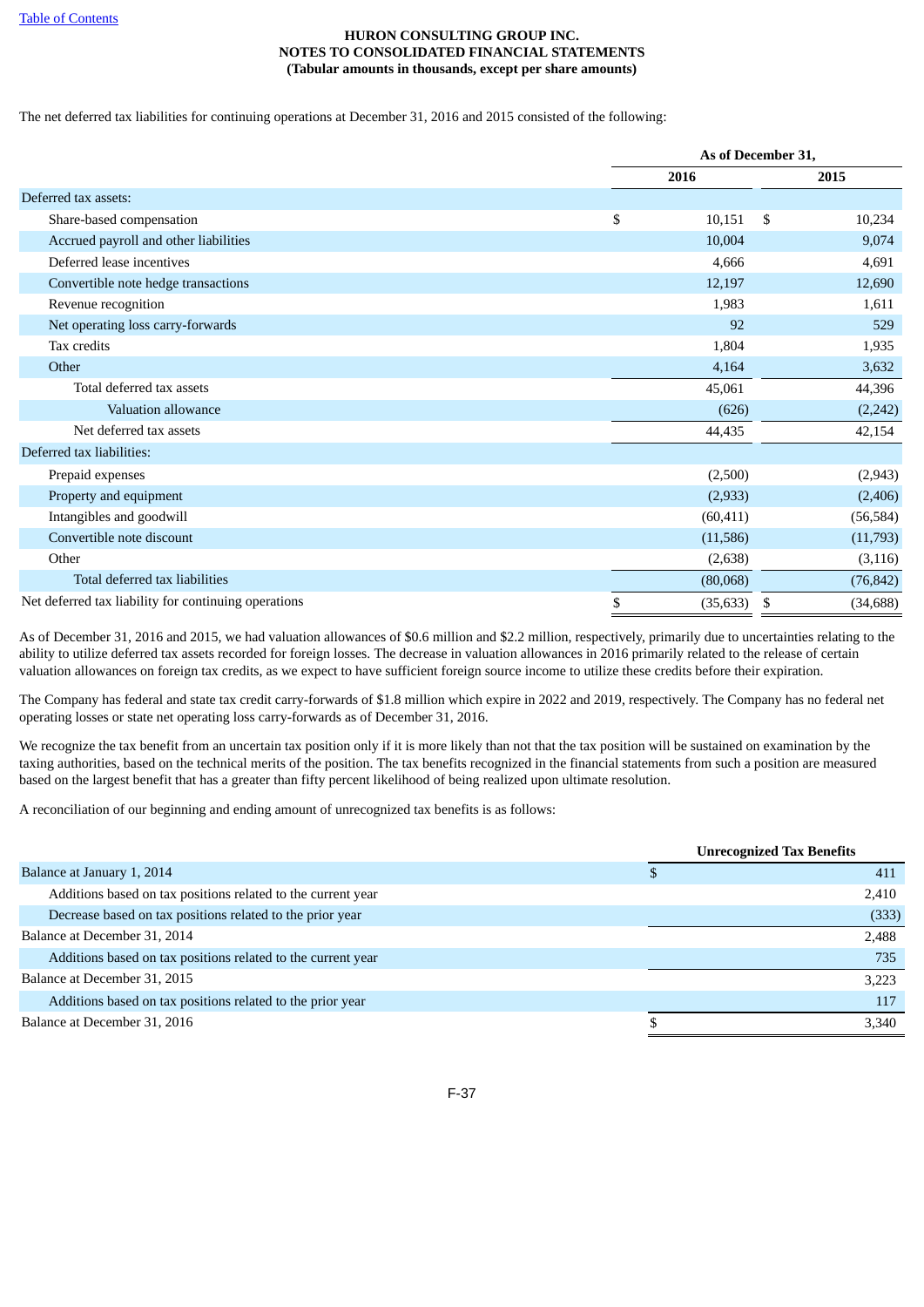Of the \$3.3 million of unrecognized tax benefits at December 31, 2016, \$0.9 million would affect the effective tax rate of continuing operations and \$2.4 million would affect the effective tax rate of discontinued operations, if recognized. As of December 31, 2016, we have \$2.4 million of unrecognized tax benefits related to positions taken on our tax returns for discontinued operations. While such tax returns remain subject to audit by tax authorities, it is reasonably possible that these unrecognized tax benefits may decrease over the next 12 months due to the expiration of statute of limitations.

As of December 31, 2016 and 2015, a de minimis amount was accrued for the potential payment of interest and penalties. Accrued interest and penalties are recorded as a component of provision for income taxes on our consolidated statement of earnings.

We file income tax returns with federal, state, local and foreign jurisdictions. Tax years 2012 through 2015 are subject to future examinations by federal tax authorities. Tax years 2009 through 2015 are subject to future examinations by state and local tax authorities. Currently, the Company is not under audit by any tax authority. Our foreign income tax filings are subject to future examinations by the local foreign tax authorities for tax years 2009 through 2015.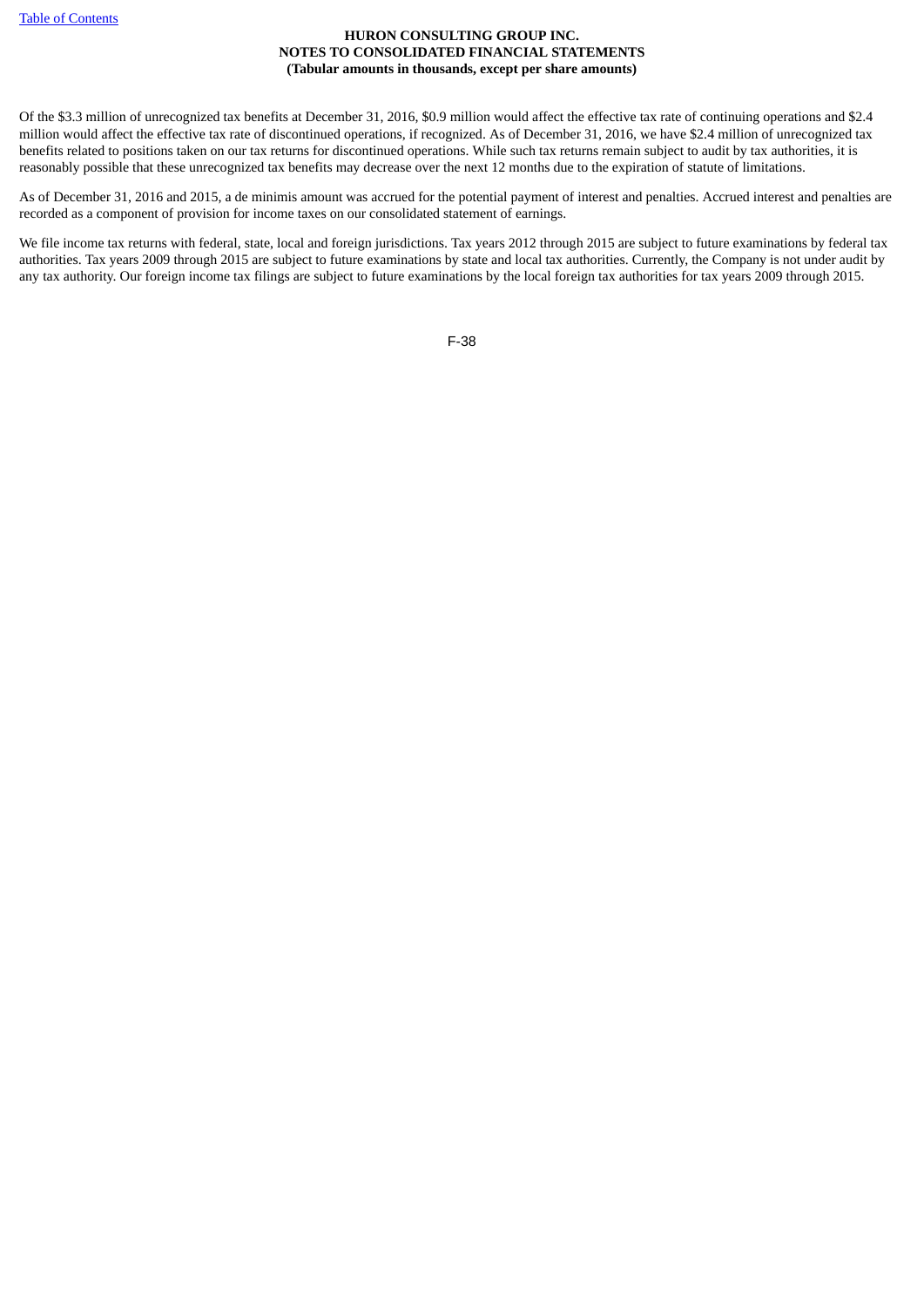### **17. Commitments, Contingencies and Guarantees**

#### **Lease Commitments**

We lease office space under non-cancelable operating lease arrangements expiring on various dates through 2027, with various renewal options. Our principal executive offices located in Chicago, Illinois are under a lease expiring in September 2024. We have a five-year renewal option that will allow us to continue to occupy this office space until September 2029. Office facilities under operating leases include fixed or minimum payments plus, in some cases, scheduled base rent increases over the term of the lease. Certain leases require monthly payments of real estate taxes, insurance and other operating expenses applicable to the property. Some of the leases contain provisions whereby the future rental payments may be adjusted for increases in operating expenses above the specified amount. Rent expense, including operating costs and taxes, for the years ended December 31, 2016, 2015, and 2014 was \$11.5 million, \$12.3 million, and \$9.8 million, respectively. Future minimum rental commitments under non-cancelable leases and sublease income as of December 31, 2016, are as follows:

|              |   | <b>Operating</b><br>Lease<br><b>Obligations</b> |              | <b>Sublease</b><br><b>Income</b> |
|--------------|---|-------------------------------------------------|--------------|----------------------------------|
| 2017         | D | 17,370 \$                                       |              | 2,626                            |
| 2018         |   | 16,599                                          |              | 1,438                            |
| 2019         |   | 13,392                                          |              | 555                              |
| 2020         |   | 12,253                                          |              |                                  |
| 2021         |   | 11,070                                          |              |                                  |
| Thereafter   |   | 33,311                                          |              |                                  |
| <b>Total</b> |   | 103,995                                         | $\mathsf{S}$ | 4,619                            |

### **Litigation**

From time to time, we are involved in legal proceedings and litigation arising in the ordinary course of business. As of the date of this Annual Report on Form 10-K, we are not a party to any litigation or legal proceeding that, in the current opinion of management, could have a material adverse effect on our financial position or results of operations. However, due to the risks and uncertainties inherent in legal proceedings, actual results could differ from current expected results.

### **Guarantees**

Guarantees in the form of letters of credit totaling \$4.8 million were outstanding at both December 31, 2016 and 2015, primarily to support certain office lease obligations.

In connection with certain business acquisitions, we may be required to pay post-closing consideration to the sellers if specific financial performance targets are met over a number of years as specified in the related purchase agreements. As of December 31, 2016 and 2015, the total estimated fair value of our contingent consideration liabilities was \$8.8 million and \$2.1 million, respectively.

To the extent permitted by law, our bylaws and articles of incorporation require that we indemnify our officers and directors against judgments, fines and amounts paid in settlement, including attorneys' fees, incurred in connection with civil or criminal action or proceedings, as it relates to their services to us if such person acted in good faith. Although there is no limit on the amount of indemnification, we may have recourse against our insurance carrier for certain payments made.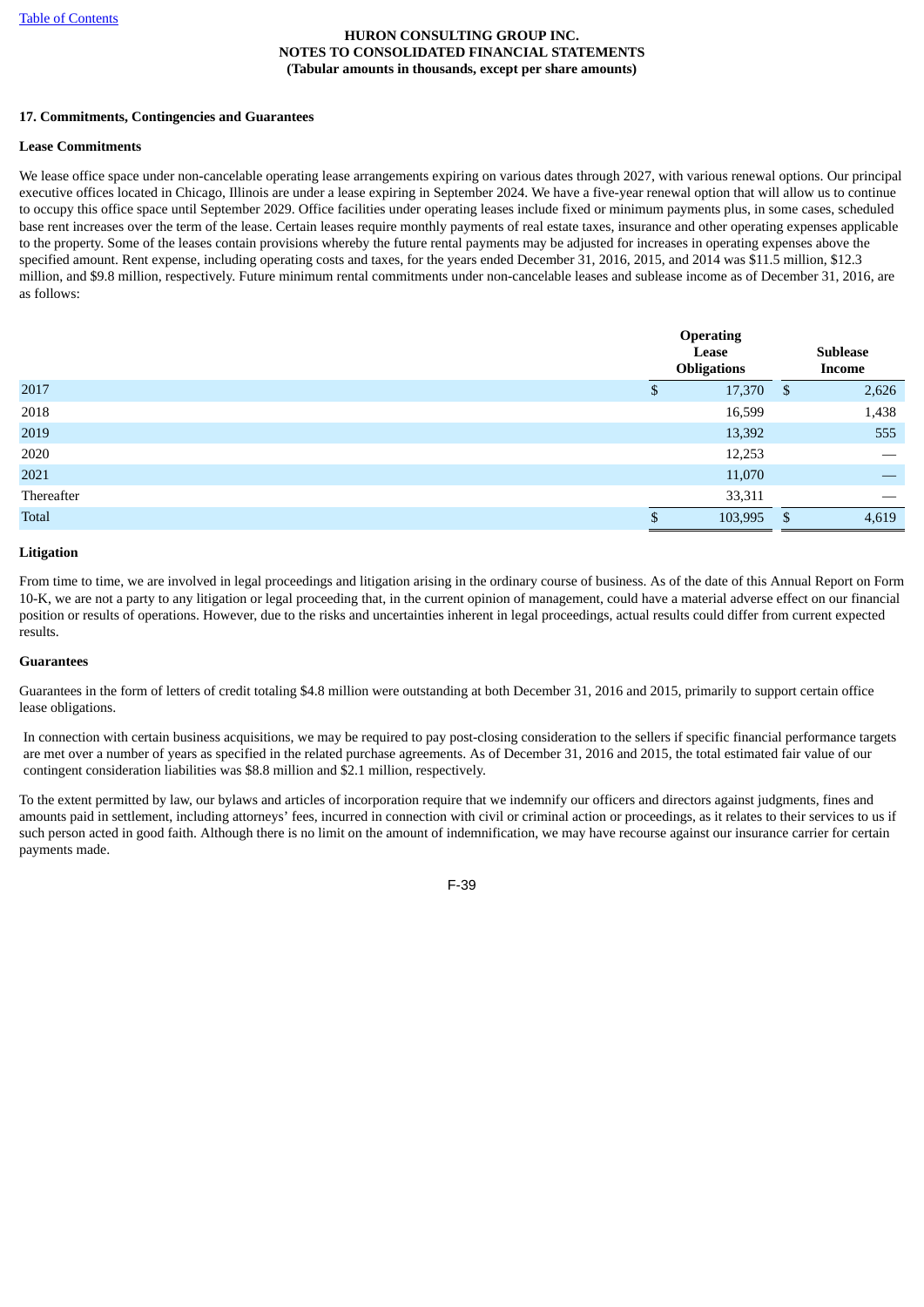### **18. Segment Information**

Segments are defined as components of a company that engage in business activities from which they may earn revenues and incur expenses, and for which separate financial information is available and is evaluated regularly by the chief operating decision maker, or decision-making group, in deciding how to allocate resources and in assessing performance. Our chief operating decision maker, who is our chief executive officer, manages the business under four operating segments, which are our reportable segments: Healthcare, Education and Life Sciences, Business Advisory, and All Other.

### • **Healthcare**

Our Healthcare segment provides advisory services - from strategy setting through implementation - in the areas of organizational and resource alignment, clinical transformation, financial and operational performance, patient and caregiver engagement, and technology implementation and optimization. We serve national and regional hospitals and integrated health systems, academic medical centers, community hospitals, and medical groups. Our solutions help clients evolve and adapt to the rapidly changing healthcare environment and achieve growth, optimize performance, enhance profitability, improve quality and clinical outcomes, and drive physician, patient, and employee engagement across the enterprise.

#### • **Education and Life Sciences**

Our Education and Life Sciences segment provides management consulting and technology solutions to the higher education, academic medical center, pharmaceutical and medical device, biotechnology, and research industries. We partner with clients to address challenges relating to business and technology strategy, financial management, operational and organizational effectiveness, research administration, and regulatory compliance.

#### • **Business Advisory**

Our Business Advisory segment provides services to middle market and large organizations, not-for-profit organizations, lending institutions, law firms, investment banks, and private equity firms. We assist clients in a broad range of industries and across the spectrum from healthy, wellcapitalized companies to organizations in transition as well as creditors, equity owners, and other key constituents. Our Business Advisory practice resolves complex business issues and enhances client enterprise value through a suite of services including capital advisory, transaction advisory, operational improvement, restructuring and turnaround, valuation, and dispute advisory. Our Enterprise Solutions and Analytics practice delivers technology and analytic solutions that enable organizations to manage and optimize their financial performance, operational efficiency, and client or stakeholder experience. Our expertise in full-service enterprise performance management (EPM), enterprise resource planning (ERP), business intelligence and analytics, customer relationship management (CRM), and data management services helps clients identify and execute on business and technology strategies to drive results and gain a competitive advantage.

### • **All Other**

Our All Other segment consists of any line of business not managed by our other operating segments. These businesses included our public sector consulting practice and our foreign consulting operations based in the Middle East, both of which we wound down in 2015. We did not generate any revenues from our All Other segment during 2016.

Segment operating income consists of the revenues generated by a segment, less the direct costs of revenue and selling, general and administrative costs that are incurred directly by the segment. Unallocated corporate costs include costs related to administrative functions that are performed in a centralized manner that are not attributable to a particular segment. These administrative function costs include costs for corporate office support, certain office facility costs, costs relating to accounting and finance, human resources, legal, marketing, information technology, and Company-wide business development functions, as well as costs related to overall corporate management.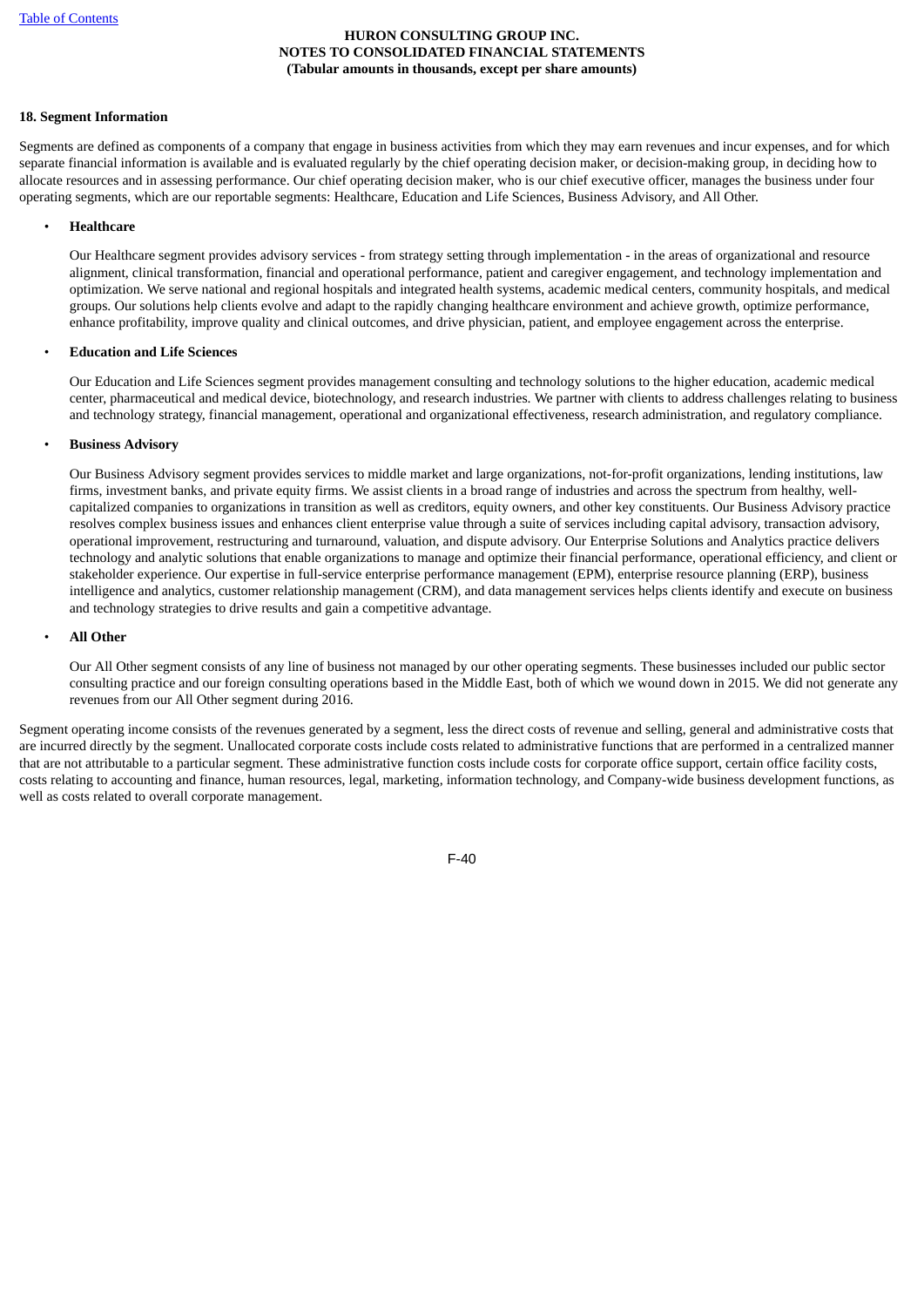The tables below set forth information about our operating segments for the years ended December 31, 2016, 2015, and 2014, along with the items necessary to reconcile the segment information to the totals reported in the accompanying consolidated financial statements. We do not present financial information by geographic area because our international operations are immaterial. Refer to Note 3 "Discontinued Operations" for information on the divestiture of the Huron Legal segment in 2015.

|                                                              | <b>Year Ended December 31,</b> |         |               |          |              |         |  |
|--------------------------------------------------------------|--------------------------------|---------|---------------|----------|--------------|---------|--|
|                                                              | 2016                           |         |               | 2015     |              | 2014    |  |
| <b>Healthcare:</b>                                           |                                |         |               |          |              |         |  |
| Revenues                                                     | \$                             | 424,912 | \$            | 446,887  | \$           | 415,803 |  |
| Operating income                                             | \$                             | 147,903 | \$            | 169,560  | \$           | 159,015 |  |
| Segment operating income as a percentage of segment revenues |                                | 34.8%   |               | 37.9%    |              | 38.2%   |  |
| <b>Education and Life Sciences:</b>                          |                                |         |               |          |              |         |  |
| Revenues                                                     | \$                             | 178,978 | \$            | 167,933  | \$           | 145,962 |  |
| Operating income                                             | \$                             | 43,233  | \$            | 44,216   | $\mathbb{S}$ | 36,131  |  |
| Segment operating income as a percentage of segment revenues |                                | 24.2%   |               | 26.3%    |              | 24.8%   |  |
| <b>Business Advisory:</b>                                    |                                |         |               |          |              |         |  |
| <b>Revenues</b>                                              | \$                             | 122,382 | \$            | 82,968   | \$           | 62,840  |  |
| Operating income                                             | \$                             | 24,459  | \$            | 19,263   | $\mathbb{S}$ | 14,035  |  |
| Segment operating income as a percentage of segment revenues |                                | 20.0%   |               | 23.2%    | 22.3%        |         |  |
| <b>All Other:</b>                                            |                                |         |               |          |              |         |  |
| <b>Revenues</b>                                              | \$                             |         | \$            | 1,222    | \$           | 3,081   |  |
| <b>Operating loss</b>                                        | $\mathbb{S}$                   |         | $\mathsf{\$}$ | (1,718)  | \$           | (2,466) |  |
| Segment operating loss as a percentage of segment revenues   |                                | N/M     |               | N/M      |              | N/M     |  |
| <b>Total Company:</b>                                        |                                |         |               |          |              |         |  |
| Revenues                                                     | \$                             | 726,272 | \$            | 699,010  | \$           | 627,686 |  |
| Reimbursable expenses                                        |                                | 71,712  |               | 70,013   |              | 73,847  |  |
| Total revenues and reimbursable expenses                     | \$                             | 797,984 | \$            | 769,023  | \$           | 701,533 |  |
| <b>Statements of Earnings reconciliation:</b>                |                                |         |               |          |              |         |  |
| Segment operating income                                     | \$                             | 215,595 | \$            | 231,321  | \$           | 206,715 |  |
| Items not allocated at the segment level:                    |                                |         |               |          |              |         |  |
| Other operating expenses                                     |                                | 111,852 |               | 112,164  |              | 103,514 |  |
| Litigation and other gains, net                              |                                | (1,990) |               | (9, 476) |              | (590)   |  |
| Depreciation and amortization expense                        |                                | 31,499  |               | 25,135   |              | 15,451  |  |
| Other expense, net                                           |                                | 15,077  |               | 19,933   |              | 8,279   |  |
| Income from continuing operations before income tax expense  | \$                             | 59,157  | \$            | 83,565   | \$           | 80,061  |  |

N/M – Not Meaningful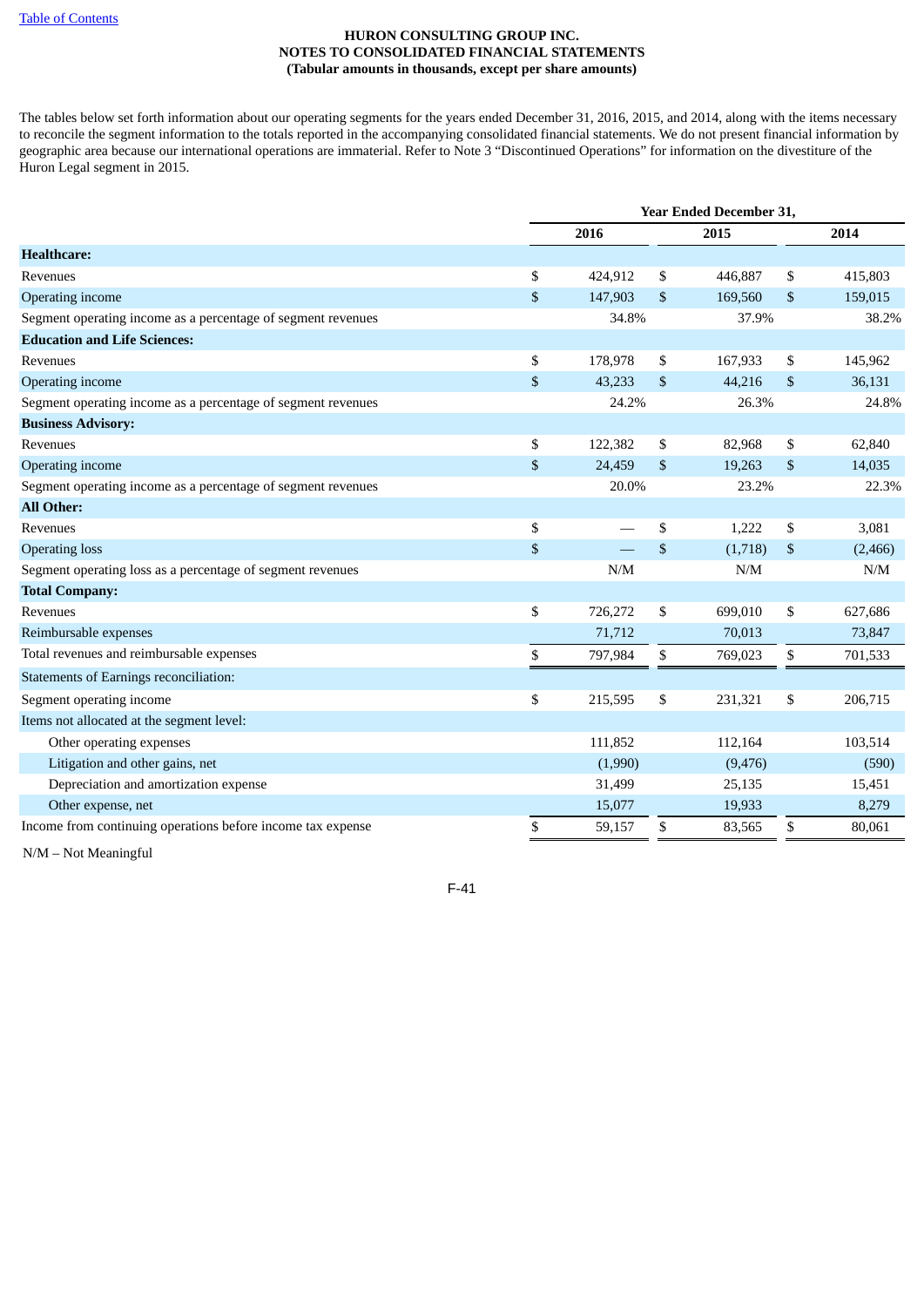|                                    | As of December 31, |           |               |           |  |           |  |  |
|------------------------------------|--------------------|-----------|---------------|-----------|--|-----------|--|--|
| <b>Segment Assets:</b>             |                    | 2016      |               | 2015      |  | 2014      |  |  |
| Healthcare                         | \$                 | 69,274    | <sup>\$</sup> | 84,088    |  | 112,190   |  |  |
| <b>Education and Life Sciences</b> |                    | 40,834    |               | 35,916    |  | 28,973    |  |  |
| <b>Business Advisory</b>           |                    | 35,411    |               | 21,885    |  | 19,134    |  |  |
| All Other                          |                    |           |               |           |  | 379       |  |  |
| Unallocated assets <sup>(1)</sup>  |                    | 1,007,696 |               | 1,017,654 |  | 995,238   |  |  |
| Total assets                       |                    | 1,153,215 |               | 1,159,543 |  | 1,155,914 |  |  |

(1) Unallocated assets includes goodwill and intangible assets, our convertible debt investment, and assets of discontinued operations, as management does not evaluate these items at the segment level when assessing segment performance or allocating resources. See Note 5 "Goodwill and Intangible Assets," Note 12 "Fair Value of Financial Instruments," and Note 3 "Discontinued Operations" for further information on these assets.

For the years ended December 31, 2016, 2015, and 2014, substantially all of our revenues and long-lived assets were attributed to or located in the United States.

At December 31, 2016 and 2015, no single client accounted for greater than 10% of our combined receivables and unbilled services balances. During the years ended December 31, 2016, 2015, and 2014, no single client generated greater than 10% of our consolidated revenues.

### **19. Valuation and Qualifying Accounts**

The table below sets forth the changes in the carrying amount of our allowances for doubtful accounts and unbilled services and valuation allowance for deferred tax assets for the years ended December 31, 2016, 2015, and 2014.

|                                                        |        | <b>Beginning</b><br><b>balance</b> | Additions <sup>(1)</sup> | <b>Deductions</b>             |      | Ending<br>balance |  |
|--------------------------------------------------------|--------|------------------------------------|--------------------------|-------------------------------|------|-------------------|--|
| Year ended December 31, 2014:                          |        |                                    |                          |                               |      |                   |  |
| Allowances for doubtful accounts and unbilled services | \$     | 9.925                              | 36,044                   | 31,840                        | - \$ | 14.129            |  |
| Valuation allowance for deferred tax assets            | \$     | 1.406                              | 1.025                    | $\overbrace{\phantom{12333}}$ | S    | 2,431             |  |
| Year ended December 31, 2015:                          |        |                                    |                          |                               |      |                   |  |
| Allowances for doubtful accounts and unbilled services | \$     | 14.129                             | 40,003                   | 37.246                        | - \$ | 16.886            |  |
| Valuation allowance for deferred tax assets            | \$     | 2.431                              | 1.212                    | 1.401                         | -S   | 2.242             |  |
| Year ended December 31, 2016:                          |        |                                    |                          |                               |      |                   |  |
| Allowances for doubtful accounts and unbilled services | \$     | 16.886                             | 48.901                   | 44.528                        | -\$  | 21.259            |  |
| Valuation allowance for deferred tax assets            | ¢<br>Œ | 2.242                              | 113                      | 1.729                         | -S   | 626               |  |

(1) Additions to allowances for doubtful accounts and unbilled services are charged to revenues to the extent the provision relates to fee adjustments and other discretionary pricing adjustments. To the extent the provision relates to a client's inability to make required payments on accounts receivables, the provision is charged to operating expenses. Additions also include allowances acquired in business acquisitions, which were not material in any period presented.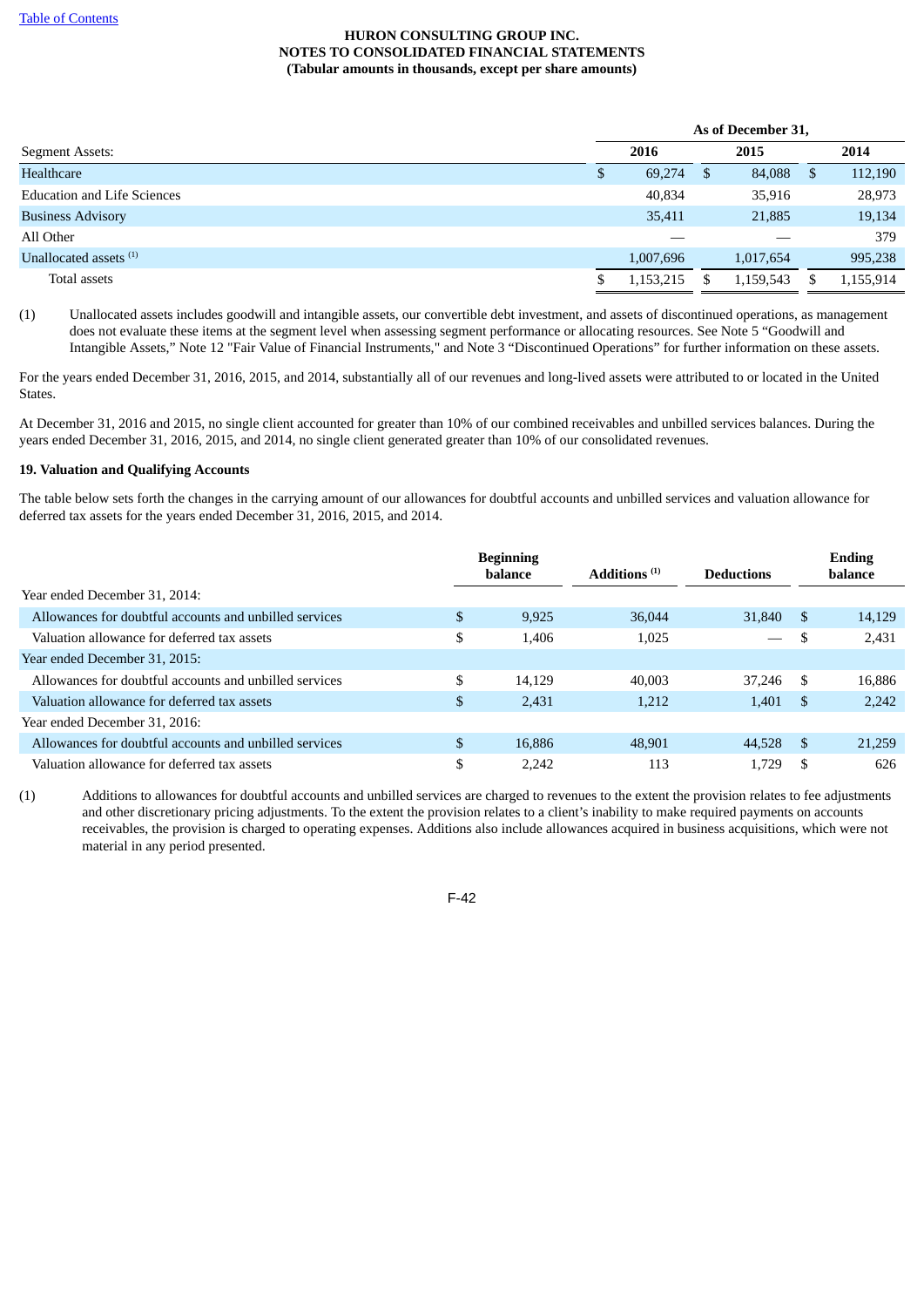# **20. Selected Quarterly Financial Data (Unaudited)**

|                                                                 | <b>Quarter Ended</b> |                |    |                |              |                |              |                |
|-----------------------------------------------------------------|----------------------|----------------|----|----------------|--------------|----------------|--------------|----------------|
| 2016                                                            |                      | <b>Mar. 31</b> |    | <b>Jun. 30</b> |              | <b>Sep. 30</b> |              | <b>Dec. 31</b> |
| <b>Revenues</b>                                                 | \$                   | 180,489        | \$ | 184,259        | $\mathbf{s}$ | 183,400        | $\mathbb{S}$ | 178,124        |
| Reimbursable expenses                                           |                      | 16,561         |    | 18,982         |              | 19,093         |              | 17,076         |
| Total revenues and reimbursable expenses                        |                      | 197,050        |    | 203,241        |              | 202,493        |              | 195,200        |
| Gross profit                                                    |                      | 65,180         |    | 77,138         |              | 71,131         |              | 60,090         |
| Operating income                                                |                      | 14,376         |    | 28,209         |              | 23,240         |              | 8,409          |
| Net income from continuing operations                           |                      | 6,866          |    | 16,139         |              | 12,288         |              | 4,187          |
| Income (loss) from discontinued operations, net of tax          |                      | (864)          |    | (970)          |              | $\overline{4}$ |              | (33)           |
| Net income                                                      |                      | 6,002          |    | 15,169         |              | 12,292         |              | 4,154          |
| Net earnings per basic share:                                   |                      |                |    |                |              |                |              |                |
| Net income from continuing operations                           | \$                   | 0.33           | \$ | 0.77           | \$           | 0.58           | S            | 0.20           |
| Income (loss) from discontinued operations, net of tax          |                      | (0.05)         |    | (0.05)         |              |                |              |                |
| Net income                                                      | \$                   | 0.28           | \$ | 0.72           | \$           | 0.58           | \$           | 0.20           |
| Net earnings per diluted share:                                 |                      |                |    |                |              |                |              |                |
| Net income from continuing operations                           | \$                   | 0.32           | \$ | 0.76           | \$           | 0.57           | \$           | 0.19           |
| Income (loss) from discontinued operations, net of tax          |                      | (0.04)         |    | (0.05)         |              |                |              |                |
| Net income                                                      | \$                   | 0.28           | \$ | 0.71           | \$           | 0.57           | \$           | 0.19           |
| Weighted average shares used in calculating earnings per share: |                      |                |    |                |              |                |              |                |
| <b>Basic</b>                                                    |                      | 21,114         |    | 21,061         |              | 21,076         |              | 21,083         |
| Diluted                                                         |                      | 21,460         |    | 21,376         |              | 21,445         |              | 21,473         |

|                                                                 | <b>Quarter Ended</b> |                |    |                |              |                |    |                |
|-----------------------------------------------------------------|----------------------|----------------|----|----------------|--------------|----------------|----|----------------|
| 2015                                                            |                      | <b>Mar. 31</b> |    | <b>Jun. 30</b> |              | <b>Sep. 30</b> |    | <b>Dec. 31</b> |
| Revenues                                                        | \$                   | 154,426        | \$ | 184,019        | $\mathbb{S}$ | 175,465        | \$ | 185,100        |
| Reimbursable expenses                                           |                      | 16,308         |    | 20,867         |              | 16,091         |    | 16,747         |
| Total revenues and reimbursable expenses                        |                      | 170,734        |    | 204,886        |              | 191,556        |    | 201,847        |
| Gross profit                                                    |                      | 50,479         |    | 77,793         |              | 76,160         |    | 75,956         |
| Operating income                                                |                      | 7,936          |    | 28,797         |              | 30,056         |    | 36,709         |
| Net income from continuing operations                           |                      | 968            |    | 14,148         |              | 14,277         |    | 32,502         |
| Income (loss) from discontinued operations, net of tax          |                      | 534            |    | 4,685          |              | 5,097          |    | (13, 159)      |
| Net income                                                      |                      | 1,502          |    | 18,833         |              | 19,374         |    | 19,343         |
| Net earnings per basic share:                                   |                      |                |    |                |              |                |    |                |
| Net income from continuing operations                           | \$                   | 0.04           | \$ | 0.64           | \$           | 0.65           | \$ | 1.47           |
| Income (loss) from discontinued operations, net of tax          |                      | 0.03           |    | 0.21           |              | 0.23           |    | (0.59)         |
| Net income                                                      | \$                   | 0.07           | \$ | 0.85           | \$           | 0.88           | \$ | 0.88           |
| Net earnings per diluted share:                                 |                      |                |    |                |              |                |    |                |
| Net income from continuing operations                           | \$                   | 0.04           | \$ | 0.62           | \$           | 0.63           | \$ | 1.44           |
| Income (loss) from discontinued operations, net of tax          |                      | 0.03           |    | 0.21           |              | 0.23           |    | (0.58)         |
| Net income                                                      | \$                   | 0.07           | \$ | 0.83           | \$           | 0.86           | \$ | 0.86           |
| Weighted average shares used in calculating earnings per share: |                      |                |    |                |              |                |    |                |
| <b>Basic</b>                                                    |                      | 22,126         |    | 22,220         |              | 22,107         |    | 22,093         |
| <b>Diluted</b>                                                  |                      | 22,602         |    | 22,654         |              | 22,592         |    | 22,551         |

# **21. Subsequent Events**

On January 9, 2017, we completed our acquisition of Pope Woodhead and Associates Limited ("Pope Woodhead"), a U.K.-based consulting firm providing market access capabilities to assist clients in developing value propositions for innovative medicines and technologies. The acquisition expands our life sciences strategy expertise and strengthens our ability to lead clients through complex payer and regulatory environments. The results of operations of Pope Woodhead will be included within the Education and Life Sciences segment from the date of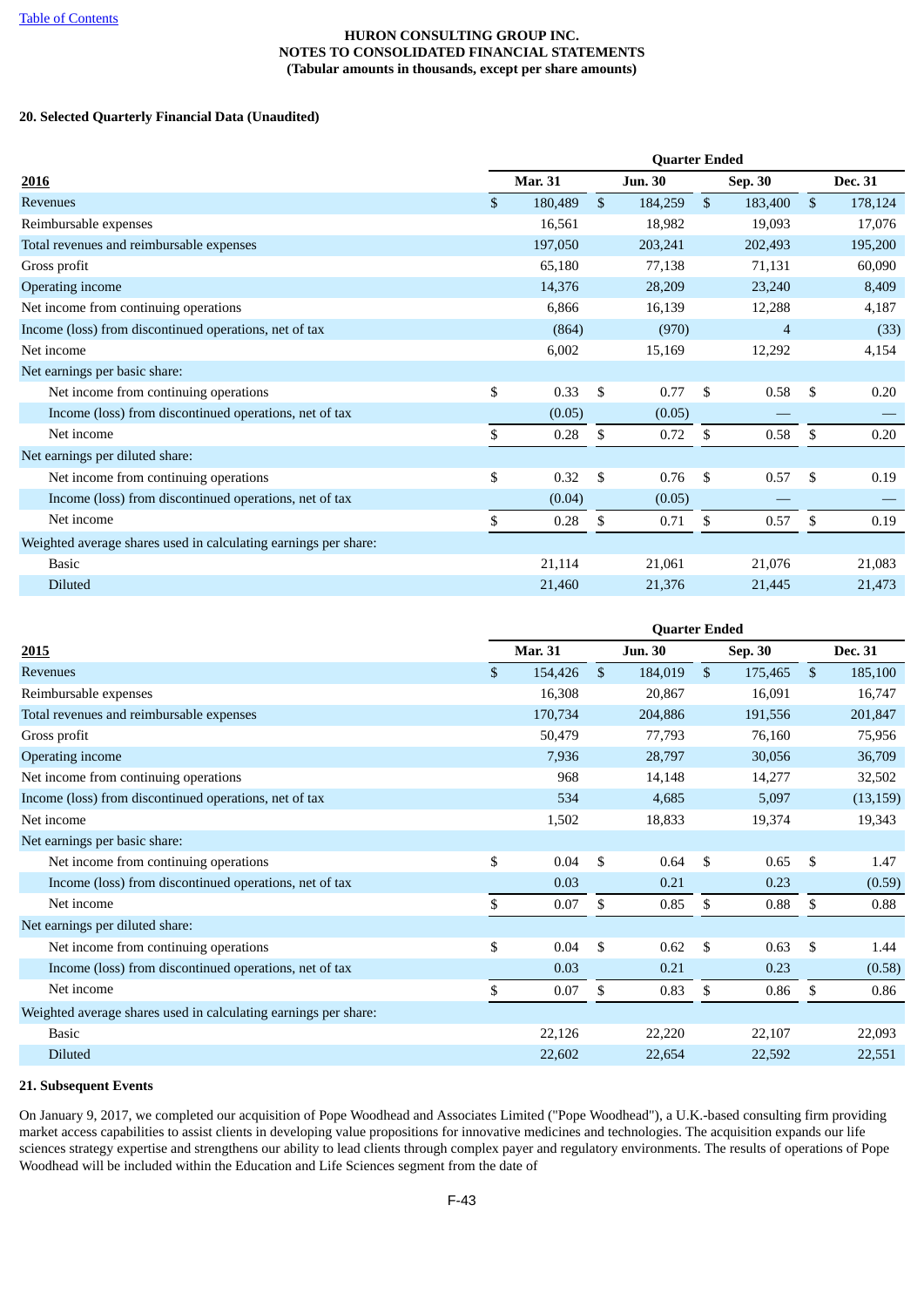acquisition. The acquisition of Pope Woodhead is not significant to our consolidated financial statements. We have not yet completed a valuation of the assets acquired and liabilities assumed in the acquisition.

On February 16, 2017, we entered into an agreement to acquire Innosight Holdings, LLC ("Innosight"), a growth strategy firm focused on helping companies navigate disruptive change and manage strategic transformation. Under the terms of the purchase agreement, we will purchase Innosight for \$100 million upon closing of the transaction, consisting of \$90 million in cash and \$10 million in Huron common stock, plus contingent consideration of up to \$35 million if specific financial performance targets are met over a four-year period. The cash component of the transaction will be financed with cash on hand and borrowings under our senior secured credit facility. The results of operations of Innosight will be included within the Business Advisory segment. The transaction is expected to close in March 2017, subject to customary closing conditions.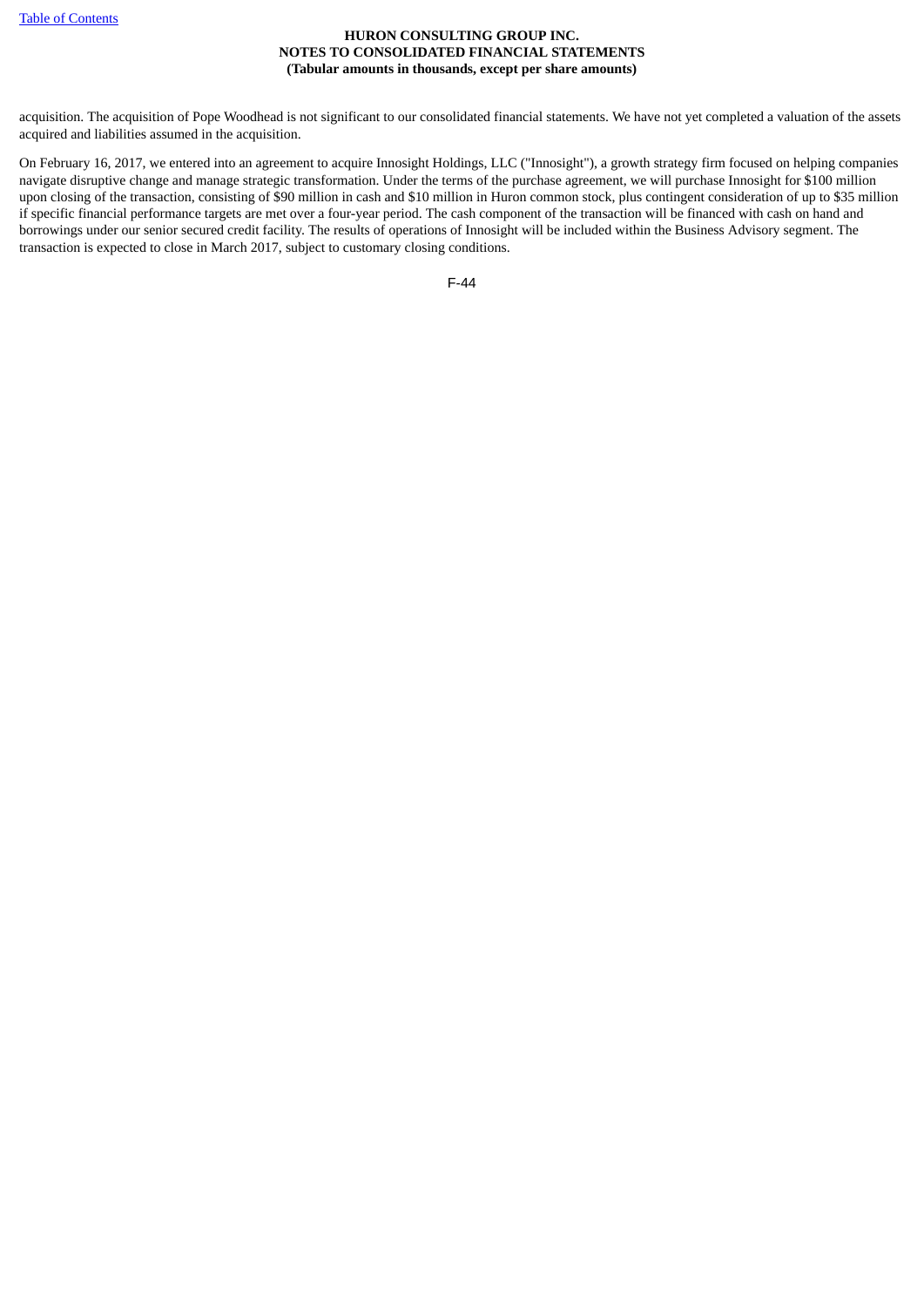$\overline{a}$ 

# **LIST OF SUBSIDIARIES OF HURON CONSULTING GROUP INC. (as of December 31, 2016)**

| <b>Name</b>                                | <b>Jurisdiction of Organization</b> |
|--------------------------------------------|-------------------------------------|
| Huron Consulting Group Holdings LLC        | Delaware                            |
| Huron Consulting Services LLC              | Delaware                            |
| Huron Consulting South East Asia PTE. LTD. | Singapore                           |
| Huron Solutions FZ-LLC                     | United Arab Emirates—Dubai          |
| Huron Saudi Limited                        | Saudi Arabia                        |
| Huron Management Services LLC              | Delaware                            |
| Huron Demand LLC                           | Delaware                            |
| Conseillers Huron Canada Limitée           | Canada                              |
| Huron Technologies Inc.                    | Delaware                            |
| Huron Transaction Advisory LLC             | Delaware                            |
| Studer Holdings, Inc.                      | Delaware                            |
| The Studer Group, LLC                      | Florida                             |
| Huron Eurasia India Private Limited        | India                               |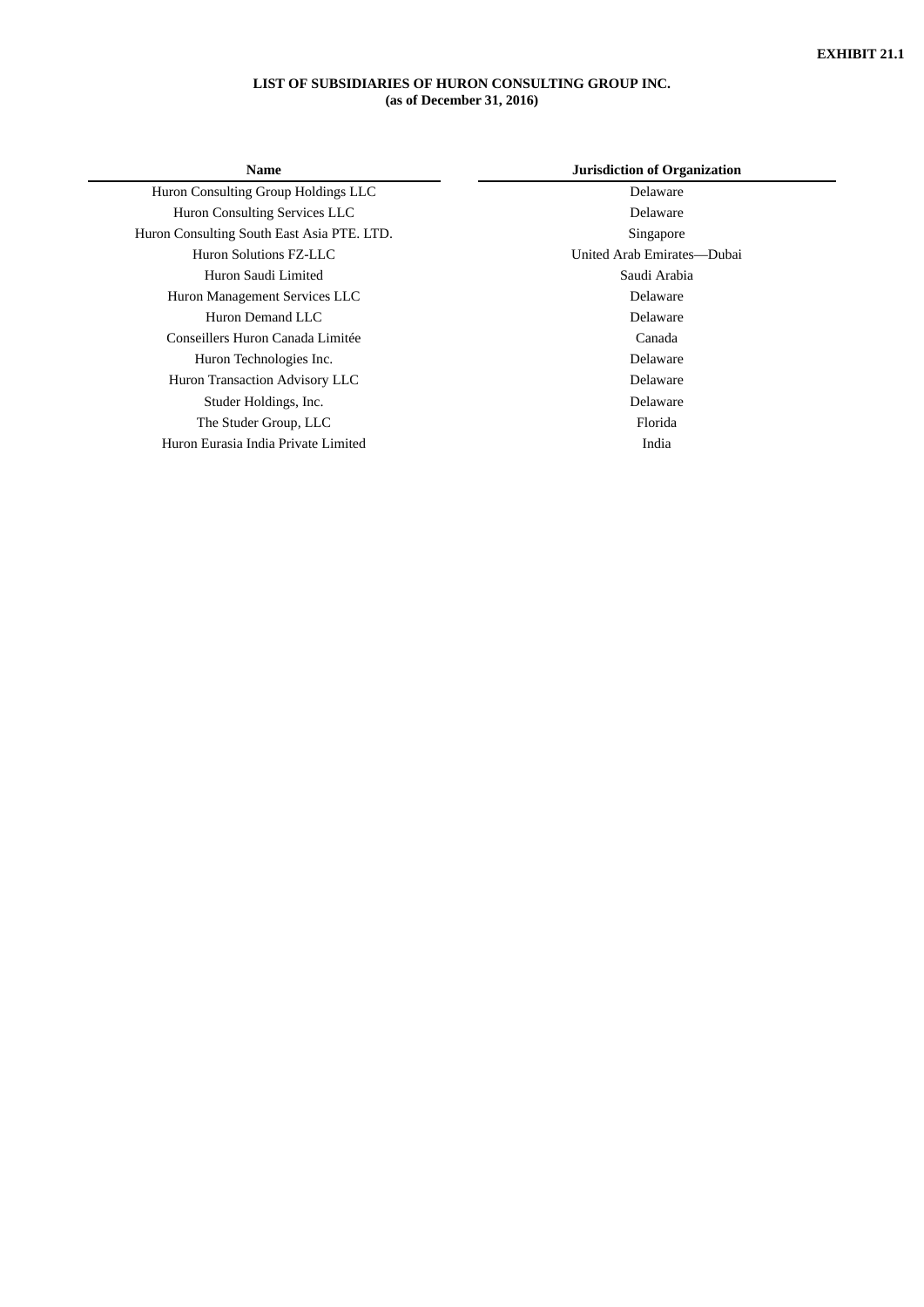### **CONSENT OF INDEPENDENT REGISTERED PUBLIC ACCOUNTING FIRM**

We hereby consent to the incorporation by reference in the Registration Statements on Form S-8 (Nos. 333-119697, 333-137107, 333-166542, 333-181445, 333-196397, and 333-204353) of Huron Consulting Group Inc. of our report dated February 23, 2017 relating to the financial statements and the effectiveness of internal control over financial reporting, which appears in this Form 10-K.

/s/ PricewaterhouseCoopers LLP

Chicago, IL February 23, 2017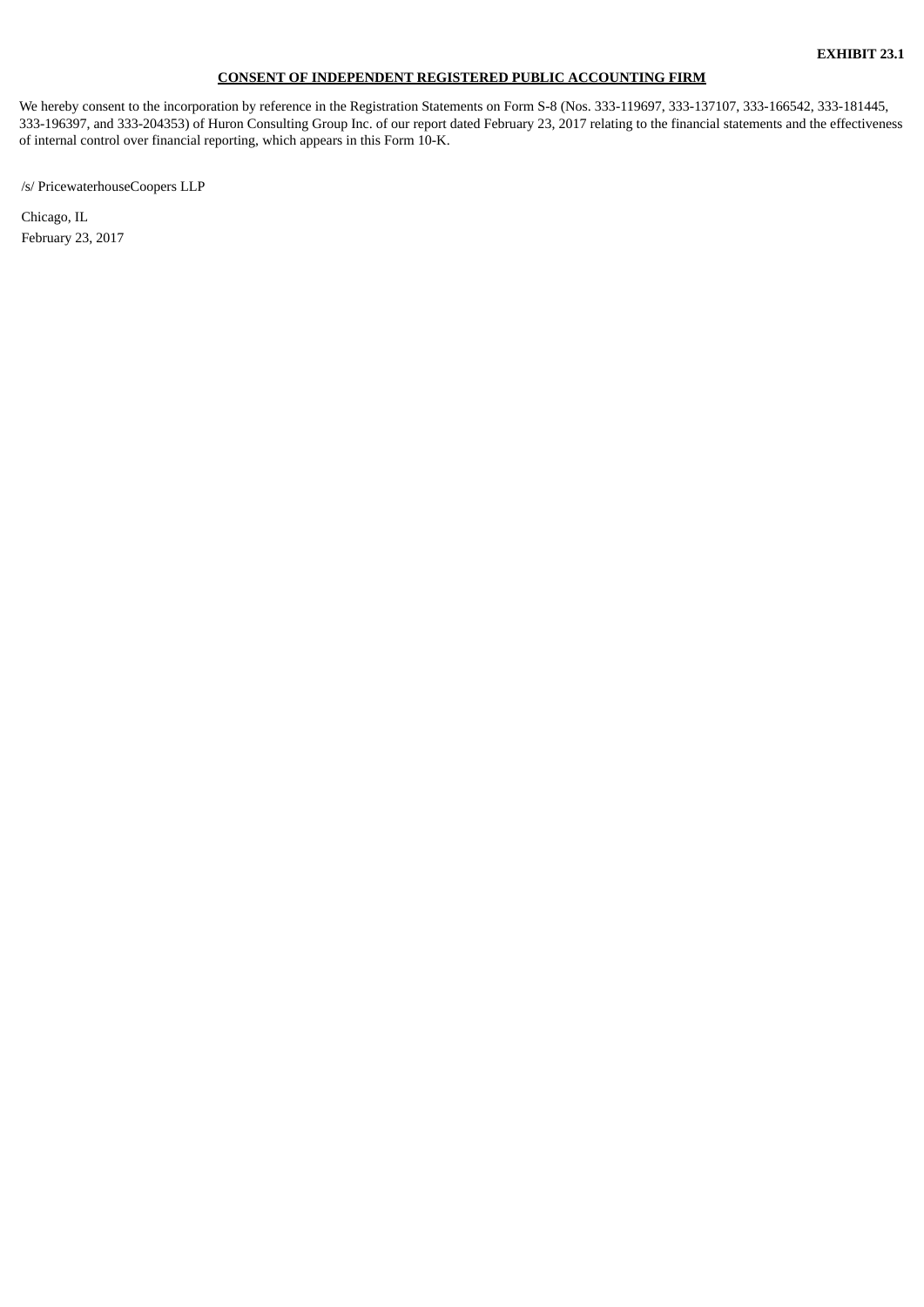## **CERTIFICATION OF THE CHIEF EXECUTIVE OFFICER, PURSUANT TO RULE 13a-14(a)/15d-14(a), AS ADOPTED PURSUANT TO SECTION 302 OF THE SARBANES-OXLEY ACT OF 2002**

I, James H. Roth, certify that:

- 1. I have reviewed this Annual Report on Form 10-K of Huron Consulting Group Inc.;
- 2. Based on my knowledge, this report does not contain any untrue statement of a material fact or omit to state a material fact necessary to make the statements made, in light of the circumstances under which such statements were made, not misleading with respect to the period covered by this report;
- 3. Based on my knowledge, the financial statements, and other financial information included in this report, fairly present in all material respects the financial condition, results of operations and cash flows of the registrant as of, and for, the periods presented in this report;
- 4. The registrant's other certifying officer and I are responsible for establishing and maintaining disclosure controls and procedures (as defined in Exchange Act Rules 13a-15(e) and 15d-15(e)) and internal control over financial reporting (as defined in Exchange Act Rules 13a-15(f) and 15d-15(f)) for the registrant and have:
	- a) Designed such disclosure controls and procedures, or caused such disclosure controls and procedures to be designed under our supervision, to ensure that material information relating to the registrant, including its consolidated subsidiaries, is made known to us by others within those entities, particularly during the period in which this report is being prepared;
	- b) Designed such internal control over financial reporting, or caused such internal control over financial reporting to be designed under our supervision, to provide reasonable assurance regarding the reliability of financial reporting and the preparation of financial statements for external purposes in accordance with generally accepted accounting principles;
	- c) Evaluated the effectiveness of the registrant's disclosure controls and procedures and presented in this report our conclusions about the effectiveness of the disclosure controls and procedures, as of the end of the period covered by this report based on such evaluation; and
	- d) Disclosed in this report any change in the registrant's internal control over financial reporting that occurred during the registrant's most recent fiscal quarter (the registrant's fourth fiscal quarter in the case of an annual report) that has materially affected, or is reasonably likely to materially affect, the registrant's internal control over financial reporting; and
- 5. The registrant's other certifying officer and I have disclosed, based on our most recent evaluation of internal control over financial reporting, to the registrant's auditors and the audit committee of the registrant's Board of Directors (or persons performing the equivalent functions):
	- a) All significant deficiencies and material weaknesses in the design or operation of internal control over financial reporting which are reasonably likely to adversely affect the registrant's ability to record, process, summarize and report financial information; and
	- b) Any fraud, whether or not material, that involves management or other employees who have a significant role in the registrant's internal control over financial reporting.

Date: 2/23/2017 By: /s/ JAMES H. ROTH

James H. Roth President and Chief Executive Officer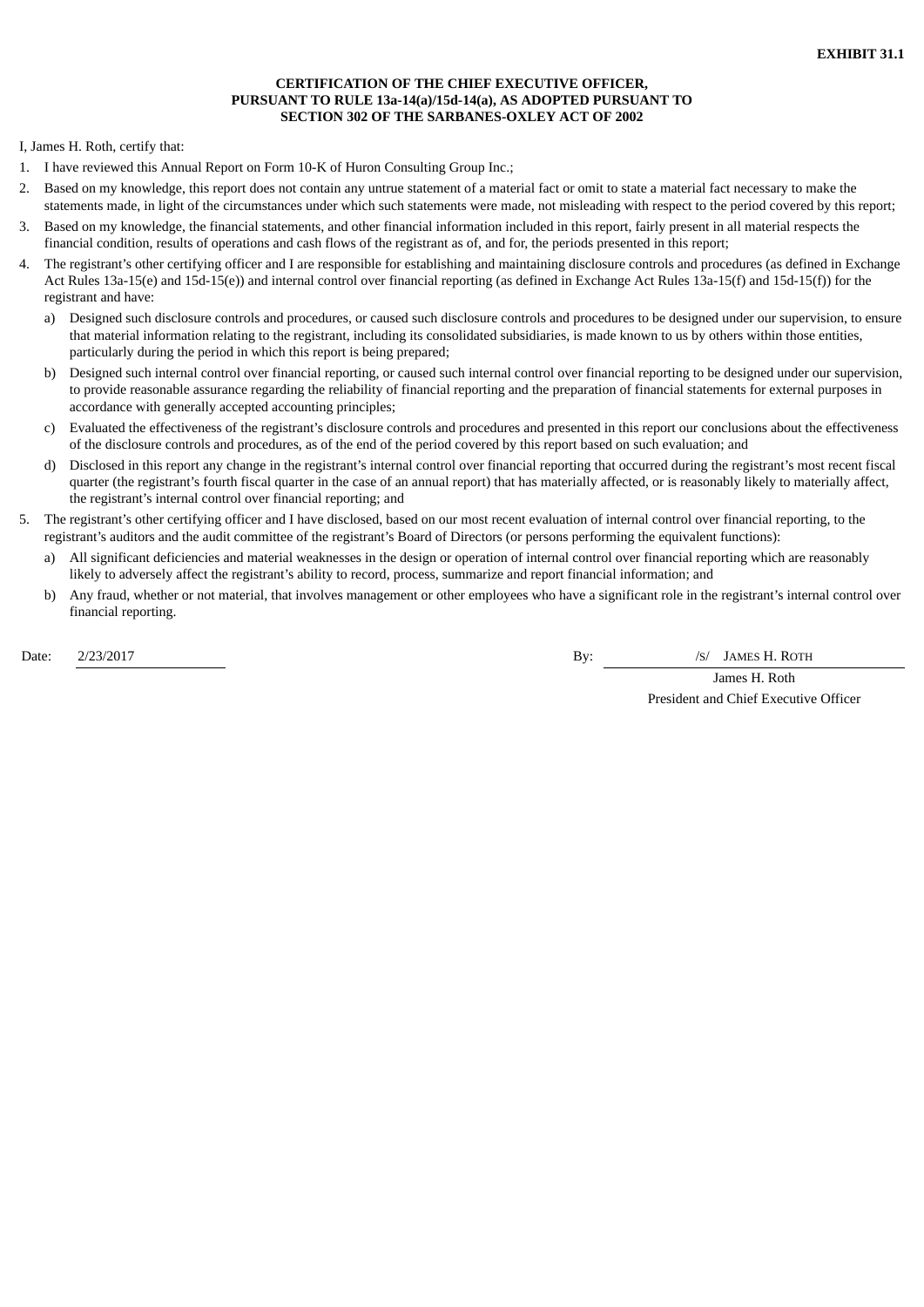## **CERTIFICATION OF THE CHIEF FINANCIAL OFFICER, PURSUANT TO RULE 13a-14(a)/15d-14(a), AS ADOPTED PURSUANT TO SECTION 302 OF THE SARBANES-OXLEY ACT OF 2002**

I, John D. Kelly, certify that:

- 1. I have reviewed this Annual Report on Form 10-K of Huron Consulting Group Inc.;
- 2. Based on my knowledge, this report does not contain any untrue statement of a material fact or omit to state a material fact necessary to make the statements made, in light of the circumstances under which such statements were made, not misleading with respect to the period covered by this report;
- 3. Based on my knowledge, the financial statements, and other financial information included in this report, fairly present in all material respects the financial condition, results of operations and cash flows of the registrant as of, and for, the periods presented in this report;
- 4. The registrant's other certifying officer and I are responsible for establishing and maintaining disclosure controls and procedures (as defined in Exchange Act Rules 13a-15(e) and 15d-15(e)) and internal control over financial reporting (as defined in Exchange Act Rules 13a-15(f) and 15d-15(f)) for the registrant and have:
	- a) Designed such disclosure controls and procedures, or caused such disclosure controls and procedures to be designed under our supervision, to ensure that material information relating to the registrant, including its consolidated subsidiaries, is made known to us by others within those entities, particularly during the period in which this report is being prepared;
	- b) Designed such internal control over financial reporting, or caused such internal control over financial reporting to be designed under our supervision, to provide reasonable assurance regarding the reliability of financial reporting and the preparation of financial statements for external purposes in accordance with generally accepted accounting principles;
	- c) Evaluated the effectiveness of the registrant's disclosure controls and procedures and presented in this report our conclusions about the effectiveness of the disclosure controls and procedures, as of the end of the period covered by this report based on such evaluation; and
	- d) Disclosed in this report any change in the registrant's internal control over financial reporting that occurred during the registrant's most recent fiscal quarter (the registrant's fourth fiscal quarter in the case of an annual report) that has materially affected, or is reasonably likely to materially affect, the registrant's internal control over financial reporting; and
- 5. The registrant's other certifying officer and I have disclosed, based on our most recent evaluation of internal control over financial reporting, to the registrant's auditors and the audit committee of the registrant's Board of Directors (or persons performing the equivalent functions):
	- a) All significant deficiencies and material weaknesses in the design or operation of internal control over financial reporting which are reasonably likely to adversely affect the registrant's ability to record, process, summarize and report financial information; and
	- b) Any fraud, whether or not material, that involves management or other employees who have a significant role in the registrant's internal control over financial reporting.

Date: 2/23/2017 By: /S/ JOHN D. KELLY

John D. Kelly Executive Vice President, Chief Financial Officer and Treasurer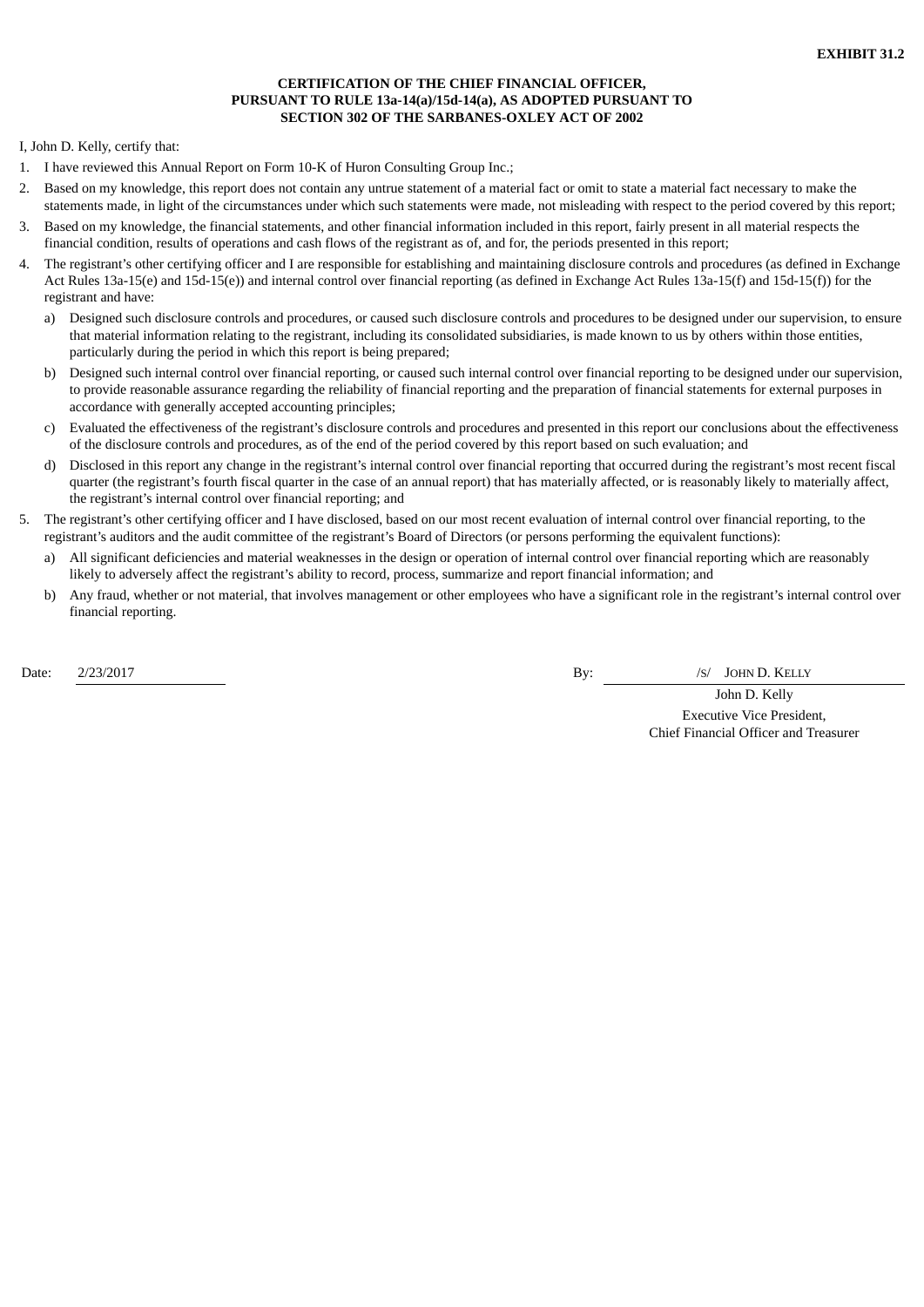## **CERTIFICATION OF THE CHIEF EXECUTIVE OFFICER, PURSUANT TO 18 U.S.C. SECTION 1350, AS ADOPTED PURSUANT TO SECTION 906 OF THE SARBANES-OXLEY ACT OF 2002**

In connection with the Annual Report of Huron Consulting Group Inc. (the "Company") on Form 10-K for the year ended December 31, 2016 as filed with the Securities and Exchange Commission on the date hereof (the "Report"), I, James H. Roth, President and Chief Executive Officer of the Company, hereby certify, pursuant to 18 U.S.C. Section 1350, as adopted pursuant to Section 906 of the Sarbanes-Oxley Act of 2002, that:

- 1. The Report fully complies with the requirements of Section 13(a) or 15(d) of the Securities Exchange Act of 1934; and
- 2. The information contained in the Report fairly presents, in all material respects, the financial condition and results of operations of the Company for the periods presented therein.

Date: 2/23/2017 By: /S/ JAMES H. ROTH

James H. Roth

President and Chief Executive Officer

A signed original of this written statement required by Section 906, or other document authenticating, acknowledging, or otherwise adopting the signature that appears in typed form within the electronic version of this written statement required by Section 906, has been provided to the Company and will be retained by the Company and furnished to the Securities and Exchange Commission or its staff upon request.

The foregoing certification is being furnished to the Securities and Exchange Commission as an exhibit to the Form 10-K and shall not be considered filed as part of the Form 10-K.